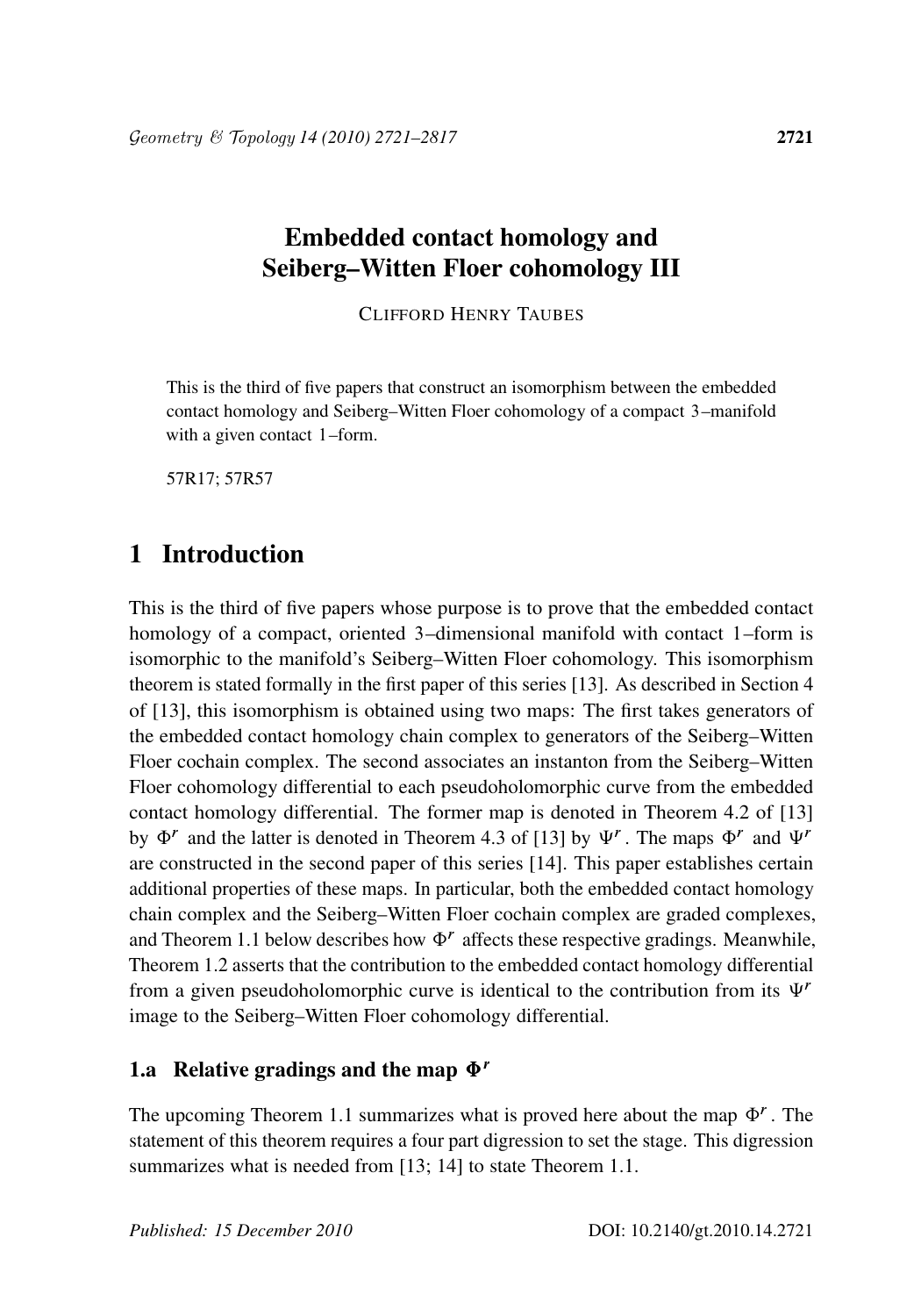**Part 1** Let M denote the 3-manifold in question and a denote the contact 1-form. The manifold M is oriented using as volume form  $a \wedge da$ . The contact form a is implicitly assumed to be from a certain residual set of such forms, this defined in Part 3 of Section 1.a in [14] and denoted by  $\mathcal{N}_M$ .

Use  $K^{-1}$  to denote the oriented 2-plane bundle kernel $(a) \subset TM$  with its orientation given by  $da$ . The dual bundle,  $K$ , will be viewed for the most part as a complex line bundle over M. The first class of K in  $H^2(X; \mathbb{Z})$  is denoted by  $c_1(K)$ .

In what follows,  $v$  denotes the vector field on  $M$  that generates the kernel of  $da$  and pairs with a so as to equal 1. Its closed integral curves are the *Reeb orbits*. They are oriented implicitly by v. Fix a homology class  $\Gamma$  in  $H_1(M;\mathbb{Z})$  and let  $\mathcal Z$  denote the set defined as follows: An element  $\Theta \in \mathcal{Z}$  consists of a finite set of pairs of the form  $(\gamma, m)$  with  $\gamma$  a Reeb orbit and m a positive integer. Require that distinct elements from  $\Theta$  have distinct Reeb orbit components, and require that the  $\sum_{(\gamma,m)\in\Theta} m\gamma$  define the class  $\Gamma$ . Given  $L \geq 1$ , use  $\mathcal{Z}^L$  to denote the subset consisting of those  $\Theta$  with  $\sum_{(\gamma,m)} m\ell_{\gamma} \leq L$  where  $\ell_{\gamma}$  denotes the integral of the contact 1–form along  $\gamma$ . The assumption that  $a \in \mathcal{N}_M$  guarantees that  $\mathcal{Z}^L$  is a finite set.

**Part 2** Let p denote the greatest integer divisor of the  $-c_1(K) + 2P(\Gamma)$ , where P:  $H_1(M; \mathbb{Z}) \to H^2(M; \mathbb{Z})$  denotes the Poincaré duality isomorphism. Hutchings [6] explains how the elements in  $\mathcal Z$  can be given a relative  $\mathbb Z/p\mathbb Z$  grading. There are six steps involved.

**Step 1** Fix an almost complex structure, J, on kernel(a) such that  $da(\cdot, J(\cdot))$ defines a Riemannian metric on kernel(a). Let  $\Theta$  denote a given element from  $\mathcal Z$  and let  $(\gamma, m)$  denote a given pair from  $\Theta$ . There is a disk  $D \subset \mathbb{C}$  and an embedding  $\varphi: S^1 \times D \to M$  with the following properties: First,  $\gamma$  appears as  $S^1 \times \{0\}$ . Second,

$$
\frac{2\pi}{\ell_{\gamma}}\varphi * a = (1 - 2\nu|z|^2 - \mu\overline{z}^2 - \overline{\mu}z^2)dt + \frac{i}{2}(zd\overline{z} - \overline{z}dz) + \cdots,
$$
\n
$$
(1-1) \qquad \frac{2\pi}{\ell_{\gamma}}da = i dz \wedge d\overline{z} - 2(\nu z + \mu\overline{z})d\overline{z} \wedge dt - 2(\nu\overline{z} + \overline{\mu}z)dz \wedge dt + \cdots,
$$
\n
$$
\frac{\ell_{\gamma}}{2\pi}\nu = \frac{\partial}{\partial t} + 2i(\nu z + \mu\overline{z})\frac{\partial}{\partial z} - 2i(\nu\overline{z} + \overline{\mu}z)\frac{\partial}{\partial \overline{z}} + \cdots.
$$

Here,  $\nu$  and  $\mu$  are respectively real and complex valued functions on  $S^1$ . The unwritten terms in the top equation are  $\mathcal{O}(|z|^3)$  and those in the lower two equations are  $\mathcal{O}(|z|^2)$ . Here and in what follows, the circle  $S^1$  is implicitly identified with  $\mathbb{R}/(2\pi\mathbb{Z})$  and  $t \in \mathbb{R}/(2\pi\mathbb{Z})$  is used to denote its affine coordinate.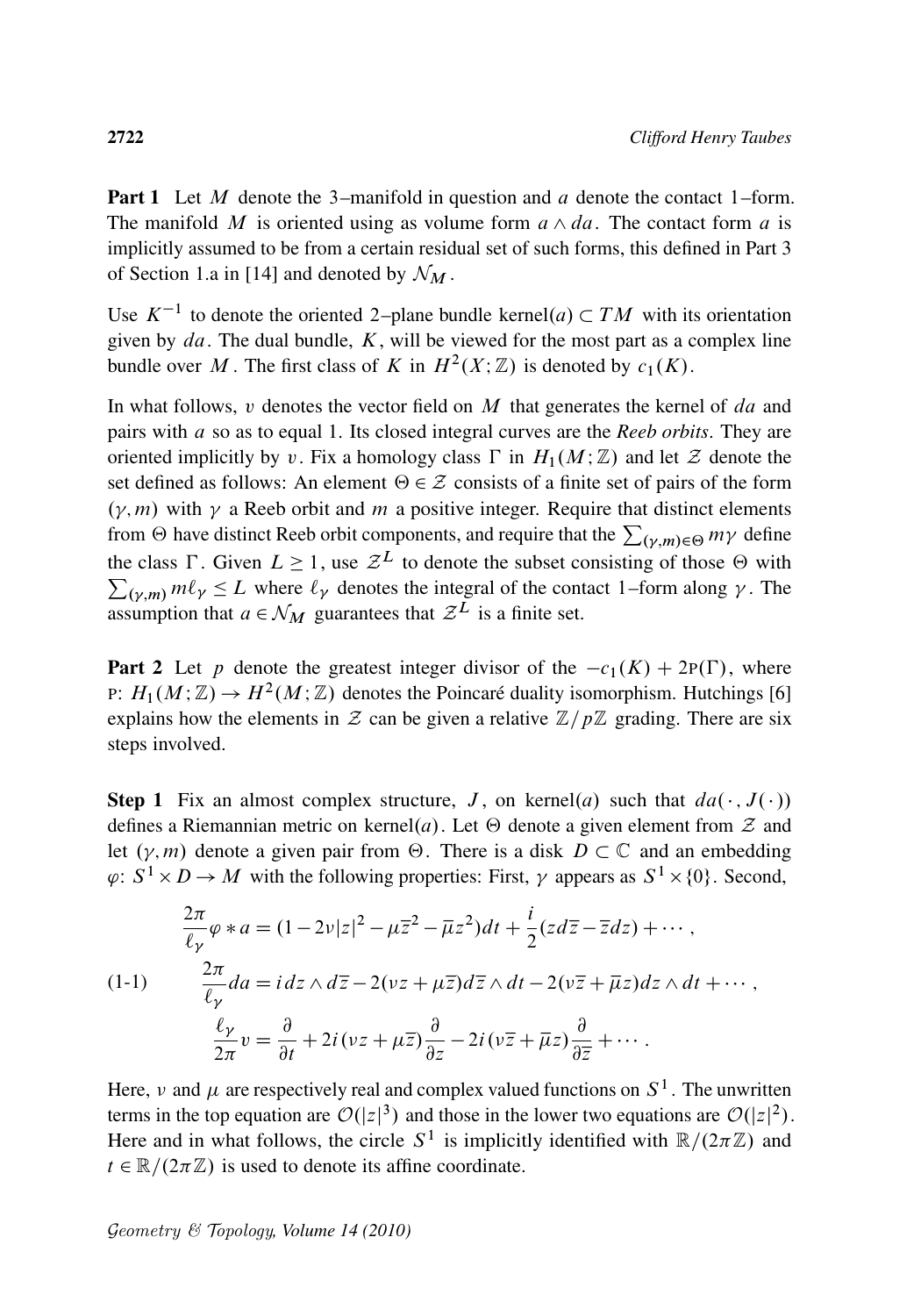**Step 2** The pair  $(v, \mu)$  are used to define the operator  $\mathcal{L}$  on  $C^{\infty}(\mathbb{R}; \mathbb{C})$  given by

(1-2) 
$$
\mathcal{L}z = \frac{i}{2}\frac{d}{dt}z + vz + \mu\overline{z}.
$$

Let  $t \to x(t)$  and  $t \to y(t)$  denote the real and imaginary parts of an element  $z(\cdot)$  in the kernel of *L*. The latter obey

(1-3) 
$$
\begin{pmatrix} x(t) \\ y(t) \end{pmatrix} = U \begin{pmatrix} x(0) \\ y(0) \end{pmatrix} \text{ where } U|_t \in SL(2; \mathbb{R}) \text{ for each } t \in \mathbb{R}.
$$

As t varies in [0,  $2\pi$ ], the map  $t \to U|_t$  defines a path in SL(2; R) from the identity. The assumption that  $a \in \mathcal{N}_M$  demands that  $|trace(U|_{2\pi})| > 2$  or  $|trace(U|_{2\pi})| < 2$ . In the former case,  $\gamma$  is said to be hyperbolic, and in the latter case  $\gamma$  is said to be elliptic. In the hyperbolic case, there is a homotopy of the map  $U|_{(\cdot)}: [0, 2\pi] \to SL(2;\mathbb{R})$  such that the  $t = 2\pi$  element of each member of this homotopy has  $|\text{trace}(U|_{(\cdot)})| \geq 2$  and such that the final member is a rotation through  $\pi k$  radians with  $k \in \mathbb{Z}$ . The integer k is said to be the *rotation number*. In the elliptic case, there is a homotopy of  $U|_{(.)}$ such that the  $t = 2\pi$  element of each member of this homotopy is conjugate to  $U |_{2\pi}$ and such that the end member is a rotation by angle  $2\pi R$  with  $R \in \mathbb{R}$  an irrational number. The number R is the rotation number of  $\gamma$  when  $\gamma$  is elliptic.

Note that k and R depend on the 1–jet of  $\varphi$ . Even so, the hyperbolic/elliptic distinction is intrinsic to  $\gamma$ . For that matter, so is the mod(2) reduction of k when  $\gamma$  is hyperbolic, as is the mod $(\mathbb{Z})$  reduction of R when  $\gamma$  is elliptic. The point being that a different choice of  $\varphi$  can change k by the addition of an even number, and change R by the addition of an integer.

**Step 3** Associate to  $\gamma$  and each  $q \in \{1, 2, ..., m\}$  the *Conley–Zehnder index*; this defined as follows: It is defined to be  $qk$  when  $\gamma$  is hyperbolic with rotation number k. When  $\gamma$  is elliptic with rotation number R, the Conley–Zehnder index is equal to 1 plus twice the greatest integer less than  $qR$ . In either case, denote the Conley–Zehnder index by  $z_{\gamma,q}$ . Note that its definition depends on the 1–jet of  $\varphi$  along  $\gamma$ .

**Step 4** Now let  $\Theta_+$  and  $\Theta_-$  denote a pair of elements in  $\mathcal{Z}$ . Given the homology condition with respect to  $\Gamma$ , there is an immersed, oriented surface  $Z \subset \mathbb{R} \times M$  with the following properties: The  $|s| \gg 1$  portion of Z is a disjoint union of embedded cylinders on which s restricts as a function with no critical points. Those cylinders that sit where  $s \gg 1$  are labeled in part by the elements in  $\Theta_+$ ; a given pair  $(\gamma, m)$  labels m such cylinders, each very near the large |s| part of  $\mathbb{R} \times \gamma$ . To say more, let  $\varphi$  denote  $\gamma$ 's tubular neighborhood map as described above. Each of these *m* cylinders sits in  $\mathbb{R} \times \varphi(S^1 \times D)$  as the image of the graph over  $\mathbb{R} \times S^1$  of the function that sends  $(s, t)$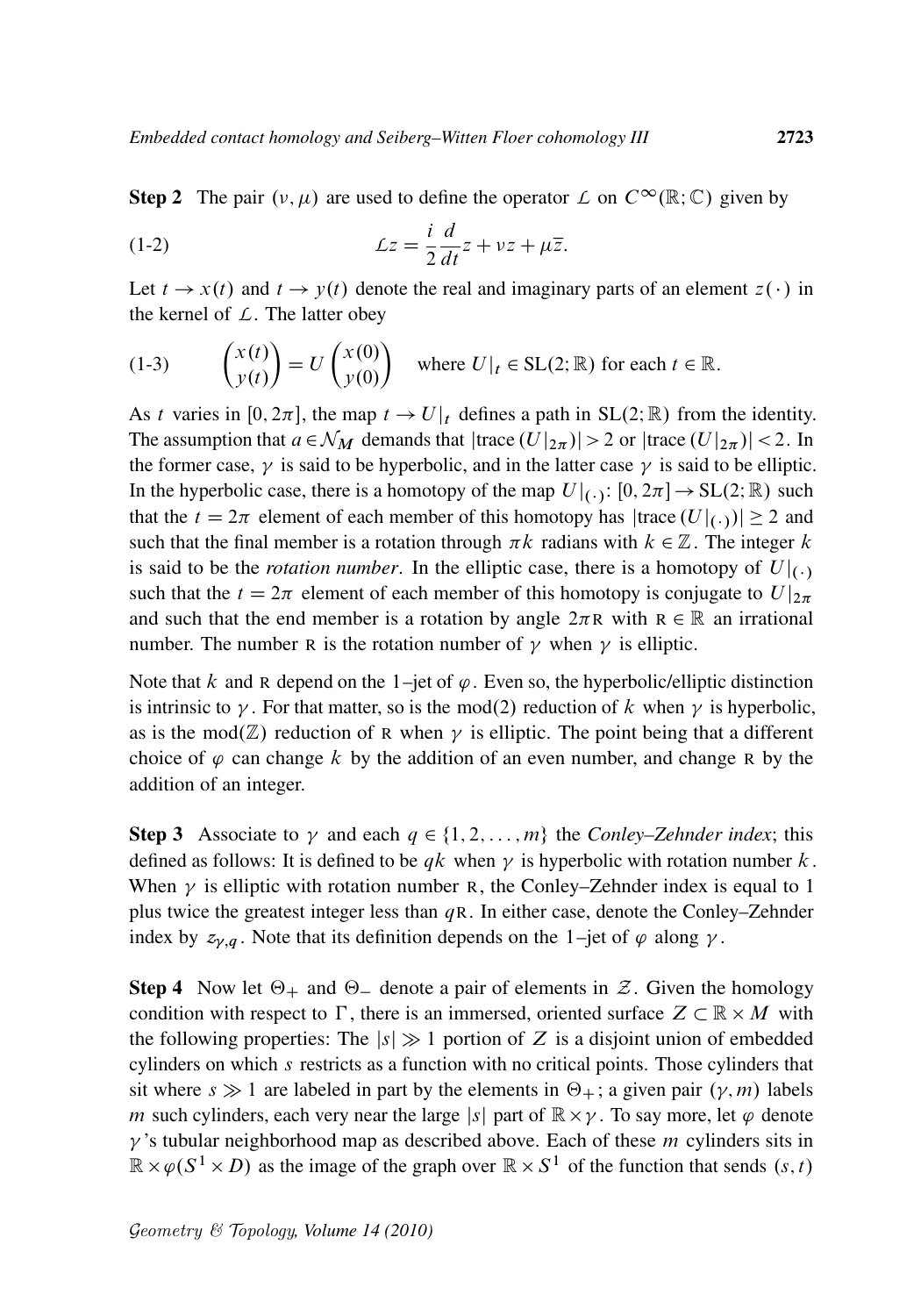to  $e^{-2\lambda s + i\chi} \in \mathbb{C}$  where  $\lambda > 0$  and  $\chi \in \mathbb{R}/(2\pi \mathbb{Z})$ . However, if C and C' are two such cylinders, then the corresponding points  $\chi$  and  $\chi'$  must define distinct points in the circle. There is an analogous labeling of the cylinders that sit where  $s \ll -1$  with the elements in  $\Theta_{-}$ . The only difference in this case is that  $\lambda$  is now required to be negative.

The surface Z has a well defined self-intersection number in  $(0, 1) \times M$ ; this defined by intersecting Z with a push-off, Z', that is defined near  $(\gamma, m)$  in  $\Theta$  or in  $\Theta$  in the same fashion as Z. This intersection number is denoted by  $Q_Z$ .

**Step 5** The  $(\gamma, m)$  be any given element in either  $\Theta$  or  $\Theta$ +. The corresponding may  $\varphi$  gives K a section on  $S^1 \times D$ , this the C-valued 1-form dz. Define  $\langle c_1, Z \rangle$ to be the Euler number of  $K$  as defined by counting algebraically the zeros of a section of  $K|_Z$  that is given near any  $(\gamma, m)$  in  $\Theta_-$  or  $\Theta_+$  as just described.

Step 6 Introduce now the integer

$$
I(\Theta_{-}, \Theta_{+}; Z) = -\langle c_1, Z \rangle + Q_Z + \sum_{(\gamma,m) \in \Theta_{+}} \sum_{1 \le q \le m} z_{\gamma,q}
$$
  

$$
- \sum_{(\gamma,m) \in \Theta_{-}} \sum_{1 \le q \le m} z_{\gamma,q}.
$$

Hutchings [6] proves that the mod(p) reduction of I is independent of Z, and the choices for the tubular neighborhood maps used for each Reeb orbit involved. The mod(p) reduction of  $I(\Theta_-, \Theta_+; Z)$  is defined to be deg<sub>ech</sub> $(\Theta_-)$  - deg<sub>ech</sub> $(\Theta_+)$ . This difference defines the relative  $\mathbb{Z}/p\mathbb{Z}$  grading of the embedded contact homology chain complex. Note that the notation here with  $\Theta$  appearing to the left of  $\Theta$  as an entry in  $I(\cdot, \cdot; Z)$  is opposite to that taken in [6]. The convention here conforms with that used to define the Seiberg–Witten Floer homology.

**Part 3** Let  $\Theta \in \mathcal{Z}$  denote a nondegenerate element. Section 1.b in [14] associates a set  $\mathfrak{C}\Theta$  and a subset  $\mathfrak{C}\Theta^*$  to  $\Theta$ . As explained in the three steps that follow, each element in  $\mathfrak{C}\Theta^*$  has an associated integer degree.

**Step 1** Focus on a given element  $(\gamma, m) \in \Theta$ . Introduce the vortex moduli space  $\mathfrak{C}_m$ as defined in Section 1.b of [14]. The latter consists of equivalence classes of pairs  $(A,\alpha)$  with A being a connection on the product C bundle over C and with  $\alpha$  a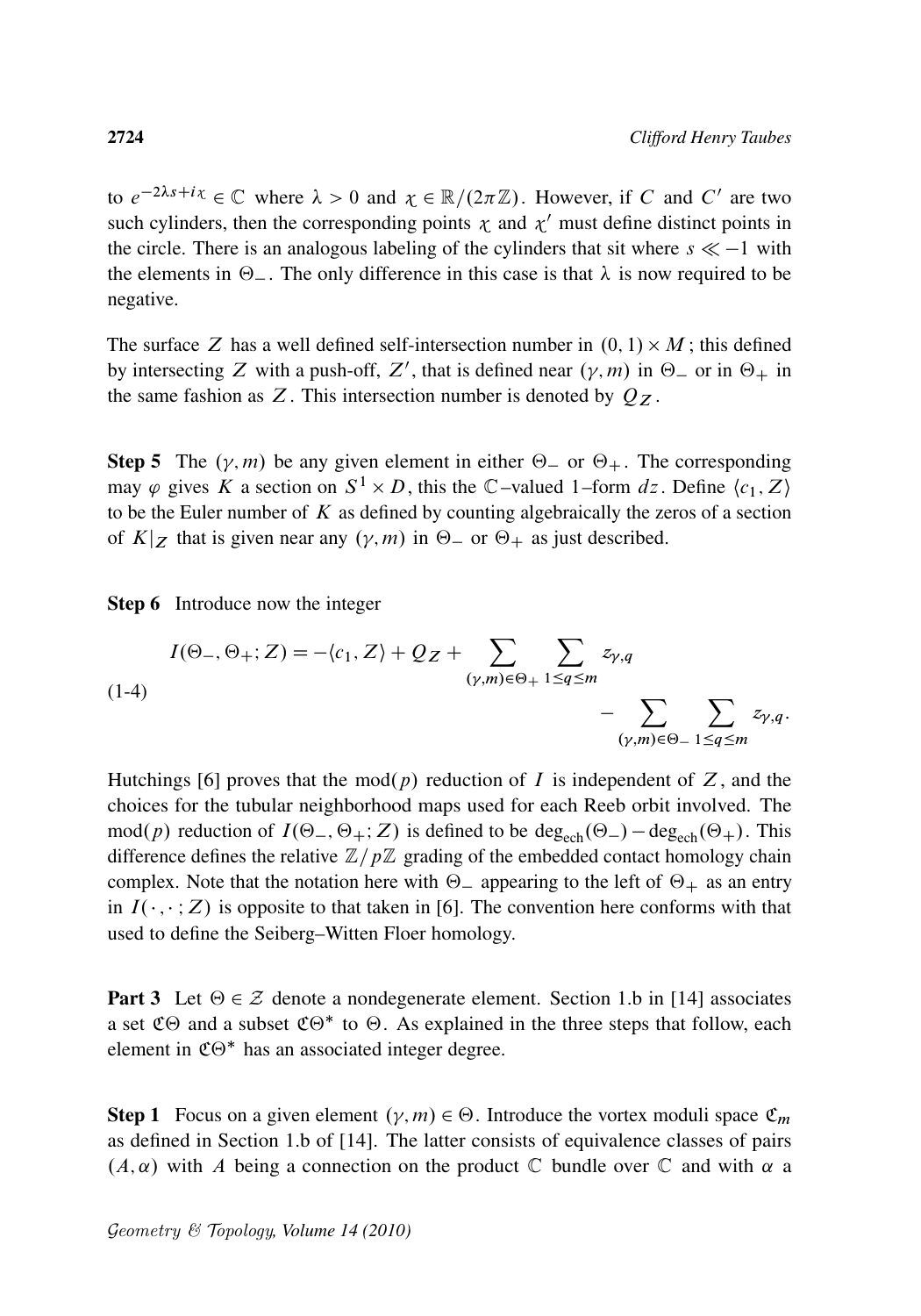section of this bundle, thus a  $\mathbb{C}$  –valued function on  $\mathbb{C}$ . This pair obeys the equations

- $*F_A = -i(1 |\alpha|^2).$
- $\overline{\partial}_A \alpha = 0.$ •  $|\alpha| \leq 1$ .

 $(1-5)$ 

• The function  $(1 - |\alpha|^2)$  is integrable on  $\mathbb C$  and  $\int_{\mathbb C} (1 - |\alpha|^2) = 2\pi m$ .

The equivalence relation that defines  $\mathfrak{C}_m$  has  $(A, \alpha) \sim (A - u^{-1} du, u\alpha)$  with u any smooth map from  $\mathbb C$  to  $U(1)$ .

**Step 2** As noted in Section 1.b of [14], this space is the complex manifold  $\mathbb{C}^m$ . It also comes with a natural, complete Kahler metric; but this is not the flat Kahler metric unless  $m = 1$ . In any event, this metric defines a symplectic form and thus the Hamiltonian dynamical system that is defined using the time dependent Hamiltonian function

(1-6) 
$$
h = \frac{1}{4\pi} \int_{\mathbb{C}} (2\nu |z|^2 + (\mu \overline{z}^2 + \overline{\mu} z^2)) (1 - |\alpha|^2).
$$

The set  $\mathfrak{C}_{(\gamma,m)}$  consists of the maps  $\mathfrak{c}: S^1 \to \mathfrak{C}_m$  that are closed, integral curves of the Hamiltonian vector field defined by  $h$ ; thus solutions to the equation  $(i/2)c'$  +  $\nabla^{(1,0)}\hat{h}|_{c}=0$ , where c' is shorthand for the (1,0) part of  $c_*(d/dt)$ , and where  $\nabla^{(1,0)}\hat{h}$ denotes the (1,0) part of the gradient of  $h$ . Let  $\mathfrak{C}\Theta$  denote  $\times_{(\gamma,m)\in\Theta}\mathfrak{C}_{(\gamma,m)}$ . Thus, any given element in C $\Theta$  has the form  $\{c_{\gamma} \in C(\gamma,m)\}\{(\gamma,m)\in \Theta\}$ .

Let c:  $S^1 \to \mathfrak{C}_m$  denote a given map. Associate to c the bundle  $\mathfrak{c}^* T_{1,0} \mathfrak{C}_m \to S^1$ . The pullback of the Riemannian connection on  $T \mathfrak{C}_m$  defines a Hermitian connection on  $S<sup>1</sup>$ . The map c is said to be *nondegenerate* when the operator

$$
(1-7) \t\t\t \xi \to \frac{i}{2} \nabla_t \xi + (\nabla_{\xi_{\mathbb{R}}} \nabla^{1.0} \hat{h})|_{c}
$$

on  $C^{\infty}(S^1; c^*T_{1,0} \mathfrak{C}_m)$  has trivial kernel. The notation here is such that  $\nabla_t$  denotes the covariant derivative of the aforementioned Hermitian connection. Also,  $(\nabla_{\xi_{\mathbb{R}}} \nabla^{1,0} h)|_{c}$ denotes the covariant derivative at c along the vector defined by  $\xi$  in  $T \mathfrak{C}_m|_c$  of the vector field  $\nabla^{1,0}$   $h \in C^\infty(\mathfrak{C}_m; T_{1,0}\mathfrak{C}_m)$ . The operator in (1-7) is symmetric and elliptic. The spectrum of this operator is a discrete subset of  $\mathbb R$  with finite multiplicities and no accumulation points. What is denoted here by  $\mathfrak{CO}^*$  consists of the elements in  $\mathfrak{CO}$  of the form  $\{c_{\gamma}\}_{(\gamma,m)\in\Theta}$  with all  $c_{\gamma}$  being nondegenerate.

**Step 3** Fix  $(\gamma, m) \in \Theta$  and let  $c_0: S^1 \to \mathfrak{C}_m$  denote the constant map to the *symmetric vortex*. The latter is the equivalence class of solution to (1-5) with  $\alpha^{-1}(0) = 0$ . Associate to  $\mathfrak{c}_0$  the operator,  $\mathcal{R}$ , on  $C^{\infty}(S^1; T\mathfrak{C}_m|_{\mathfrak{c}_0})$  that is defined as follows: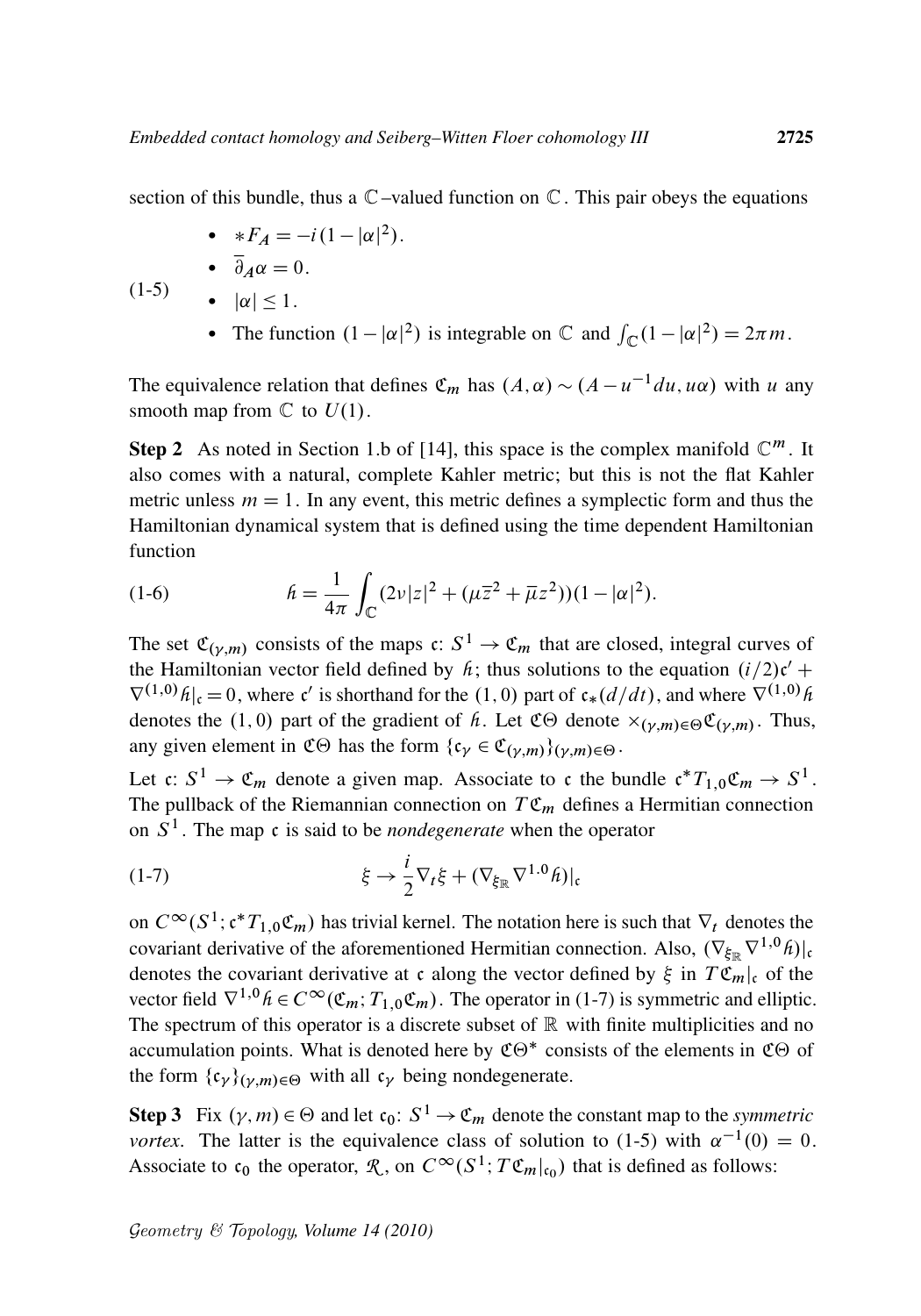- If  $\gamma$  is elliptic with rotation number R, then  $\mathcal R$  is the version of (1-7) that is defined using  $c_0$  and the function  $h_R$  given by taking  $(\nu = \frac{1}{2}R, \mu = 0)$  in (1-6).
- If  $\gamma$  is hyperbolic with rotation number k, then  $\mathcal{R}$  is the version of (1-7) that is defined using  $c_0$  and the function  $h_k$  given by taking  $(v = \frac{1}{4}k - \frac{1}{2})$  $\frac{1}{2}R', \mu = 0$ in (1-6), with  $R' > 0$  an irrational number such that  $mR' \ll 1$ .

Lemma 2.4 in [14] asserts that the operator  $\mathcal{R}$  has trivial kernel when  $\gamma$  is elliptic, and also trivial kernel when  $\gamma$  is hyperbolic and  $m = 1$ .

Suppose that  $c: S^1 \to \mathfrak{C}_m$  is nondegenerate in the sense that (1-7) with *h* now defined using (1-6) has trivial kernel. Then the spectral flow from the operator  $\mathcal{R}$  to c's version of (1-7) is defined (see, eg Taubes [12]). Use  $deg_{\mathfrak{C}}(\mathfrak{c})$  to denote this spectral flow.

Part 4 The definition of the Seiberg–Witten cochain complex requires the choice of a Riemannian metric on M. Such a metric should be chosen so that  $*da = 2a$  and such that  $|a| = 1$ . Such a metric is neither more nor less than an almost complex structure J on the kernel of  $a$  that is compatible with  $da$ . Indeed, with  $J$  chosen, the metric on the kernel of a is given by  $da(\cdot, J(\cdot))$ . The rest of the metric is given by declaring that the Reeb vector field is orthogonal to the kernel of  $a$  and has norm 1.

Fix such a metric. As noted in Section 3.c of [13], the spinor bundle  $S$  for a given Spin<sup>C</sup> structure decomposes as the orthogonal direct sum  $E \oplus E K^{-1}$  where  $E \to M$ is a complex, Hermitian line bundle, and where  $K$  is now viewed as a complex line bundle. These are the respective  $+i$  and  $-i$  eigenbundles for the endomorphism given by Clifford multiplication with the contact 1–form. The first Chern class of  $E$  can be used to classify the Spin<sup>C</sup> structure. This understood, choose E so that its first Chern class is Poincaré dual to  $\Gamma$ .

Let  $Conn(E)$  denote the space of smooth, Hermitian connections on E. The Seiberg– Witten equations used here require the choice of a real number  $r \ge 1$  and a coclosed 1–form  $\mu$ . The corresponding Seiberg–Witten equations are for a pair  $(A, \psi) \in$ Conn $(E) \times C^{\infty}(M; \mathbb{S})$ :

(1-8)   
**6** 
$$
B_A - r(\psi^{\dagger} \tau \psi - ia) - *d\mu + \frac{1}{2}B_{A_K} = 0.
$$
  
**7 a**  $D_A \psi = 0.$ 

The notation here is as follows: First,  $B_A$  denotes the metric Hodge star of the curvature 2–form of A. Second,  $A_K$  is a fixed, connection on  $K^{-1}$  with harmonic curvature 2–form. Third,  $D_A$  denotes the Dirac operator on  $C^{\infty}(M;S)$  as defined using the metric's Levi-Civita connection and the connection  $A_K + 2A$  on det(S). Finally, if  $\eta$ and  $\xi$  are any given sections of S, then  $\eta^{\dagger} \tau \xi$  is the C valued 1–form whose metric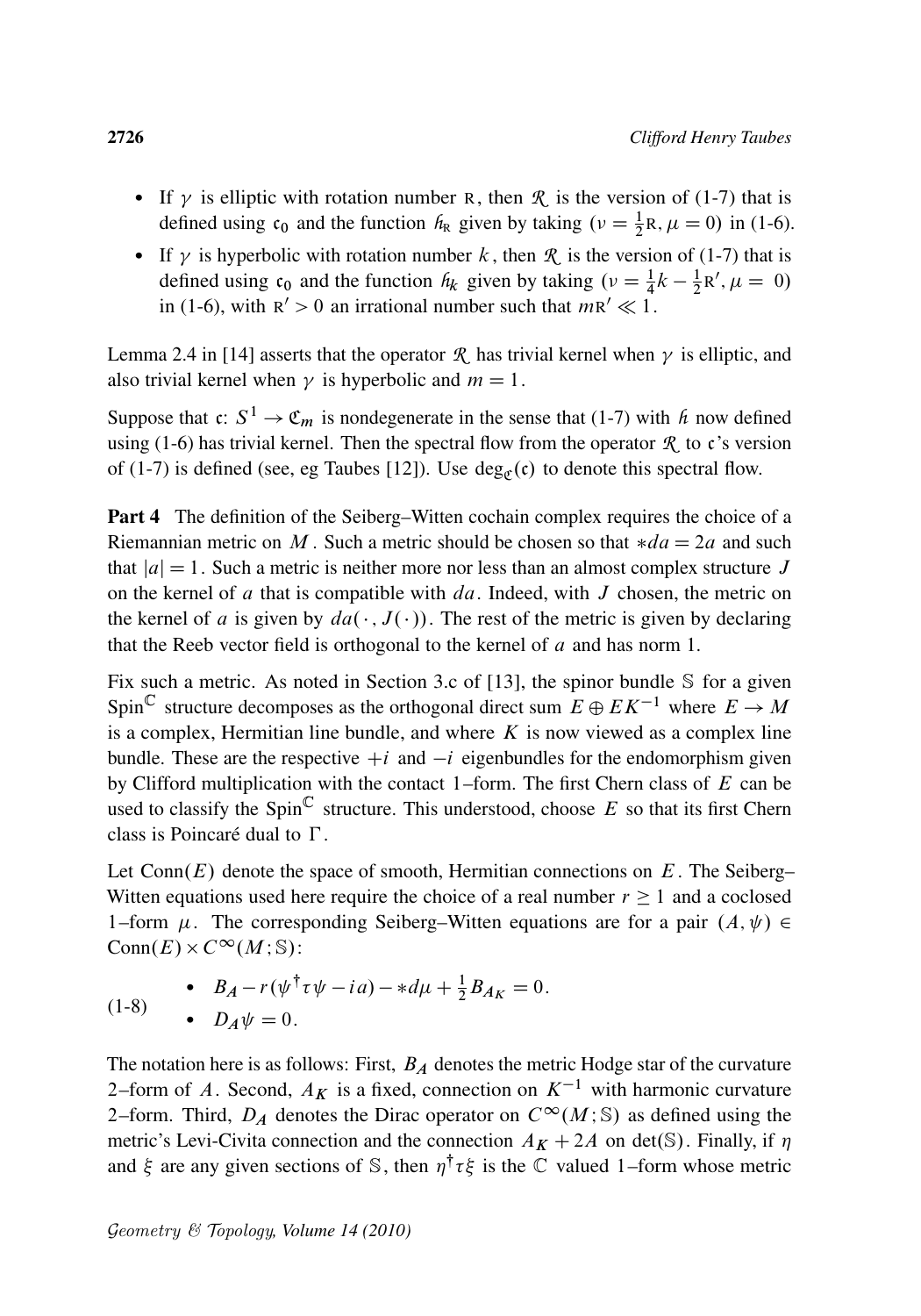inner product with a 1–form b is  $\eta^{\dagger}$  cl(b) $\xi$  with cl(·) here denoting the Clifford multiplication endomorphism.

The group  $C^{\infty}(M; U(1))$  acts on the space of solutions to (1-8) as follows: Suppose that u is a map from M to  $U(1)$  and  $c = (A, \psi)$  is a solution to (1-8). Then  $uc =$  $(A - u^{-1}du, u\psi)$  is also a solution to (1-8). Solutions related in this manner are said to be gauge equivalent. With  $\mu$  fixed, and  $r \ge 1$  given, the space of gauge equivalence classes of solutions to (1-8) is denoted by  $\mathcal{M}^r$  in what follows.

The 1–form  $\mu$  that appears in (1-8) is constrained to lie in a certain Banach space of smooth 1–forms. The latter is denoted by  $\Omega$  and is described briefly in Section 3.d of [13]. The norm on this space is called the  $P$ -norm; it bounds all of the  $C<sup>k</sup>$  norms. In what follows,  $\mu$  is assumed to come from  $\Omega$  and have P–norm less than 1.

Associated to any given pair  $\mathfrak{c} = (A, \psi) \in \text{Conn}(E) \oplus C^{\infty}(M; \mathbb{S})$  is an elliptic, symmetric operator,  $\mathfrak{L}_{c}$ , on  $C^{\infty}(M; i T^*M \oplus \mathbb{S} \oplus i\mathbb{R})$  that is defined so as to send a section  $(b, \eta, \phi)$  to the section with respective  $i T^* M$ , S and  $i \mathbb{R}$  components

• 
$$
\ast db - d\phi - 2^{-1/2}r^{1/2}(\psi^{\dagger}\tau\eta + \eta^{\dagger}\tau\psi),
$$

(1-9) • 
$$
D_A \eta + 2^{1/2} r^{1/2} (\text{cl}(b) \psi + \phi \psi),
$$

• 
$$
*d * b - 2^{-1/2}r^{1/2}(\eta^{\dagger}\psi - \psi^{\dagger}\eta).
$$

The pair  $\mathfrak{c} = (A, \psi)$  is said to be nondegenerate when the kernel of  $\mathfrak{L}_{\mathfrak{c}}$  is trivial.

Fix a pair  $(A_E, \psi_E) \in \text{Conn}(E) \times C^{\infty}(M; \mathbb{S})$  for which the  $r = 1$  version of (1-9) has trivial kernel. Use  $\mathfrak{L}_E$  to denote the latter operator. Let  $\mathfrak{c} = (A, \psi) \in \text{Conn}(E) \times$  $C^{\infty}(M; \mathbb{S})$  denote a nondegenerate pair as defined by (1-9) for the given value of r. Then there is a well defined spectral flow from  $\mathcal{L}_E$  to  $\mathcal{L}_c$ . The degree of c is, by definition, the mod(p) reduction of minus this spectral flow. This mod(p) degree is gauge invariant; it is denoted in what follows by  $deg_{SW}(c)$ . Note also that if c,  $c' \in \text{Conn}(E) \times C^{\infty}(M; \mathbb{S})$  are both nondegenerate, then  $\deg_{SW}(c) - \deg_{SW}(c')$  does not depend on the choice for  $(A_E, \psi_E)$ . This relative  $\mathbb{Z}/p\mathbb{Z}$  degree gives the relative grading for the Seiberg–Witten Floer cochain complex.

With the digression now over, reintroduce  $\mathfrak{CO}^*$  from Step 2 in Part 2 above and define  $CZ^*$  to be  $\{C\Theta^*: \Theta \in \mathcal{Z}\}\$ . Let  $\mathfrak{X} \subset CZ^*$  denote a finite set. Theorem 1.1 of [14] supplies a constant  $\kappa \ge 1$  and for all  $r \ge \kappa$ , an injective map  $\Phi^r : \mathfrak{X} \to \mathcal{M}^r$ . The theorem below says more about  $\Phi^r$ .

**Theorem 1.1** Fix a finite set  $\mathfrak{X} \subset \mathfrak{CZ}^*$ . The constant  $\kappa \geq 1$  from Theorem 1.1 in [14] can be chosen so that when  $r \geq \kappa$ , then the following is true: Let  $\Phi^r : \mathfrak{X} \to \mathcal{M}^r$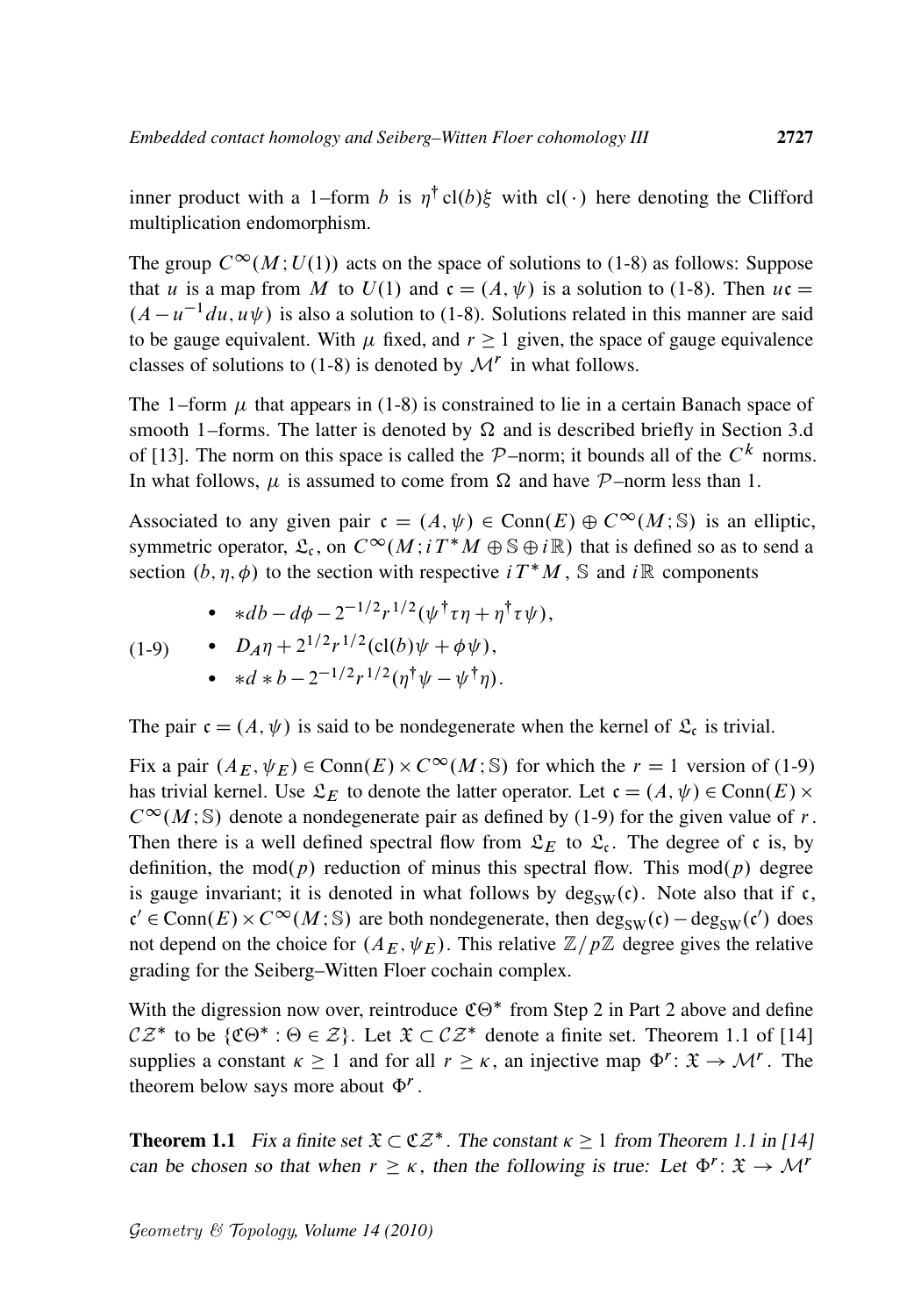denote the map from Theorem 1.1 in [14]. If  $x \in \mathfrak{X}$ , then  $\Phi^r(x)$  is nondegenerate. If  $x_-, x_+ \in \mathfrak{X}$ , then

$$
\begin{aligned} \text{deg}_{\text{SW}}(\Phi^r(\chi_+)) - \text{deg}_{\text{SW}}(\Phi^r(\chi_-)) \\ = \text{deg}_{\text{ech}}(\Theta_-) - \text{deg}_{\text{ech}}(\Theta_+) + \sum_{\mathfrak{c} \in \chi_-} \text{deg}_{\mathfrak{C}}(\mathfrak{c}) - \sum_{\mathfrak{c} \in \chi_+} \text{deg}_{\mathfrak{C}}(\mathfrak{c}). \end{aligned}
$$

This theorem is proved in the upcoming Section 2 of this paper.

Theorem 4.2 in [13] refers to a map E: Conn $(E) \rightarrow \mathbb{R}$ . If it is the case that  $\Phi^r$  is surjective onto the  $E < 2\pi L$  subset of  $\mathcal{M}^r$ , then Theorem 4.2 in [13] follows directly using Theorem 1.1 here with Theorem 1.1 and Lemmas 2.1–2.4 from [14].

#### 1.b The map  $\Psi^r$  and the (co)chain complex differentials

The upcoming Theorem 1.2 summarizes what is proved here about the map  $\Psi^r$  that appears in Theorem 1.2 of [14]. A digression is also needed to set the stage for this theorem about  $\Psi^r$ . This digression has six parts.

**Part 1** The definition of the differential for the embedded contact homology chain complex requires the choice of an almost complex structure from a certain set,  $\mathcal{J}_a$ , of almost complex structures for  $T(\mathbb{R} \times M)$ . This set is described in [7]. Fix  $J \in \mathcal{J}_a$ . Note that J is unchanged by the constant translations along the  $\mathbb R$  factor of  $\mathbb R \times M$ . It also maps  $\partial/\partial s$  to v and it maps  $K^{-1}$ , the kernel of a, to itself. Moreover,  $da(\cdot, J(\cdot))$ is a Riemannian metric on the kernel of  $a$ .

Use  $\mathcal{Z}_{ech}$  in what follows to denote the subset of elements in  $\mathcal Z$  that lack pairs of the form  $(\gamma, m)$  with  $\gamma$  hyperbolic and  $m > 1$ . Fix two elements,  $\Theta_-, \Theta_+ \in \mathcal{Z}_{\text{ech}}$ and define  $\mathcal{M}_1(\Theta_-, \Theta_+)$  as follows: An element  $\Sigma \in \mathcal{M}_1(\Theta_-, \Theta_+)$  consists of a finite set of pairs of the form  $(C, m)$  where m is a positive integer and where C is a J –pseudoholomorphic submanifold. These pairs are further constrained as follows: First, distinct pairs have distinct submanifold components. Second,  $m = 1$ unless C is R invariant, thus of the form  $\mathbb{R} \times \gamma$  with  $\gamma \subset M$  a Reeb orbit. To state the third property, let  $\pi: \mathbb{R} \times M \rightarrow M$  denote the projection. Here is the third property: The formal sum  $\sum_{(C,m)\in\Sigma} m\pi(C)$  defines a 2–cycle whose boundary is  $\sum_{(\gamma,m)\in\Theta_+} m\gamma - \sum_{(\gamma,m)\in\Theta_-} m\gamma$ . Finally, this cycle is homologous rel boundary to the image of a submanifold  $Z \subset \mathbb{R} \times M$  of the sort described in Part 2 of Section 1.a for which  $I(\Theta_-, \Theta_+, Z)$  is defined and equal to 1. Note that  $I(\Theta_-, \Theta_+, \cdot)$  assigns the same value to manifolds Z and Z' if  $\pi(Z) - \pi(Z')$  defines the boundary of a 3–cycle.

Hutchings proves in [6] that  $\mathcal{M}_1(\Theta_-, \Theta_+)$  has the structure of a 1–dimensional manifold with a finite set of components. Moreover, each component is a copy of  $\mathbb{R}$ ,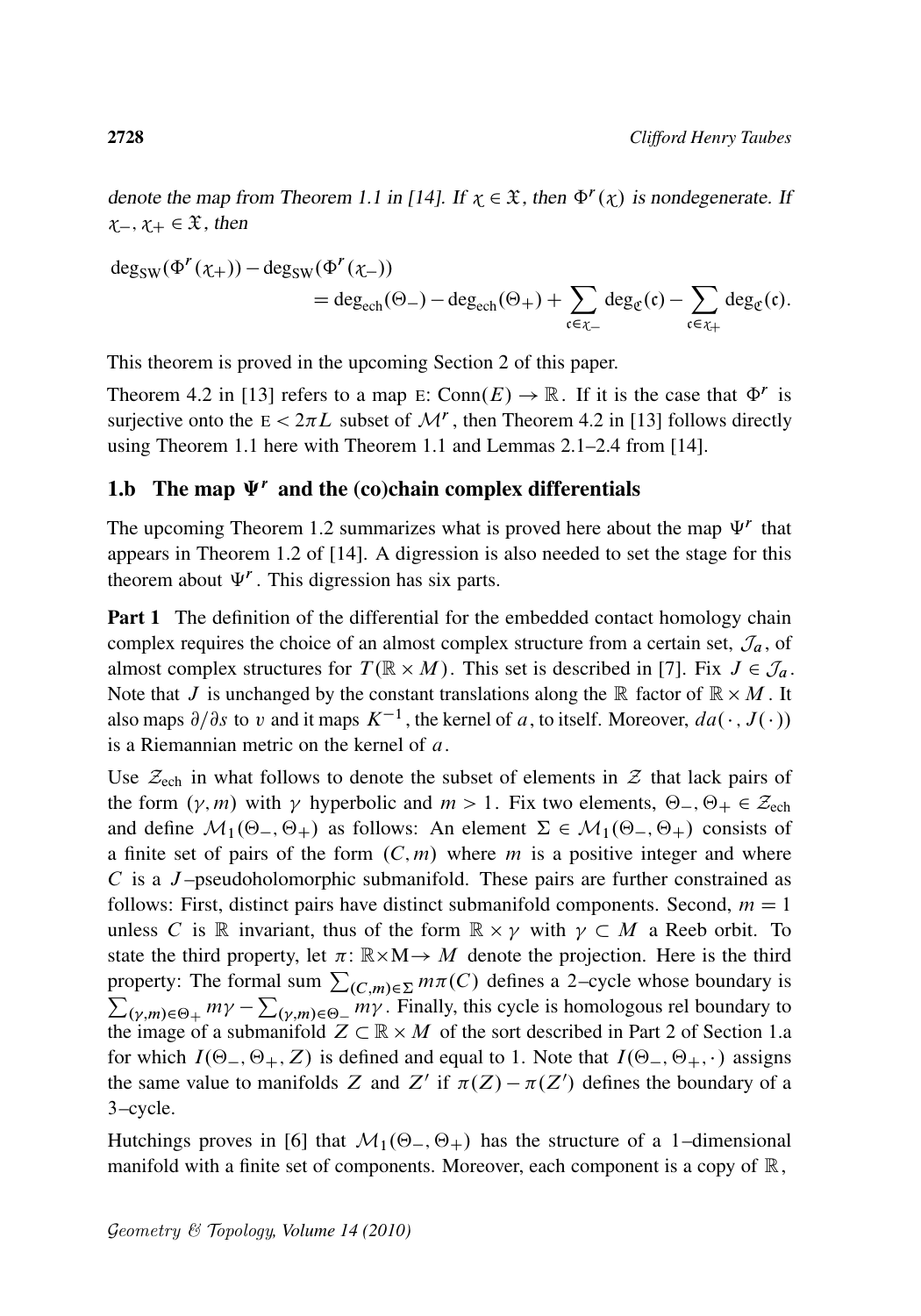this the orbit of any one of its members under the action of the group  $\mathbb R$  that is induced by latter's action on  $\mathbb{R} \times M$  as the constant translations of the  $\mathbb R$  factor.

With  $L > 1$  fixed, use  $\mathcal{Z}_{ech}^L$  to denote the subset of  $\mathcal{Z}_{ech}$  that consists of elements  $\Theta$ with  $\sum_{(\gamma,m)\in\Theta} m\ell_{\gamma} < L$ .

**Part 2** The embedded contact homology chain complex is the free  $\mathbb{Z}$  module generated by equivalence classes of pairs of the form  $(\Theta, \mathfrak{o})$  where  $\Theta \in \mathcal{Z}_{ech}$  and  $\mathfrak{o}$  is an ordering of the set of pairs in  $\Theta$  of the form  $(\gamma, 1)$  with  $\gamma$  a hyperbolic Reeb orbit with even rotation number. The equivalence relation has  $(\Theta, \mathfrak{o}) \sim (-1)^{\sigma}(\Theta, \mathfrak{o}')$  where  $\sigma$  is 0 or 1, this the parity of the permutation that takes  $\rho$  to  $\rho'$ .

Let  $(\Theta_-, \mathfrak{o}_-)$  and  $(\Theta_+, \mathfrak{o}_+)$  denote generators of the embedded contact homology chain complex. Hutchings observed that the extra data given by  $o_-\$  and  $o_+\$  can be used to orient each component of  $\mathcal{M}_1(\Theta_-, \Theta_+)$ . The details of this are provided in Section 9.5 of [8] and summarized in the upcoming Section 3.b. Here is a brief description of how this comes about: Quillen's ideas [11] about determinant line bundles for families of Fredholm line bundles are used, much like in [2], to define what is deemed in Section 9 of [8] to be a coherent system of orientations for  $\{M_1(\Theta_-, \Theta_+)\}_{\Theta_-, \Theta_+\in \mathcal{Z}_{\text{ech}}}$ Such an orientation for any given  $\mathcal{M}_1(\Theta_-, \Theta_+)$  is denoted in what follows by  $o_{\text{ech}}$ .

As an parenthetical remark and for reference in later sections, the relevant operators for the aforementioned version of Quillen's construction are generalizations of the following: Let  $C \subset \mathbb{R} \times M$  denote an embedded, pseudoholomorphic curve. Then C has a canonical complex structure, and C's normal bundle has a complex structure and, as a complex line bundle, a canonical holomorphic structure. Let  $N$  denote the latter bundle. Associated to C is an operator  $\mathcal{D}_C$ :  $C^{\infty}(C;N) \to C^{\infty}(C;N \otimes T^{0,1}C)$  that is defined so as to send a given section  $\xi$  of N to

(1-10) 
$$
\mathcal{D}_C \xi = \overline{\partial} \xi + v_C \xi + \mu_C \overline{\xi},
$$

where  $\nu_C$  is a certain section of  $T_{1,0}C$  and  $\mu_C$  a section of  $N^2 \otimes T^{0,1}C$ , these defined by the  $1$ –jet along  $C$  of the almost complex structure.

As explained in Section 9.5 of [8], the orientation  $o_{\text{ech}}$  is used to define the differential for embedded contact homology. What follows briefly summarizes how this is done: The generator of the R action on  $\mathcal{M}_1(\Theta_-, \Theta_+)$  orients any given component. Either this orientation agrees with the previous one or not. If so, assign the component  $+1$ , if not assign the component  $-1$ . Use  $\iota_{\text{ech}}$  to denote this sign. Now, write the differential of the generator  $(\Theta_+, \mathfrak{o}_+)$  as a sum of distinct generators with integer coefficients. Suppose that the generator  $(\Theta_-, \mathfrak{o}_-)$  appears in this sum. The coefficient that multiplies  $(\Theta_-, \mathfrak{o}_-)$  is the sum of the versions of  $\iota_{\text{ech}}$  that are assigned to the components of  $\mathcal{M}_1(\Theta_-, \Theta_+).$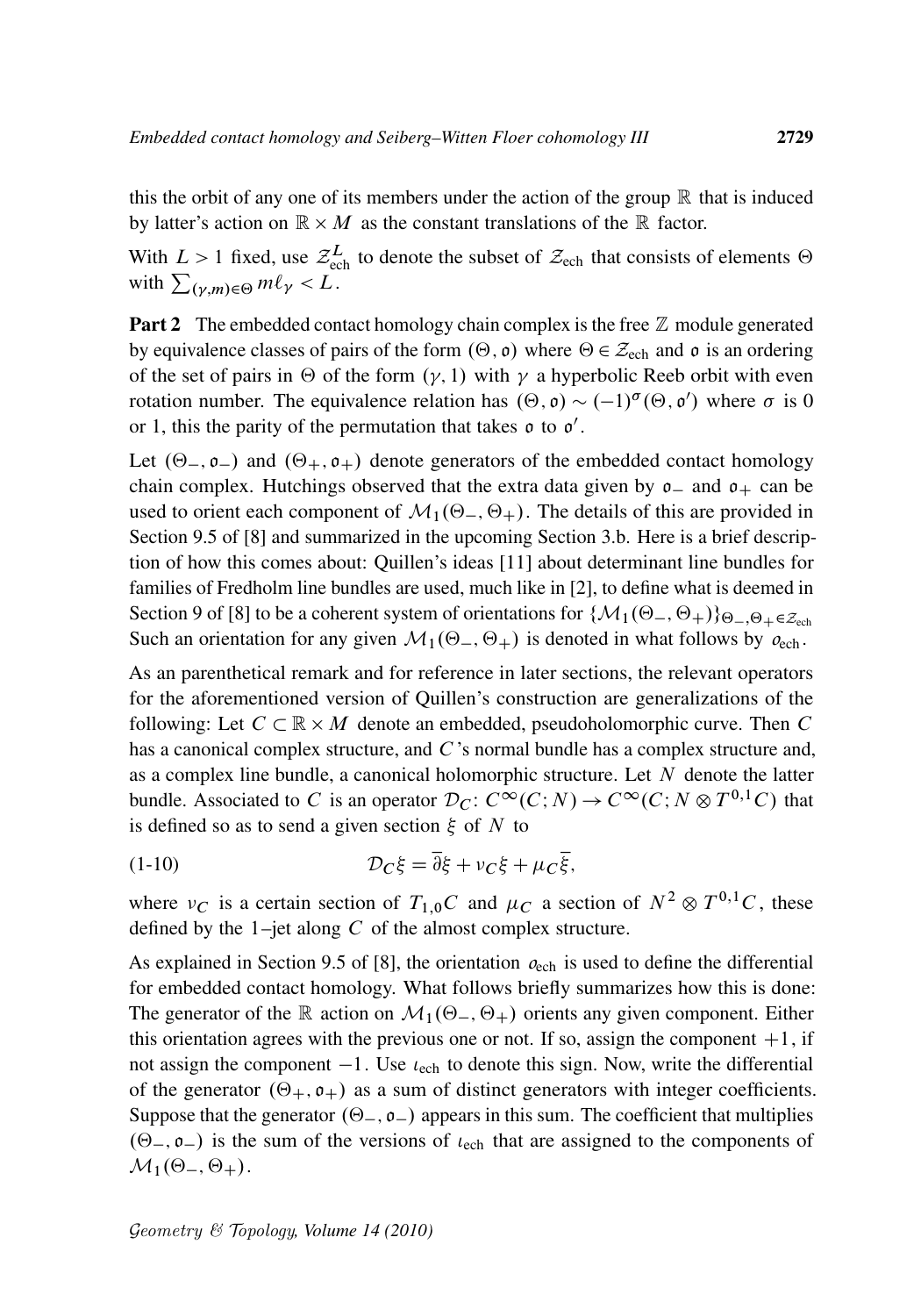**Part 3** Fix  $r \ge 1$  and a coclosed 1–form  $\mu$  for use in (1-8). The associated Seiberg– Witten equations on  $\mathbb{R} \times M$  are equations for a map,  $\mathfrak{d}$ , from  $\mathbb R$  into the space Conn $(E) \times C^{\infty}(M; S)$ . Write  $\mathfrak d$  as the map  $s \to (A, \psi)|_s$  and these equations read

$$
\begin{array}{ll}\n\bullet & \frac{\partial}{\partial s}A + B_A - r(\psi^\dagger \tau \psi - ia) - i \ast d\mu + \frac{1}{2}B_{A_K} = 0. \\
\bullet & \frac{\partial}{\partial s} \psi + D_A \psi = 0.\n\end{array}
$$

A solution  $\mathfrak d$  is said to be an *instanton* when  $\{\mathfrak d(s)\}_{s\in\mathbb R}$  converges as  $s \to -\infty$  and also as  $s \to \infty$ , and both limits are solutions to (1-8).

Associated to any given map  $\mathfrak{d} = (A, \psi) : \mathbb{R} \to \text{Conn}(E) \times C^{\infty}(M; \mathbb{S})$  is the elliptic operator,  $\mathfrak{D}_0$ , on  $C^{\infty}(\mathbb{R} \times M; i T^*M \oplus \mathbb{S} \oplus i\mathbb{R})$  that sends a given section  $(b, \eta, \phi)$ to the section with respective  $i T^* M$ , S, and  $i \mathbb{R}$  components

$$
\begin{array}{lll}\n\bullet & \frac{\partial}{\partial s}b + *db - d\phi - 2^{-1/2}r^{1/2}(\psi^{\dagger}\tau\eta + \eta^{\dagger}\tau\psi), \\
(1\text{-}12) & \bullet & \frac{\partial}{\partial s}\eta + D_A\eta + 2^{1/2}r^{1/2}(\text{cl}(b)\psi + \phi\psi), \\
\bullet & \frac{\partial}{\partial s}\phi + *d * b - 2^{-1/2}r^{1/2}(\eta^{\dagger}\psi - \psi^{\dagger}\eta).\n\end{array}
$$

Here, d denotes the exterior derivative along the M factor of  $\mathbb{R} \times M$ .

Use  $\mathbb H$  to denote the Hilbert space completion of the space of compactly supported sections over  $\mathbb{R} \times M$  of  $i T^* M \oplus \mathbb{S} \oplus i \mathbb{R}$  using the norm whose square is defined to be

(1-13) 
$$
\|b\|_{\mathbb{H}}^2 = \int_{\mathbb{R}^{\times}M} (|\nabla b|^2 + r|b|^2),
$$

where  $\nabla$  is the covariant derivative that is defined on sections of  $i T^* M \oplus \mathbb{S} \oplus i\mathbb{R}$  as follows: View  $i T^* M \oplus i \mathbb{R}$  as  $i T^* (\mathbb{R} \times M)$ . This done, then  $\nabla$  is the Levi-Civita covariant derivative on the  $i T^*(\mathbb{R} \times M)$  factor. View the connection A as a connection on the pullback  $E \to \mathbb{R} \times M$  and likewise view  $A_K$  as a connection on  $K^{-1} \to \mathbb{R} \times M$ . The latter with the Levi-Civita connection define a covariant derivative for  $\mathbb{S} \to \mathbb{R} \times M$ . The associated covariant derivative gives  $\nabla$  on the S factor. Meanwhile, use  $\mathbb L$  to denote the  $L^2$  completion of the space of compactly supported sections over  $\mathbb{R} \times M$ of  $i T^* M \oplus \mathbb{S} \oplus i \mathbb{R}$ .

If the spinor component of  $\mathfrak d$  is bounded, then  $\mathfrak D_{\mathfrak d}$  defines a bounded, linear map from  $\mathbb H$  to  $\mathbb L$ . If  $\mathfrak d$  is an instanton, and if both the  $c_- = \lim_{s \to -\infty} \mathfrak d|_s$  and  $c_+ = \lim_{s \to \infty} \mathfrak d|_s$ versions of (1-9) have trivial kernel, then  $\mathcal{D}_0$  in this context is Fredholm. In the latter case, d is said to be *nondegenerate* when the cokernel of this Fredholm map is trivial.

**Part 4** Suppose that  $c_{-}$  and  $c_{+}$  are nondegenerate solutions to (1-8). Let  $\mathcal{M}_1(c_{-},c_{+})$ denote the space of instanton solutions to (1-11) with the following properties: First,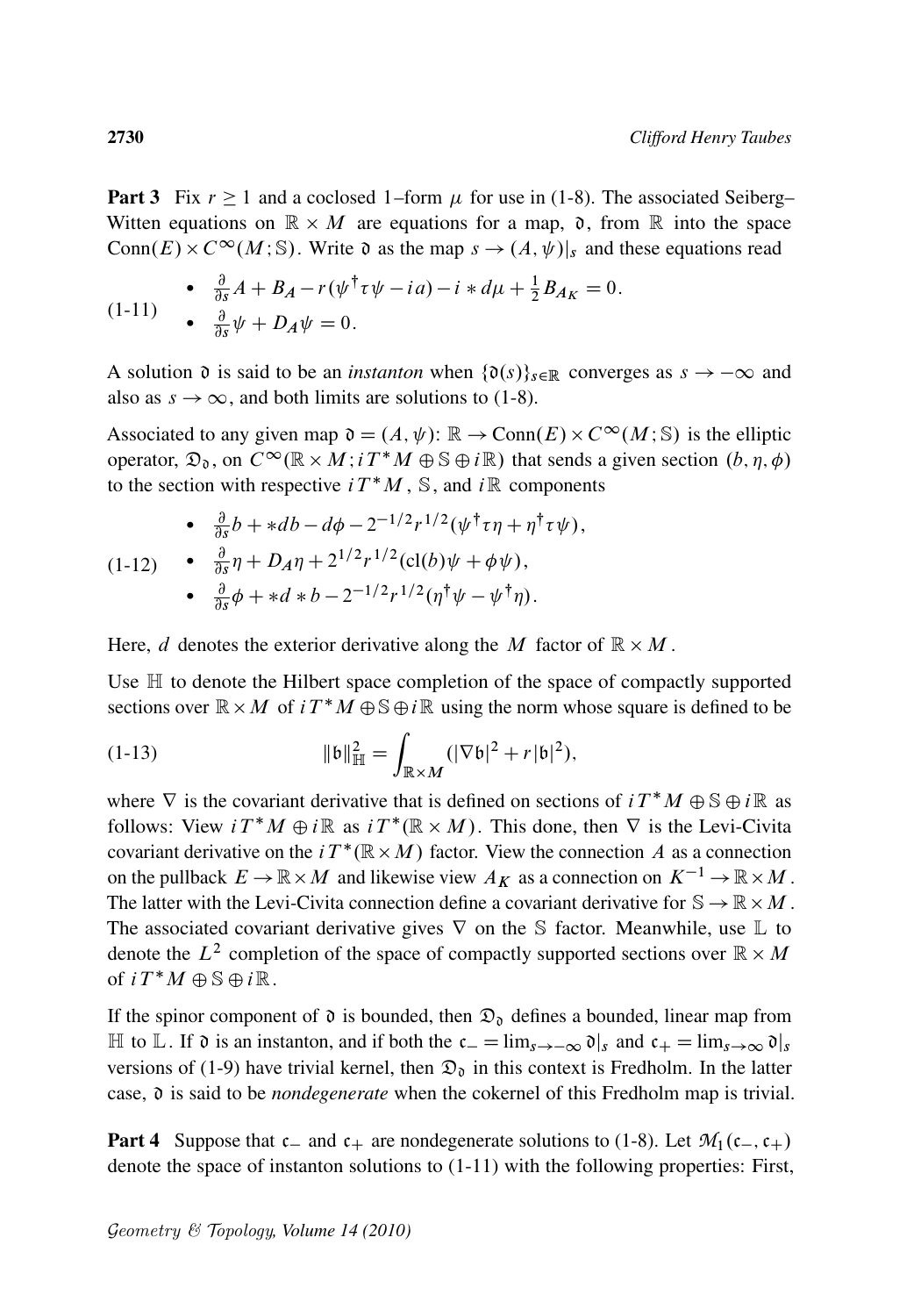the  $s \to -\infty$  limit of  $\mathfrak d$  is  $\mathfrak c$  and the  $s \to \infty$  limit is gauge equivalent to  $\mathfrak c_+$ . Second, the Fredholm index of  $\mathfrak{D}_0$  is equal to 1. Note that this set depends only on the gauge equivalence classes of  $c_$  and  $c_+$  in the following sense: Suppose that  $u \in C^{\infty}(M; U(1))$ . If  $\mathfrak{d} = (A, \psi) \in M_1(\mathfrak{c}_-, \mathfrak{c}_+)$ , then  $u\mathfrak{d} = (A - u^{-1} du, u\psi) \in$  $M_1(u\mathfrak{c}_-, \mathfrak{c}_+).$ 

If  $\mathfrak{d} \in \mathcal{M}_1(\mathfrak{c}_-,\mathfrak{c}_+)$  is nondegenerate, then  $\mathfrak{d}$ 's component in  $\mathcal{M}_1(\mathfrak{c}_-,\mathfrak{c}_+)$  is a smooth 1-dimensional manifold with a free  $\mathbb R$  action that is induced by  $\mathbb R$  's action on  $\mathbb R \times M$  as the group of constant translations along the  $\mathbb R$  factor. As a consequence, all instantons in  $\mathfrak d$ 's component are also nondegenerate. If  $\mathcal M_1(c_-,c_+)$  contains solely nondegenerate elements, then it has a finite set of components. All this is explained in the bible on the subject of Seiberg–Witten Floer homology, Kronheimer and Mrowka [9].

If  $c \in \mathcal{M}^r$  is nondegenerate, then there are versions of the Seiberg–Witten Floer cohomology cochain complex whereby c labels a generator. If  $c_{-}$  and  $c_{+}$  are both nondegenerate elements in  $\mathcal{M}^r$ , and if  $\mathcal{M}_1(c_-,c_+)$  consists of solely nondegenerate instantons, then there are versions of the Seiberg–Witten cochain complex where  $c_{-}$ and  $c_{+}$  label generators; and where the elements in  $M_1(c_{-}, c_{+})$  are used to compute the integer that multiplies  $c_$  when writing the coboundary of  $c_+$  in terms of these generators. This is explained in Chapter 20 of [9]. A very brief summary what is said there is given next in Parts 5 and 6 of this digression.

**Part 5** Let  $c_{-}$  and  $c_{+}$  for the moment denote a given pair of nondegenerate elements in Conn(E)  $\times$  C<sup> $\infty$ </sup>(M; S). Use  $\mathfrak{P} = \mathfrak{P}(\mathfrak{c}_-,\mathfrak{c}_+)$  to denote the space of piecewise differentiable maps from  $\mathbb R$  to  $\text{Conn}(E) \times C^{\infty}(M; \mathbb S)$  that have  $s \to -\infty$  limit that is gauge equivalent to  $c_{-}$  and  $s \rightarrow \infty$  limit that is gauge equivalent to  $c_{+}$ . Each  $\mathfrak{d} \in \mathfrak{P}$ has its corresponding version of  $\mathfrak{D}_0$  as given in (1-11); but now viewed as a Fredholm operator mapping  $\mathbb H$  to  $\mathbb L$ . Quillen [11] showed (in a somewhat different context) how such operators define a real line bundle,  $det(\mathfrak{D}) \rightarrow \mathfrak{P}$ . If  $\mathfrak{d} \in \mathfrak{P}$  is such that either the kernel or cokernel of  $\mathfrak{D}_0$  is nontrivial, then the fiber of det( $\mathfrak{D}$ ) at a given  $\mathfrak{d} \in \mathfrak{P}$  has a canonical identification with  $\wedge^{max}(\text{kernel}(\mathfrak{D}_\mathfrak{d})) \times_{\mathbb{R}} (\wedge^{max} \text{cokernel}(\mathfrak{D}_\mathfrak{d}))^*$ .

Introduce  $\Lambda(c_-,c_+)$  to denote the orientation sheaf of det $(\mathfrak{D})$ . As explained in Chapter 20 of [9], this sheaf has the following properties: First, it is suitably gauge invariant and has gauge invariant orientations. Second there is a canonical isomorphism between  $\Lambda(c_-, c_+)^*$  and  $\Lambda(c_-, c_+)$ . Third, if  $c_0 \in \text{Conn}(E) \times C^\infty(M; \mathbb{S})$  is likewise nondegenerate, then there exists a canonical *composition law* isomorphism between the modules  $\Lambda(c_-,c_0)\otimes_{\mathbb{Z}/2\mathbb{Z}} \Lambda(c_0,c_+)$  and  $\Lambda(c_-,c_+).$ 

These properties have the following consequences: Any given nondegenerate element  $c \in \mathcal{M}^r$  has an associated  $\mathbb{Z}/2\mathbb{Z}$  module,  $\Lambda(c)$ , such that if  $c_{-}$  and  $c_{+}$  are any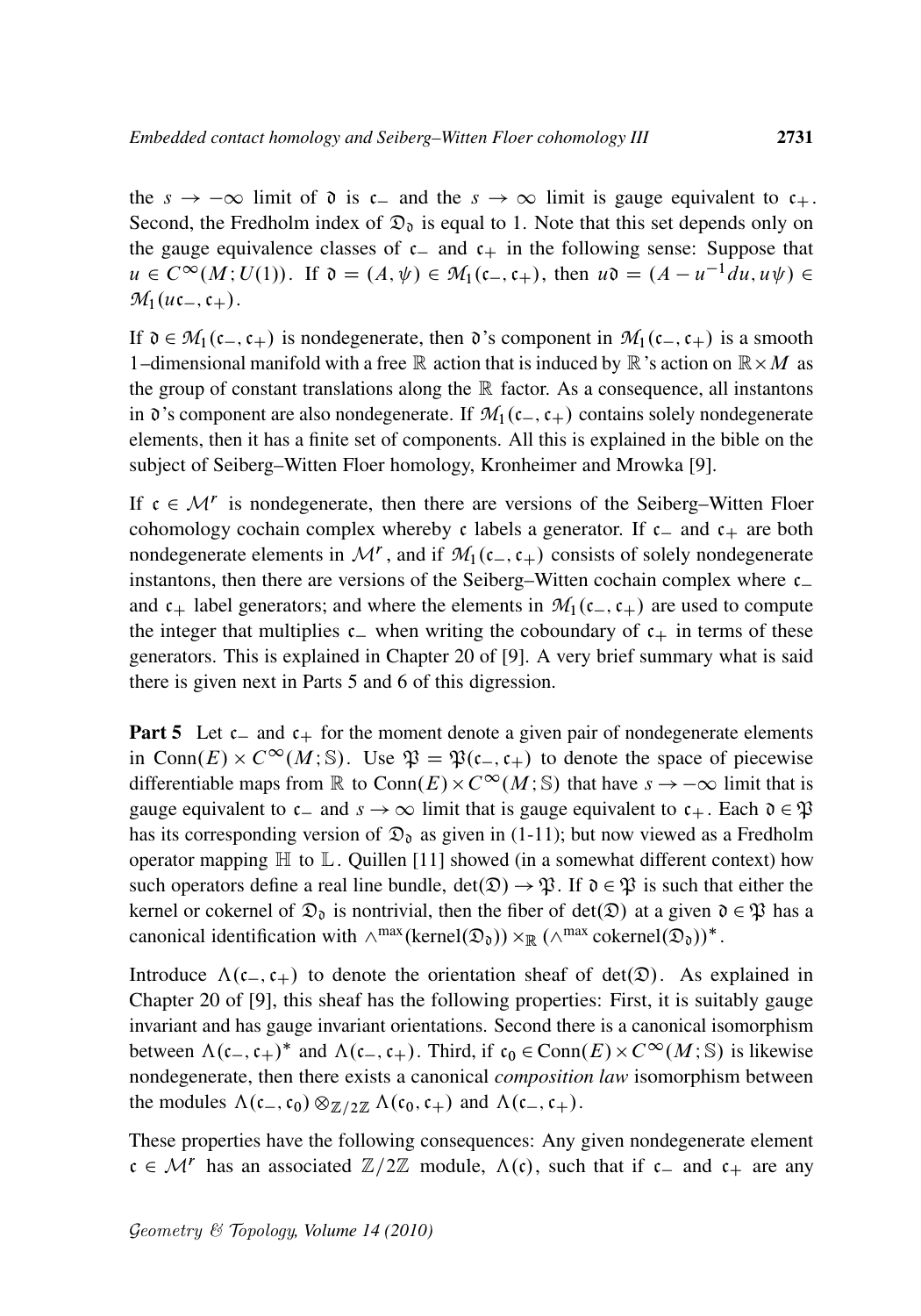two nondegenerate solutions to (1-8), then there is a canonical isomorphism between the modules  $\Lambda(c_-) \otimes_{\mathbb{Z}/2\mathbb{Z}} \Lambda(c_+)^*$  and  $\Lambda(c_-, c_+)$ . This understood, a choice of  $o(c_{-}) \in \Lambda(c_{-})$  and  $o(c_{+}) \in \Lambda(c_{+})$  defines a unique element in  $\Lambda(c_{-}, c_{+})$ .

**Part 6** Let  $\mathcal{M}^r \subset \mathcal{M}^r$  denote the subset of nondegenerate elements. A collection of orientations  $\{o(c_-, c_+) \in \Lambda(c_-, c_+) \}_{c_-, c_+ \in \mathcal{M}^r}$  is said to be *coherent* if there exists a corresponding set of orientations  $\{\mathfrak{o}(c) \in \Lambda(c)\}_{c \in \mathcal{M}^r}$  such that any given  $\mathfrak{o}(c_-, c_+)$ is equal to  $o(c_-)o(c_+)$ .

The relevance of this orientation business to the problem at hand stems from the following fact: Suppose that  $c_{-}$  and  $c_{+}$  are nondegenerate solutions to (1-8), and suppose that  $\mathfrak{d}\in\mathcal{M}_1(c_-,c_+)$  is also nondegenerate. Then the restriction of  $\Lambda(c_-,c_+)$  to  $\delta$ 's component of  $\mathcal{M}_1(c_-,c_+)$  is canonically isomorphic to the latter's orientation sheaf. With this understood, fix orientations  $\{\mathfrak{o}(c) \in \Lambda(c)\}_{c \in \mathcal{M}^{r^*}}$  so as to define a collection of coherent orientations for  $\{\Lambda(c_-, c_+)\}_{c_-,c_+\in\mathcal{M}'}^*$ . Use these orientations to define the orientation for the components of  $\{\mathcal{M}_1(\mathfrak{c}_-,\mathfrak{c}_+)\}_{\mathfrak{c}_-,\mathfrak{c}_+\in\mathcal{M}^r}$  with nondegenerate instantons. This orientation is denoted in what follows by  $\mathfrak{o}_0$ .

Let  $\mathcal{M} \subset \mathcal{M}_1(c_-,c_+)$  denote a component with nondegenerate instantons. The generator of the R action on  $M$  also orients  $M$ . This orientation is denoted by  $\mathfrak{o}_R$ . Now view  $c_{-}$  and  $c_{+}$  as generators of the Seiberg–Witten Floer cohomology complex. Then  $M$ contributes  $+1$  to the sum that defines the multiple of  $c_{-}$  in the coboundary of  $c_{+}$ when  $\mathfrak{o}_Q = \mathfrak{o}_\mathbb{R}$ . Otherwise, *M* contributes  $-1$ .

With the digression now over, fix  $L \geq 1$  and assume the following about the contact 1–form a and the element  $J \in \mathcal{J}_a$ :

- There is no element  $\Theta \in \mathcal{Z}_{\text{ech}}^L$  with  $\sum_{(\gamma,m)\in\Theta} m\ell_{\gamma} = L$ .
- Suppose that  $\gamma$  is a Reeb orbit with  $\ell_{\gamma} < L$ . Then  $\gamma$  has a tubular neighborhood map  $\varphi: S^1 \times D \to M$  as described in Part 2 of Section 1.a such that if  $\gamma$  is hyperbolic with rotation number k, then  $(v, \mu)$  =

 $(1-14)$  $\left(\frac{1}{4}\right)$  $\frac{1}{4}k$ , *i*  $\epsilon e^{ikt}$ ) with  $\epsilon > 0$  but very small. Meanwhile, if  $\gamma$  is elliptic, then its rotation number R is irrational. Furthermore,

- (i) The pair  $(v, \mu) = (\frac{1}{2})$  $\frac{1}{2}R, 0).$
- (ii) The  $\varphi^*$ -pullback of  $T^{1,0}(\mathbb{R} \times M)$  is spanned by  $ds + ia$  and  $(\ell_{\nu}/2\pi)(dz - iRzdt)$ .

Fix a 1–form  $\mu \in \Omega$  with P–norm less than 1 for use in (1-8), (1-9) and Theorem 1.1 in [14]. Use the latter theorem to define the large r versions of the map  $\Phi^r: \mathcal{Z}_{ech}^L \to \mathcal{M}^r$ . Use the large r version of Theorem 1.2 in [14] to define the map  $\Psi^r$  for any given ordered pair  $(\Theta_-, \Theta_+)$  with both elements from  $\mathcal{Z}_{ech}^L$ . Recall that  $\Psi^r$  is an injective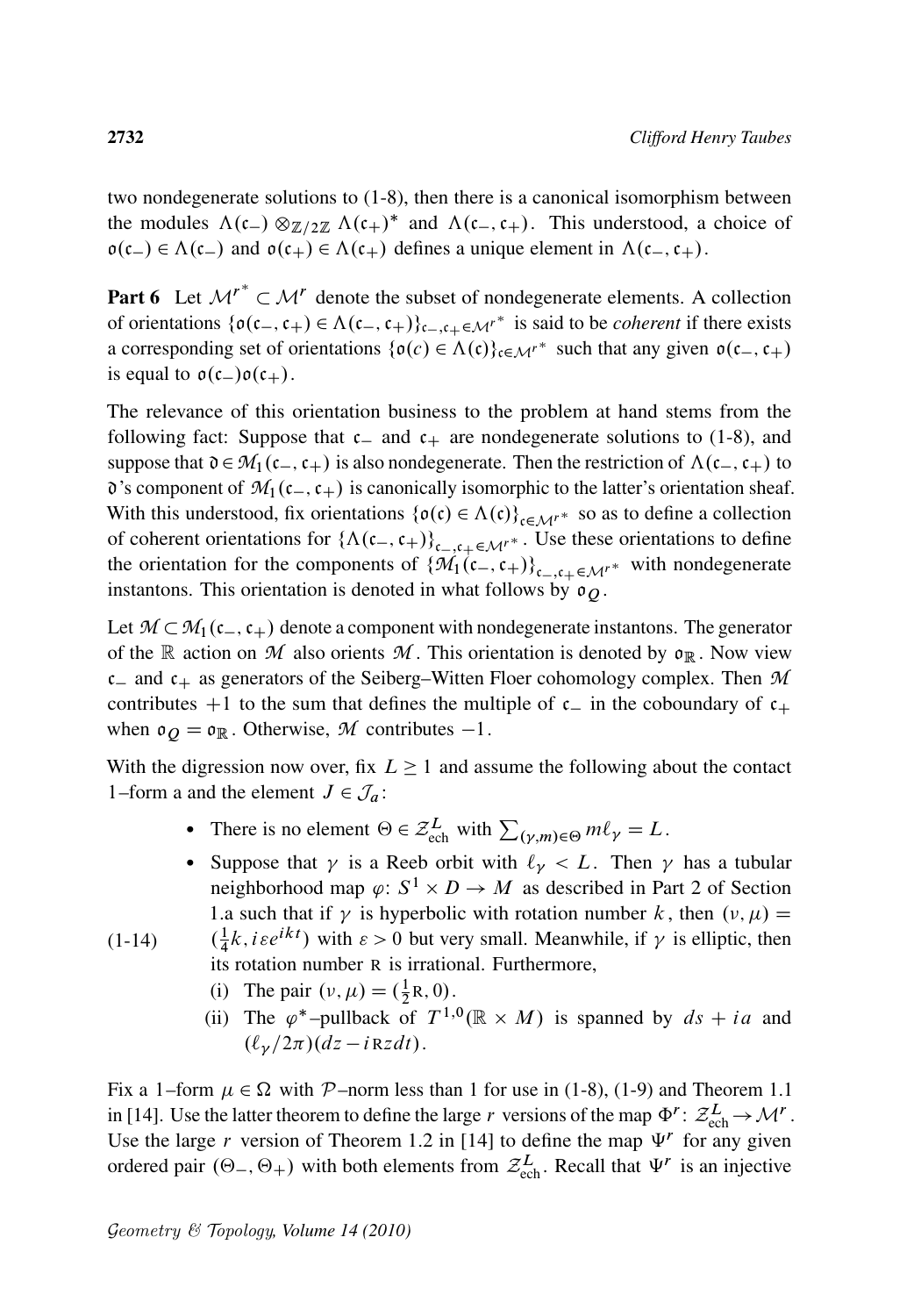and R–equivariant map from  $\mathcal{M}_1(\Theta_-, \Theta_+)$  into the space of instantons with  $s \to -\infty$ limit equal to in the gauge equivalence class  $\Phi^r(\Theta_-)$  and with  $s \to \infty$  limit in the gauge class  $\Phi^r(\Theta_+).$ 

**Theorem 1.2** Fix  $L \ge 1$  and a pair  $(a, J)$  as above that obeys (1-14). There exists  $\kappa \geq 1$  with the following significance: Define  $\mathcal{M}^r$  using  $r \geq k$  and the 1–form  $\mu \in \Omega$ with P norm bounded by 1. The maps  $\{\Psi^r\}_{(\Theta_-, \Theta_+) \in \mathcal{Z}_{\text{ech}}^L}$  from Theorem 1.2 in [14] can be constructed so that:

- Let  $\Theta_-$  and  $\Theta_+$  denote any two elements in  $\mathcal{Z}_{ech}^L$ , and use  $c_-$  and  $c_+$  to denote solutions to (1-8) from their respective images in  $\mathcal{M}^r$  via the map  $\Phi^r$ .
	- (i) The image via  $\Psi^r$  of  $\mathcal{M}_1(\Theta_-, \Theta_+)$  lies in  $\mathcal{M}_1(c_-,c_+)$  and it contains only nondegenerate instantons. In particular, its image consists of a union of smooth components of  $\mathcal{M}_1(c_-,c_+).$
	- (ii) The differential of  $\Psi^r$  maps the generator of the R action on  $\mathcal{M}_1(\Theta_-, \Theta_+)$ to the generator of the  $\mathbb{R}$ –action on its image in  $\mathcal{M}_1(c_-,c_+).$
- There is a coherent orientation for the collection  $\{\Lambda(c_-, c_+)\}_{c_-,c_+\in\mathcal{M}^*}$  with the following property: Let  $(\Theta_-, \mathfrak{o}_-)$  and  $(\Theta_+, \mathfrak{o}_+)$  denote any two generators of  $C_{\text{ech}}^L$ . Use  $c_{-}$  and  $c_{+}$  to denote solutions to (1-8) from the respective  $\Phi^r$ images of  $\Theta$ <sub>-</sub> and  $\Theta$ <sub>+</sub> in M<sup>r</sup>. The pushforward via  $\Psi$ <sup>r</sup> of the orientation  $o_{ech}$ agrees on its image with that defined by the coherent orientation for  $\Lambda(c_-,c_+).$

This theorem is proved in Section 3 of what follows.

Given that the map  $\Psi^r$  is surjective onto  $M_1(c_-,c_+)$ , then Theorem 4.3 in [13] follows directly from Theorem 1.2 here and Theorem 1.2 in [14]. The fact that the large  $r$ versions of  $\Psi^r$  are surjective is proved in the final paper of this series [15].

#### 1.c Notation and conventions

The notation used in what follows comes mostly from [14] where the maps  $\Phi^r$  and  $\Psi$ <sup>r</sup> are constructed. This said, the reader should be familiar with this reference.

As in [13; 14], it is always the case that  $c_0$  denotes a constant that is greater than 1 and is independent of what ever relevant data is under consideration. The precise value of  $c_0$  can increase between subsequent appearances.

As in [14], it is useful to have chosen a fixed "bump" function on  $\mathbb{R}$ ; this is a chosen smooth function  $\chi: \mathbb{R} \to [0, 1]$  that equals 1 on  $(-\infty, \frac{5}{16}]$  and value 0 on  $[\frac{7}{16}, \infty)$ .

An index for the notation used in what follows is provided in the last section of the article, just prior to the references.

Acknowledgements This work was supported in part by the National Science Foundation.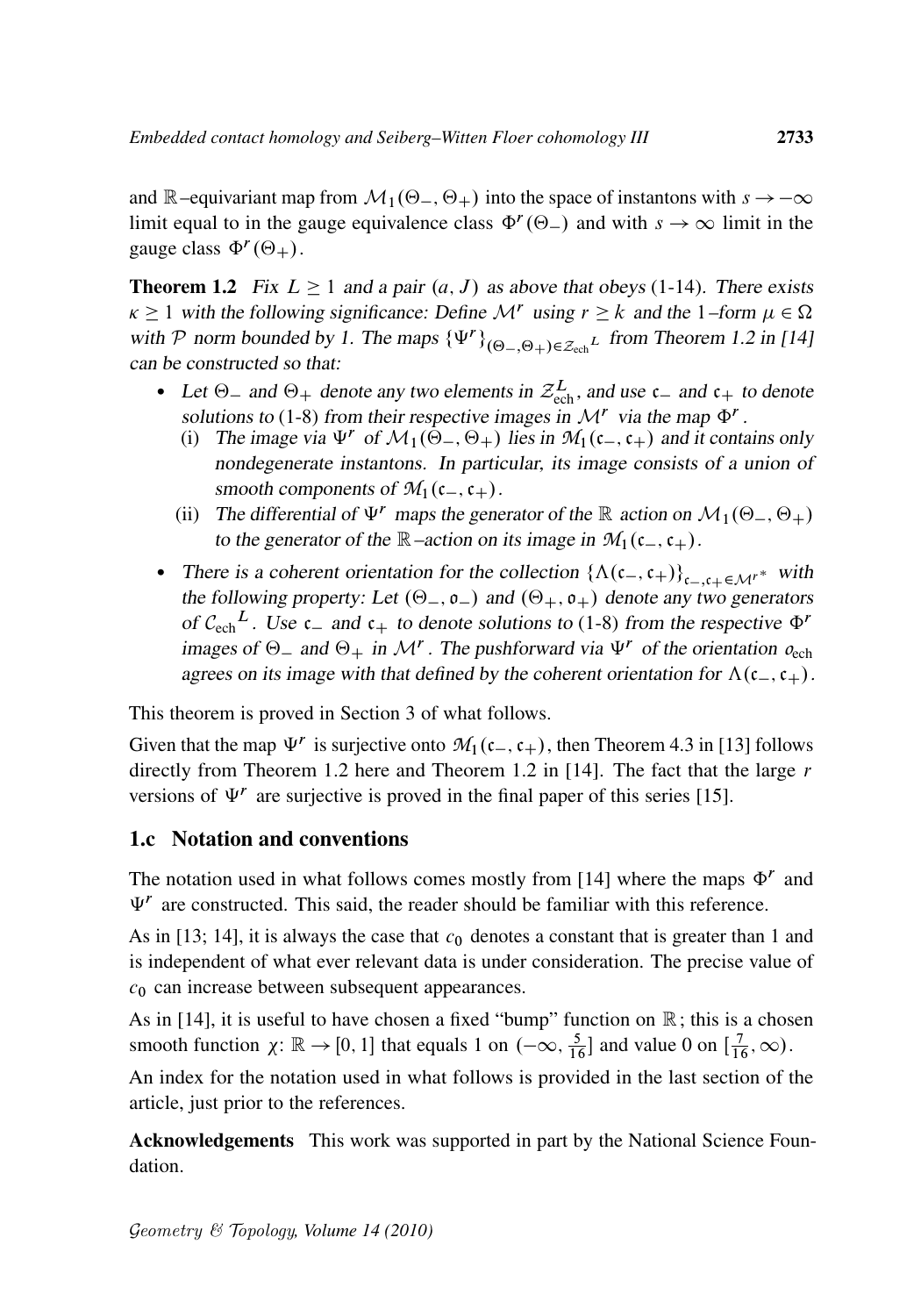### 2 The proof of Theorem 1.1

Fix an element  $\Theta \in \mathcal{Z}$  and then a collection  $\{\mathfrak{c}_{\gamma} \colon S^1 \to \mathfrak{C}_m\}_{(\gamma,m)\in\Theta}$  where any given  $\mathfrak{c}_{\gamma}$ is a nondegenerate solution to  $\gamma$  's version of the equation  $(i/2)c' + \nabla^{(1,0)}h|_c = 0$ . This data comprises an element,  $\chi \in \mathfrak{CO}^*$ . If  $r \geq c_0$ , then Theorem 1.1 in [13] supplies a solution,  $\Phi^r(\chi) \in \text{Conn}(E) \times C^\infty(M; \mathbb{S})$ , to (1-8) with the latter defined with some given choice for  $\mu \in \Omega$  with P-norm bounded by 1. Section 2.a proves that  $\Phi^r(\chi)$  is a nondegenerate solution to (1-8).

Let  $\chi$  and  $\chi$  denote two given elements in  $CZ^*$ . Section 2.d proves Theorem 1.1's assertion about their relative degree.

#### 2.a Nondegeneracy

Define  $\chi$  as above and introduce  $\mathfrak{c}(\chi) = (A, \psi)$  to denote  $\Phi^r(\chi)$ . This pair is written as  $(A_{\mathfrak{J}}, \psi_{\mathfrak{J}}) + ((2r)^{1/2}b_{\mathfrak{J}}, \eta_{\mathfrak{J}})$  where notation is used is as follows: First,  $\mathfrak{J}$  here denotes the set  $\{(\mathfrak{c}_{\gamma}, \xi_{\gamma})\}_{(\gamma,m)\in\Theta}$  where any given  $(\gamma, m) \in \Theta$  version of  $\xi_{\gamma}$  is the section over  $S^1$  of  $\mathfrak{c}_{\gamma}$ <sup>\*</sup> $T_{1,0}$  $\mathfrak{C}_m$  that is described in Lemma 3.10 of [14]. Second,  $(A_{\mathfrak{J}}, \psi_{\mathfrak{J}})$  is described in Section 3.a of [14]. Third,  $\mathfrak{b}_{\mathfrak{J}} = (b_{\mathfrak{J}}, \eta_{\mathfrak{J}}, \phi_{\mathfrak{J}})$  is what Lemma 3.10 in [14] denotes as  $b(\xi)$  for  $\xi$  the point in  $\times_{(\gamma,m)\in\Theta} L^2_1(S^1; c_\gamma * T_{1,0} \mathfrak{C}_m)$  with components  $(\xi_{\gamma})_{(\gamma,m)\in\Theta}$ . This  $\mathfrak{b}_{\mathfrak{J}}$  is a section of the bundle  $i T^*M \oplus \mathbb{S} \oplus i\mathbb{R}$ ; it obeys an equation that has the schematic form

(2-1) Lc'<sup>J</sup> b C r 1=2 b b D v;

where  $c_{\Theta}$  denotes  $(A_{\mathfrak{J}}, \psi_{\mathfrak{J}})$  and where v is described in Section 3.c of [14]. The bilinear map  $(b_1, b_2) \rightarrow b_1 * b_2$  has respective  $i T^* M$ , S and  $i \mathbb{R}$  components

(2-2)   
\n• 
$$
-(2\sqrt{2})^{-1}(\eta_1^{\dagger} \tau \eta_2 + \eta_2^{\dagger} \tau \eta_1),
$$
  
\n•  $-(2\sqrt{2})^{-1}(\eta_1^{\dagger} \eta_2 + \phi_1 \eta_2 + \phi_2 \eta_1),$   
\n•  $-(2\sqrt{2})^{-1}(\eta_1^{\dagger} \eta_2 - \eta_2^{\dagger} \eta_1).$ 

The proof that  $c(\chi)$  is nondegenerate is done next in ten steps.

**Step 1** This step outlines an argument for the assertion that  $c(\chi)$  is nondegenerate that makes direct use of the various contraction maps that are defined Section 3 of [14]. Steps 2–10 provide a somewhat longer proof whose presentation is justified by its derivation of various inequalities that are used in Paper 4 [15] of this series.

To start the short proof, remark that the operator  $\mathfrak{L}_{c}$  sends any given section f of  $i T^* M \oplus \mathbb{S} \oplus i \mathbb{R}$  to

$$
(2-3) \qquad \qquad \mathfrak{L}_{\mathfrak{c}(x)}\mathfrak{f} = \mathfrak{L}_{\mathfrak{c}_{\Theta\mathfrak{J}}} \mathfrak{f} + 2r^{1/2} \mathfrak{b}_{\mathfrak{J}} * \mathfrak{f}.
$$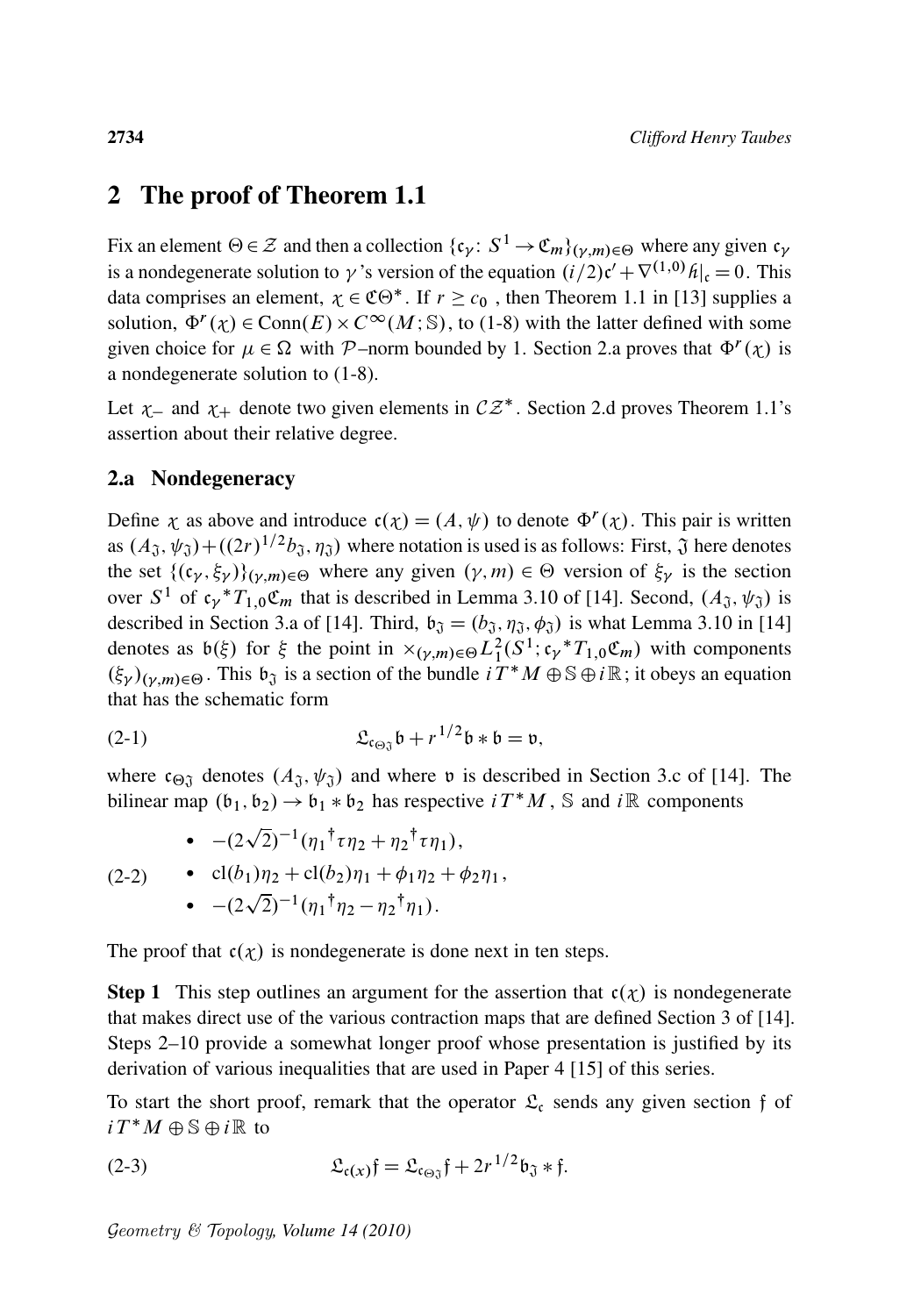To prove that  $c(\chi)$  is nondegenerate, it is enough to prove that (2-3) is surjective. Thus, fix a section h of  $i T^* M \oplus \mathbb{S} \oplus i \mathbb{R}$  so as to see if there is a section f that obeys  $\mathfrak{L}_{\mathfrak{c}(\chi)}$ f = h. Now, fix  $\varepsilon \in (-r^{-100}, r^{100})$  Let  $\mathfrak{v}_{\varepsilon} = \mathfrak{v} + \varepsilon \mathfrak{h}$ . Let  $\xi = (\xi_{\gamma})_{(\gamma,m) \in \Theta}$  denote for the moment a given element in  $\times_{(\gamma,m)\in\Theta} L^2_1(S^1; \mathfrak{c}_\gamma^* T_{1,0} \mathfrak{C}_m)$  with small norm. Let  $\tilde{J}$  for the moment denote the data set  $\{(c_{\gamma}, \xi_{\gamma})\}_{(\gamma,m)\in\Theta}$ , and define  $c_{\Theta\tilde{J}} = (A_{\tilde{J}}, \psi_{\tilde{J}})$ as done in Section 3.a of [14]. Now consider first solving (2-1) with v replaced by  $v_{\varepsilon}$ .

A repeat of what is done in Sections 3.d–3.f of [14] finds a unique element  $\xi^{\varepsilon}$   $\in$  $\times_{(\gamma,m)\in\Theta} L^2_1(S^1; \mathfrak{c}^*_\gamma T_{1,0}\mathfrak{C}_m)$  with small norm and a section  $\mathfrak{v}_\varepsilon$  of  $i \in T^*M \oplus \mathbb{S} \oplus i\mathbb{R}$  that obey the  $v_{\varepsilon}$  version of (2-1) and are described by the  $v_{\varepsilon}$  version of Lemma 3.10 in [14]. The contraction mapping construction of  $\mathfrak{b}^{\varepsilon}$  using the  $\mathfrak{v}_{\varepsilon}$  versions of Lemmas 3.5– 3.7 in [14] and the contraction mapping construction of  $\xi^{\varepsilon}$  using the  $v_{\varepsilon}$  versions of Lemmas 3.8–3.9 of [14] guarantee that both  $b^{\varepsilon}$  and  $\xi^{\varepsilon}$  vary smoothly with  $\varepsilon$  and give at  $\varepsilon = 0$  the data that is used to define  $\Phi^r(\chi)$ .

Granted this differentiability, note that the derivative at  $\varepsilon = 0$  of the  $\mathfrak{v}_{\varepsilon}$  version of (2-1) can be written as  $\mathcal{L}'f' = \mathfrak{h}$ , where f' is a certain section of  $i T^* M \oplus \mathbb{S} \oplus i \mathbb{R}$  and  $\mathcal{L}'$  is a certain first order elliptic operator. Note in this regard that it follows that the  $i T^* M$ and S components of  $\mathcal{L}'\mathfrak{f}'$  are the same as those of  $\mathcal{L}_{c(x)}\mathfrak{f}'$ . This follows from (2-2). However, it is not necessarily the case that the *i* $\mathbb R$  component of  $\mathfrak{L}'\mathfrak{f}'$  is that of  $\mathfrak{L}_{c(x)}\mathfrak{f}'.$ 

Let  $\tilde{J}$  henceforth denote  $\{(c_{\gamma}, \xi_{\gamma})\}_{(\gamma,m)\in\Theta}$  with  $\xi = \times_{(\gamma,m)\in\Theta} \xi_{\gamma}$  now denoting the element in  $\times_{(\gamma,m)\in\Theta} L^2_1(S^1; \mathfrak{c}^*_{\gamma}T_{1,0}\mathfrak{C}_m)$  that is used to define  $\Phi^r(\chi)$ . Write  $\mathfrak{f}' =$  $(b', \eta', \phi')$ . The desired solution to  $\mathfrak{L}_{c(x)}\mathfrak{f} = \mathfrak{h}$  has the form  $\mathfrak{f} = (b' - (2r)^{-1/2} du, \eta' +$  $u\psi_{\mathfrak{J}}, \phi'$ ) with u an i $\mathbb R$  valued function on M. An addition to f' of this sort does not change the  $i T^* M \oplus \mathbb{S}$  part of  $\mathfrak{L}_{c(x)}$  by virtue of the fact that  $\psi_{\mathfrak{J}}$  obeys the  $A = A_{\mathfrak{J}}$ version of the Dirac equation. Meanwhile, there is a unique choice for  $u$  that makes the *i* $\mathbb R$  component of  $\mathfrak{L}_{\mathfrak{c}(x)}$  f equal to the *i* $\mathbb R$  component of  $\mathfrak{h}$ .

**Step 2** Fix  $(\gamma, m) \in \Theta$ . Introduce from Step 1 in Section 3.a of [14] the open neighborhood  $U_{\gamma}$  of  $\gamma$ . Step 3 in Section 3.b of [14] introduces a pair of 2-dimensional complex vectors spaces that it denotes as  $\mathbb{V}_0$  and  $\mathbb{V}_1$ . This same part of [14] goes on to describe an isomorphism over  $\mathbb R$  between  $i T^* M \oplus \mathbb S \oplus i \mathbb R$  over  $\overline{U_\gamma}$  and  $U_\gamma \times (\mathbb V_0 \oplus \mathbb V_1)$ . Let  $\chi_{\gamma}$  denote the cut-off function with support on  $U_{\gamma}$  that is defined in Step 2 of Section 3.a in [14]. Let  $\mathfrak{p}_{\gamma 0}$ :  $S^1 \times \mathbb{C} \to \mathbb{V}_1$  denote the  $\xi = 0$  version of what is introduced in Step 1 of the proof of Lemma 3.10 in [14]. View  $(0, \mathfrak{p}_{\gamma 0})$  as a section over  $U_{\gamma}$  of  $i T^* M \oplus \mathbb{S} \oplus i \mathbb{R}$ . As such,  $\sum_{(\gamma,m) \in \Theta} \chi_{\gamma}(0, \mathfrak{p}_{\gamma 0})$  defines a section over M of the this same bundle. Write the  $i T^* \tilde{M} \oplus \tilde{S}$  part of this section as  $(b_*, \eta_*)$ . As it turns out, the *i* $\mathbb{R}$  part of  $\mathfrak{p}_{\nu 0}$  is zero; this can be verified using the description of  $\mathfrak{p}_{\nu 0}$ that is given below just prior to (2-32).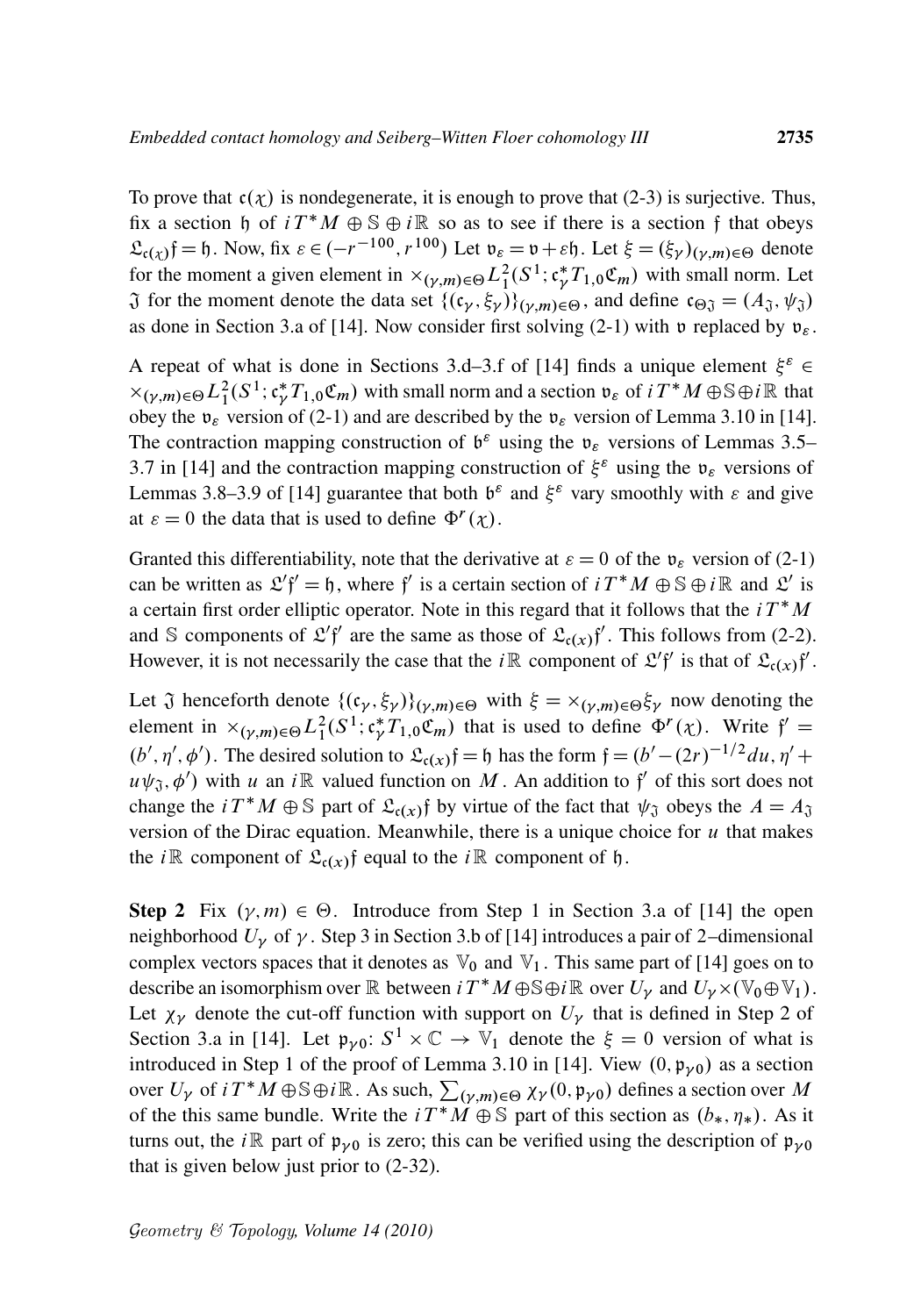Let  $(A^*, \psi^*)$  denote the version of  $(A_{\mathfrak{J}}, \psi_{\mathfrak{J}})$  that is defined in Section 3.a of [14] using the data  $\{(\mathfrak{c}_{\nu}, \xi_{\nu} = 0)\}\.$  Use  $\mathfrak{L}_*$  in what follows to denote the version of (1-9) that is defined by  $(A, \psi) = (A^* + 2^{1/2}r^{1/2}b_*, \psi^* + \eta_*)$ . The operator  $\mathfrak{L}_*$  is used to prove that  $\mathfrak{L}_{c(x)}$  has trivial kernel.

Step 3 This step is a digression to remind the reader of some of what is said in Section 2.a of  $[14]$  about solutions to the vortex equations. To start, recall that the  $(1, 0)$  tangent space to any given vortex  $c = (A, \alpha)$  in  $\mathfrak{C}_m$  is the vector space of square integrable elements in the kernel of the operator  $\vartheta_c$  on  $C^\infty(\mathbb{C}; \mathbb{C} \oplus \mathbb{C})$  that is defined by

(2-4) 
$$
\vartheta_{\mathfrak{c}}(q,\varsigma) = (\partial q + 2^{-1/2}\overline{\alpha}\varsigma, \overline{\partial}_A \varsigma + 2^{-1/2}\alpha q).
$$

Use kernel $(\vartheta_c)$  in what follows to denote this vector space of square integrable elements in the kernel of  $\vartheta_{\mathfrak{c}}$ . The Kahler metric on  $T_{1,0}\mathfrak{C}_{m}$ , is  $\pi^{-1}$  times the  $L^2$  metric on kernel $(\vartheta_{c})$ .

**Step 4** To start the story on the operators  $\mathcal{L}_*$  and  $\mathcal{L}_{c(x)}$ , introduce, as done in Step 4 of Section 3.b in [14], the orthogonal projection  $\Pi_0 = \Pi_{\xi=0}$  on the Hilbert space  $\mathbb{L} =$  $L^2(M; i T^*M \oplus \mathbb{S} \oplus i\mathbb{R})$ . Use  $\Pi_0$  to split  $\mathbb{L} = \mathbb{L}^{\perp} \oplus \Pi_0 \mathbb{L}$  where  $\mathbb{L}^{\perp} = (1 - \Pi_0) \mathbb{L}$ .

By way of a reminder, an element in  $\Pi_0\mathbb{L}$  can be written as  $t(\theta)$  where  $\theta =$  $(\theta_\gamma)_{(\gamma,m)\in\Theta} \in \bigoplus_{(\gamma,m)} L^2(S^1; \mathfrak{c}^*_\gamma T_{1,0} \mathfrak{C}_m)$  and where

(2-5) 
$$
t: \bigoplus_{(\gamma,m)} L^2(S^1; \mathfrak{c}_\gamma^* T_{1,0} \mathfrak{C}_m) \to \Pi_0 \mathbb{L}
$$

is defined as follows: Step 1 of Section 3.a in [14] uses a small, positive number,  $\rho_*$ , to define the map  $\Phi^r$ . A particular choice is made in (4-8) of [14]. The homomorphism  $t(\theta)$  has support on the radius  $\rho_*$  tubular neighborhoods of the Reeb orbits from  $\Theta$ . To see what *t* looks like near such an orbit, fix  $(\gamma, m) \in \Theta$  and use the associated coordinate chart in (1-1) to view neighborhood of  $\gamma$  as  $S^1 \times D \subset S^1 \times \mathbb{C}$ . View  $i T^* M \oplus \mathbb{S} \oplus i \mathbb{R}$  as the restriction of the product bundle  $(S^1 \times \mathbb{C}) \times (\mathbb{V}_0 \oplus \mathbb{V}_1)$  with  $\mathbb{V}_0$  and  $\mathbb{V}_1$  defined in Step 3 of Section 3.b in [14]. Fix  $t \in S^1$  and an  $L^2(\mathbb{C}; \mathbb{C} \oplus \mathbb{C})$ orthonormal basis,  $\{e_k(\cdot)\}_{1 \leq k \leq m}$  for kernel $(\vartheta_{\mathfrak{c}_{\gamma(t)}})$ , this the  $\mathfrak{c} = \mathfrak{c}_{\gamma}|_t$  version of (2-4). In the context of (1-14),  $c_V$  is the constant map to  $\mathfrak{C}_m$  and in which case such a basis can taken to be independent of  $t \in S^1$ . In any event, write the components of  $\theta_{\gamma}|_t$ with respect to this basis as  $\{\theta_{\gamma,k}(t)\}_{1 \leq k \leq m}$ . Then  $t(\theta)$  pulls back to  $S^1 \times \mathbb{C}$  as the map to  $\mathbb{V}_0 \oplus \mathbb{V}_1$  with  $\mathbb{V}_1$  component zero and with  $\mathbb{V}_0$  component at  $(t, z)$  given by

(2-6) 
$$
\sum_{1 \leq k \leq m} r_{\gamma}^{1/2} \chi(|z|/\rho_{*}) \theta_{\gamma,k}(t) \frac{1}{\sqrt{\pi}} e_{k}(r_{\gamma}^{1/2} z).
$$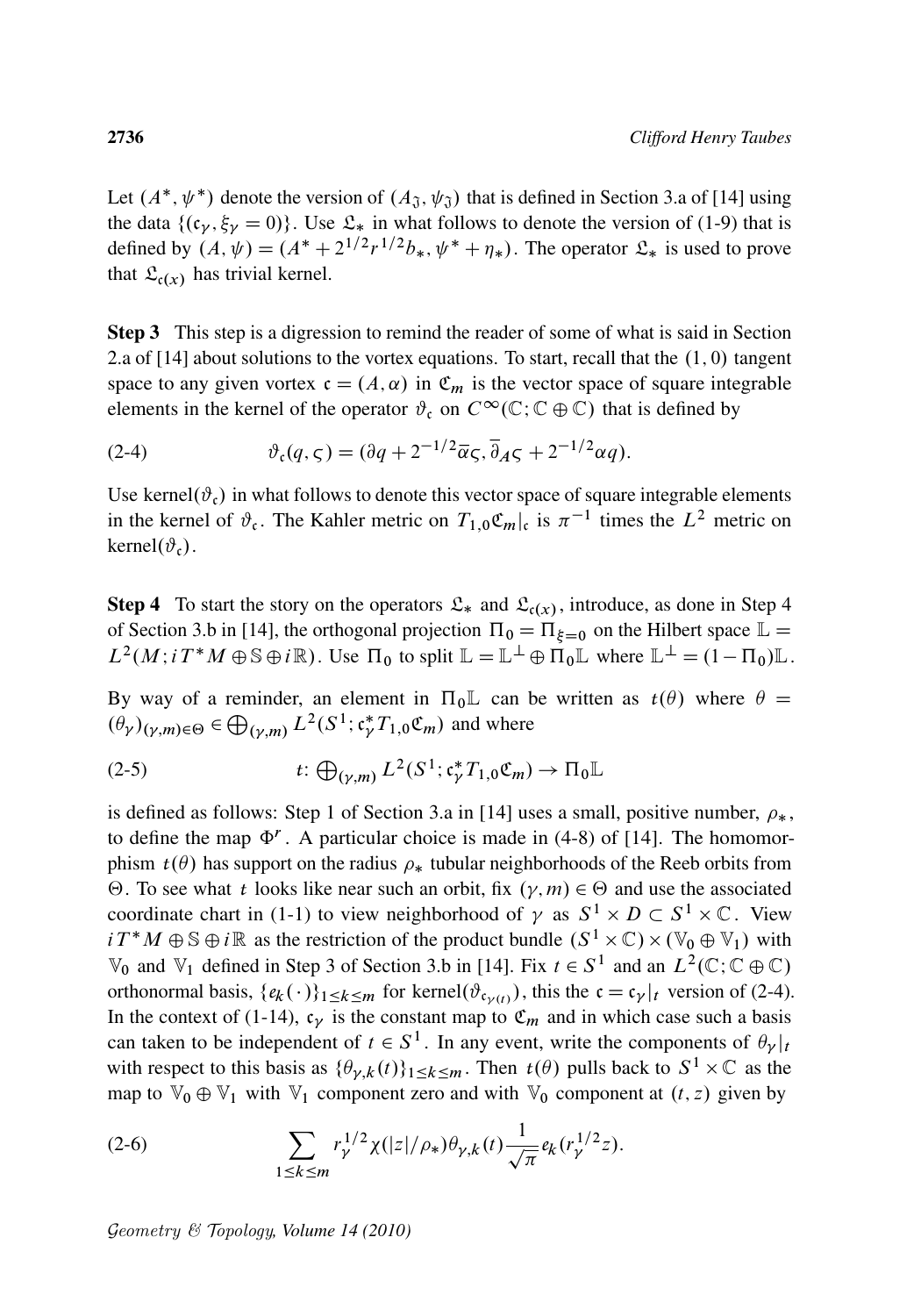Note that the homomorphism  $t$  is almost an isometry with respect to the  $L^2$  norm on L and on the space  $\bigoplus_{(\gamma,m)} L^2(S^1; \mathfrak{c}^*_{\gamma}T_{1,0}\mathfrak{C}_m)$ . This is because

(2-7) 
$$
t^{\dagger}(t(\theta)) = \theta + v(\theta) \quad \text{where } |v(\theta)| \leq c_0 r^{-1/2} |\theta|.
$$

Moreover, if  $\theta \in L_1^2$ , then  $\|\nu(\theta)\|_{L_1^2} \leq c_0 r^{-1/2} \|\theta\|_{L_1^2}$ . Here and below, subscripts  $L^2$ and  $L_1^2$  indicate the respective norms of sections of bundles over  $S^1$ .

Any given  $f \in \mathbb{L}$  is determined by  $f^{\perp} \in \mathbb{L}^{\perp}$  and  $t^{\dagger}(f) \in \bigoplus_{(\gamma,m) \in \Theta} L^{2}(S^{1}; \mathfrak{c}_{\gamma}^{*}T_{1,0}\mathfrak{C}_{m})$ . With regard to the latter, let  $t^{\dagger}(\mathfrak{f})_{\gamma}$  denote the  $(\gamma, m)$  component of  $t^{\dagger}(\mathfrak{f})$ . Then

(2-8) 
$$
|t^{\dagger}(\mathfrak{f})_{\gamma}| \leq c_0 r^{1/2} \int_{\mathbb{C}} \chi(\rho_*^{-1}(\cdot)) e^{-\sqrt{r}|z|/c_0} |\mathfrak{f}|.
$$

This implies what (2-7) also implies: The  $L^2$  norm of  $t^{\dagger}(\mathfrak{f})$  is bounded by  $c_0 \|\mathfrak{f}\|_2$ . Here, the notation uses  $\|\cdot\|_2$  and, below,  $\|\cdot\|_p$  to indicate the  $L^2$  and  $L^{p>2}$  norms for a section of a bundle over  $M$ .

Use  $\mathbb H$  now to denote the Hilbert space that is defined as in Step 1 of Section 3.b in  $[14]$ . The norm is given in  $(3-7)$  of  $[14]$ ; it is the same as that depicted in  $(1-13)$ with the integration domain M rather than  $\mathbb{R} \times M$ . As noted in Step 4 of Section 3.b in [14], the projection  $\Pi_0$  maps  $\mathbb H$  to itself. This understood, write  $\mathbb H$  as  $\mathbb H^{\perp} \oplus \Pi_0 \mathbb H$ where  $\mathbb{H}^{\perp}$  here denotes the  $\hat{L}^2$  orthogonal complement in  $\mathbb{H}$  to  $\Pi_0\mathbb{H}$ . An element  $f \in \mathbb{H}$  is written with respect to this splitting as  $f = f^{\perp} + t(\theta)$ .

**Step 5** This step and the next consider  $\mathcal{L}_{c}(x) - \mathcal{L}_{*}$ . It is proved momentarily that

(2-9) 
$$
\|((\mathfrak{L}_{\mathfrak{c}(x)} - \mathfrak{L}_*))^{\perp}\|_2 \leq c_0^{-1} (r^{-1/2} \|\mathfrak{f}^{\perp}\|_{\mathbb{H}} + \|\theta\|_{L_1^2}).
$$

$$
\|t^{\dagger}((\mathfrak{L}_{\mathfrak{c}(x)} - \mathfrak{L}_*))\|_{L^2} \leq c_0^{-1} r^{-1/2} (\|\mathfrak{f}^{\perp}\|_{\mathbb{H}} + \|\theta\|_{L_1^2}).
$$

To start the proof of (2-9), reintroduce the notation from Section 3.f and Lemma 3.10 of [14] so as to write  $b(\xi) = b_{* \xi} + c_{\xi}$ . Now write  $(A_{\mathfrak{J}}, \psi_{\mathfrak{J}}) = (A^*, \psi^*)$  +  $(2^{1/2}r^{1/2}b_{\xi}, \eta_{\xi})$  where  $(A^*, \psi^*)$  is the  $\{\xi_{\gamma} = 0\}_{(\gamma,m)\in\Theta}$  analog of  $(A_{\mathfrak{J}}, \psi_{\mathfrak{J}})$ . Use  $\mathfrak{t}_{\xi}$ to denote the sum of  $(b_{\xi}, \eta_{\xi})$  and the  $iT^*M \oplus \mathbb{S}$  component of  $b_{*\xi} - b_*$ . Granted this notation,

(2-10) 
$$
(\mathfrak{L}_{\mathfrak{c}(x)} - \mathfrak{L}_*)\mathfrak{f} = r^{1/2} \mathfrak{t}_{\xi} * \mathfrak{f} + r^{1/2} \mathfrak{e}_{\xi} * \mathfrak{f}.
$$

The inequality in (2-9) is proved by establishing suitable bounds on the norms of the two terms that appear on the right hand side of (2-10) as applied first to  $f^{\perp}$  and then to  $t(\theta)$ .

The  $L^2$  norm of  $r^{1/2} \mathfrak{e}_{\xi} * \mathfrak{f}^{\perp}$  is bounded by

$$
(2-11) \t\t r^{1/2} \|e_{\xi}\|_4 \|f^{\perp}\|_4 \leq c_0 r^{1/4} \|e_{\xi}\|_{\mathbb{H}} \|f^{\perp}\|_{\mathbb{H}} \leq c_0 r^{-3/4} \|f^{\perp}\|_{\mathbb{H}}.
$$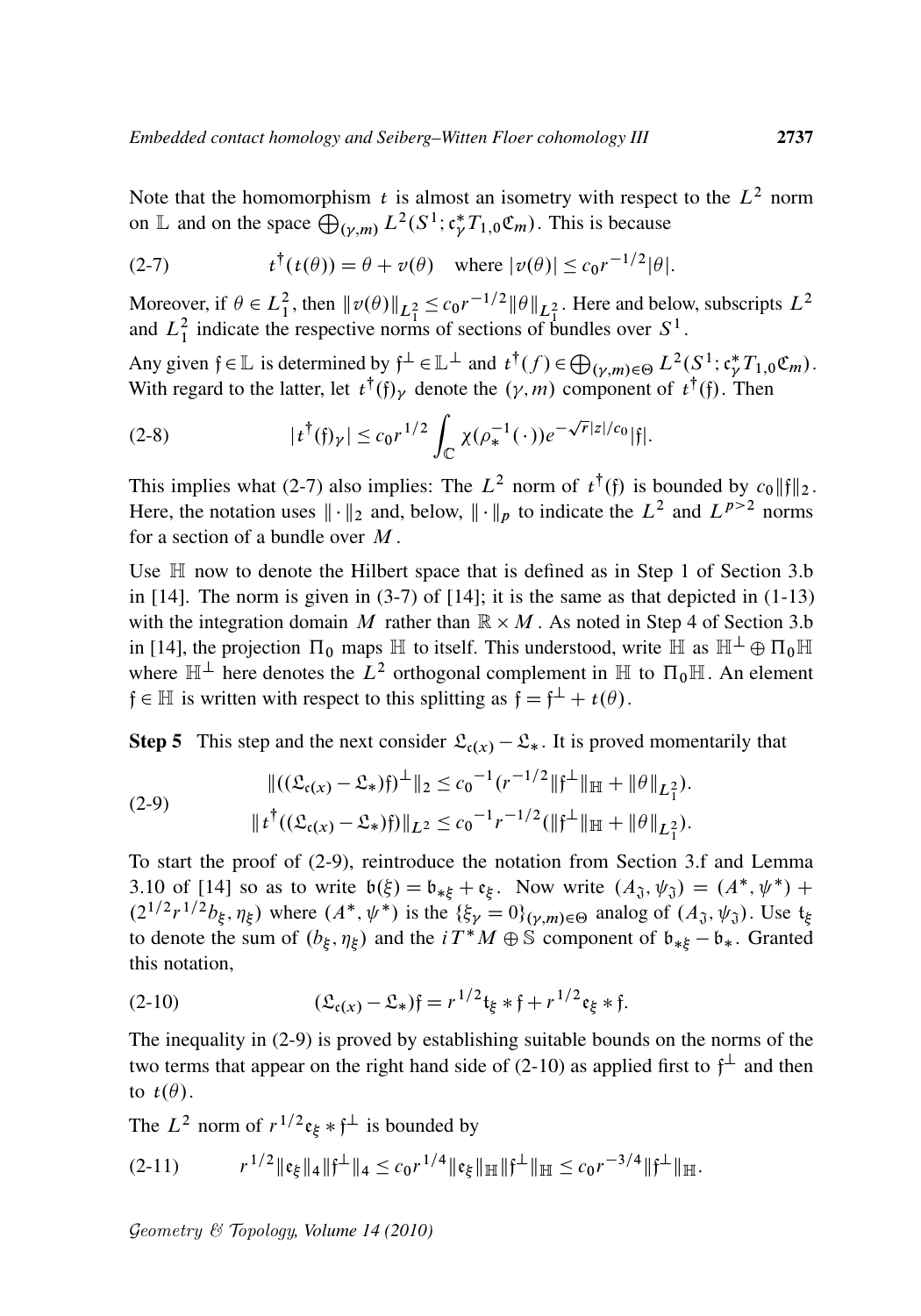Indeed, this follows using Hölder's inequality with the Sobolev inequality in  $(3-9)$ of [14]. Meanwhile,

$$
(2-12) \ r^{1/2} \|\mathfrak{e}_{\xi} * t(\theta)\|_2 \leq c_0 r \|\theta\|_{L^{\infty}} \|\mathfrak{e}_{\xi}\|_2 \leq c_0 r^{1/2} \|\theta\|_{L^2_1} \|\mathfrak{e}_{\xi}\|_{\mathbb{H}} \leq c_0 r^{-1/2} \|\theta\|_{L^2_1}.
$$

This uses (2-6) to bound  $|t(\theta)|$  by  $c_0r^{1/2}$  times the sup norm,  $\|\theta\|_{L^{\infty}}$ , of  $\theta$ . Meanwhile a standard Sobolev inequality asserts that  $\|\theta\|_{\infty} \le c_0 \|\theta\|_{L_1^2}$ . These last two inequalities are consistent with what is claimed in (2-9).

The analysis of  $r^{1/2}$ t<sub> $\xi$ </sub>  $*\$ f uses the fact that

$$
|\mathfrak{t}_{\xi}| \leq c_0 \|\xi\|_{L^{\infty}} \sum_{(\gamma,m)\in\Theta} e^{-\sqrt{r}\operatorname{dist}(\cdot,\gamma)/100}.
$$

Since the  $L^{\infty}$  norm is bounded by its  $L_1^2$  norm, and as the latter is bounded by  $c_0r^{-1/2}$ , since the  $L^{\infty}$  horm is bounded by its  $L_1$  horm, and as the latter is bounded by  $c_0 r^{-1/2} \sum_{(\gamma,m) \in \Theta} e^{-\sqrt{r} \operatorname{dist}(\cdot, \gamma)/100}$ . This understood,

 $(2-13)$  $e^{1/2}$  ||  $t_{\xi} * f^{\perp}$  ||  $_2 \leq c_0$  ||  $f^{\perp}$  ||  $_2 \leq c_0 r^{-1/2}$  ||  $f$ ||  $\mathbb{H}$ .

By the same token, the L<sup>2</sup> norm of  $r^{1/2}$ t<sub>ξ</sub> \*  $t(\theta)$  is bounded by  $c_0 || t(\theta) ||_2 \le c_0 ||\theta||_{L^2}$ . In particular  $r^{1/2}$   $\| (t_{\xi} * t(\theta))^{\perp} \|_2 \leq c_0 \| \theta \|_{L^2}$ .

Note that the bounds given so far prove the first line of (2-9).

**Step 6** The  $L^2$  norm of  $r^{1/2} t^{\dagger}$  ( $t_{\xi} * t(\theta)$ ) is bounded by  $c_0 ||\theta||_{L^2}$ . This follows from the just described  $L^2$  bound on  $r^{1/2}$ t<sub> $\xi * t(\theta)$ </sub>. As is explained next, the  $L^2$  norm is in fact bounded by  $c_0 r^{-1/2} ||\theta||_{L_1^2}$ .

To see how this comes about, it is necessary digress so as to consider in more detail the operation  $*$  as depicted in (2-2) near any given Reeb orbit. Start the digression by fixing  $(\gamma, m) \in \Theta$ . Write  $i T^* M \oplus \mathbb{S}$  on  $U_\gamma$  as  $U_\gamma \times (\mathbb{V}_0 \oplus \mathbb{V}_1)$  as in Step 3 of Section 3.b in [14]. This done, view a section u of  $iT^*M \oplus \mathbb{S}$  over  $U_{\gamma}$  as a map,  $(u_0, u_1)$ , from  $U_\nu$  to  $\mathbb{V}_0 \oplus \mathbb{V}_1$ . Let  $\mathfrak{w} = (w_0, w_1)$  denote a second section, also written as a map to  $\mathbb{V}_0 \oplus \mathbb{V}_1$ . In this notation, write

(2-14) 
$$
(u_0, u_1) * (w_0, w_1) = (y_0, y_1).
$$

Then

 $(2-15)$   $|y_0| \le c_0(|u_0||w_1|+|u_1||w_0|)+\tau_0$  and  $|y_1| \le c_0(|u_0||w_0|+|u_1||w_1|)+\tau_1$ , where  $|\mathfrak{r}_{0,1}| \leq c_0 |z| |u| |\mathfrak{w}|$ .

Granted the preceding, now recall that there are two contributions to  $t_{\xi}$ : The first is what was written above as  $(b_{\xi}, \eta_{\xi})$  and the second from the  $i T^* M \oplus \mathbb{S}$  part of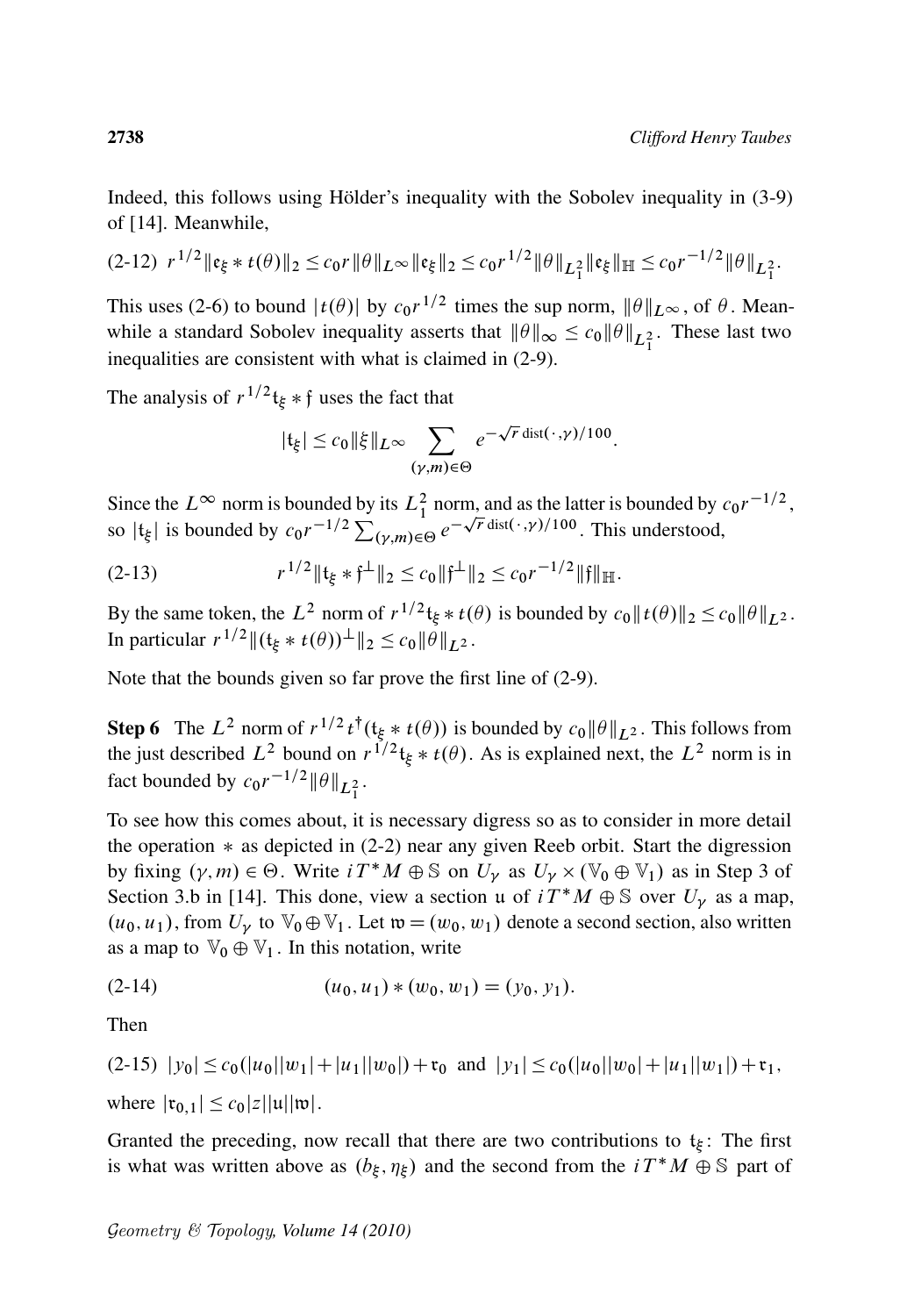$\mathfrak{b}_{*\xi} - \mathfrak{b}_{\xi}$ . Both have support only in  $\{U_{\gamma}\}_{(\gamma,m)\in\Theta}$ . Written as a map from  $U_{\gamma}$  to  $\mathbb{V}_0 \oplus \mathbb{V}_1$ , the contribution to  $\mathfrak{t}_\xi$  from  $(b_\xi, \eta_\xi)$  has the form  $(w_0, w_1)$  where

$$
(2-16) \t |w_0| \le c_0 \|\xi\|_{L_1^2} e^{-\sqrt{r}|z|/100} \quad \text{and} \quad |w_1| \le c_0 \|\xi\|_{L_1^2} |z| e^{-\sqrt{r}|z|/100}.
$$

Indeed, this follows from (2-9) in [14]. Meanwhile the contribution to  $t_{\xi}$  from  $b_{*z} - b_{*z}$ appears as  $(w_0, w_1)$  where

(2-17) 
$$
|w_0| \le c_0 (r^{-1/2} \|\xi\|_{L_1^2} |z| e^{-\sqrt{r}|z|/100} + r^{-1}).
$$

$$
|w_1| \le c_0 (r^{-1/2} \|\xi\|_{L_1^2} e^{-\sqrt{r}|z|/100} + r^{-1}).
$$

Given that the  $L_1^2$  norm of  $\xi$  is bounded by  $c_0r^{-1/2}$ , these last observations with  $(2-15)$  and  $(2-16)$  imply that

(2-18) 
$$
r^{1/2} \|t^{\dagger}(\mathfrak{t}_{\xi} * t(\theta))\|_{L^2} \leq c_0 r^{-1/2} \|\theta\|_{L_1^2}.
$$

This last bound plus what was proved earlier about the  $f^{\perp}$  contributions imply the second line in (2-9).

**Step 7** This step derives some fundamental norm inequalities for  $\mathcal{L}_{*}$  f. To this end, write  $f = f^{\perp} + t(\theta)$ . With f written this way, the  $\mathbb{L}^{\perp}$  component of  $\mathfrak{L}_{*}f$  and the image of  $\mathfrak{L}_*$ f under  $t^{\dagger}$  can be written schematically as

(2-19) 
$$
(\mathfrak{L}_{*}f)^{\perp} = \mathfrak{L}^{\perp}f^{\perp} + \wp(\theta).
$$

$$
t^{\dagger}(\mathfrak{L}_{*}f) = \wp^{\dagger}f^{\perp} + D\theta.
$$

Here,  $\mathfrak{L}^{\perp} = (1 - \Pi_0)\mathfrak{L}_*(1 - \Pi_0)$ . Meanwhile, D is viewed in what follows as a linear map from  $\bigoplus_{(\gamma,m)} L_1^2(S^1; \mathfrak{c}^*_\gamma T_{1,0} \mathfrak{C}_m)$  to  $\bigoplus_{(\gamma,m)} L^2(S^1; \mathfrak{c}^*_\gamma T_{1,0} \mathfrak{C}_m)$ . As such, it is also diagonal and so written as  $D = (D_{\gamma})_{(\gamma,m)\in\Theta}$ . By the same token,  $\wp$  maps  $\bigoplus_{(\gamma,m)\in\Theta} L_1^2(S^1; \mathfrak{c}^*_\gamma T_{1,0}\mathfrak{C}_m)$  into  $\mathbb{L}^\perp$ .

What follows addresses the norms of the various terms that appear in (2-19). Start with  $\|\mathfrak{L}^{\perp}\mathfrak{f}\|_2$ . Given Lemma 3.2 from [14], and given that  $|\mathfrak{b}_*| \leq c_0 r^{-1/2}$ , it follows that

(2-20) 
$$
\|\mathfrak{L}^{\perp}\mathfrak{f}^{\perp}\|_2 \geq c_0^{-1} \|\mathfrak{f}^{\perp}\|_{\mathbb{H}}.
$$

Meanwhile,  $(3-13)$  and  $(3-14)$  in [14] and  $(2-6)$  imply that

(2-21) 
$$
\|\wp(\theta)\|_2 \le c_0 \|\theta\|_{L_1^2}.
$$

As for  $\wp^{\dagger}(\mathfrak{f}^{\perp})$ , the argument used in Step 2 of the proof of Lemma 3.8 in [14] has what is in essence a cosmetic modification that proves

(2-22) 
$$
\|\wp^{\dagger}(\mathfrak{f}^{\perp})\|_{L^2} \leq c_0 r^{-1/2} \|\mathfrak{f}^{\perp}\|_{\mathbb{H}}.
$$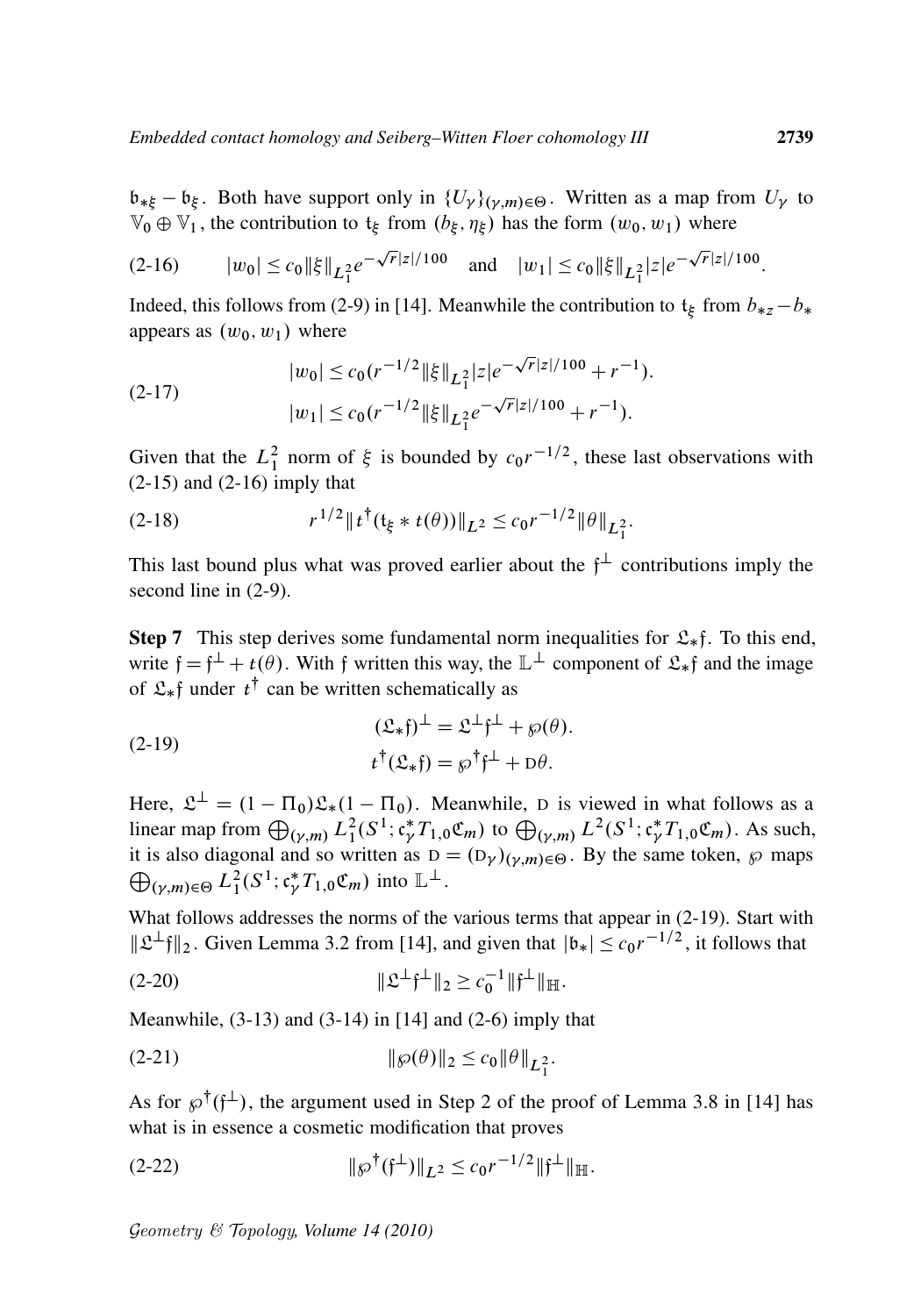The next lemma gives the fundamental observation about D.

**Lemma 2.1** There exists a constant  $\kappa \ge 1$  such that if  $r \ge \kappa$ , then the operator D in  $(2-19)$  obeys  $\|D\theta\|_{L^2} \ge \kappa^{-1}(1-\kappa r^{-1/2})\|\theta\|_{L_1^2}$  for all  $\theta \in \times_{(\gamma,m)\in\Theta} L_1^2(S^1, \mathfrak{c}_\gamma^* T_{1,0}\mathfrak{C}_m)$ . Indeed, fix  $(\gamma, m) \in \Theta$  and write the corresponding components of  $\theta$  and  $D\theta$  as  $\theta_{\gamma}$ and  $(D\theta)_{\gamma}$ . Then up to an overall  $\gamma$ -dependent factor,

$$
(\mathrm{D}\theta)_{\gamma} = \frac{i}{2} \nabla_t \theta_{\gamma} + (\nabla_{(\theta_{\gamma})_{\mathbb{R}}} \nabla^{1,0} \hat{h})|_{\mathfrak{c}_{\gamma}} + \mathfrak{e}_{\gamma},
$$

where  $\mathfrak{e}_{\gamma}$  is such that  $\|\mathfrak{e}_{\gamma}\|_{L^2} \leq c_0 r^{-1/2} \|\theta\|_{L^2_1}$ . Here, as in (1-7),  $\nabla_t$  denotes the covariant derivative on  $\mathfrak{c}_{\gamma}^*T_{1,0}^*\mathfrak{C}_m$  and  $(\theta_{\gamma})_{\mathbb{R}}$  denotes the vector in  $T\mathfrak{C}_m$  defined by  $\theta_{\gamma}$ .

This lemma is proved shortly.

Lemma 2.1 with  $(2-21)$  and  $(2-22)$  imply that

(2-23) 
$$
\|\mathfrak{L}_{*}\mathfrak{f}\|_{2}^{2} \geq c_{0}^{-1}(\|\mathfrak{f}^{\perp}\|_{\mathbb{H}}^{2} + \|\theta\|_{L_{1}^{2}}^{2}).
$$

To see how this comes about, note that (2-22) and Lemma 2.1 imply that

$$
(2-24) \t\t\t\t\|\mathfrak{L}_{*}\mathfrak{f}\|_{2}^{2} \geq c_{0}^{-1} \|\mathfrak{L}^{\perp}\mathfrak{f}^{\perp} + \wp(\theta)\|_{2}^{2} + c_{0}^{-1} \|\theta\|_{L_{1}^{2}}^{2} - c_{0} r^{-1} \|\mathfrak{f}^{\perp}\|_{\mathbb{H}}^{2}.
$$

Meanwhile, the right hand side of (2-24) is no less than

$$
(2-25) \t\t\t\t\varepsilon c_0^{-1} {\Vert \mathfrak{L}^{\perp} \mathfrak{f}^{\perp} \Vert}_2^2 - \varepsilon {\Vert \mathcal{P}(\theta) \Vert}_2^2 + c_0^{-1} {\Vert \theta \Vert}_{L_1^2}^2 - c_0 r^{-1} {\Vert \mathfrak{f}^{\perp} \Vert}_{\mathbb{H}}^2,
$$

where  $\varepsilon$  can be any given number in  $(0, \frac{1}{4})$  $\frac{1}{4}$ ). What with (2-20) and (2-21), this last inequality implies (2-23).

**Step 8** This step finish the proof of that  $\mathcal{L}_{c}(x)$  has trivial kernel. To this end, introduce as notation  $\rho$  to denote  $\mathfrak{L}_{c(x)} - \mathfrak{L}_{*}$ . Now observe that

$$
(2-26) \t\t\t\t\|\mathfrak{L}_{\mathfrak{c}(x)}\mathfrak{f}\|_{2}^{2} \geq c_{0}^{-1}(\|((\mathfrak{L}_{*}+\mathfrak{o})\mathfrak{f})^{\perp}\|_{2}^{2}+\|\mathfrak{t}^{\dagger}((\mathfrak{L}_{*}+\mathfrak{o})\mathfrak{f})\|_{L_{1}^{2}}^{2}).
$$

What with the last line in (2-9) and (2-20) and Lemma 2.1, this implies that

$$
(2-27) \t\t\t\t\|\mathfrak{L}_{\mathfrak{c}(x)}\mathfrak{f}\|_2^2 \geq c_0^{-1} \|((\mathfrak{L}_* + \mathfrak{o})\mathfrak{f})^\perp\|_2^2 + c_0 \|\theta\|_{L_1^2}^2 - c_0 r^{-1} \|\mathfrak{f}^\perp\|_{\mathbb{H}}^2.
$$

Now write  $(\mathfrak{L}_* f)^{\perp}$  as  $\mathfrak{L}^{\perp} f^{\perp} + \wp(\theta)$  and use the first line of (2-11) to see from (2-27) that

$$
\|\mathfrak{L}_{c(x)}\mathfrak{f}\|_{2}^{2} \geq (\varepsilon c_{0}^{-1} \|\mathfrak{L}^{\perp}\mathfrak{f}^{\perp}\|_{2}^{2} - \varepsilon \|\varphi(\theta)\|_{2}^{2} - \varepsilon \|\theta\|_{L_{1}^{2}}^{2}) + c_{0} \|\theta\|_{L_{1}^{2}}^{2} - c_{0} r^{-1} \|\mathfrak{f}^{\perp}\|_{\mathbb{H}}^{2}
$$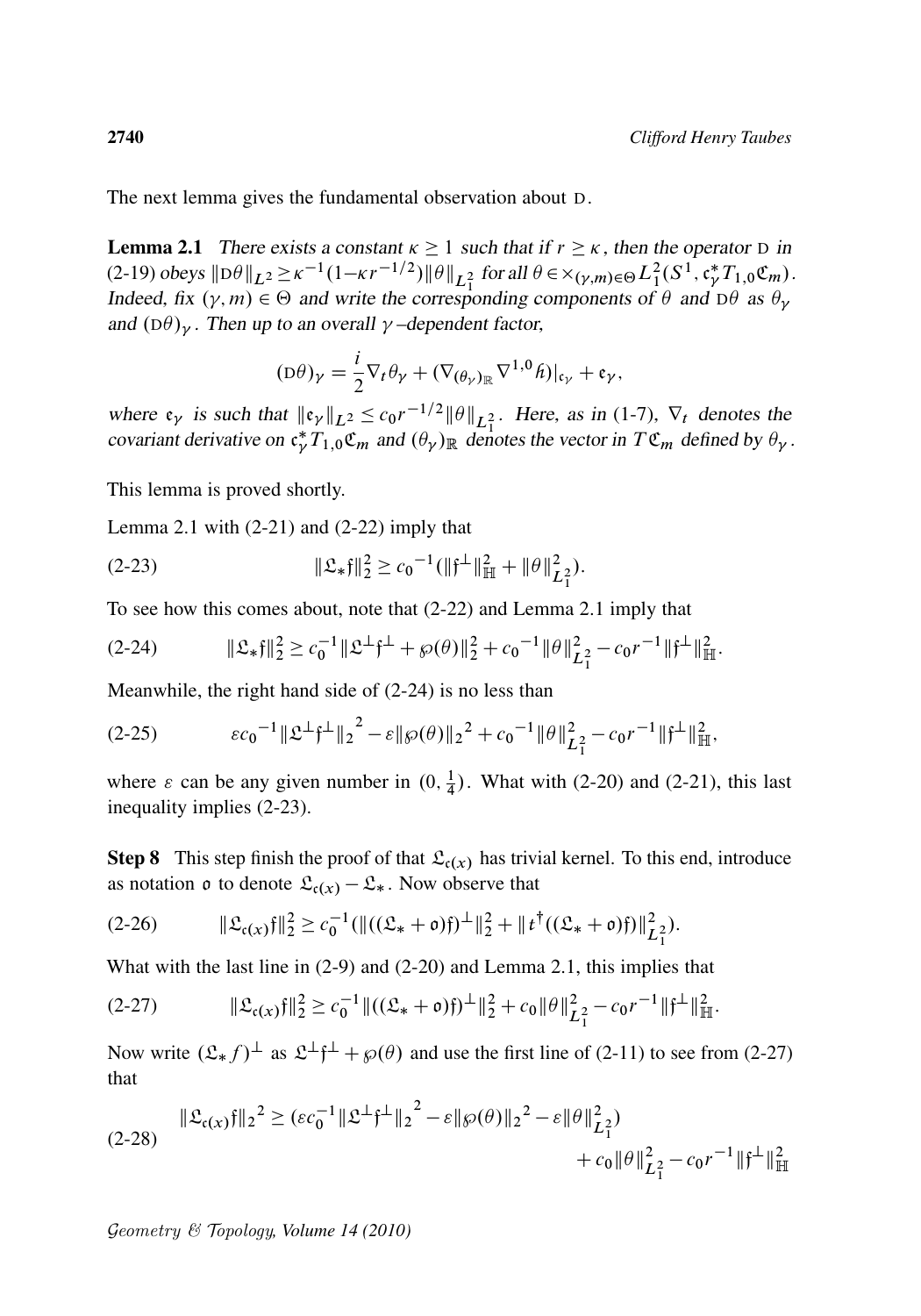for any  $\varepsilon \in (0, \frac{1}{8})$  $\frac{1}{8}$ ). For a suitable  $\varepsilon = c_0^{-1}$ , this last inequality with (2-20) and (2-21) prove that

(2-29) 
$$
\|\mathfrak{L}_{c(x)}\mathfrak{f}\|_2^2 \geq c_0^{-1}(\|\mathfrak{f}^\perp\|_{\mathbb{H}}^2 + \|\theta\|_{L_1^2}^2).
$$

This with the fact that *t* is nearly isometric as a map from  $\bigoplus_{(\gamma,m)\in\Theta} L^2(S^1; c_\gamma^* T_{1,0} \mathfrak{C}_m)$ to L proves that  $\mathfrak{L}_{c(x)}$  has trivial kernel when  $r \geq c_0$ .

Step 9 This step and the next contain:

**Proof of Lemma 2.1** In order to identify  $D\theta$  and so prove Lemma 2.1, it is necessary to return to (3-13) in [14] for it is the latter equation that gives the D part of  $\mathfrak{L}_*$ . Equation (3-13) in [14] has terms designated as  $\mathfrak{r}_{00}$  and  $\mathfrak{r}_{01}$ ; and their  $\mathcal{O}(1)$ ,  $\mathcal{O}(|z|\partial)$ and  $\mathcal{O}(|z|\partial)$  make an  $\mathcal{O}(1)$  contribution to D $\theta$ . This understood, fix  $(\gamma, m) \in \Theta$  and so as to view the  $(\gamma, m)$  component of  $D(\cdot)$ . A somewhat more detailed analysis rewrites the contribution to the  $(A^*, \psi^*)$  version of (3-13) in [14] from a section  $f_0 = (q, \eta_0)$ of  $\mathbb{V}_0$  as

(2-30) 
$$
2\left(\frac{2\pi}{\ell_{\gamma}}\right)\left(\frac{i}{2}\frac{\partial}{\partial t}q - (\nu z + \mu \overline{z})\frac{\partial}{\partial z}q + (\nu \overline{z} + \overline{\mu}z)\frac{\partial}{\partial \overline{z}}q + \nu q + \mu \overline{q}\right) + \mathfrak{r}_{*0}
$$

$$
2\left(\frac{2\pi}{\ell_{\gamma}}\right)\left(\frac{i}{2}\nabla_{tA_{\gamma}}\eta_{0} - (\nu z + \mu \overline{z})\partial_{A_{\gamma}}\eta_{0} + (\nu \overline{z} + \overline{\mu}z)\overline{\partial}_{A_{\gamma}}\eta_{0}\right) + \mathfrak{r}_{*1},
$$

where  $|\mathfrak{r}_{*0}(\mathfrak{f}_0)| + |\mathfrak{r}_{*1}(\mathfrak{f}_0)| \leq c_0(|z|(|\mathfrak{f}_0| + |\nabla_t \mathfrak{f}_0|) + |z|^2 |\nabla \mathfrak{f}_0|).$ 

Fix  $t_0 \in S^1$  and then fix an  $L^2(\mathbb{C}; \mathbb{C} \oplus \mathbb{C})$  orthonormal basis,  $\{e_k(\cdot)\}_{1 \leq k \leq m}$  for the kernel $(\vartheta_{\mathfrak{c}_{\gamma(t)}})$  for  $t \in S^1$  near  $t_0$ . Assume that this basis varies smoothly with t. Write the  $(\gamma, m)$  component of  $\theta$  at points  $t \in S^1$  near  $t_0$  in terms of this basis as  $\sum_{1 \leq k \leq m} \theta_{\gamma,k}(t) e_k$ . Likewise, write  $\sum_{1 \leq k \leq m} (D\theta)_{\gamma,k} e_k$  for the  $(\gamma, m)$  component of  $D\theta$ . Now use (2-6) and (2-30) to see that the contribution to D from (2-30) is given by  $2(2\pi/\ell_{\nu})$  times

$$
(2-31) \qquad \frac{i}{2}\nabla_t\theta_{\gamma,k} + \nu \sum_{1 \le j \le m} \theta_{\gamma,j} \frac{1}{\pi} \int_{\mathbb{C}} \overline{\iota_k} \iota_j + \mu \sum_{1 \le j \le m} \overline{\theta}_{\gamma,j} \frac{1}{\pi} \int_{\mathbb{C}} \overline{x}_k \overline{x}_j + \mathfrak{e},
$$

where the notation is as follows: First,  $\nabla_t$  denotes the covariant derivative on  $\mathfrak{c}_{\gamma}^*T_{1,0}\mathfrak{C}_m$ . Meanwhile, any given pair  $\iota_k$  and  $x_k$  are the two components of  $e_k$ . Finally, what is written as e obeys  $||e||_{L^2} \leq c_0 r^{-1/2} ||\theta||_{L_1^2}$ .

What is written in (2-31) contributes to  $\gamma$ 's component of D $\theta$ , but it is not the end of the story because there is still the contribution to  $\mathfrak{L}_*$  from  $(b_*, \eta_*)$ . To see the contribution from  $(b_*, \eta_*)$ , recall that  $(b_*, \eta_*)$  near  $\gamma$  is the  $i T^* M \oplus \mathbb{S}$  portion of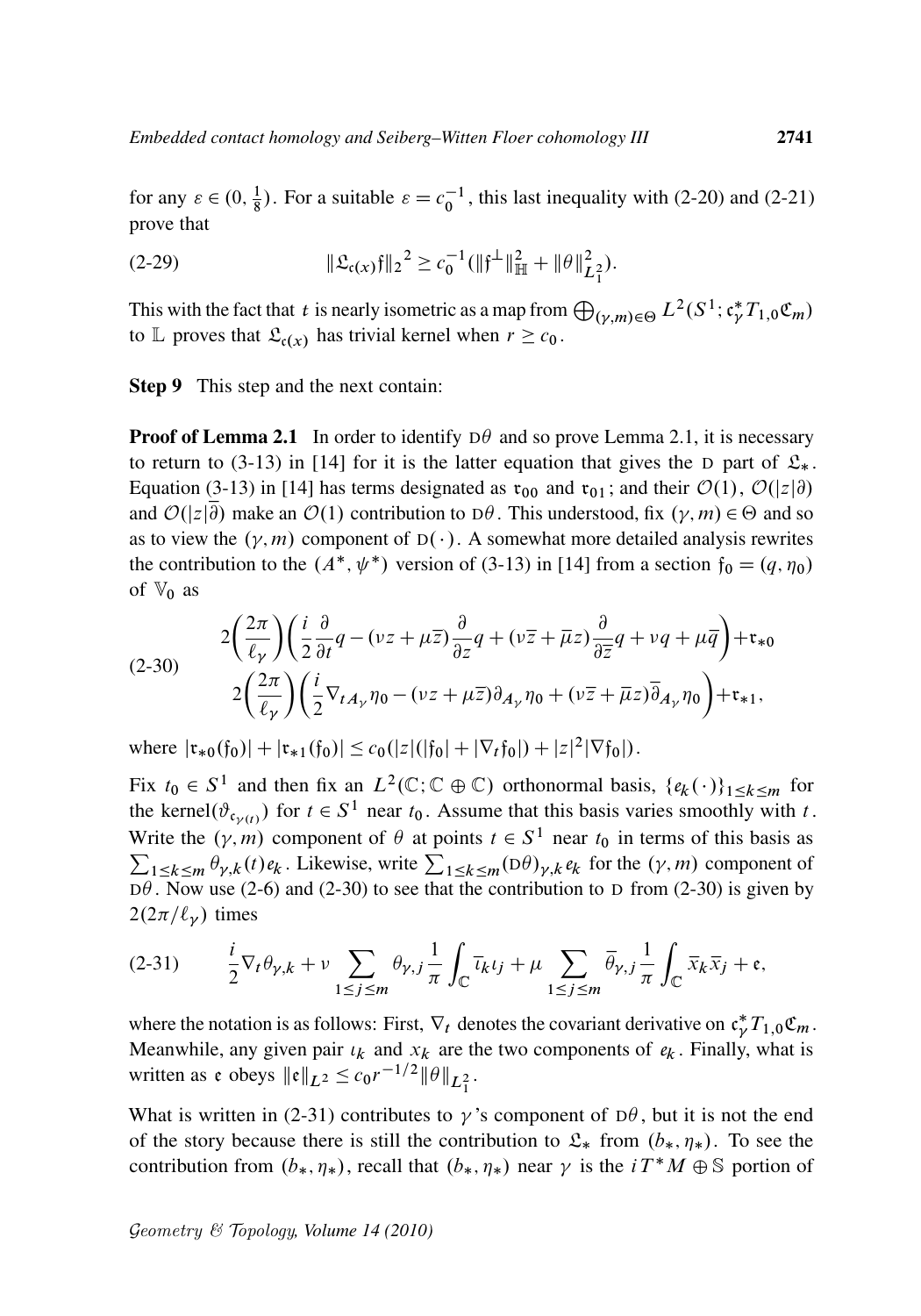a map to  $\mathbb{V}_0 \oplus \mathbb{V}_1$  that is given by  $(0, \mathfrak{p}_{\nu 0})$  with  $\mathfrak{p}_{\nu, 0}$  described as follows: Rescale by  $r_{\gamma}^{1/2}$  so as to write  $\mathfrak{p}_{\gamma 0}(t, z)$  as  $v(t)u(t, r_{\gamma}^{1/2}z) + \mu(t)\mathfrak{w}(t, r_{\gamma}^{1/2}z)$ . Then u and w obey

(2-32) 
$$
\vartheta^{\dagger} u + (1 - \Pi_0)[z(2^{-1/2}(1 - |\alpha|^2), \partial_A \alpha)] = 0, \n\vartheta^{\dagger} w + (1 - \Pi_0)[\overline{z}(2^{-1/2}(1 - |\alpha|^2), \partial_A \alpha)] = 0,
$$

where the notation is as follows: First,  $(A, \alpha)$  here denote the vortex  $c_{\gamma}$ . Second,  $\vartheta$  is the operator from (2-4) as defined by this same symmetric vortex. Second,  $\Pi_0$  denotes the projection onto the kernel of  $\vartheta$ . In the case when  $c_{\gamma}$  is the symmetric vortex,

(2-33) 
$$
\mathfrak{u} = -(2^{1/2} z \alpha^{-1} \partial_A \alpha, 0)
$$
 and for  $m = 1$ ,  $\mathfrak{w} = -(0, \overline{z} \overline{\alpha}^{-1} (1 - |\alpha|^2))$ .

In the general case, it is a consequence of  $(2-7)$  in [14] and the top line in  $(1-5)$  here that  $u = (y, 0)$  and  $\mathfrak{w} = (0, \varsigma)$  where y and  $\varsigma$  obey

$$
(2-34) \qquad -\partial\overline{\partial}y + \frac{1}{2}|\alpha|^2 y = -2^{-1/2}(1-|\alpha|^2) \quad \text{and} \quad -\partial_A\overline{\partial}A\zeta + \frac{1}{2}\zeta = -\partial_A\alpha.
$$

The contribution to  $(D\theta)_{\gamma}$  from  $(b_*, \eta_*)$  adds to what is written in (2-31) so as to give

$$
(D\theta)_\gamma = \frac{i}{2} \nabla_t \theta_{\gamma,k} + \nu \sum_{1 \le j \le m} \theta_{\gamma,j} \frac{1}{\pi} \int_{\mathbb{C}} \overline{\iota_k} \iota_j \left( 1 - \frac{1}{\sqrt{2}} \nu \right) + \mu \sum_{1 \le j \le m} \overline{\theta}_{\gamma,j} \frac{1}{\pi} \int_{\mathbb{C}} \left( \frac{1}{\sqrt{2}} \overline{x}_k \overline{x}_j - \frac{1}{2} \varsigma (\overline{x}_k \overline{\iota_j} + \overline{x}_j \overline{\iota_k}) \right) + \mathfrak{e},
$$

where e again denotes a term that obeys  $\|\mathfrak{e}\|_{L^2} \le c_0 r^{-1/2} \|\theta\|_{L_1^2}$ .

 $\Box$ 

Step 10 Granted (2-35), then Lemma 2.1 follows from:

**Lemma 2.2** Let  $v \in \mathbb{R}$  and  $\mu \in \mathbb{C}$  denote a given pair of numbers. Fix  $m \in \{1, 2, \dots\}$ and use the pair  $(v, \mu)$  to define the function *h*:  $\mathfrak{C}_m \to \mathbb{R}$  as in (1-6). Fix  $\mathfrak{c} = (A, \alpha) \in$  $\mathfrak{C}_m$  and define the functions y and  $\zeta$  as in (2-35). Let  $\{e_k = (x_k, t_k)\}_{1 \leq k \leq m}$  denote an orthonormal basis for the  $L^2$  kernel of the operator  $\vartheta_c$  and thus an orthonormal basis for  $T_{1,0}\mathfrak{C}_m|_{\mathfrak{c}}$ . Write a given vector  $\zeta \in T_{1,0}\mathfrak{C}_m|_{\mathfrak{c}}$  as  $\zeta = \sum_{1 \leq k \leq m} \zeta^k e_k$ , and write  $(\nabla_{\zeta_{\mathbb{R}}} \nabla^{1,0} \hat{h})|_{\mathfrak{c}}$  in terms of this basis as  $\sum_{1 \leq j \leq m} H^k e_k$ . Then

$$
H^{k} = \nu \sum_{1 \le j \le m} \zeta^{j} \frac{1}{\pi} \int_{\mathbb{C}} \overline{u}_{k} u_{j} \left( 1 - \frac{1}{\sqrt{2}} y \right) + \mu \sum_{1 \le j \le m} \zeta^{j} \frac{1}{\pi} \int_{\mathbb{C}} \left( \frac{1}{\sqrt{2}} \overline{x}_{k} \overline{x}_{j} - \frac{1}{2} \zeta (\overline{x}_{k} \overline{u}_{j} + \overline{x}_{j} \overline{u}_{k}) \right).
$$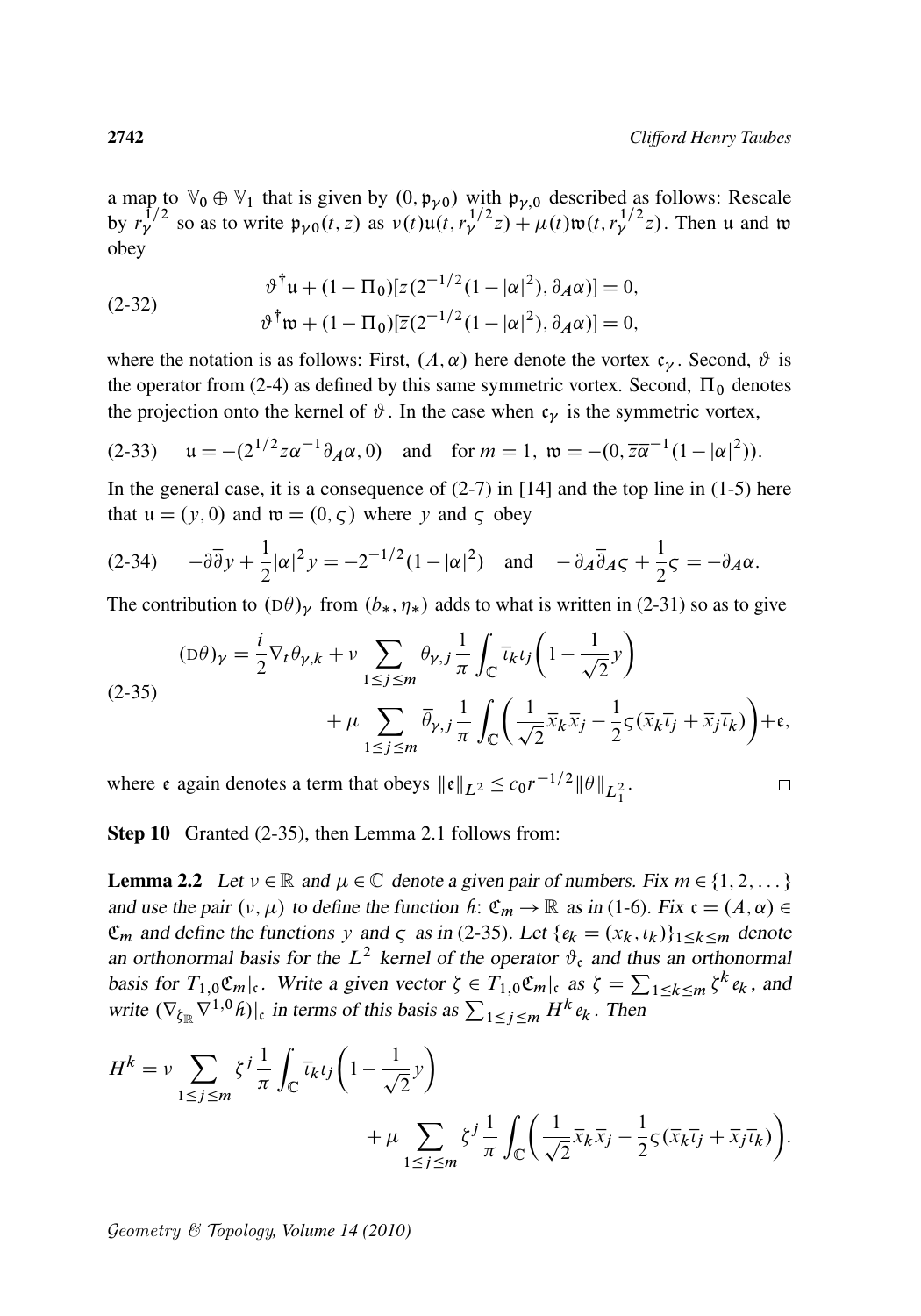**Proof of Lemma 2.2** Extend the orthonormal basis  $\{e_k = (x_k, t_k)\}_{1 \leq k \leq m}$  for  $T_{1,0} \mathfrak{C}_m|_{\mathfrak{c}}$ to a neighborhood of  $\zeta$  so as to have vanishing covariant derivative at  $\zeta$ . Fix a smooth function f:  $\mathbb{C} \to \mathbb{C}$  with  $|z|^R |f|$  bounded for some  $R \ge 1$ . Consider for the moment the section, f, near c of  $T_{1,0}\mathfrak{C}_m$  whose  $e_k$  component is given by

$$
\frac{1}{\sqrt{2}\pi} \int_{\mathbb{C}} f \, \overline{x}_k.
$$

The covariant derivative of f along  $e_j$  at c has component along  $e_k$  equal to

$$
\frac{1}{\sqrt{2}\pi} \int_{\mathbb{C}} \partial f u_{\overline{k}j},
$$

where  $u_{\overline{k}j}$  is the  $L^2$  solution on  $\mathbb C$  to the equation

(2-38) 
$$
-\partial \overline{\partial} u_{\overline{k}j} + \frac{1}{2} |\alpha|^2 u_{\overline{k}j} = -2^{-1/2} \overline{u}_{k} u_{j}.
$$

Meanwhile, the covariant derivative of f along  $\bar{e}_i$  has component along  $e_k$  equal to

$$
(2-39) \qquad \qquad \frac{1}{2\pi} \int_{\mathbb{C}} f \alpha \overline{w}_{\overline{k}j},
$$

where  $w_{kj}$  is the  $L^2$  solution on  $\mathbb C$  to the equation

(2-40) 
$$
-\partial_A \overline{\partial}_A w_{kj} + \frac{1}{2} w_{kj} = -2^{-1/2} (x_k t_j + x_j t_k).
$$

These formula for the covariant derivative of  $\hat{f}$  follow from (2-7) and (2-10) in [14]. Now write  $h = h_v + h_\mu$  where

(2-41)  

$$
h_{\nu} = \frac{1}{2\pi} \int_{\mathbb{C}} \nu |z|^2 (1 - |\alpha|^2),
$$

$$
h_{\mu} = \frac{1}{4\pi} \int_{\mathbb{C}} (\mu \overline{z}^2 + \overline{\mu} z^2)(1 - |\alpha|^2).
$$

Consider first  $\nabla \nabla^{1,0} h_{\nu}$ . To this end, use the top line of (2-13) in [14] to write the  $e_k$ component of  $\nabla^{1,0} h_{\nu}$  as

$$
(2-42) \t -\nu \frac{1}{\sqrt{2}\pi} \int_{\mathbb{C}} z \overline{x}_k.
$$

It then follows from  $(2-37)$  that the  $e_j$  covariant derivative of the latter is equal to

$$
(2-43) \t -\nu \frac{1}{\sqrt{2\pi}} \int_{\mathbb{C}} u_{\overline{k}j}.
$$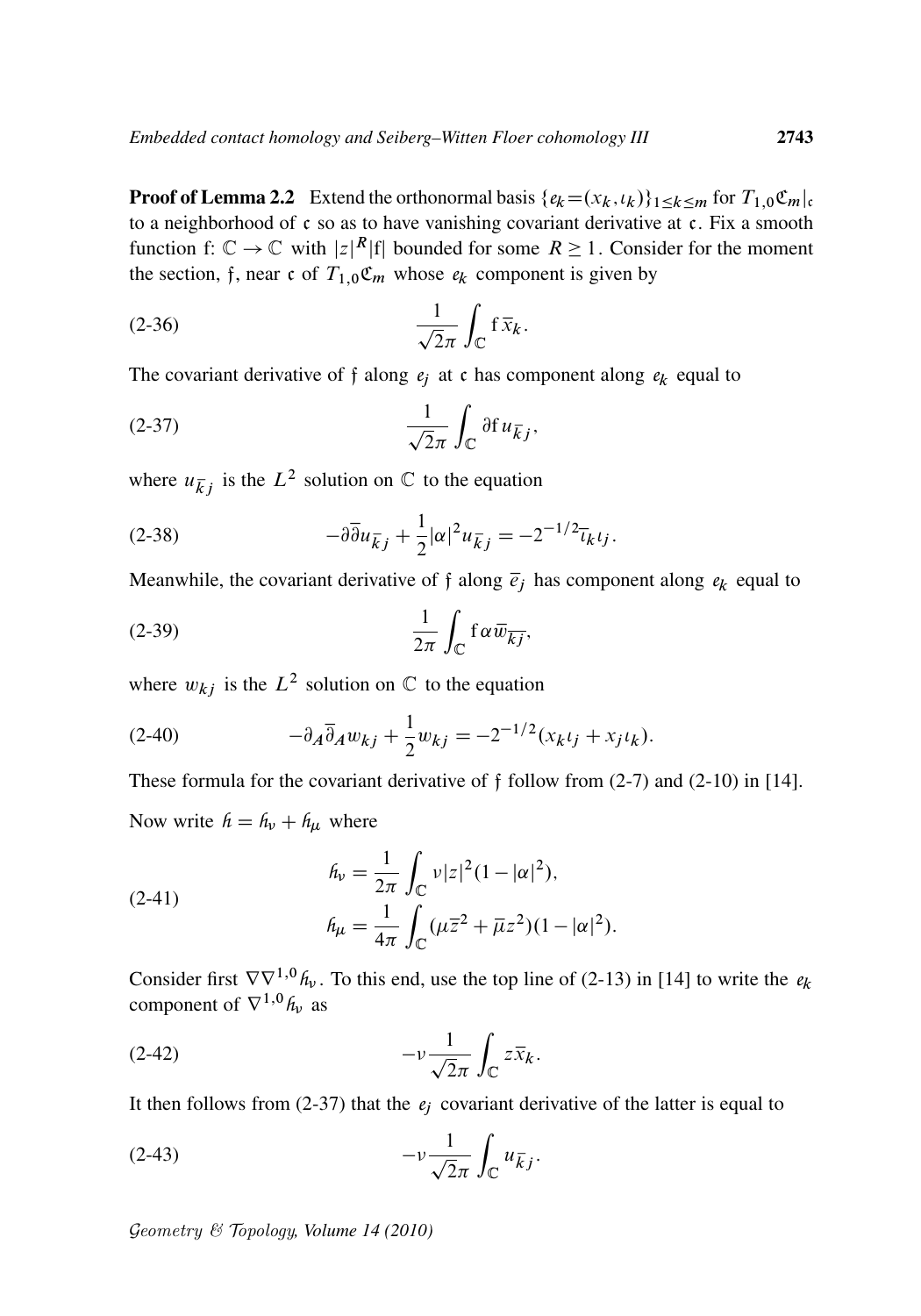With the preceding understood, note that integration by parts using (2-38) and the left hand equation in (2-34) yields the equality

(2-44) 
$$
\int_{\mathbb{C}} (1-|\alpha|^2) u_{\overline{k}j} = \int_{\mathbb{C}} \overline{v_{k}} v_{j}.
$$

Meanwhile, integrating both sides of  $(2-38)$  over  $\mathbb C$  finds that

(2-45) 
$$
\int_{\mathbb{C}} |\alpha|^2 u_{\bar{k}j} = -2^{1/2} \int_{\mathbb{C}} \bar{u}_{k} u_{j}.
$$

These last two equalities imply that

(2-46) 
$$
\frac{1}{\pi} \int_{\mathbb{C}} \overline{\iota}_{k} \iota_{j} (1 - 2^{-1/2} y) = -\frac{1}{\sqrt{2\pi}} \int_{\mathbb{C}} u_{\overline{k}j}.
$$

As explained momentarily, the covariant derivative of  $\nabla^{1,0} h_{\nu}$  in the direction of  $\bar{e}_j$ has  $e_k$  component equal to zero. Thus, the term proportional to  $\nu$  in the lemma's claim for  $H^k$  is equal to  $\nabla_{\zeta_{\mathbb{R}}}(\nabla^{1,0}h_\nu)$ . To see about the  $\bar{e}_j$  derivative of  $\nabla^{1,0}h_\nu$ , use (2-39) to write its  $e_k$  component as

$$
(2-47) \t -\nu \frac{1}{2\pi} \int_{\mathbb{C}} z \alpha \overline{w}_{\overline{k}j}.
$$

To make something of this equation, multiply both sides of (2-40) by  $-v(1/\pi)\overline{z}\overline{\alpha}$  and integrate the result over  $\mathbb C$ . What with the second line in (1-5), integration by parts finds the left hand side of the resulting equality to be the complex conjugate of the expression in (2-47). Meanwhile, the right hand side of this same equality is equal to the integral over  $\mathbb C$  of  $-v(1/\pi)\overline{z}\partial(x_kx_i)$ . This uses the fact that  $\partial_{\mathfrak c}e_k = 0$  and thus  $\partial x_k + 2^{-1/2} \overline{\alpha} u_k = 0$ . Thus, an integration by parts finds (2-47) equal to zero.

Consider next  $\nabla_{\xi_{\mathbb{R}}} (\nabla^{1,0} h_{\mu})$ . The  $e_k$  component of  $\nabla^{1,0} h_{\mu}$  is equal to

$$
(2-48) \t -\mu \frac{1}{\sqrt{2\pi}} \int_{\mathbb{C}} \overline{z} \overline{x}_k.
$$

It follows from (2-37) that the  $e_i$  covariant derivative of the vector field on  $\mathbb C$  depicted in (2-43) is zero. Meanwhile, the  $\overline{e}_i$  derivative of (2-43) can be written as

$$
(2-49) \t -\mu \frac{1}{2\pi} \int_{\mathbb{C}} \overline{z} \alpha \overline{w}_{\overline{kj}}.
$$

To proceed from here, note that integration by parts using (2-40) and the right hand equation in (2-34) gives the identity

(2-50) 
$$
\frac{1}{\sqrt{2}\pi} \int_{\mathbb{C}} \overline{\zeta}(x_k t_j + x_j t_k) = \frac{1}{\pi} \int_{\mathbb{C}} \overline{\partial}_A \overline{\alpha} w_{kj}.
$$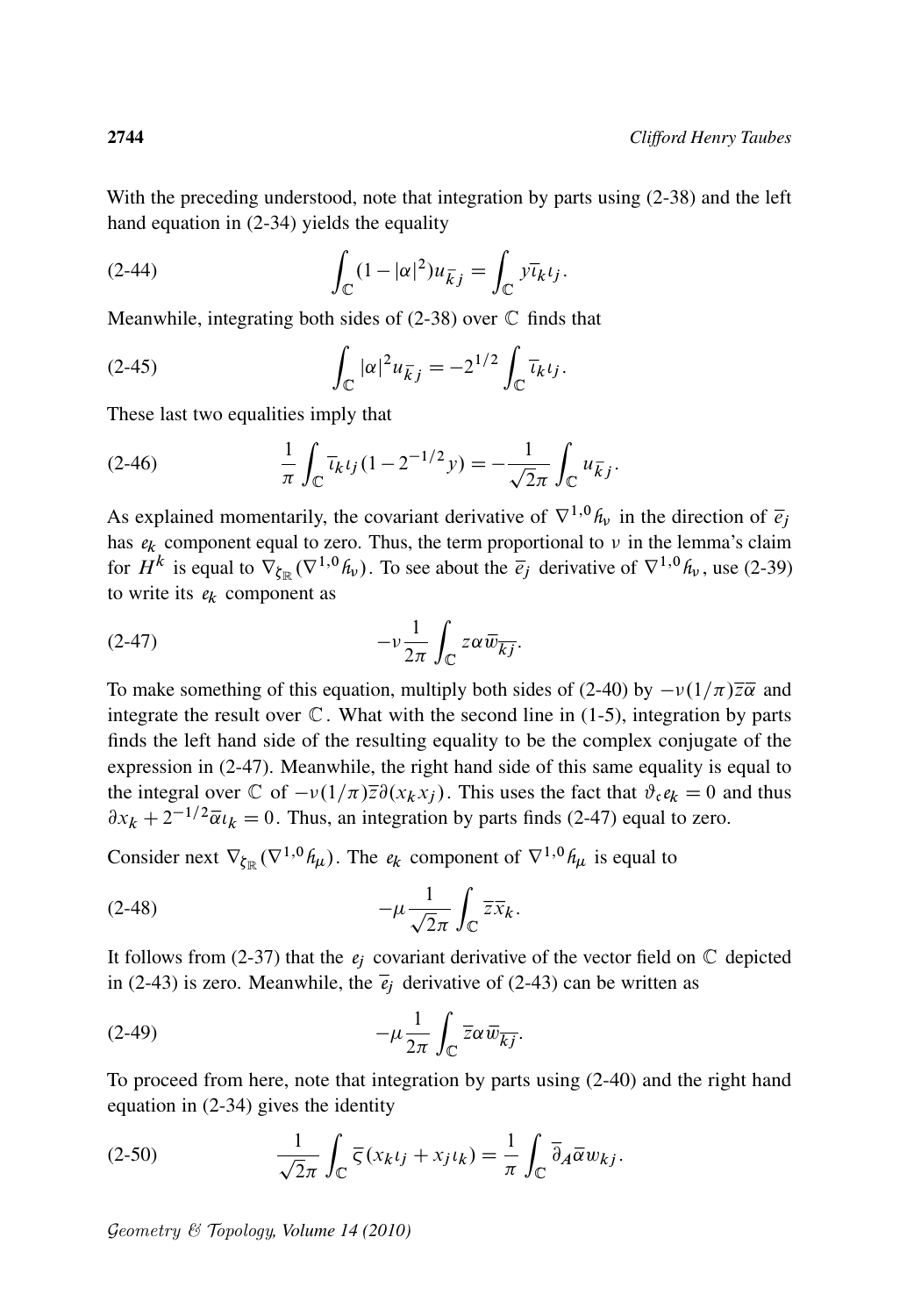An integration by parts, and then a second integration by parts with an appeal to the second bullet in (1-5) finds the right hand side of (2-50) equal to

$$
(2-51) \qquad \frac{1}{\pi} \int_{\mathbb{C}} z \overline{\alpha} \partial_A \overline{\partial}_A w_{kj}.
$$

Now use (2-40) to write this last expression as

(2-52) 
$$
\frac{1}{\pi} \int_{\mathbb{C}} z \overline{\alpha} w_{kj} + \frac{1}{\sqrt{2}\pi} \int_{\mathbb{C}} z \overline{\alpha} (x_k t_j + x_j t_k).
$$

To continue, write  $\bar{\alpha}_{k}$  as –  $2\partial x_k$  and integrate by parts yet again to see that (2-52) is equal to

(2-53) 
$$
\frac{1}{\pi} \int_{\mathbb{C}} z \overline{\alpha} w_{kj} + \frac{1}{\pi} \int_{\mathbb{C}} x_k x_j.
$$

Thus, (2-50) implies that

$$
(2-54) \qquad -\frac{1}{\sqrt{2}\pi} \int_{\mathbb{C}} z \overline{\alpha} w_{kj} = \frac{1}{\pi} \int_{\mathbb{C}} \left( \frac{1}{\sqrt{2}} x_k x_j - \overline{\varsigma} \frac{1}{2} (x_k t_j + x_j t_k) \right).
$$

Thus, the term proportional to  $\mu$  in what the lemma asserts is  $H^k$  is  $\nabla_{\zeta_{\mathbb{R}}} (\nabla^{1,0} h_{\mu}).$ 

#### 2.b The relative degree formula: Part I

Let  $\chi$  and  $\chi$  denote a pair of elements from  $CZ^*$ . The previous section proves that the large *r* versions of both  $c_{-} = \Phi^{r}(\chi_{-})$  and  $c_{+} = \Phi^{r}(\chi_{+})$  are nondegenerate solutions to (1-8). This is to say that the  $c = c_{\pm}$  versions of the operator  $\mathcal{L}_c$  in (1-8) have trivial kernel. The subsection and the next two prove the formula that Theorem 1.1 asserts for the difference  $\deg_{SW}(c_{+}) - \deg_{SW}(c_{-})$ . Assume here and in the next subsection that both  $\Theta$  and  $\Theta$  are such that if  $(\gamma, m)$  is in either of these sets, then  $\gamma$  has a tubular neighborhood map  $\varphi: S^1 \times D \to M$  with the following properties:

- If  $\gamma$  is hyperbolic, then  $m = 1$ . Furthermore,  $(\nu, \mu) = (\frac{1}{4})$  $\frac{1}{4}k$ , *i*  $\epsilon e^{ikt}$ ) with  $k \in \mathbb{Z}$  and with  $\varepsilon > 0$  but very small.
- $(2-55)$ • If  $\gamma$  is elliptic, then its rotation number R is irrational. Furthermore,
	- (i) The pair  $(v, \mu) = (\frac{1}{2}R, 0)$ . 2
	- (ii) The  $\varphi^*$ -pullback of  $T^{1,0}(\mathbb{R} \times M)$  is spanned by  $ds + ia$  and  $(\ell_{\nu}/(2\pi))(dz - iRzdt)$ .

It is a consequence of Lemmas 2.1–2.4 in [14] that  $\chi$  and  $\chi$  are as follows: If  $(\gamma, m)$  is in either  $\Theta_-$  or  $\Theta_+$ , then the associated map from  $S^1$  to  $\mathfrak{C}_m$  is the constant map to the symmetric vortex; this the solution to (1-5) with  $\alpha^{-1}(0) = 0 \in \mathbb{C}$ .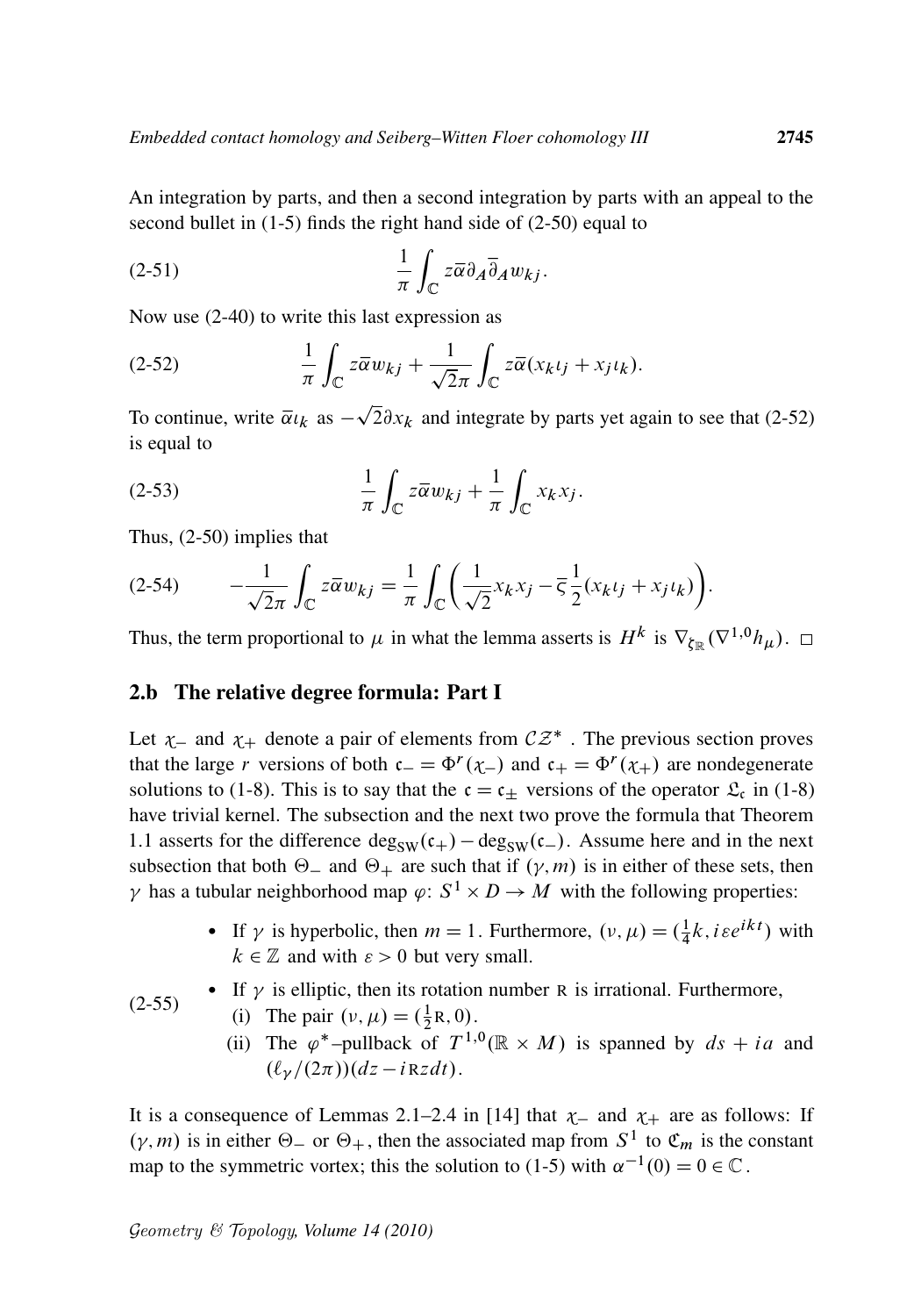Much of the notation that appears in these sections comes from Sections 4–7 of [14]. The discussion in this subsection has eight parts.

**Part 1** Fix a smooth, oriented, embedded surface  $\Sigma \subset \mathbb{R} \times M$  with no compact components whose projection to M defines a homology between the cycles  $\Sigma_{(\nu,m)\in\Theta}$  my and  $\Sigma_{(\gamma,m)\in\Theta_+}m\gamma$ . To be explicit, fix  $R\gg 1$  as in (4-8) of [14] and require that the  $|s| \ge R$  portion of  $\Sigma$  be a disjoint union of embedded cylinders. Each such cylinder is deemed an end of  $\Sigma$ . These ends behave as follows: Let  $(\gamma, m) \in \Theta_{-}$ . Then there are precisely m ends of  $\Sigma$  where  $s \ll -1$  whose constant s slices converge as  $s \to -\infty$  to  $\gamma$  as a degree 1 braid in a tubular neighborhood of  $\gamma$ . Such an end,  $E$ , appears as follows: Extend the coordinate map  $\varphi$  in (2-55) to give coordinates  $(w, t, z) \in \mathbb{R} \times S^1 \times D$  to a neighborhood of  $\mathbb{R} \times \gamma$  in  $\mathbb{R} \times M$  via the map that sends any given point  $(w, t, z)$  to the point  $(s = w - \frac{1}{2})$  $\frac{1}{2}|z|^2$ ,  $\phi(t, z)$ ). The end *E* appears in these coordinates as the graph of the map from  $\left(-\infty, -R\right] \times S^1$  to D that sends  $(w, t)$ to  $z = z_{\text{E}} \zeta(t) e^{-2\lambda w}$ . Here  $\lambda$  is the largest of the negative eigenvalue of  $\gamma$ 's version of (1-2) on  $S^1 = \mathbb{R}/2\pi\mathbb{Z}$  and  $\zeta(t)$  is the corresponding eigenvector. Meanwhile  $z_E \in \mathbb{C} - 0$  is an *m*-th root of unity, chosen so that  $z_E \neq z_{E'}$  when *E* and *E'* are distinct ends whose constant s slices limit to  $\gamma$ . Each  $s \gg 1$  end of  $\Sigma$  has an analogous description but with  $\lambda$  the smallest positive eigenvalue.

With  $\Sigma$  fixed, introduce  $U_{\Sigma} \to \mathbb{R} \times M$  to denote a tubular neighborhood of  $\Sigma$ 's intersection with  $[-4R, 4R]$ . If  $(\gamma, m) \in \Theta_{-}$ , let  $U_{\gamma}$  denote the set of points in  $\gamma$ 's version of  $\mathbb{R} \times S^1 \times D$  with  $w < -2R$  and distance less than  $4\rho_*$  from  $\gamma$ . Here,  $\rho_* > 0$  is the constant that appears in (4-8) of [14]. If  $(\gamma, m) \in \Theta_+$ , use  $U_{\gamma+}$  to denote the set of points in  $\gamma$ 's version of  $\mathbb{R} \times S^1 \times D$  with  $\omega > 2R$  and distance less than  $4\rho_*$  from  $\gamma$ .

**Part 2** Fix an orthogonal, almost complex structure on a neighborhood of  $\Sigma$  in  $\mathbb R$  so that  $\Sigma$  is pseudoholomorphic. Denote this almost complex structure as  $J_{\Sigma}$ . Given the description above for the ends of  $\Sigma$ , this almost complex structure can be chosen so that it differs little from the already chosen almost complex structure  $J$  where  $|s|$  is large. In particular it can be assumed that  $|J - J_{\Sigma}| \le c_0 e^{-|s|/c_0}$ .

Let  $\pi: N \to \Sigma$  denote the normal bundle to  $\Sigma$ . The almost complex structure  $J_{\Sigma}$ gives N the structure of a complex line bundle over  $\Sigma$ . Use  $\theta$  in what follows to denote both the Hermitian connection on N and also its pullback to  $\pi^* N \to N$ . Also, use  $\mathfrak s$  to denote the tautological section of  $\pi^*N$ . With  $\overline{R}$  fixed, let  $\Sigma_R$  denote the part of  $\Sigma$  where  $|s| \leq 4R$ . The metric's exponential map embeds a fixed radius subbundle of  $N|_{\Sigma_R}$ . The latter bundle is denoted in what follows as  $N_1$ . This exponential map is used implicitly in what follows to identify  $N_1$  with its image in  $\mathbb{R} \times M$ .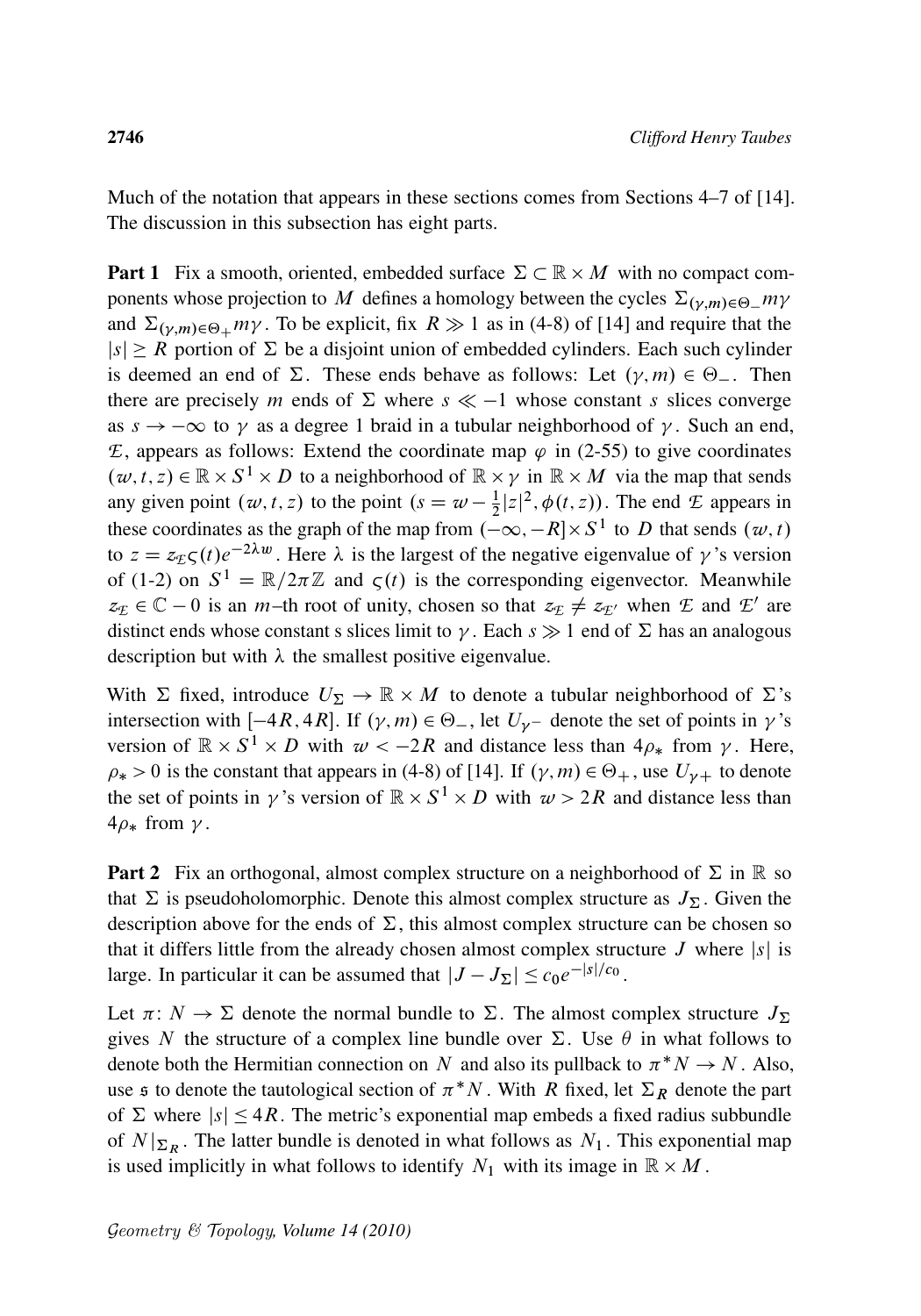Because  $J_{\Sigma}$  is orthogonal, and because  $\Sigma$  is  $J_{\Sigma}$  pseudoholomorphic, there is a self dual section,  $\omega_{\Sigma}$ , of  $\bigwedge^2 T^*(\mathbb{R} \times M)$  over  $((-\infty, -R] \times M) \cup ([R, \infty) \times M) \cup U_{\Sigma}$ whose pullback to  $\Sigma$  is the induced area form and whose  $|s| \to \infty$  limit in either direction is the form  $\omega_a = ds \wedge a + *a$ . Given the convergence of  $J_{\Sigma}$  to J at large  $|s|$ , no generality is lost by requiring that the limit is approached exponentially fast:

:

$$
\lim_{|s| \to \infty} |\omega_{\Sigma} - \omega_a| \le c_0 e^{-|s|/c_0}
$$

This form  $\omega_{\Sigma}$  can be chosen so that it appears on  $N_1$  as

(2-57) 
$$
\omega_{\Sigma} = \frac{i}{2} \nabla_{\theta} \mathfrak{s} \wedge \nabla_{\theta} \overline{\mathfrak{s}} + \pi^* \mathrm{vol}_{\Sigma} + \mathcal{O}(|\mathfrak{s}|^2),
$$

where  $\mathfrak{s}: N_1 \to \pi^* N$  is the tautological section, and where vol<sub> $\Sigma$ </sub> denotes the induced area 2–form on  $\Sigma$ .

Extend  $\omega_{\Sigma}$  as a self-dual 2–form to the whole of  $\mathbb{R} \times M$  with transversal zero locus,  $Z \subset (-1, 1) \times M$ . The form  $\omega_{\Sigma}$  can be modified if necessary so as to insure that Z is either empty or has two connected components.

To elaborate, there are coordinates near any give component of *Z* which are such that  $\omega_{\Sigma}$  appears as

$$
(2-58) \t\t \omega_{\Sigma} = dt \wedge u_{ij} x^{i} dx^{j} + \frac{1}{2} u_{ij} x^{i} \varepsilon^{jkn} dx^{k} dx^{n} + \mathcal{O}(|x|^{2}),
$$

where the notation is as follows: The coordinates are on  $S^1 \times B^3$  where  $B^3 \subset \mathbb{R}^3$ is a ball centered on the origin;  $t \in \mathbb{R}/(2\pi\mathbb{Z})$  is an affine coordinate on  $S^1$  and  $(x^1, x^2, x^3)$  are the Euclidean coordinates on  $\mathbb{R}^3$ . What are denoted by  $\{u_{ij}\}_{1 \le i, j \le 3}$ are the entries of a smooth map  $t \to u(t)$  from  $S^1$  to  $SL(3;\mathbb{R})$ . Meanwhile,  $\varepsilon^{ijk}$  is the completely antisymmetric 3–tensor with  $\varepsilon^{123} = 1$ . Finally, the summation convention for repeated indices are used. The map  $u$  may or may not be homotopically trivial. If it is, there is a further change of coordinates that makes  $u$  to be the constant map to the identity matrix. It follows from an observation of Gompf [4] that  $\omega_{\Sigma}$  can be chosen so that each component of  $Z$  has a version of  $u$  that is homotopically trivial. This extra requirement can be met only if  $Z$  has even number of components, and two components is always sufficient. Assume such a version of  $\omega_{\Sigma}$  and assume that the coordinates in  $(2-58)$  are such that u is the constant map to the identity element.

One more constraint on  $\mathcal Z$  is required: Assume that the projection from  $\mathbb R \times M$  to M sends Z to the complement of  $\bigcup_{(\gamma,m)\in\Theta_+} \gamma$  and  $\bigcup_{(\gamma,m)\in\Theta_+} \gamma'$ .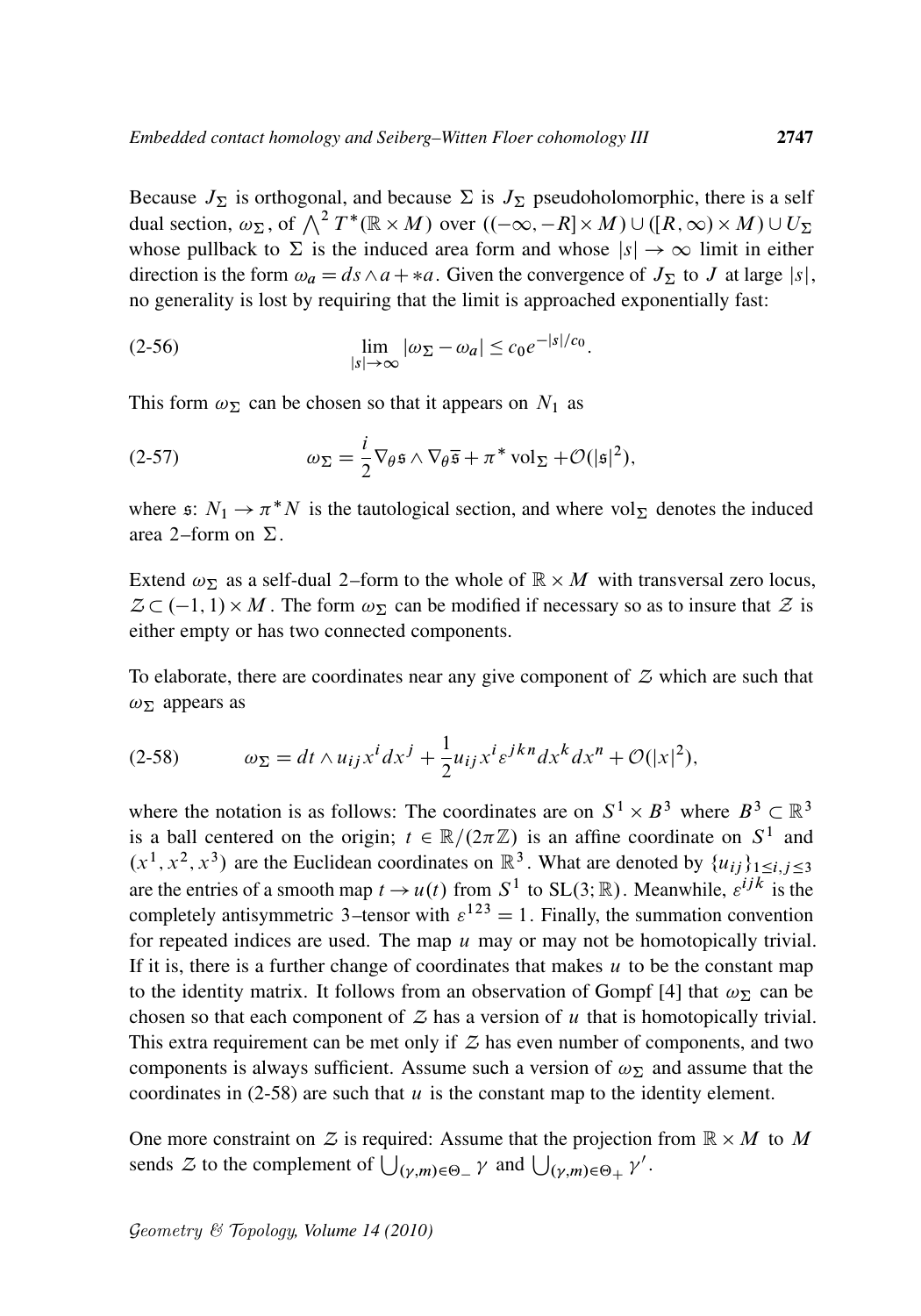**Part 3** Let  $T \subset (-1, 1) \times M$  denote a tubular neighborhood of  $Z$  that is disjoint from  $\Sigma$ . Use  $X_Z$  to denote  $(\mathbb{R} \times M) - \mathbb{Z}$ . Modify the Riemannian metric on  $\mathbb{R} \times M$ so that the resulting metric has the following properties: First, this metric should agree with the original on  $(\mathbb{R} \times M) - T$ . Second, there is a smaller tubular neighborhood  $T' \subset T$  of each component of *Z* such that  $T' - (T' \cap Z) \subset X_Z$  is isometric to the product  $(D^2 - 0) \times S^2$  where  $D^2 \subset \mathbb{C}$  is the disk of radius 1 centered at the origin with the Euclidean metric. Let  $X$  denote the Riemannian manifold that is obtained by first deleting each version of T' from  $\mathbb{R} \times M$  and then attaching  $D^2 \times S^2$ using the aforementioned isometry to identify the complement in  $T'$  of  $T' \cap Z$  with  $(D^2-0)\times S^2$ .

The form  $\omega_{\Sigma}$  can be chosen so as to have a modification on T that extends to the whole of X as a self-dual form, this denoted by  $\omega_X$ . This form  $\omega_X$  has the following properties: It agrees with  $\omega_{\Sigma}$  on  $X - T = (\mathbb{R} \times M) - T$ ; it is self-dual with respect to the metric on X; and it appears on each  $(D-0) \times S^2 \subset T - Z$  as  $\omega_X = \omega_D + \omega_{S^2}$ where  $\omega_D$  is the area form on the disk D and  $\omega_{S^2}$  is the area form on  $S^2$  with the latter viewed as the unit sphere in  $\mathbb{R}^3$ .

**Part 4** An oriented, Riemannian 4–manifold with a Spin<sub>C</sub>-structure has the  $\mathbb{C}^2$ bundles of self-dual and anti self-dual spinors. These are associated to the given  $Spin_{\mathbb{C}}(4) = (SU(2) \times SU(2) \times S^1)/{\{\pm 1\}}$  lift of the principal SO(4) frame bundle of the tangent bundle. They are obtained by composing the defining representation of  $U(2)$ on  $\mathbb{C}^2$  with the two evident homomorphisms of Spin<sub>C</sub>(4) to  $U(2) = (SU(2) \times S^1)/\{\pm\}.$ These two spinor bundles are described at the beginning of Chapter 1 of [9]. When  $M$ is a 3-dimensional Riemannian manifold, a Spin<sub>C</sub> structure on M induces one on  $\mathbb{R} \times M$ . If the latter has its product metric, then the SO(4) frame bundle of  $\mathbb{R} \times M$ is isomorphic to the pullback from  $M$  of the SO(4) bundle obtained from the SO(3) principal frame bundle of  $M$  via the standard inclusion homomorphism of SO(3) in SO(4). The latter isomorphism induces a canonical isomorphism from the self-dual spinor bundle on  $\mathbb{R} \times M$ , and also one from the anti self-dual spinor bundle, to the pullback of the spinor bundle over  $M$ .

Granted the preceding, view the spinor bundle  $\mathcal{S}_I$  as the bundle of self-dual spinors on the 4-manifold  $\mathbb{R} \times M$ . By restriction, the associated  $Spin_{\mathbb{C}}$  structure defines an analogous bundle of self-dual spinors on  $X_Z$ . The latter is denoted by  $\mathcal{S}_{I,X}$ . Clifford multiplication by  $\omega_X$  defines a splitting of  $\mathcal{S}_{I,X}$  on  $X_Z$  as a direct sum of two complex line bundles. This splitting is written as

$$
(2-59) \t\t S_{I,X} = L \oplus (LK_X^{-1}),
$$

where the convention takes the left most summand to be the  $+i|\omega_X|$  eigenspace of Clifford multiplication by  $\omega_X$  and the right most to be the  $-i|\omega_X|$  eigenspace. Note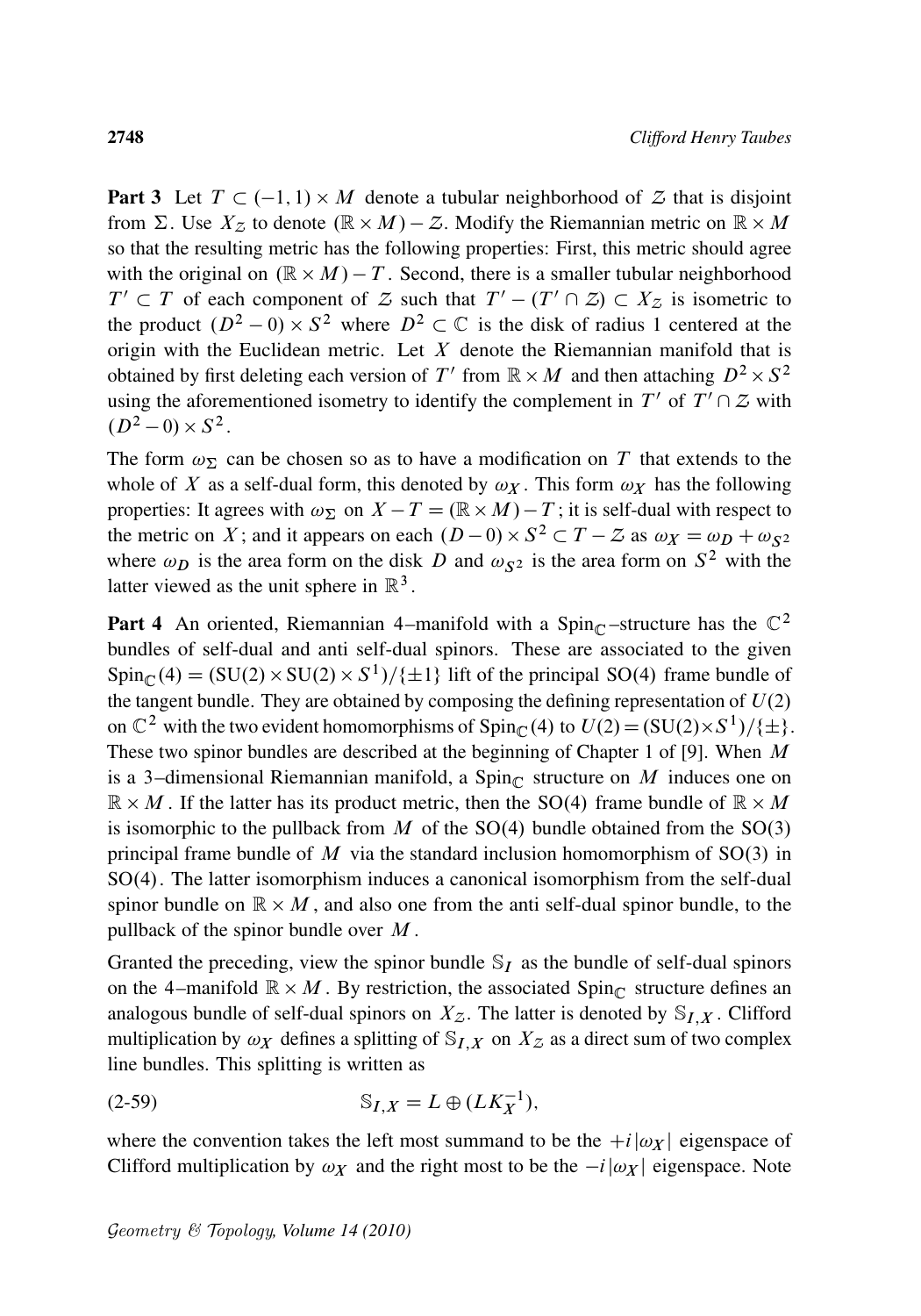that this splitting is very close where  $|s| \geq R$  to the splitting that is defined by Clifford multiplication by the  $1$ –form  $a$ .

Consider now the line bundles  $K_X \to X_Z$  and  $L \to X_Z$ . By definition, L restricts to the  $|s| \ge 1$  part of X as the trivial bundle and  $K_X$  restricts as the bundle K. To say more, note that the bundle  $K_X$  restricts to any  $(D^2-0) \times S^2$  end in X as the pullback from  $S^2$  of the bundle whose first Chern class is twice the generator of  $H^2(S^2; \mathbb{Z})$ . Meanwhile, L restricts to this part of X as the pullback from  $S^2$  of the bundle whose first Chern class generates  $H^2(S^2; \mathbb{Z})$ . Indeed, this can be seen using (2-58) given that S<sub>I</sub> extends over Z. This analysis leads to the conclusion that  $K_X = L^2K$ .

It follows from what was just said that  $S_{I,X}$  extends from  $X_Z$  to X as the bundle of self-dual spinors for a Spin<sub>C</sub> bundle on X. Use  $S_{I+}$  to denote the bundle  $L^{-1} \otimes S_{I,X}$ . This splits as  $I_{\mathbb{C}} \oplus K_X^{-1}$  with respect to Clifford multiplication by  $\omega_X$ . Use  $\mathbb{S}_{E+} \to X$ in what follows to denote  $(EL^{-1}) \otimes \mathbb{S}_{I,X} = E \oplus E \overline{K_X}^{-1}$ . Both  $\overline{\mathbb{S}}_{I+}$  and  $\overline{\mathbb{S}}_{E+}$  are spinor bundles for  $Spin_{\mathbb{C}}$  structures on X.

**Part 5** As noted previously, the bundle L restricts to  $\{\pm 1\} \times M$  as the trivial bundle. Moreover, it has a canonical trivialization here using the section  $1<sub>C</sub>$ . With this trivialization understood, it's first Chern class has a well defined pairing with  $\Sigma$ . This pairing is denoted in what follows by  $k_{\Sigma}$ .

To say more about  $k_{\Sigma}$ , let  $\chi^{\Sigma}$  denote the Euler characteristic of  $\Sigma$ . Meanwhile, let deg( $N_{\Sigma}$ ) denote the Euler class of the normal bundle of  $\Sigma$  as defined using the section whose restriction to any given end is the real part of  $\partial/\partial z$ . Let  $-\langle c_1, \Sigma \rangle$  denote the Euler class of the restriction in X of K to  $\Sigma$  as defined using a section whose restriction to any given end is also the real part of  $\partial/\partial z$ .

**Lemma 2.3** The integer  $k_{\Sigma}$  is equal to  $-\frac{1}{2}$  $\frac{1}{2}(\langle c_1, \Sigma \rangle + \chi^{\Sigma} + \deg(N_{\Sigma})).$ 

**Proof of Lemma 2.3** A section of L is defined as follows: Let  $\psi_0$  denote a unit length section of S<sub>I</sub> with the property  $cl(a)\psi_0 = i \psi_0$ . Then  $(cl(\omega_X) + i \sqrt{2} | \omega_X |)\psi_0$  defines a section of L. The latter vanishes on  $\Sigma$  at those points where  $\omega_X = -(ds \wedge a + \frac{1}{2}da)$ . To see what this means, fix a trivialization of  $T^*M$ . This then induces a trivialization of the  $\mathbb{R}^3$  bundle of self-dual forms on  $\mathbb{R} \times M$ , and thus its restriction to  $\Sigma$ . Both  $(ds \wedge a + \frac{1}{2}da)$  and  $\omega_X$  are nowhere zero, self-dual 2–forms along  $\Sigma$ . With this bundle trivialized, both define a map from  $\Sigma$  to  $S^2$  and together they define a map from  $\Sigma$ to  $S^2 \times S^2$  with limit on the diagonal as  $|s| \to \infty$ . This understood, the image of  $\Sigma$ via this map has a well defined intersection number with the antidiagonal in  $S^2 \times S^2$ . This intersection number is  $k_{\Sigma}$ .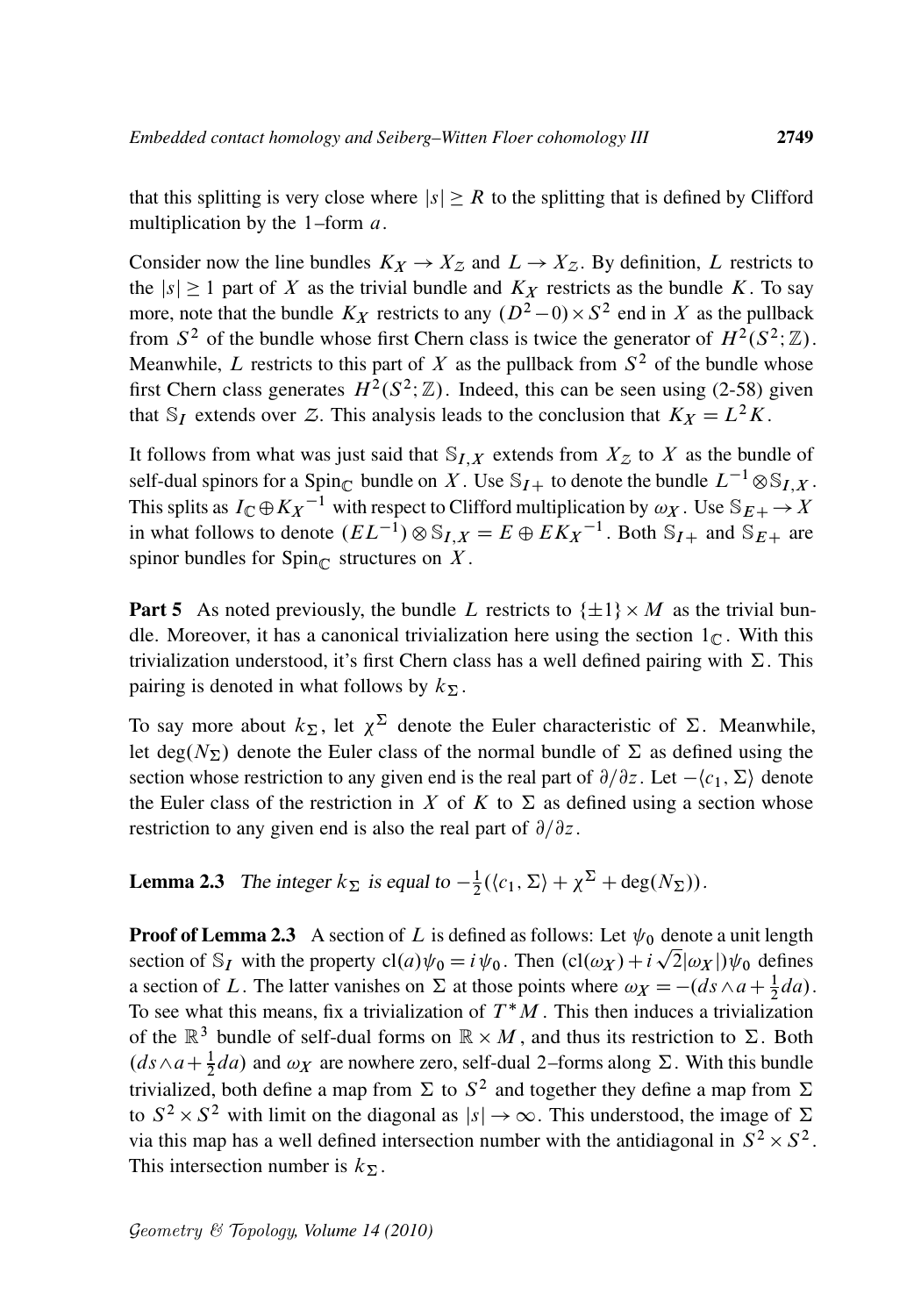To write this intersection number as in the statement of the lemma, again view  $\omega_X$ as a map to  $S^2$ , and consider its pullback of the tangent bundle of  $S^2$ . A section of  $\omega_X^*$  $X^*$  *TS*<sup>2</sup> is a self-dual 2–form along  $\Sigma$  that is orthogonal to  $\omega_X$ . Fix such a form with the following property: On any given end in any  $(\gamma, m) \in \Theta$  version of  $U_{\gamma}$  or  $(\gamma, m) \in \Theta_+$  version of  $U_{\gamma+}$ , require that the  $|\psi| \to \infty$  limit equal the real part of  $(d \omega + i dt) \wedge dz$ . Use u to denote such a self-dual 2–form. Then  $\mathfrak{u}(b, b') = 0$  if b and b' are sections of  $T\Sigma$ . Thus u defines a homomorphism from  $T\Sigma$  to the dual of the normal bundle  $N \to \Sigma$ . This homomorphism on any given end of  $\Sigma$  maps the vector field  $\partial/\partial s$  to the real part of dz. It follows as a consequence that the degree of u as a section of  $\omega_X * TS^2|_{\Sigma}$  is  $-(\chi^{\Sigma} + \text{deg}(N_{\Sigma}))$  where  $\text{deg}(N_{\Sigma})$  denotes the euler class of the normal bundle of  $\Sigma$  as defined using any section whose restriction to any given end is the real part of  $\partial/\partial z$ . Consider next the pullback via the map  $(ds \wedge a + \frac{1}{2}da)$ of the tangent bundle to  $S^2$ . A section of the latter bundle is, by definition, a section of the bundle K. Fix a section whose restriction at large  $|s|$  at any given end is the real part of  $dz(\partial/\partial z)$ . The Euler class of this section is well defined and is equal to  $\langle c_1, K \rangle$ . The claim about  $k_{\Sigma}$  follows directly from these observations.  $\Box$ 

**Part 6** Follow the instructions given in Section 5.a of [14] to construct a pair  $(A_X^*, \psi_X^*)$ of section of Conn $(E)$  over X and section of  $\mathbb{S}_{E+}$  over X. Note in this regard that the spinor  $\psi_X^*$  $X^*$  appears as  $(\alpha_X, 0)$  with respect to the splitting of  $\mathbb{S}_{E+}$  that is defined by Clifford multiplication of  $\omega_X$ . Here,  $\alpha_X$  is a section of E that is  $A_X^*$ -covariantly constant on the complement of a neighborhood of  $\Sigma$ . In particular,  $A_X^*$  has zero curvature and zero holonomy on the  $[0,\infty) \times S^1 \times S^2$  part of X.

Each pair  $(\gamma, m) \in \Theta$  also has its  $\xi = 0$  version of what is denoted as  $\mathfrak{p}_{\xi}$  in Part 5 of the proof of Lemma 6.3 in [14]. Introduce the corresponding  $\mathfrak{b}_{\gamma-} = (0, \mathfrak{p}_{\xi=0}),$ this defined a priori as a map from  $(-\infty, -R) \times S^1 \times \mathbb{C}$  to  $\mathbb{V}_0 \oplus \mathbb{V}_1$ . Define the set  $U_{\gamma-} \subset \mathbb{R} \times M$  as in (5-3) of [14] and view  $\mathfrak{b}_{\gamma-}$  on the set  $U_{\gamma-}$  as a section of  $i T^* M \oplus \mathbb{S} \oplus i \mathbb{R}$ . There is an analogous  $\mathfrak{b}_{\gamma+}$  for each pair  $(\gamma, m) \in \Theta_+$ .

Let C denote the set of components of  $\Sigma$ . Define the tubular neighborhood  $U_C$  for each  $C \in \mathcal{C}$  as in (5-3) of [14]. Each  $C \in \mathcal{C}$  has a corresponding section  $\mathfrak{b}_C$  as defined Part 3 of the proof of Lemma 6.3 in [14]. This is viewed as a section over the set  $U_C$ of  $i T^* M \oplus \mathbb{S} \oplus i \mathbb{R}$ .

Granted the preceding definitions, introduce

$$
\mathfrak{h} = \sum_{C \in \mathcal{C}} \left( \chi_C \prod_{\mathcal{E} \in \mathcal{E}_C} (1 - \chi_{\mathcal{E}_C}) \mathfrak{b}_C \right) + \sum_{\mathcal{E} \in \mathcal{E}_C} \sum_{(\gamma, m) \in \Theta} \chi_{\mathcal{E}_C} \chi_{\gamma -} \mathfrak{b}_{\gamma -} + \sum_{\mathcal{E} \in \mathcal{E}_C} \sum_{(\gamma, m) \in \Theta'} \chi_{\mathcal{E}_C} \chi_{\gamma +} \mathfrak{b}_{\gamma +},
$$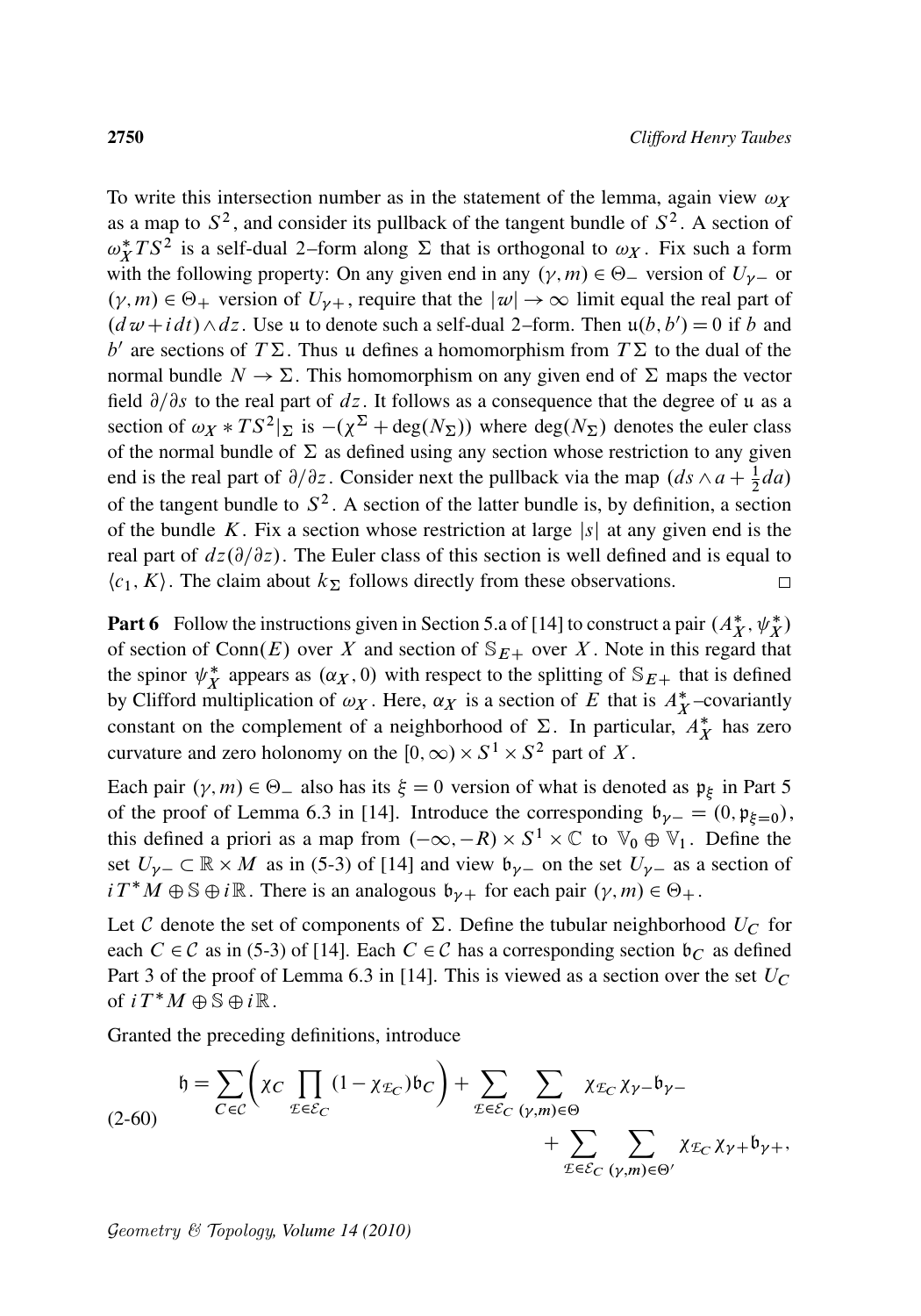where  $\mathcal{E}_C$  denotes the set of ends of C and where  $\chi_{\mathcal{E}_C}$  is defined as follows: Let  $C \in \mathcal{C}$ denote the component that contains *E* . Introduce from Part 2 of Section 4.a in [14] the normal bundle to C with its exponential map,  $e_C$ , onto a tubular neighborhood of C. Introduce from Step 1 of Part 1 in Section 5.a of [14] the disk subbundle  $N_{4C} \rightarrow C$  in C's normal bundle. Finally, introduce the constants R,  $\rho_{\Sigma}$  and R<sub>E</sub> from (4-8) in [14]. What is denoted by  $\chi_{\mathcal{L}_C}$  above is the function on  $\mathbb{R} \times M$  with compact support on  $e_C (N_{4C} |_{\mathcal{E}})$  where it is given by the rule  $\chi_{\mathcal{E}_C} = \chi(4|\mathfrak{s}|/\rho_{\Sigma}) \chi((R_{\mathcal{E}} + 3R - |\mathcal{w}|)/R)$ . View h as a section of  $i T^* X \oplus S_{E+}$  over the whole of X which is nonzero only on the part of X that is isometric to  $\mathbb{R} \times M$ , thus where  $T^*X$  splits as  $T^*M \oplus \mathbb{R}$ . Write  $\mathfrak{h} = (c, \varsigma)$ . Define  $A_X$  to be the connection on E over X given by  $A_X^* + \sqrt{2}r^{1/2}c$ . Meanwhile, define  $\psi_X$  to be the section of  $\mathbb{S}_{E+}$  over X given by  $\psi_X^* + \varsigma$ .

**Part 7** Let  $S_{E-}$  denote the bundle of anti-self-dual spinors on X that is defined by the Spin<sub>C</sub> structure with self-dual spinor bundle  $\mathcal{S}_{E+}$ . Let  $\Lambda^{2+} \to X$  denote the bundle of self-dual 2–forms on  $X$ . These bundles appear implicitly in the upcoming Equation (2-61) which describes an operator  $\mathfrak{D}_E: C^\infty(X; i T^* X \oplus \mathbb{S}_{E+}) \to$  $C^{\infty}(X;i\Lambda^{2+} \oplus \mathbb{S}_{E-} \oplus i\mathbb{R})$  that plays a central role in the subsequent parts of the proof.

To start the definition of  $\mathfrak{D}_E$ , fix a Hermitian connection on  $K_X$  with the following properties: First, it restricts to the  $|s| \geq 1$  part of X as the connection  $A_K$ on K that is described in Part 3 of Section 1.a. Second, it restricts to each end of  $X - \Sigma$  as the pullback of a connection on the  $S^2$  factor of  $[0, \infty) \times S^1 \times S^2$ . Use  $\Delta_{A_X}: C^{\infty}(X; \mathbb{S}_{E+}) \to C^{\infty}(X; \mathbb{S}_{E-})$  to denote the Dirac operator that is defined by this connection on  $K_X$  and the connection  $A_X$  on E. Use  $d^+$ :  $C^\infty(X; i T^* X) \to$  $C^{\infty}(X;\Lambda^{2+})$  to denote the self-dual projection of the exterior derivative. Meanwhile, use  $d^*$ :  $C^\infty(X; i T^*X) \to C^\infty(X; i\mathbb{R})$  to denote the formal  $L^2$  adjoint of the exterior derivative. The operator  $\mathfrak{D}_E$  sends any given section  $(\mathfrak{b}, \eta)$  of  $i T^* X \oplus \mathbb{S}_{E+}$  to the section of the bundle  $i\Lambda^{2+} \oplus S_{E-} \oplus i\mathbb{R}$  whose respective components are

• 
$$
d^+ b - 2^{-1/2} r^{1/2} (\psi_X^{\dagger} \tau \eta + \eta^{\dagger} \tau \psi_X),
$$

(2-61) • 
$$
\Delta_{A_X} \eta + 2^{1/2} r^{1/2} \text{cl}(b) \psi_X
$$
,  
•  $d^* b - 2^{-1/2} r^{1/2} (\eta^{\dagger} \psi_X - \psi_X^{\dagger} \eta)$ .

**Lemma 2.4** There exists  $\kappa > 1$  with the following significance: If  $r \geq \kappa$ , then the operator  $\mathfrak{D}_E$  defines a Fredholm operator from  $L_1^2(X; i T^*X \oplus \mathbb{S}_{E+})$  to the Hilbert space  $L^2(X; i \Lambda^{2+} \oplus \mathbb{S}_{E-} \oplus i \mathbb{R})$ .

**Proof of Lemma 2.4** The assertion follows from the fact that both the  $c = \Phi^r(\chi)$ . and  $c_+ = \Phi^r(\chi_+)$  versions of (1-9) have trivial kernel.  $\Box$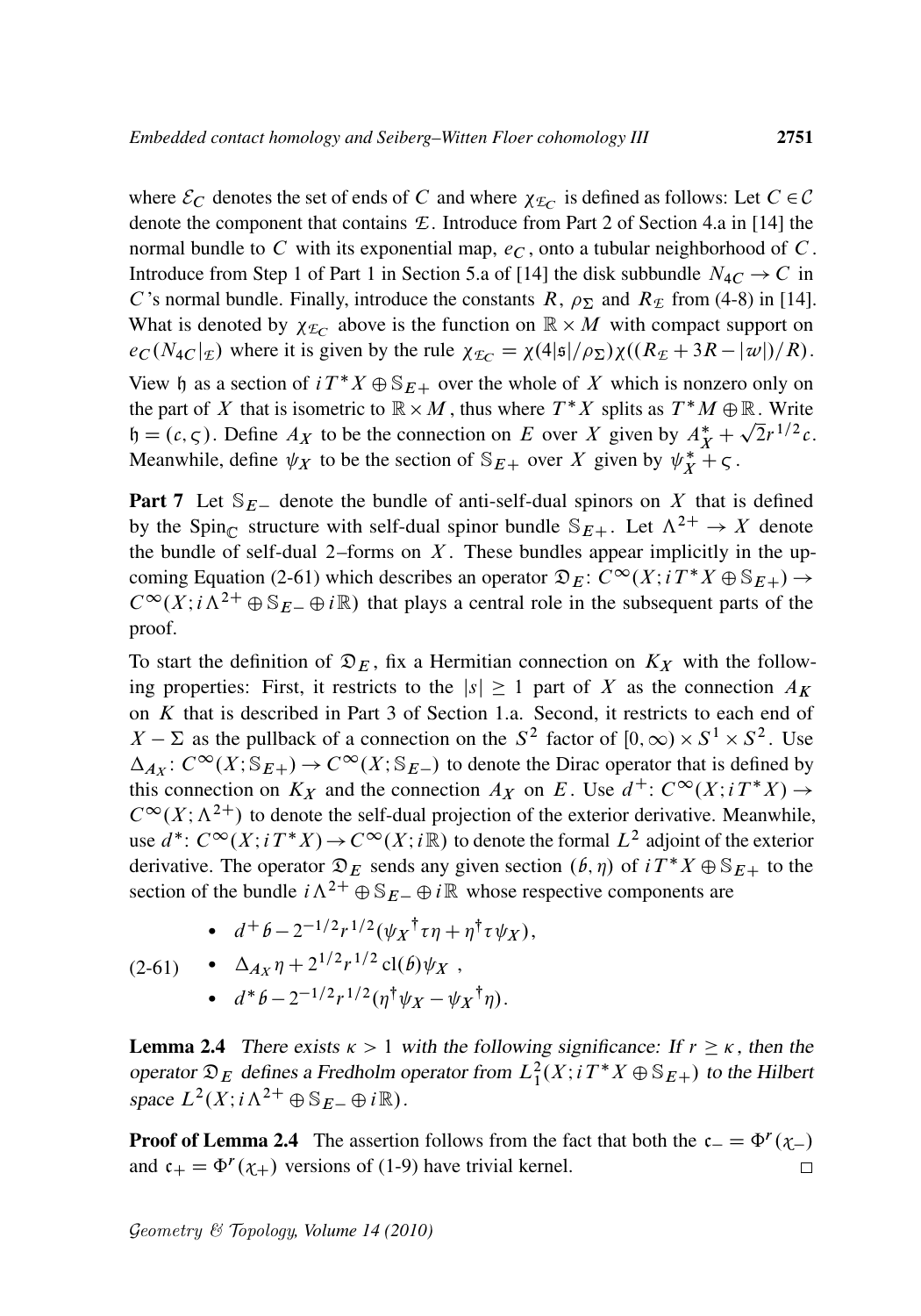**Part 8** The following lemma motivates the interest in  $\mathfrak{D}_E$ . The lemma uses  $\text{ind}(\mathfrak{D}_E)$ to denote its index as a Fredholm operator with to the domain and range spaces that are described in Lemma 2.4.

**Lemma 2.5** The spectral flow from  $\mathfrak{L}_{\mathfrak{c}_-}$  to  $\mathfrak{L}_{\mathfrak{c}_+}$  is equal to  $\text{ind}(\mathfrak{D}_E) + 2k_{\Sigma}$ .

**Proof of Lemma 2.5** The index of  $\mathfrak{D}_E$  is insensitive to any change of the connections and spinors used to define this operator as long as such changes have compact support. Keep this fact in mind in what follows.

Reintroduce the pair  $(A_-, \psi_-) = (A^* + 2^{1/2}r^{1/2}b_*, \psi^* + \eta_*)$  as defined in Step 2 of Section 2.a using the data from the set  $\Theta_-$ . Let  $(A_+, \psi_+)$  denote the corresponding  $\Theta_+$  version. Fix  $R' \gg R$  and deform the pair  $(A_X, \psi_X)$  to  $(A'_X, \psi'_X)$  with the following properties: This pair is equal to  $(A_X, \psi_X)$  where  $s \le 1$ . Where  $s \in (2, R')$ , it is equal to  $(A_-, \psi_-)$ . Finally, it is equal to  $(A_+, \psi_+)$  where  $s \geq 2R'$ . Let  $\mathfrak{D}'_E$ denote the  $(A'_X, \psi'_X)$  version of (2-61). The operators  $\mathfrak{D}_E$  and  $\mathfrak{D}'_E$  have the same large |s| limits and so  $\mathcal{D}'_E$  is also Fredholm as a linear map from  $L_1^2(X; i T^* X \oplus \mathbb{S}_{E+})$  to  $L^2(X; i\Lambda^{2+} \oplus \mathbb{S}_{E-} \oplus i\mathbb{R})$ . Moreover, its index is the same as that of  $\mathfrak{D}_E$ .

Granted the preceding, let  $\mathfrak{D}'_E$  denote the operator from  $L_1^2(X; i T^*X \oplus \mathbb{S}_{E+})$  to  $L^2(X; i\Lambda^{2+} \oplus \mathbb{S}_{E-} \oplus i\mathbb{R})$  that is defined via (2-61) using  $(A'', \psi'')$  where the latter is declared equal to  $(A'_X, \psi'_X)$  where  $s \le 2$  and equal to  $(A_-, \psi_-)$  where  $s \ge 2$ . This operator is also Fredholm. Take  $R'$  large and a standard Mayer–Vietoris argument can be used to prove that  $index(\mathcal{D}'_E) = index(\mathcal{D}''_E) + f(c_-, c_+)$ , where f denotes the spectral flow from  $\mathfrak{L}_{c}$  to  $\mathfrak{L}_{c}$ .

Meanwhile, the operator  $\mathcal{D}'_E$  where  $s \leq -R$  is the same as where  $s \geq R$ . As a consequence, its index is that of an operator on the compact manifold,  $Y$ , that is obtained by identifying  $\{-R\} \times M \subset X$  with  $\{+R\} \times M \subset X$ . This understood, the index of  $\mathfrak{D}'_E$  can be computed using the Atiyah–Singer Index Theorem. This theorem finds  $\text{ind}(\mathfrak{D}_E'') = -2k_{\Sigma}$ . Thus,  $\text{ind}(\mathfrak{D}_E) = -2k_{\Sigma} + f(\mathfrak{c}_-, \mathfrak{c}_+)$ . This is what is stated by the lemma.  $\Box$ 

#### 2.c The relative degree formula: Part II

This subsection computes the index of  $\mathfrak{D}_E$  and completes the proof of the degree formula in Theorem 1.1 for the case that (2-55) holds for each Reeb orbit  $\gamma$  from either  $\Theta$  or  $\Theta$ <sub>+</sub>. Note that (2-55) is assumed in this subsection. The discussion here has eight parts.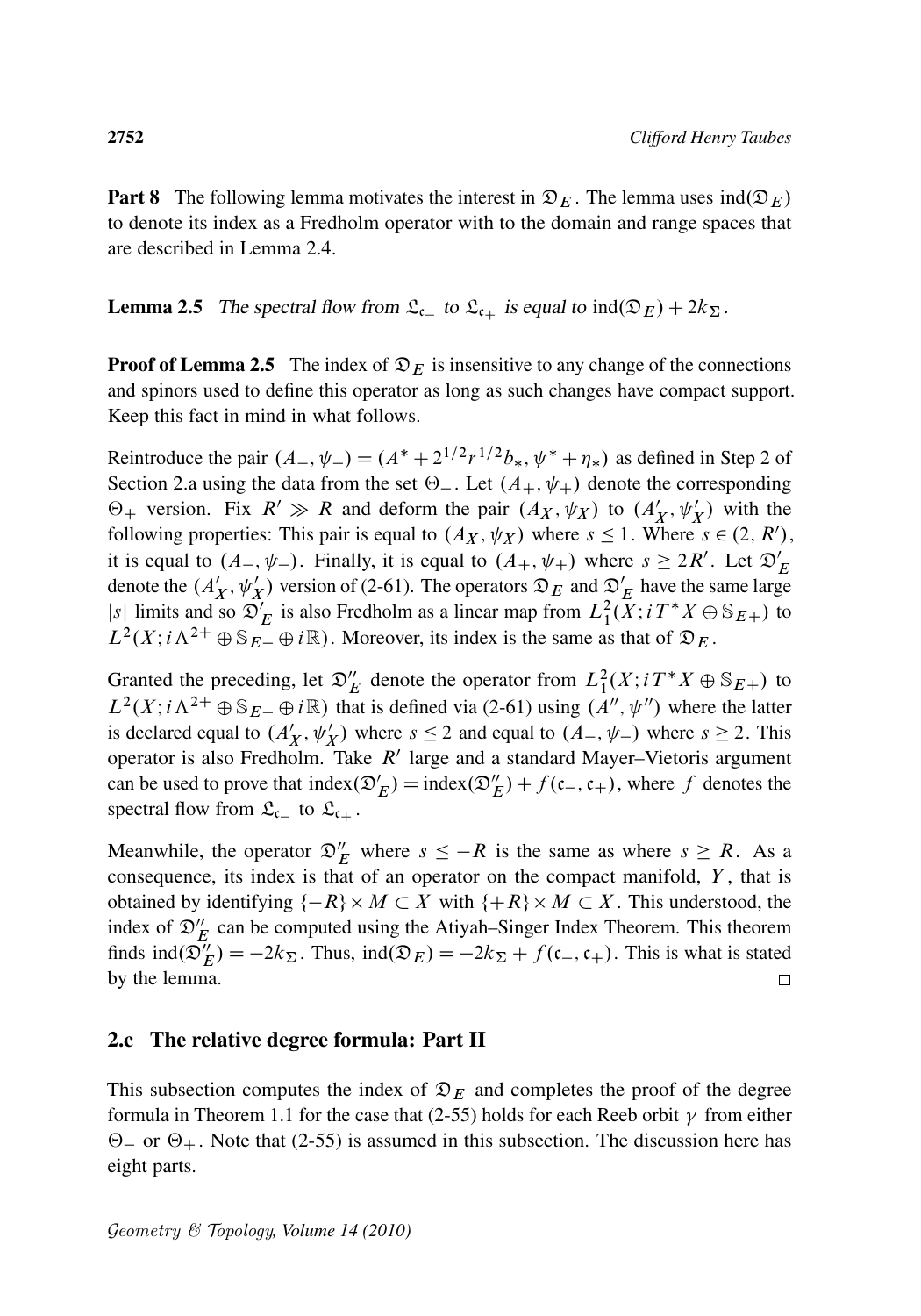**Part 1** This part of the proof begins the task of computing ind $(\mathcal{D}_E)$ . To set notation, let  $\nabla$  denote the covariant derivative on both  $i T^* X \oplus \mathbb{S}_{E+}$  and  $i \Lambda^{2+} \oplus \mathbb{S}_{E-} \oplus i \mathbb{R}$ as defined using the Riemannian connection from  $T^*X$ , the connection chosen for  $K_X$  and the connection  $A_X$  for E. Define the Hilbert space  $\mathbb{H}_X$  to denote the space of  $L_1^2$  sections of  $i T^* X \oplus \mathbb{S}_{E+}$  with the norm

(2-62) 
$$
\|\mathfrak{q}\|_{\mathbb{H},X^2} = \int_X |\nabla \mathfrak{q}|^2 + \frac{1}{4}r \int_X |\mathfrak{q}|^2.
$$

Meanwhile, use  $\mathbb{L}_X$  to denote the Hilbert space  $L^2(X; i \Lambda^{2+} \oplus \mathbb{S}_{E-} \oplus i \mathbb{R})$ .

Define the Hilbert space  $\mathcal{K}_1^2$  as in (5-12)–(5-13) of [14] using the  $L_1^2$  norm rather than the K–norm. Define the map  $t_X: \mathcal{K}_1^2 \to \mathbb{H}_X$  by copying the definition in (6-9) of [14] for its map *t*. Introduce  $\Pi_X: \mathbb{H}_X \to \mathbb{H}_X$  to denote the  $L^2$  orthogonal projection onto the image of t. Use  $\mathbb{H}_X^{\perp}$  to denote  $(1 - \Pi_X)\mathbb{H}_X$ . Note that  $t_X$  is a bounded injection when  $r \geq c_0$  and  $R \geq c_0$ . Mimic what is done in Part 7 of Section 6.a in [14] to define the space  $\mathcal{L}^2$ . The analogous version of  $t_X$  maps  $\mathcal{L}^2$  injectively into  $\mathbb{L}_X$ . Use  $\Pi_X$ also to denote the orthogonal projection on  $\mathbb{L}_X$  with image  $t_X(\mathcal{L}^2)$ . Finally, use  $\mathbb{L}_X^{\perp}$ X to denote  $(1 - \Pi_X)\mathbb{L}_X$ . Note that when  $r \geq c_0$  and  $R \geq c_0$ , the map  $t_X: \mathcal{L}^2 \to \mathbb{L}_X^2$ is nearly isometric because

$$
(2-63) \t(1-c_0r^{-\sigma/4})\|\theta\|_{\mathcal{L}^2} \leq \|t_X(\theta)\|_{L^2} \leq (1+c_0r^{-\sigma/4})\|\theta\|_{\mathcal{L}^2}.
$$

Here, and below  $\|\cdot\|_{\mathcal{L}^2}$  denotes the norm on  $\mathcal{L}^2$ . Meanwhile,  $\sigma$  is the positive constant that is introduced in Section 4.c of [14]. By way of explanation, these inequalities follow because the various identifications of the bundle  $i T^* X \oplus S_{E+}$  that are used to define  $t_X$  are nearly isometric. See Part 6 of Section 6.a in [14] and  $(5-12)$ – $(5-13)$ in [14].

The operator  $\mathfrak{D}_E$  is analyzed below by decomposing  $\mathbb{H}_X$  as  $\mathbb{H}_X^{\perp} \oplus t_X(\mathcal{K}_1^2)$  and  $\mathbb{L}_X$ as  $\mathbb{L}^{\perp} \oplus t_X(\mathcal{L}^2)$ . To this end, write  $f \in \mathbb{H}_X$  as  $f^{\perp} + t_X(\theta)$  with  $f^{\perp} \in \mathbb{H}_X^{\perp}$ . Then write the respective  $\mathbb{L}_X^{\perp}$  $\frac{1}{X}$  and  $\mathcal{L}^2$  components of  $\mathfrak{D}_E$  f as

(2-64) 
$$
(1 - \Pi_X)\mathfrak{D}_E \mathfrak{f} = \mathfrak{D}_E^{\perp} \mathfrak{f}^{\perp} + p_X(\theta).
$$

$$
(2-64) \qquad \bullet \quad t_X^{\dagger}(\mathfrak{D}_E \mathfrak{f}) = p_X'(\mathfrak{f}^{\perp}) + \Delta \theta.
$$

The lemma below says what is needed about  $\mathfrak{D}_{E}^{\perp}$ .

**Lemma 2.6** There exists a constant  $\kappa > 1$  with the following significance: Fix  $r \ge \kappa$ and  $R \ge \kappa$  so as to define  $\mathfrak{D}_E$ ,  $\mathbb{H}_X^{\perp}$  and  $\mathbb{L}_X^{\perp}$  $\frac{1}{X}$ . Let  $\mathfrak{D}_{E}^{\perp}$  denote the restriction of  $(1 - \Pi_X)\mathfrak{D}_E$  to  $\mathbb{H}_X^{\perp}$ . Then  $\mathfrak{D}_E^{\perp}$  is a bounded, invertible map from  $\mathbb{H}_X^{\perp}$  to  $\mathbb{L}_X^{\perp}$  $\frac{1}{X}$  that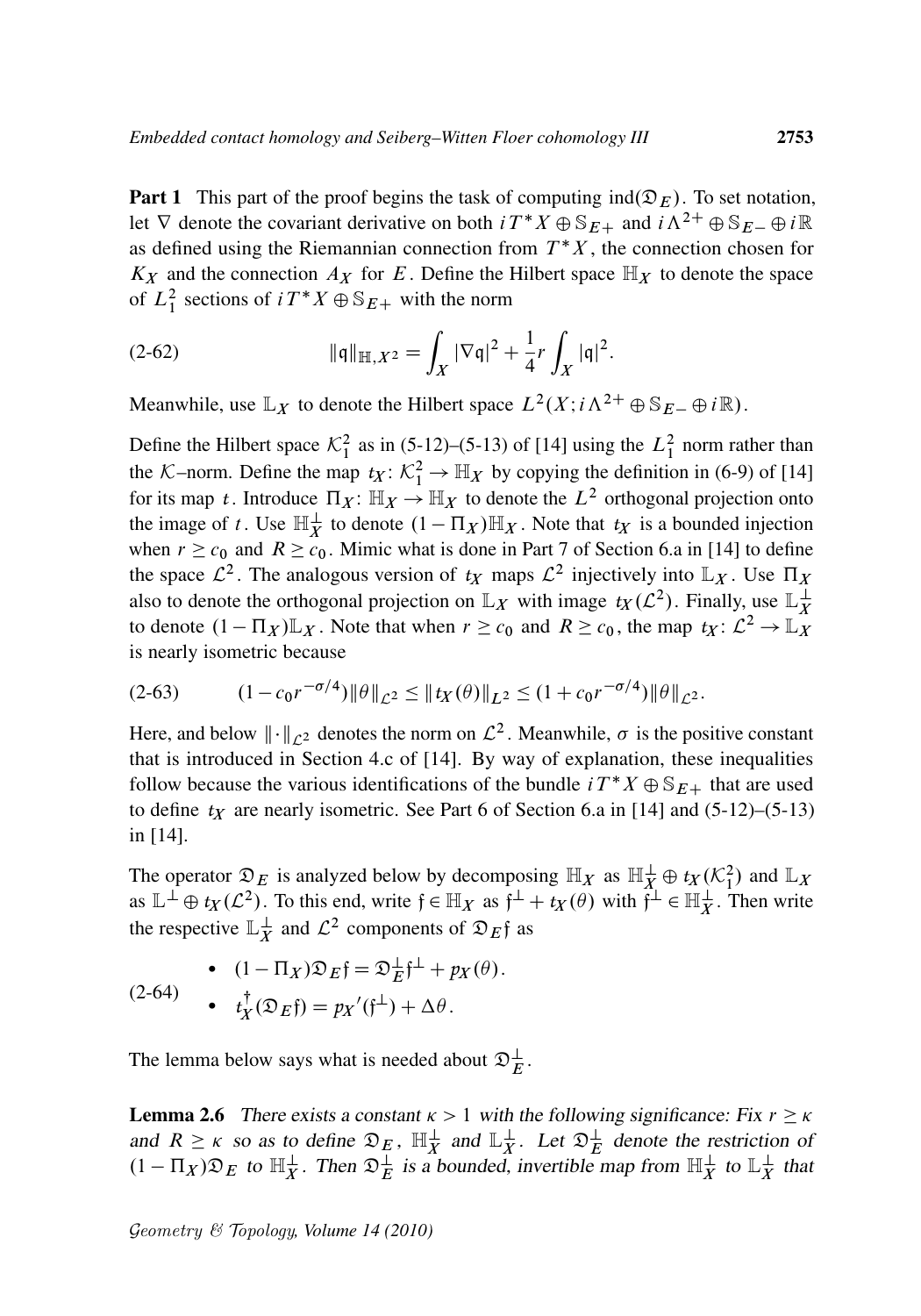obeys

$$
\kappa^{-1} \|\mathfrak{f}^{\perp}\|_{\mathbb{H},X} \leq \|\mathfrak{D}_E^{\perp}\mathfrak{f}^{\perp}\|_2 \leq \kappa \|\mathfrak{f}^{\perp}\|_{\mathbb{H},X}
$$

for all  $\mathfrak{f}^{\perp} \in \mathbb{H}_X^{\perp}$ .

**Proof of Lemma 2.6** It follows by copying what is said in Parts 3 and 5 of the proof of Lemma 6.3 in [14] that

$$
|{\mathfrak{h}}| \le c_0 \rho_* e^{-\sqrt{r} \operatorname{dist}(\,\cdot\,,\Sigma)/100}.
$$

As a consequence, the  $L^2$  norm of the contribution to  $\mathfrak{D}_{E}^{\perp}$  from h is bounded by

$$
(2-66) \t c_0 r^{1/2} \rho_* \| \mathfrak{f}^\perp \|_2 \le c_0 \rho_* \| \mathfrak{f}^\perp \|_{\mathbb{H},X}.
$$

Let  $\mathfrak{D}_{E^*}$  denote the version of  $\mathfrak{D}_E$  that is defined by using  $(A_X^*, \psi_X^*)$  in (2-61). The latter is what is left of  $\mathfrak{D}_E$  with the contribution from h absent. A repeat of the arguments for Lemma 6.1 in [14] prove the assertion of Lemma 2.6 for  $\mathfrak{D}_{E^*}^{\perp}$ . Granted (2-65), the assertions hold for  $\mathfrak{D}_{E}^{\perp}$  when  $r \geq c_0$ .

Consider next the size of  $p_X(\theta)$  and  $p_X'(\hat{f}^{\perp})$ . To bound the latter, remark first that  $\mathfrak{D}_E$ near  $\Sigma$  has the schematic form given in (6-6) and (6-7) of [14]. What with (4-7)–(4-9) in [14], these equations imply that

(2-67) 
$$
\|p_X(\theta)\|_2 \le c_0 r^{3\sigma} \|\theta\|_{K_1^2}.
$$

Here,  $\|\cdot\|_{\mathcal{K}_{1}^{2}}$  denotes the norm on  $\mathcal{K}_{1}^{2}$ . They also imply that

$$
(2-68) \t\t\t  $||px'(f^{\perp})||_{\mathcal{L}^{2}} \leq c_{0}\rho_{*}||f^{\perp}||_{\mathbb{H},X} \leq c_{0}r^{-1/2+3\sigma}||f^{\perp}||_{\mathbb{H},X}.$
$$

The next lemma describes  $\Delta$ . This lemma uses the following notation: Given finite dimensional vector spaces  $V_0$  and  $V_1$  with injective, linear maps  $\phi_0: V_0 \to \mathcal{K}_1^2$  and  $\phi_1: V_1 \to \mathcal{L}^2$ , the map  $\Delta$  defines a linear operator from the  $\mathcal{K}_1^2$ -orthogonal complement of  $\phi_0(V_0)$  to the  $\mathcal{L}^2$ -orthogonal complement of  $\phi_1(V_1)$  that is obtained by composing  $\Delta$  with the  $\mathcal{L}^2$ -orthogonal projection. This map is denoted by  $\Delta^{\perp}$ .  $\Box$ 

**Lemma 2.7** There exists  $\kappa > 1$  and finite dimensional vector spaces  $V_0$  and  $V_1$ with the following significance: Suppose that  $r \ge \kappa$  and  $R \ge \kappa$ . Then the operator  $\Delta: \mathcal{K}_1^2 \to \mathcal{L}^2$  is Fredholm and its index is equal to  $\dim(V_0) - \dim(V_1)$ . Moreover, there exist injective linear maps  $\phi_0: V_0 \to \mathcal{K}_1^2$  and  $\phi_1: V_1 \to \mathcal{L}^2$  such that the associated map  $\Delta^{\perp}$  is an isomorphism of vector spaces that obeys  $\|\Delta^{\perp}\theta\|_{\mathcal{L}^2} \ge \kappa^{-1} \|\theta\|_{\mathcal{K}_1^2}$ .

The proof of this lemma is given momentarily so assume it is true for now.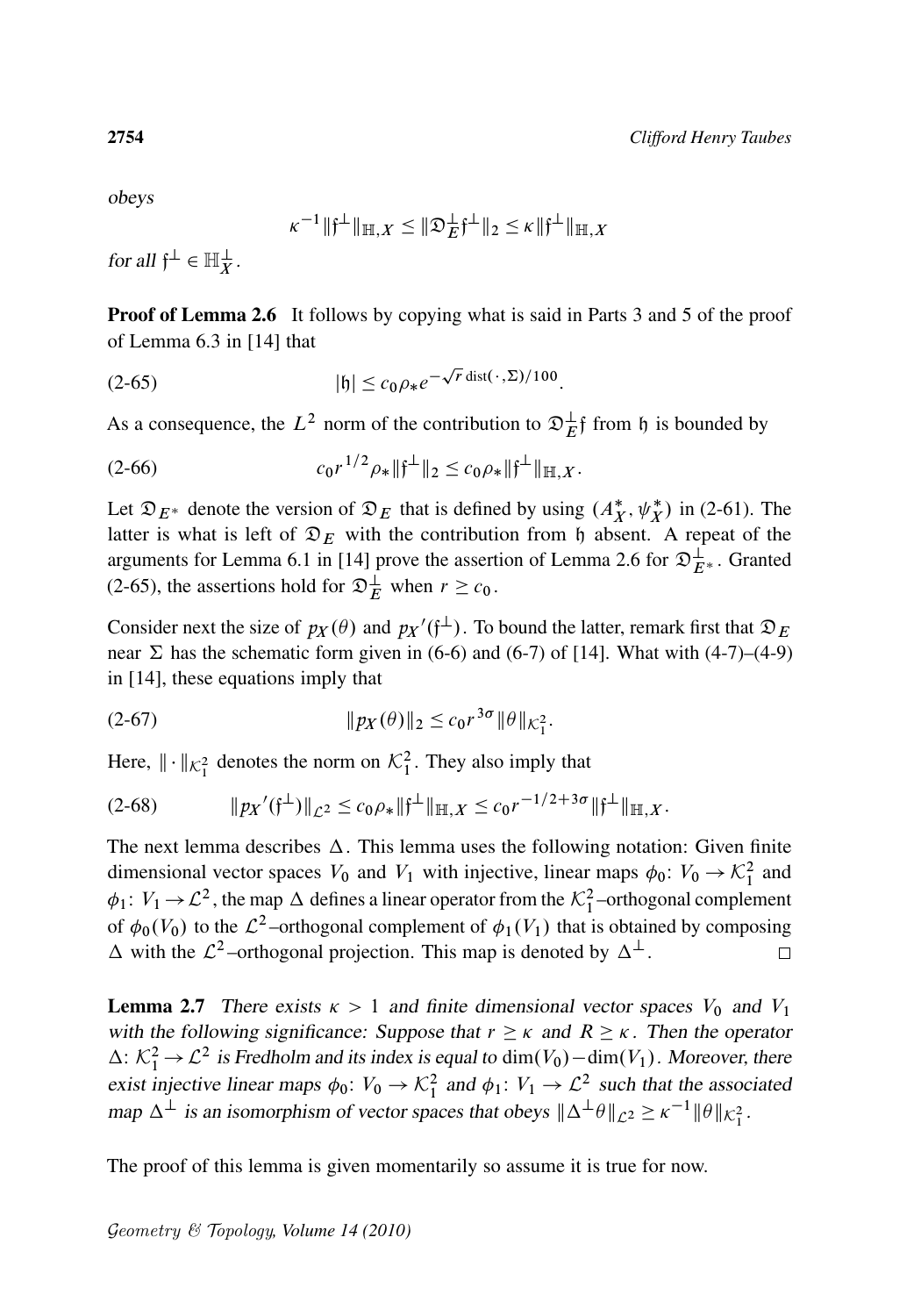What follows directly are some comments with regard to the substance of this lemma. To start, note that Lemma 2.7 has two assertions. The first is that  $\Delta$  is Fredholm when r is large. This assertion needs no reference to the vector spaces  $V_0$  and  $V_1$ . These two vector spaces involve the second assertion, which is the lower bound for the norm of  $\Delta^{\perp}$ . There are three key points to observe with regard to this lower bound: First, the lower bound is r-independent. Second, the domain and range of  $\Delta^{\perp}$  are subspaces with finite and  $r$ -independent codimension. The third point, though not stated by the lemma, is that  $V_0$ ,  $V_1$  can be described explicitly. This is done in the Part 3 to come. These descriptions are used to compute the index of  $\Delta$ . Meanwhile, Lemma 2.8 in Part 2 below asserts that the index of  $\Delta$  is equal to the index of  $\mathfrak{D}_E$ .

**Part 2** This part uses some straightforward linear algebra in conjunction with Lemma 2.6 to translate statements about the kernel and cokernel of  $\mathfrak{D}_E$  into statements about the operator  $\Delta$ . To start this task, suppose that  $\mathfrak{f} \in \mathbb{H}_X$  and suppose that  $\mathfrak{D}_E \mathfrak{f} = 0$ . Write  $f = f^{\perp} + t_X(\theta)$ . Given Lemma 2.6, it follows from (2-64) that  $f^{\perp}$  is determined by  $\theta$  and can be written as  $f^{\perp} = -(\mathfrak{D}_{E}^{\perp})^{-1} p_{X}(\theta)$ . This understood, then  $\theta$  obeys

(2-69) 
$$
\Delta_E \theta = \Delta \theta - p_X'((\mathfrak{D}_E^{\perp})^{-1} p_X(\theta)) = 0.
$$

Equation (2-69) identifies the kernel of  $\mathfrak{D}_E$  with the kernel of  $\Delta_E$ . With regard to  $\Delta_E$ , note that (2-67) and (2-68) find that

$$
(2-70) \t\t\t  $||px'((\mathfrak{D}_E^{\perp})^{-1}px(\theta))||_2 \le c_0 r^{-1/2+6\sigma} ||\theta||_{\mathcal{K}_1^2}.$
$$

Now consider the cokernel of  $\mathfrak{D}_E$ . To this end, fix  $\mathfrak{y} \in \mathbb{L}_X$ . Given  $\theta \in \mathcal{L}_1^2$ , the equation  $\mathfrak{D}_E^{\perp}(\mathfrak{f}^{\perp} + px(\theta)) = \mathfrak{y}^{\perp}$  is solved by

(2-71) 
$$
\mathfrak{f}^{\perp} = -(\mathfrak{D}_{E}^{\perp})^{-1} p_{X}(\theta) + (\mathfrak{D}_{E}^{\perp})^{-1} \mathfrak{y}^{\perp}.
$$

It follows that y has nonzero projection to the cokernel of  $\mathfrak{D}_E$  if and only if there is no  $\theta \in \mathcal{L}_1^2$  solving

(2-72) 
$$
\Delta_E \theta = p_X'((\mathfrak{D}_E^{\perp})^{-1} \mathfrak{y}^{\perp}) - t_X^{\dagger}(\mathfrak{y}).
$$

Thus, the map that sends  $\mathfrak{y} \in \mathbb{L}$  to the projection of  $p_X / (\mathfrak{D}_E^{\perp})^{-1} \mathfrak{y}^{\perp}) - t_X^{\dagger}$  $\mathfrak{t}^{\perp}_X(\mathfrak{y})$  into the cokernel of  $\Delta_E$  defines an injection from cokernel $(\mathfrak{D}_E)$  to cokernel $(\Delta_E)$ . Moreover, given (2-63), this injection is an isomorphism.

The following lemma summarizes:

**Lemma 2.8** There exists  $\kappa \ge 1$  with the following significance: Suppose that  $r \ge \kappa$  and  $R \ge \kappa$ . Then the map  $\theta \to -(\mathfrak{D}_{E}^{\perp})^{-1} p_X(\theta) + t_X(\theta)$  and  $\mathfrak{y} \to p_X'(\mathfrak{D}_{E}^{\perp})^{-1} \mathfrak{y}^{\perp}) - t_X^{\dagger}$  $\chi^{\dagger}(\mathfrak{y})$ define respective isomorphism from the kernel of  $\Delta_E$  to the kernel of  $\mathfrak{D}_E$  and from the cokernel of  $\mathfrak{D}_E$  to the cokernel of  $\Delta_E$ . Thus, the operators  $\mathfrak{D}_E$  and  $\Delta_E$  have the same Fredholm index. Moreover, the index of the latter is the same as that  $\Delta$ .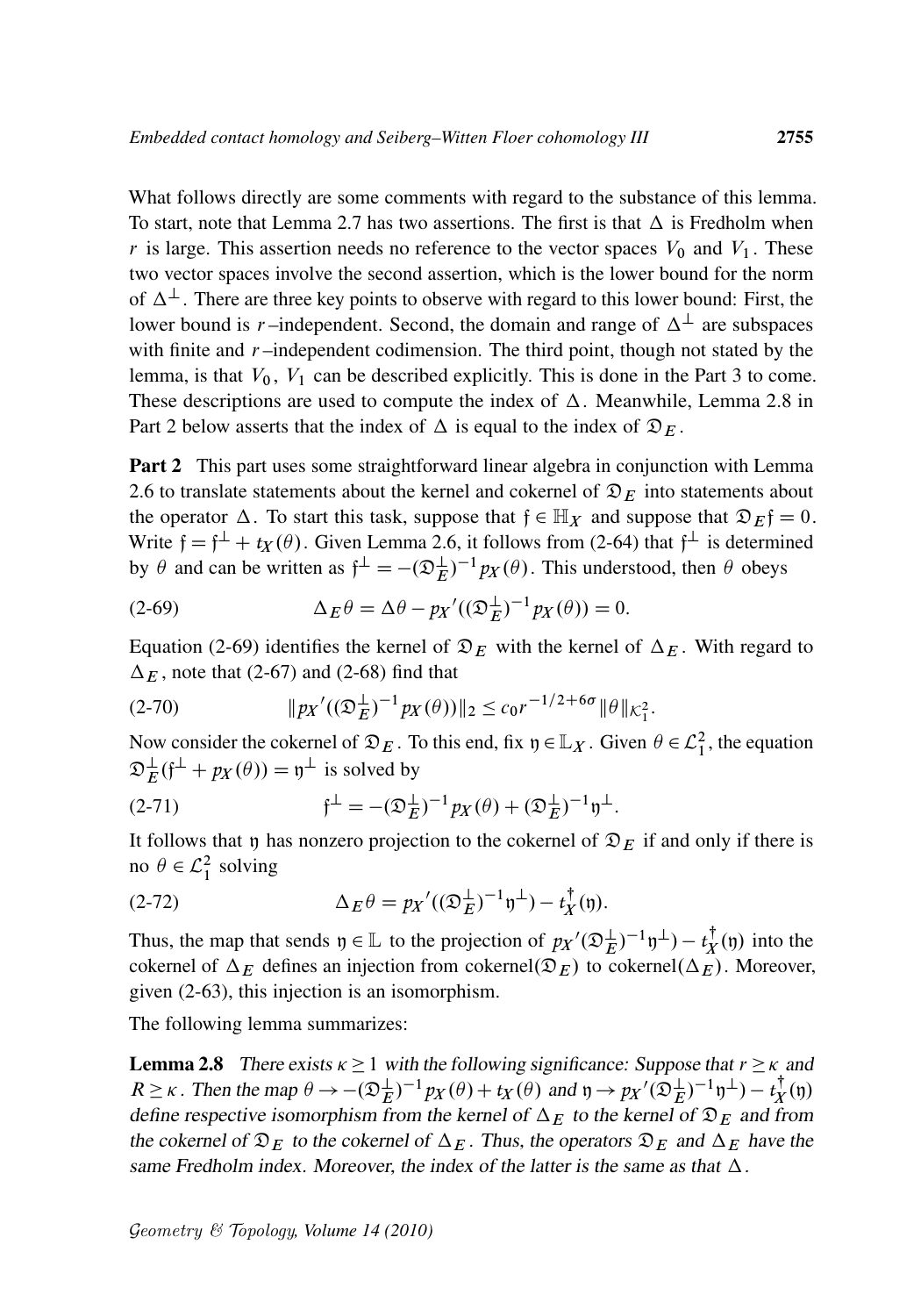Proof of Lemma 2.8 It is necessary only to comment on the last assertion. This follows from (2-70) when r is large given the assertion in Lemma 2.7 that  $\|\Delta^{\perp}\theta\|_{\mathcal{L}^2} \ge$  $c_0^{-1}$   $\|\theta\|_{\mathcal{K}_1^2}$  when  $\theta$  is orthogonal to  $\phi_0(V_0)$ .  $\Box$ 

**Part 3** This part describes the vector spaces  $V_0$  and  $V_1$  in preparation for the proof of Lemma 2.7. There is a version for C of the operator  $\mathcal{D}_C$  that is depicted in (1-10). This operator is Fredholm as a map from  $L_1^2(C;N)$  to  $L_1^2(C;N \otimes T^{0,1}C)$ . Let  $V_{0C}$ denote the kernel of C's version of this operator, and let  $V_{1C}$  denote kernel of the formal  $L^2$  adjoint of this operator.

Now fix  $(\gamma, m) \in \Theta_-$ . Define a map  $c_{\gamma-}: \mathbb{R} \times S^1 \to \mathfrak{C}_m$  as follows: Let  $\{\mathcal{E}_1, \ldots, \mathcal{E}_m\}$ denote the set of ends of  $\Sigma$  that intersect  $U_{\gamma-}$ . Recall that each such end is a graph of a function  $(w, t) \rightarrow z_E \zeta(t) e^{-2\lambda w}$  where  $\lambda$  is the largest negative eigenvalue of  $\gamma$ 's version of (1-2) and  $\zeta(t)$  is a corresponding eigenfunction. The set  $\{z_{\mathcal{E}_1}, \ldots, z_{\mathcal{E}_m}\}\$ are the *m*-th roots of unity. The map  $c_{\gamma-}$  is defined by specifying the  $\mathbb{R} \times S^1$ dependence of the coordinates  $\{\sigma_q\}_{1\leq q\leq m}$  for  $\mathfrak{C}_m$  that are given in (1-5) of [14]. This understood, the coordinates  $\sigma_q$  for  $q < m$  are zero and  $\sigma_m = (r_\gamma^{1/2} \zeta(t) e^{-2\lambda w})^m$  where  $r_{\gamma} = (\ell_{\gamma}/(2\pi))r$  with  $\ell_{\gamma} = \int_{\gamma} a$ . This is to say that if  $c_{\gamma}$  is written as the pair  $(A, \alpha)$ , then the zero locus of  $\alpha$  at any given  $(w, t)$  is the point in Sym<sup>m</sup>(C) whose coordinates are given by  $r_{\gamma}^{1/2} \zeta(t) e^{-2\lambda w} (z_{\mathcal{I}_1}, \dots, z_{\mathcal{I}_m}).$ 

Let  $h: \mathfrak{C}_m \to \mathbb{R}$  denote  $\gamma$ 's version of (1-6) and introduce the operator

(2-73) 
$$
\zeta \to \overline{\partial} \zeta + (\nabla_{\zeta_{\mathbb{R}}} \nabla^{1,0} \hat{h})|_{\mathfrak{c}_{\gamma-}},
$$

a linear map from  $L_1^2(\mathbb{R} \times S^1; \mathfrak{c}_{\gamma-} * T_{1,0} \mathfrak{C}_m)$  to  $L^2(\mathbb{R} \times S^1; \mathfrak{c}_{\gamma-} * T_{1,0} \mathfrak{C}_m)$ . As explained next, the assumptions in (2-55) imply that this operator is Fredholm. To see this, suppose first that  $m = 1$ . Use the function  $\sigma_1$  in (1-5) of [14] to identify  $\mathfrak{C}_1$  with  $\mathbb{C}$ . Under this identification, the operator in  $(2-73)$  acts on the space of  $\mathbb{C}$ -valued functions on  $\mathbb{R} \times S^1$  as the operator  $\overline{\partial} + v + \mu(\cdot)$ . The assumptions in (2-55) imply that this is Fredholm as a map from  $L_1^2(\mathbb{R} \times S^1; \mathfrak{c}_{\gamma-}^*T_{1,0}\mathfrak{C}_m)$  to  $L^2(\mathbb{R} \times S^1; \mathfrak{c}_{\gamma-}^*T_{1,0}\mathfrak{C}_m)$ .

Consider next the case  $m \ge 1$ . To start, introduce the basis vectors  $\{\partial/\partial \sigma_q\}_{1 \le q \le m}$ for  $T_{1,0}\mathfrak{C}_m$  that are dual to the coordinates  $\{\sigma_q\}_{1\leq q\leq m}$  in (1-5) of [14]. With  $\zeta$ written as  $\sum_{1 \le q \le m} \zeta_q(\partial/\partial \sigma_q)$ , the operator in (2-73) acts diagonally to send  $\zeta_q$  to  $\partial \zeta_q + (q/2)R\zeta_q$ , where R is the rotation number that appears in (2-55). This is because the relevant version of  $h$  lacks the term with  $\mu$  and so the corresponding Hamiltonian vector field in question is  $\frac{1}{2}R$  times the generator of the  $S^1$  action on  $\mathfrak{C}_m$ .

Introduce next the function  $w \to \rho(w) = r_\gamma^{1/2} e^{-2\lambda w}$  Note that in this  $m > 1$  case,  $\lambda$ is equal to  $\frac{1}{2}$ ( $R - k_R^>$ ) where  $k_R^>$  is the least integer greater than R. The inner product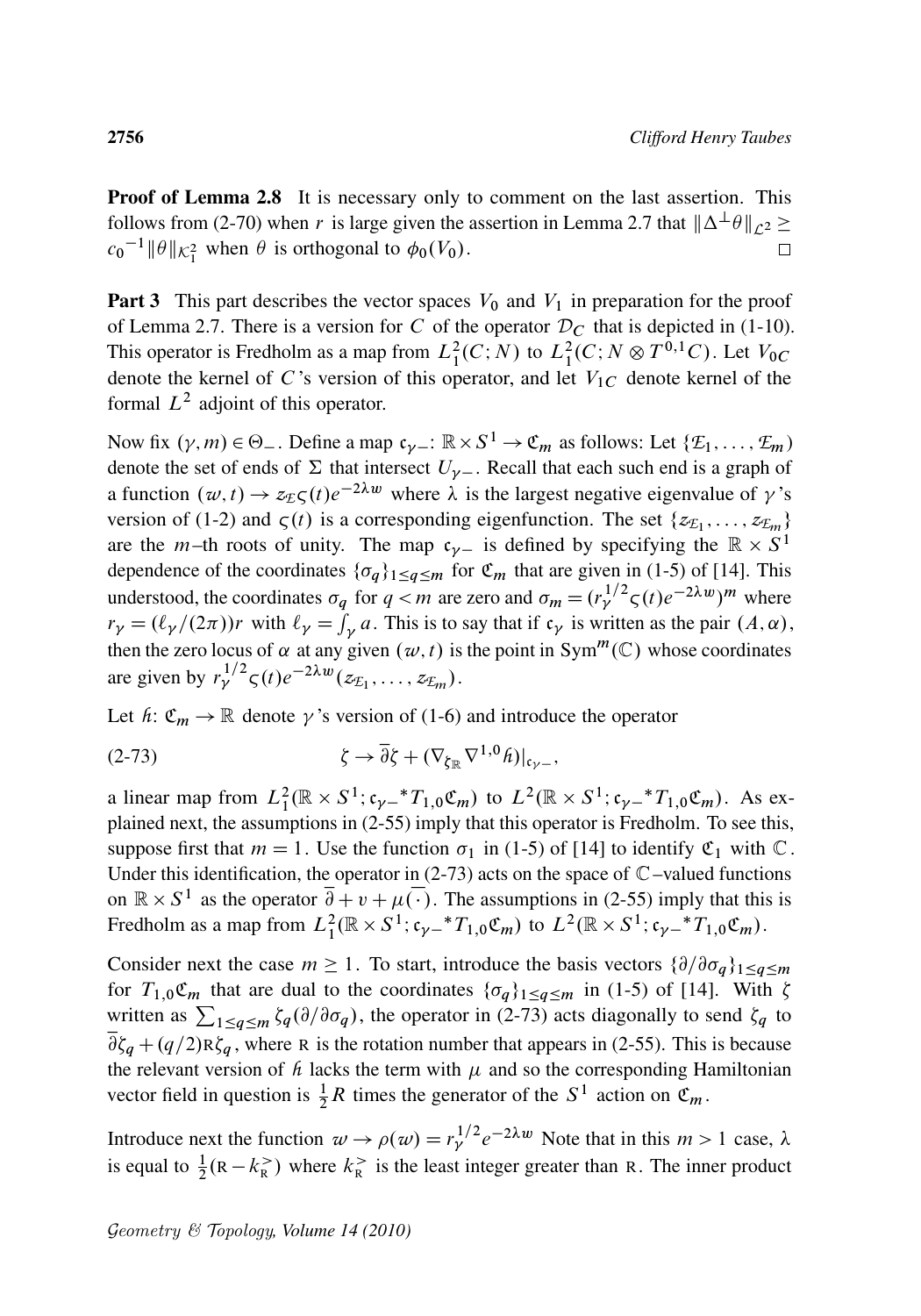between the  $c_{\gamma}$ -pullbacks of the dual basis  $\{d\sigma_q\}_{1\leq q\leq m}$  is diagonal, and such that

(2-74) 
$$
\langle c_{\gamma-} * d\sigma_q, c_{\gamma-} * d\sigma_q \rangle = c_* \rho^{2q-2} q^2 + \mathfrak{m}_q,
$$

where  $c_* > 0$  and where  $|\mathfrak{m}_q| \leq c_0$  is asymptotic as  $\omega \to -\infty$  to a positive constant. The diagonal form for the metric follows because the set  $\{z_{\mathcal{E}_1}, \ldots, z_{\mathcal{E}_m}\}\$  are the  $m$ th roots of unity. With  $c_{\gamma-}$ <sup>\*</sup> $T_{1,0}$ **C**<sub>m</sub> identified with  $\mathbb{R} \times S^1 \times \mathbb{C}^m$  using the basis  ${\partial/\partial \sigma_q}_{1 \leq q \leq m}$ , write an element in the q-th summand as  $\eta(1+\rho)^{q-1}(\partial/\partial \sigma_q)$ . By (2-74), this element has norm  $|\mathfrak{n}_q| |\eta|$  with  $c_0^{-1} \leq |\mathfrak{n}_q| \leq c_0$  where  $\mathfrak{n}_q$  has constant limits as  $s \to \pm \infty$ . The operator  $\partial + (q/2)R$  acts on such an element so as to send  $\eta$  to

$$
(2-75) \qquad \qquad \overline{\partial}\eta + \frac{1}{2}(qR + (q-1)\rho/(1+\rho)(k_{R}^{>}-R))\eta.
$$

This operator looks like

$$
\begin{array}{ll}\n\bullet & \overline{\partial} + \frac{q}{2} \text{R} \text{ for } w \ll -1. \\
\bullet & \overline{\partial} + \frac{1}{2} (\text{R} + (q-1)k_{\text{R}}^>) \text{ for } w \gg 1.\n\end{array}
$$

Given what is assumed in (2-55), it follows from (2-76) that each  $q \in \{1, \ldots, m\}$ version of (2-75) is Fredholm. As a consequence, the operator (2-73) is Fredholm as a map from  $L_1^2(\mathbb{R} \times S^1; c_{\gamma-} * T_{1,0} \mathfrak{C}_m)$  to  $L^2(\mathbb{R} \times S^1; c_{\gamma-} * T_{1,0} \mathfrak{C}_m)$ . Moreover, its index is nonnegative and its cokernel is trivial. Indeed, the arguments for this are, but for notation, identical to those used in [14] for Step 2 of the proof of Lemma 7.5 subsequent to (7-61) in [14]. Let  $V_{0\nu}$  to denote the kernel of this same version of (2-73).

In the case when  $(\gamma, m) \in \Theta_+$ , there is an analog of (2-75) that is obtained by replacing  $k_{\rm R}$  where it appears explicitly and in the definition of  $\rho$  with  $k_{\rm R}$ , this the greatest integer that is less than R. The resulting analog of (2-76) is such that the top line holds where  $w \gg 1$  and the lower line with  $k_R^{\lt}$  replacing  $k_R^{\gt}$  holds where  $w \ll -1$ . It then follows from (2-55) that the  $c_{\gamma+}$  version of (2-73) is Fredholm with trivial cokernel. Define  $V_{0\nu+}$  to be the  $L^2$  kernel of the  $c_{\nu+}$  version of (2-73).

Granted these definitions, set

(2-77) 
$$
V_0 = (\bigoplus_{C \in \mathcal{C}} V_{0C}) \oplus (\bigoplus_{(\gamma,m) \in \Theta} V_{0\gamma-}) \oplus (\bigoplus_{(\gamma,m) \in \Theta'} V_{0\gamma-}).
$$

$$
V_1 = \bigoplus_{C \in \mathcal{C}} V_1 C.
$$

These are the spaces  $V_0$  and  $V_1$  in Lemma 2.7.

Part 4 This part constitutes a digression to prepare for the proof of Lemma 2.7. To start, let  $\mathfrak{D}_{E^*}$  again denote the version of  $\mathfrak{D}_E$  that is defined using the pair  $(A_X^*, \psi_X^*)$ in (2-61). The latter is what is left of  $\mathfrak{D}_E$  with the contribution from h absent. Recall that h is defined in (2-60) and that  $(A_X, \psi_X)$  is obtained from  $(A_X^*, \psi_X^*)$  by adding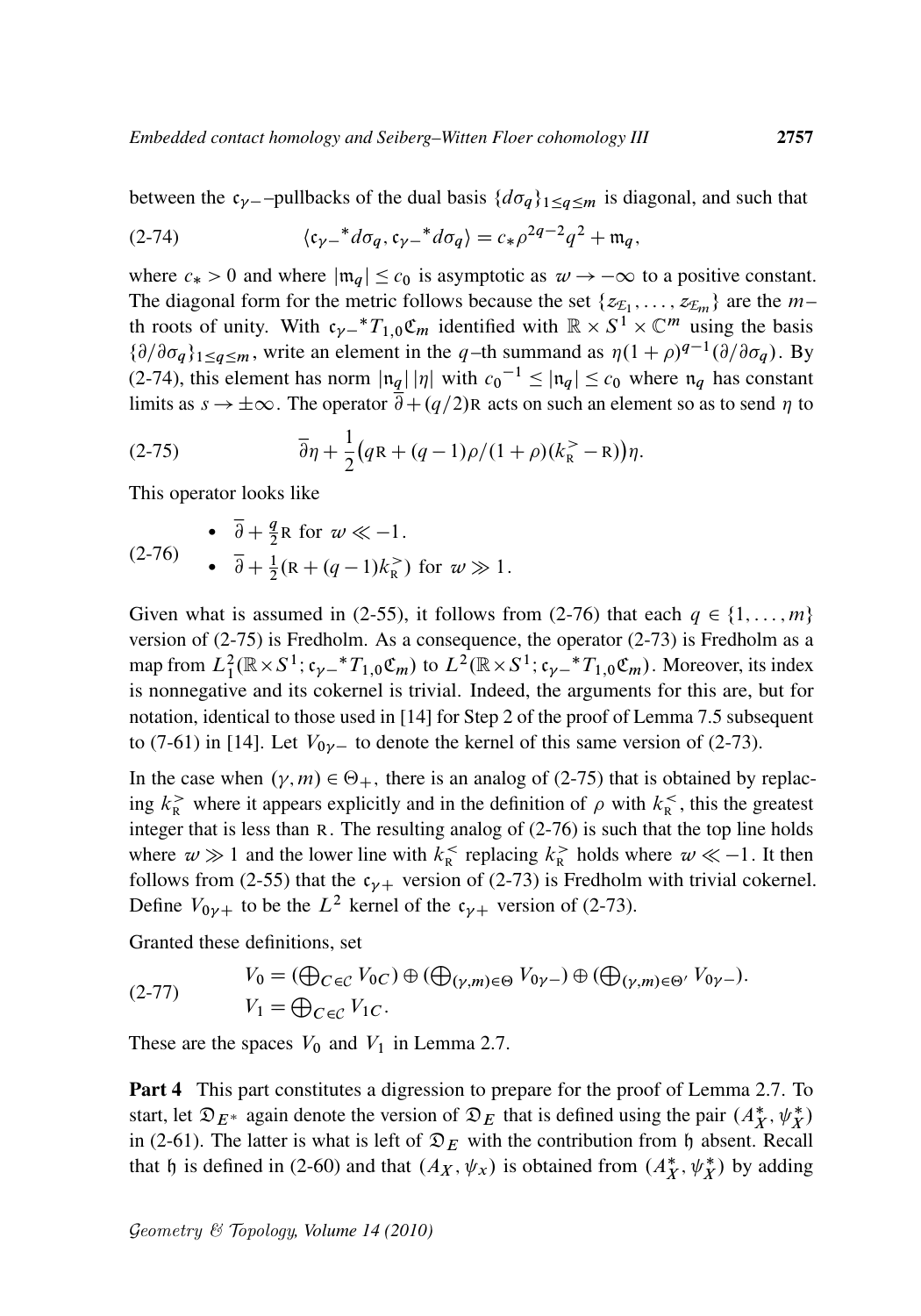terms from h. What follows describes certain aspects of  $\mathfrak{D}_{E^*}$  on each  $U_C$  and on each  $U_{\nu\pm}$ .

Suppose that  $C \subset \mathcal{C}$  denotes a given component. A somewhat more detailed analysis of  $\mathfrak{D}_{E^*}$  on  $U_C$  writes the contribution to the  $\mathfrak{D}_{E^*}$  version of (6-6) in [14] from a section  $f_0 = (q, \eta_0)$  of  $V_{C0}$  as

$$
(2-78) \qquad \bullet \quad 2(\overline{\partial}^H_{\theta}q - (\nu_*\mathfrak{s} + \mu_*\overline{\mathfrak{s}})\partial^V q + (\nu_*\overline{\mathfrak{s}} + \overline{\mu}_*\mathfrak{s})\overline{\partial}^{\nu}q + \nu_*q + \mu_*\overline{q}) + \mathfrak{r}_{*0}.
$$
  

$$
\bullet \quad 2(\overline{\partial}^H_{A_X^*}\eta_0 - (\nu_*\mathfrak{s} + \mu_*\overline{\mathfrak{s}})\partial^V_{A_X^*}\eta_0 + (\nu_*\overline{\mathfrak{s}} + \overline{\mu}_*\mathfrak{s})\overline{\partial}^V_{A_X^*}\eta_0)_0 + \mathfrak{r}_{*1}.
$$

Here,  $|\mathfrak{r}_{*0}(\mathfrak{f}_0)| + |\mathfrak{r}_{*1}(\mathfrak{f}_0)| \leq c_0 (|\mathfrak{s}|(|\mathfrak{f}_0| + |\nabla^H \mathfrak{f}_0|) + |\mathfrak{s}|^2 |\nabla \mathfrak{f}_0|)$  with  $\nabla$  the derivative that is defined by  $A_X^*$  and with  $\nabla^H$  denoting the derivative along horizontal tangent vectors in the normal bundle to C. In this version of (2-78), the pair  $(v_*, \mu_*)$  =  $(\nu_C, \mu_C)$ .

Let  $(\gamma, m) \in \Theta$ . A more detailed analysis of  $\mathfrak{D}_{E^*}$  on  $U_{\gamma-}$  finds the following: Let  $\mathfrak{f}_0 =$  $(q, \eta_0)$  denote a map to  $\mathbb{V}_0$  over the part of  $(-\infty, -R) \times S^1 \times \mathbb{C}$  where  $|Z| \le \rho_*$ . Then the  $U_{\gamma-}$  analog of (6-6) in [14] for  $\mathfrak{D}_{E^*}$  is given up to inconsequential factors of  $2\pi/\ell_{\gamma}$ by (2-78) with the identifications  $\mathfrak{s} = z$ ,  $\partial^V = \partial/\partial z$ , and  $\partial_{\theta}^H = \frac{1}{2}(\partial/\partial w - i(\partial/\partial t))$ . Meanwhile what is written as  $\mathfrak{r}_{*0,1}$  obey  $|\mathfrak{r}_{*1}(f_0)| + |\mathfrak{r}_{*0}(f_0)| \leq c_0(|z|(|f_0| + |\nabla^H f_0|) +$  $|z|^2 |\nabla f_0|$ ). In this version,  $(\nu_*, \mu_*)$  are the pair  $(\nu, \mu)$  associated to  $\gamma$ . There is an analogous picture of  $\mathfrak{D}_{E^*}$  on  $U_{\gamma+}$  for  $(\gamma, m) \in \Theta'$ .

**Part 5** This part describes the operator  $\Delta$  in preparation for the proof of Lemma 2.7. To start, fix  $\theta = ((\theta_c)_{C \in \mathcal{C}}, (\theta_{\gamma-})(\gamma,m) \in \Theta, (\theta_{\gamma+})(\gamma,m) \in \Theta') \in \mathcal{K}_1^2$  and write the components of  $\Delta\theta$  as  $((\Delta_C)_{C \in \mathcal{C}}, (\Delta_{\gamma-})_{(\gamma,m) \in \Theta}, (\Delta_{\gamma+})_{(\gamma,m) \in \Theta'})$ . Consider  $\Delta_C$  for  $C \in \mathcal{C}$  first. View  $\theta_C$  as a section of C's normal bundle, N, and view  $\Delta_C$  as a section of  $N \otimes T^{0,1}C$ . Use  $t_X(\theta)$  to define  $f_0$  in C's version of (2-78), in all  $(\gamma, m) \in \Theta$ . versions for the cases where  $C \cap U_{\gamma-1} \neq \emptyset$ , and in all  $(\gamma, m) \in \Theta_+$  versions for the cases where  $C \cap U_{\gamma+} \neq \emptyset$ . Doing the relevant integrals to compute  $t_X^{\dagger}$  $t_X^{\perp}(\mathfrak{D}_{E^*} t_X(\theta))$ using (6-6)–(6-7) in [14] finds that the  $\mathfrak{D}_{E^*}$  contribution to  $\Delta_C$  has the form

$$
(2-79) \qquad \qquad \overline{\partial}\theta_C + \nu_C \theta_C \frac{1}{\pi} \int_{\mathbb{C}} |t_1|^2 + \mu_C \overline{\theta}_C \frac{1}{\pi} \int_{\mathbb{C}} |x_1|^2 + \mathfrak{e},
$$

where  $(x_1, \iota_1) = (2^{-1/2}(1 - |\alpha|^2), \partial_A \alpha)$  with  $(A, \alpha)$  here denoting the symmetric vortex in  $\mathfrak{C}_1$ . Meanwhile, the  $L^2$  norm of  $\mathfrak{e}$  obeys  $\|\mathfrak{e}\|_{\mathcal{L}_2^2} \leq c_0 r^{-\sigma/4} \|\theta\|_{\mathcal{K}_1^2}$  Finally,  $\nu_C$  and  $\mu_C$  are the respective sections of  $T^{0,1}C$  and  $N^{\oplus 2} \otimes T^{0,1}C$  that appear in  $(1-10)$ . Granted  $(2-79)$  and the definition of h, the bounds from Parts 3 and 5 of the proof of Lemma 6.3 in [14] on the various terms in (2-60) imply that

(2-80) 
$$
\Delta_C(\theta) = \overline{\partial}\theta_C + v_C \theta_C + \mu_C \overline{\theta}_C + \mathfrak{e},
$$

where the  $L^2$  norm of  $\mathfrak{e}$  on the  $|s| \leq 2R$  part of C is bounded by  $c_0 r^{-\sigma/4} ||\theta||_{\mathcal{K}_1^2}$ .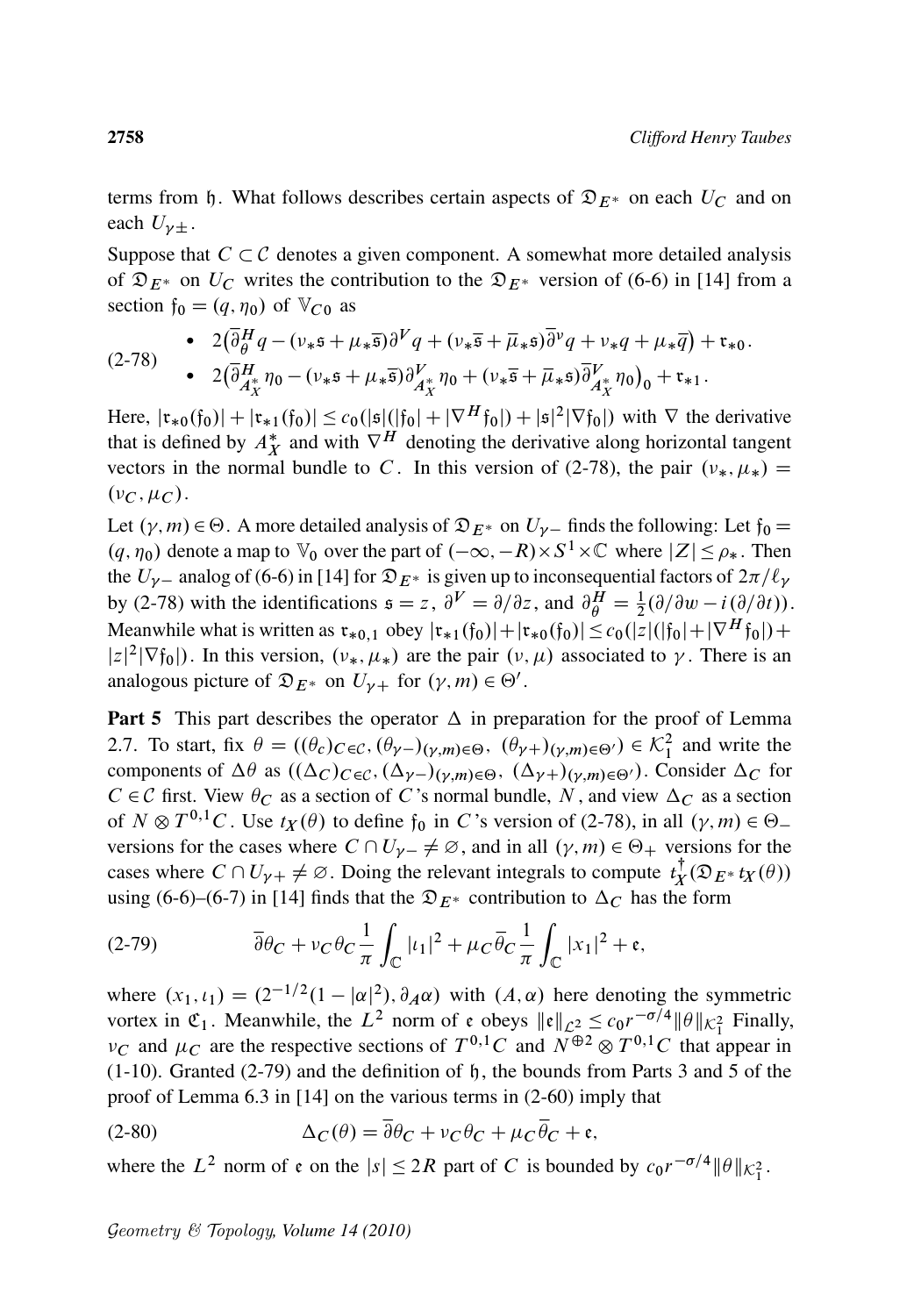Now fix  $(\gamma, m) \in \Theta$  so as to consider  $\Delta_{\gamma-}$ . The case considered first is that where  $m = 1$ . Thus, there is one end of  $\Sigma$  in  $U_{\gamma}$ . This end is denoted by *E*. To describe  $\Delta_{\gamma-}$ , it proves convenient to view both  $\Delta_{\gamma-}(\theta)$  and  $\theta_{\gamma-}$  as maps from  $(-\infty, -R) \times S^1$ to C. This is done using the coordinate  $\sigma_1$  from (1-5) of [14]. Use  $t_X(\theta)$  to define the element  $f_0 = (q, \eta_0)$  in the  $(\gamma, m)$  version of (2-78) and in the versions that are defined by the element  $C \in \mathcal{C}$  that contains  $\mathcal{E}$ . Doing the relevant integrals to compute  $t_X^{\dagger}$  $t_X^{\dagger}$  finds that  $\Delta_{\gamma-}(\theta)$  is given by

(2-81) 
$$
\Delta_{\gamma-}(\theta) = \overline{\partial} \theta_{\gamma-} + \nu \theta_{\gamma-} + \mu \overline{\theta}_{\gamma-} + \mathfrak{e},
$$

where the  $L^2$  norm of  $\epsilon$  on the  $s \leq -R$  part of  $U_{\gamma-}$  is bounded by  $c_0 r^{-\sigma/4} ||\theta||_{\mathcal{K}_1^2}$ Indeed, (2-81) follows using Lemma 2.2 and the arguments that lead (2-35). The following are the only substantive changes: First, u in (2-32) now depends on the variables w and t for  $(-\infty, -R) \times S^1$ . To describe u, recall that *E* appears as the graph in  $(-\infty, -R) \times S^1 \times \mathbb{C}$  of the function  $(w, t) \to \varsigma(t)e^{-2\lambda w}$  where  $\lambda$  and  $\varsigma(t)$ are as described in Part 1 of Section 2.b.

Granted the preceding,  $\mu = \vartheta_0^{\dagger}$  $\int_0^{\dagger} (y, 0)$  with  $y = 2^{1/2} (z - z_{\gamma -}) \alpha^{-1} \partial_A \alpha$  and  $z_{\gamma -}|_{(\omega, t)} =$  $r_{\gamma}^{1/2} z_{\mathcal{E}} e^{-2\lambda w}$ ; and with  $(A, \alpha)|_{(w,t)}$  denoting the vortex in  $\mathfrak{C}_1$  with  $\alpha^{-1}(0) = z_{\gamma}$ . Meanwhile, what is called to in (2-32) is replaced with  $(0, (\bar{z}_\gamma - \bar{\alpha}^{-1}(1 - |\alpha|^2))$  with  $z_{\nu-}$  and  $\alpha$  just described.

Turn now to the case where  $m > 1$ . In this case,

(2-82) 
$$
\Delta_{\gamma-}(\theta) = \overline{\partial} \theta_{\gamma-} + (\nabla_{(\theta_{\gamma-})_{\mathbb{R}}} \nabla^{1,0} \hat{h})|_{c_{\gamma-}} + \mathfrak{e},
$$

where e has  $L^2$  norm bounded by  $c_0 r^{-\sigma/4} ||\theta||_{\mathcal{K}_1^2}$ . The proof of (2-82) is identical, but for notation, to the proof of the formula for  $D\theta$  that is given in Lemma 2.1.

There is, of course, an analogous description of  $\Delta_{\gamma+}$  when  $(\gamma, m) \in \Theta'$ .

Part 6 This part contains the promised.

**Proof of Lemma 2.7** The fact that  $\Delta$  is Fredholm with the asserted index follows from the assertions made about  $\Delta^{\perp}$ . The proof of these assertions borrows much from Section 7.f in [14]. There are five steps.

**Step 1** This step defines the map  $\phi_0$ :  $V_0 \to \mathcal{K}_1^2$ . To start, fix  $C \in \mathcal{C}$  and  $\eta \in V_{0C}$ . Write the components of  $\phi_0(\eta)$  as  $((\phi_{0C'})_{C'\in\mathcal{C}}, (\phi_{0\gamma-})_{(\gamma,m)\in\Theta}, (\phi_{0\gamma+})_{(\gamma,m)\in\Theta'})$  with the  $\eta$ -dependence of these components implicit in what follows. These components are defined as follows: First,  $\phi_{0}C' = 0$  unless  $C' = C$ . Meanwhile,  $\phi_{0}C = (1 - \Sigma_{\mathcal{E} \in \mathcal{E}_C} \chi_2'$  $'_{\mathcal{I}}$ ) $\eta$ where  $\mathcal{E}_C$  and  $\chi'_9$  $E_E$  are defined in the following manner: First,  $\mathcal{E}_C$  denotes the set of ends of C. Second, the cut-off function  $\chi_0$  $\ell_{\mathcal{E}}'$  is equal zero on the complement of the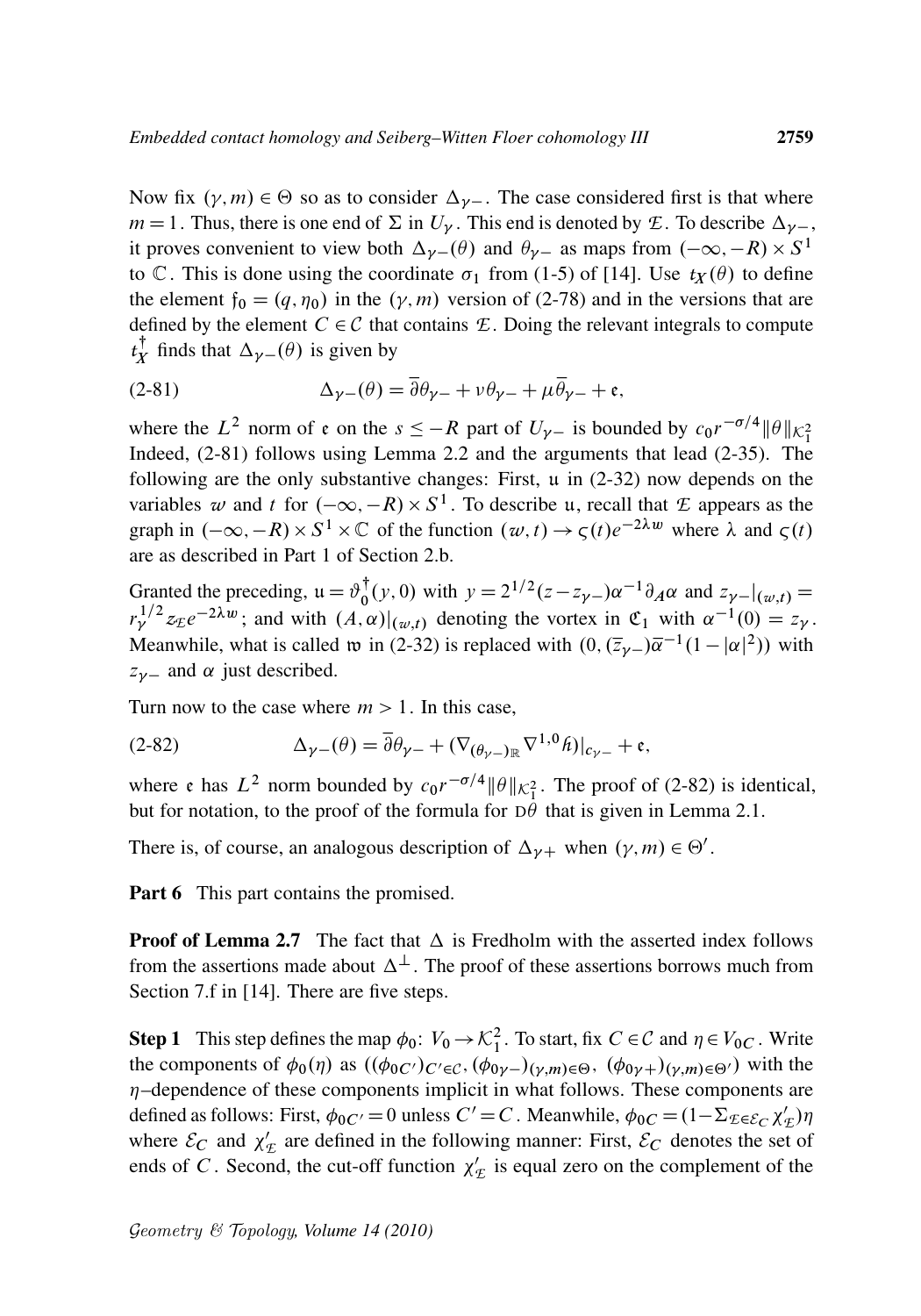end *E*; and it is equal to  $\chi((R_E + 3.5R - |w|)/R)$  on *E*. Each  $(\gamma, m) \in \Theta_+$  version of  $\phi_{0\gamma-}$  and each  $(\gamma, m) \in \Theta_+$  version of  $\phi_{0\gamma+}$  is determined from  $\phi_{0C}$  via the homomorphisms in  $(5-12)$  in [14].

To continue, fix  $(\gamma, m) \in \Theta_-$  and suppose that  $\eta \in V_{0\gamma}$ . The components of  $\phi_0(\eta)$ are defined in this case as follows: First,  $\phi_{0\gamma'} = 0$  unless  $\gamma = \gamma'$  in which case  $\phi_{0\gamma-} = \chi'_{R-}\eta$ . Here,  $w \to \chi'_{R-}(w) = \chi((2.5R + w)/R)$ . Meanwhile, each  $C \in \mathcal{C}$ version of  $\phi_{0C}$  is zero unless C intersects  $U_{\gamma-}$  in which case  $\phi_{0C}$  is determined from  $\phi_{0\gamma}$  via the homomorphisms in (5-12) of [14]. Finally, each  $(\gamma, m) \in \Theta'$  version of  $\phi_{0\gamma+}$  is zero. There is an analogous definition of  $\phi_0(\eta)$  in the case when  $\eta$  is in some  $(\gamma, m) \in \Theta'$  version of  $V_{0\gamma +}$ .

It is an exercise to verify that

$$
(2-83) \t(1-c_0\delta)\|\eta\|_{L_1^2} \le \|\phi_0(\eta)\|_{\mathcal{K}_1^2} \le (1+c_0\delta)\|\eta\|_{L_1^2},
$$

where  $\delta$  here and in what follows is short hand for  $\delta = R^{-1} + r^{-1/c_0}$ . Thus,  $\phi_0$  is injective when  $r \geq c_0$  and  $R \geq c_0$ . Note in this regard that if  $C \in \mathcal{C}$  and if  $\eta \in V_{0C}$ , then

jsj=c<sup>0</sup>

$$
(2-84) \t\t |\eta| + |\nabla \eta| \le c_0 \|\eta\|_{L^2} e^{-|s|/c_0}.
$$

By the same token, if  $(\gamma, m) \in \Theta$  and  $\eta \in V_{0\gamma-}$ , then

$$
(2-85) \t\t |\eta| + |\nabla \eta| \le c_0 \|\eta\|_{L^2} e^{-|w + (\ln r)/4\lambda|c_0}.
$$

In the case  $(\gamma, m) \in \Theta_+$  and  $\eta \in V_{\gamma+}$ , there is an analogous inequality, this obtained from (2-85) by changing  $w$  to  $-w$ . Meanwhile, it follows from the description of  $\Delta$ in Part 5 that

(2-86) 
$$
\|\Delta \phi_0(\eta)\|_{\mathcal{L}^2} \leq c_0 \delta \|\eta\|_{L_1^2}
$$

when  $\eta \in V_0$  and  $r \geq c_0$  and  $R \geq c_0$ .

**Step 2** This step proves that  $\|\Delta \theta\|_{\mathcal{L}^2} \ge c_0^{-1} \|\theta\|_{\mathcal{K}_1^2}$  when  $\theta$  is  $\mathcal{K}_1^2$  orthogonal to the image of  $\phi_0$  provided that  $r \geq c_0$  and  $R \geq c_0$ . To this end, fix  $\theta \in \mathcal{K}_1^2$  and decompose it as

(2-87) 
$$
\theta = \sum_{C \in \mathcal{C}} \theta^c + \sum_{(\gamma,m) \in \theta} \theta^{\gamma-} + \sum_{(\gamma,m) \in \theta'} \theta^{\gamma+}
$$

by copying what is done in (7-44) of [14]. The terms here are determined by their namesake components of  $\theta = ((\theta_C)_{C \in \mathcal{C}}, (\theta_{\gamma-})(\gamma,m) \in \theta, (\theta_{\gamma+})(\gamma,m) \in \theta')$ . Consider  $\theta^C$ . Since  $\theta^C \in \mathcal{K}_1^2$ , it has components  $\theta^C = ((\theta_{C'}^C)_{C' \in \mathcal{C}}, (\theta_{\gamma-}^C)_{(\gamma,m) \in \theta}, (\theta_{\gamma+}^C)_{(\gamma,m) \in \theta'})$ . These are as follow: First,  $\theta_{C'}^{\overline{C}} = 0$  unless  $C = C'$ . In this case,  $\theta_{C}^{\overline{C}} = (1 - \Sigma_{\mathcal{L} \in \mathcal{E}} \chi_{\mathcal{L}}) \theta_{C}$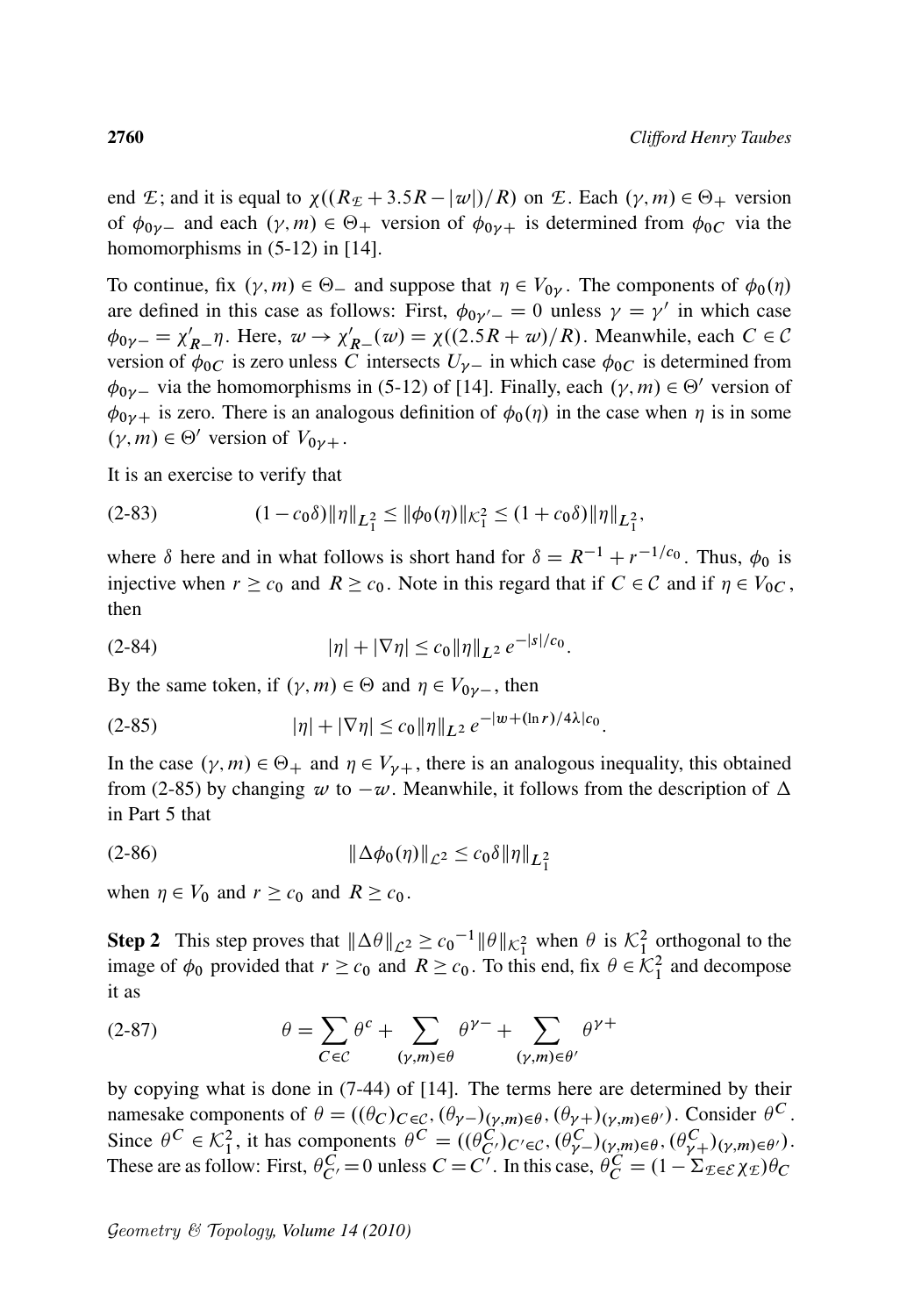where the product is indexed by the ends in C. Here,  $\chi_{\text{E}}$  is defined so as to equal zero on the complement of *E* and to equal  $\chi((R_E + 3R - |\omega|)/R)$  on *E*. Meanwhile, any given  $\theta_{\gamma\pm}^C$  is determined by  $(\theta_{C}^C)_{C'\in\mathcal{C}}$  through the homomorphism  $\phi_{\gamma\pm}$  given in (5-12) in [14].

As an element of  $\mathcal{K}_1^2$ , the term  $\theta^{\gamma-}$  from (2-83) has only nonzero components  $\theta_{\gamma-}^{\gamma-}$ and  $\theta_C^{\gamma-}$  $\int_{C}^{\gamma}$  for those C with  $C \cap U_{\gamma-} \neq \emptyset$ . In particular,  $\theta_{\gamma-}^{\gamma-}$  $\gamma^{\nu-}_{\nu'}=0$  if  $\gamma'\neq\gamma$ , and also  $\theta_{\nu'}^{\gamma-}$  $\gamma = 0$  for all  $\gamma' \in \Xi_{\Sigma +}$ . The component  $\theta_{\gamma-}^{\gamma-}$  is set equal to  $\theta_{\gamma-} - \sum_{C} C \cdot C \cdot \theta_{\gamma} \neq \emptyset \frac{\theta_{\gamma-}^C}{\gamma-}$ . Note  $\theta^{\gamma-}_{\gamma}$  has support where  $\alpha < -3R$ . Meanwhile, a component  $\theta^{\gamma-}_{C}$  $C^{\gamma-}$  is determined from  $\theta^{\gamma-}_{\gamma}$  by the identifications in (5-12) of [14]. Each  $\theta^{\gamma+}$  for  $(\gamma, m) \in \Theta_+$  has a similar description.

Given the description of  $\Delta$  in Part 5 and given the description of the decomposition in (2-87), the argument for (7-44) in [14] can be repeated to prove that

$$
\|\Delta(\theta)\|_{\mathcal{L}^2} \ge c_0^{-1} \Biggl( \sum_{C \in \mathcal{C}} \|\Delta(\theta^C)\|_{\mathcal{L}^2} + \sum_{(\gamma,m) \in \Theta} \|\Delta(\theta^{\gamma-})\|_{\mathcal{L}^2} + \sum_{(\gamma,m) \in \Theta'} \|\Delta(\theta^{\gamma+})\|_{\mathcal{L}^2} \Biggr) - c_0 \delta \|\theta\|_{\mathcal{K}_1^2}
$$

when  $r \geq c_0$  and  $R \geq c_0$ .

It is a consequence of (2-79) that  $\|\Delta(\theta^C)\|_{\mathcal{L}^2} \ge c_0^{-1} \|\theta^C\|_{\mathcal{K}_1^2}$  if  $\theta_C^C$  is  $L_1^2$  orthogonal to the  $L^2$  kernel of  $\overline{\partial} + v_C + \mu_C(\cdot)$  when  $r \geq R^3$  and  $R \geq c_0$ . Meanwhile, if  $(\gamma, m) \in \Theta_{-}$ , then  $\|\Delta(\theta^{\gamma-})\|_{\mathcal{L}^2} \ge c_0^{-1} \|\theta^{\gamma-}\|_{\mathcal{K}_1^2}$  when  $\theta_{\gamma-}^{\gamma-}$  is  $L_1^2$  orthogonal to the space  $V_{0y}$  when r and R obey similar bounds. And, if  $(y, m) \in \Theta_{-}$ , then  $\|\Delta(\theta^{\gamma+})\|_{\mathcal{L}^2} \ge c_0^{-1} \|\theta^{\gamma+}\|_{\mathcal{K}_1^2}$  if  $\theta^{\gamma+}_{\gamma+}$  is  $L_1^2$  orthogonal to the space  $V_{0\gamma+}$  given that  $r \geq c_0$  and  $R \geq c_0$ .

These last assertions with (2-83)–(2-85) and (2-88) imply the desired result: If  $r \geq c_0$ and  $R \ge c_0$ , then  $\|\Delta(\theta)\|_{\mathcal{L}^2} \ge c_0^{-1} \|\theta\|_{\mathcal{K}_1^2}$  when  $\theta$  is  $L_1^2$  orthogonal to the image of  $\phi_0$ .

**Step 3** The map  $\phi_1$  is defined by mimicking the definition of  $\phi_0$ . Given that (2-84) holds for  $\eta \in V_{1C}$  when  $C \in \mathcal{C}$ , it follows that

$$
(2-89) \t\t (1-c_0\delta)\|\eta\|_{L^2} \le \|\phi_1(\eta)\|_{\mathcal{L}^2} \le (1+c_0\delta)\|\eta\|_{L^2}.
$$

Note that there is an approximate inverse to the map  $\phi_1$ . This is a map,  $q_1: \mathcal{L}^2 \to V_1$ , that is defined as follows: Decompose any given  $\theta \in \mathcal{L}^2$  as in (2-87). Suppose that  $C \in \mathcal{C}$  and  $\eta \in V_{1C}$ . The inner product of  $\eta$  with  $q_1(\theta)$  is by definition equal to the  $L^2$  inner product of  $\theta_C^C$  with  $\eta$ . The  $V_{1C}$  version of (2-84) implies that  $\|\phi_1\phi_1(\eta) - \eta\|_{L^2} \leq c_0 \delta \|\eta\|_{L^2}$  when  $r \geq c_0$  and  $R \geq c_0$ .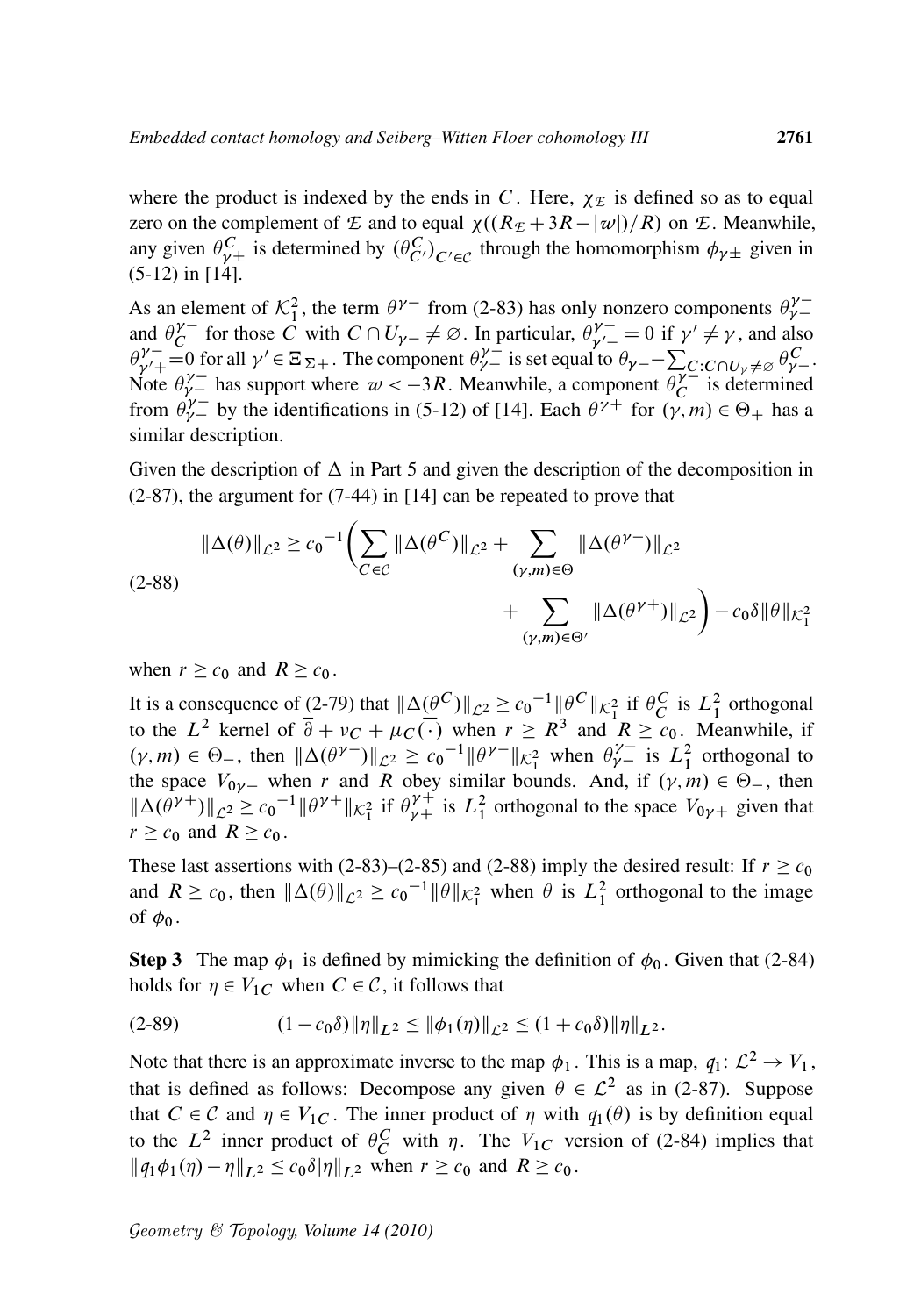**Step 4** This step verifies the lemma's assertion about the norm of  $\Delta^{\perp} \theta$  when  $r \geq c_0$ and  $R \ge c_0^{-1}$ . To this end, consider first the  $\mathcal{L}^2$  orthogonal projection of  $\Delta\theta$  onto  $\phi_1(V_1)$ . Integration by parts with what is said about  $\Delta$  in Part 5 and the  $V_1$  analogs of  $(2-84)$ – $(2-86)$  can be used to prove that

(2-90) 
$$
\|(\Delta - \Delta^{\perp})(\theta)\|_{L^2} \leq c_0 \delta \|\theta\|_{\mathcal{K}_1^2}
$$

when  $r \geq c_0$  and  $R \geq c_0$ . What with the final conclusion of Step 2, this last bound implies that

(2-91) 
$$
\|\Delta^{\perp}\theta\|_{\mathcal{L}^2} \ge c_0^{-1} \|\theta\|_{\mathcal{K}_1^2}
$$

when  $\theta$  is  $\mathcal{K}_1^2$  orthogonal to  $\phi_0(V_0)$ . Here it is again assumed that  $r \geq c_0$  and  $R \geq c_0$ . This last conclusion implies that  $\Delta^{\perp}$  is injective.

**Step 5** To see that  $\Delta^{\perp}$  is surjective, note first that it follows from (2-91) that  $\Delta^{\perp}$  has closed range. Thus,  $\Delta^{\perp}$  is not surjective if and only if the  $L^2$  orthogonal complement of its image has positive dimension. Let  $\eta$  denote an element in this orthogonal complement. Introduce the map  $q_1: \mathcal{L}^2 \to V_1$  from Step 3 and write  $\eta = \eta' + \eta''$  where  $\eta'$  is the L<sup>2</sup>-orthogonal projection of  $\eta$  into the kernel of  $q_1$ . Note that  $\eta''$  satisfies  $\|\eta''\|_{\mathcal{L}^2} \leq c_0 R^{-2} \|\eta\|_{\mathcal{L}^2}$ . Indeed, this follows from what is said about  $q_1$  in Step 4 and from the  $V_1$  analogs of (2-83)–(2-85). Granted this, it is sufficient to prove that  $\eta' = 0$ when R and r are large. To this end, decompose  $\eta' = \sum_{C \in \mathcal{C}} \eta^C + \sum_{(\gamma,m) \in \Theta} \eta^{\gamma-} +$  $\Sigma_{(\gamma,m)\in\Theta'}\eta^{\gamma+}$  as was done with  $\theta$  in (2-87).

Fix  $C \in \mathcal{C}$  and consider the term  $\eta^C = ((\eta^C_{C'})_{C' \in \mathcal{C}}, (\eta^C_{\gamma-})(\gamma,m) \in \Theta, (\eta^C_{\gamma+})(\gamma,m) \in \Theta').$ Here are two observations that play a key role: First,

(2-92) k*q*1.<sup>C</sup> /kL<sup>2</sup> c0ık 0 kL2

when  $r \ge c_0$  and  $R \ge c_0$ . Indeed, this follows because  $\eta_C^C$  is  $L^2$  orthogonal to  $V_{1C}$ .

Here is the second observation: Because  $\eta_C^C$  is  $L^2$  orthogonal to  $V_{1C}$ , there exists an element,  $\xi_C \in L_1^2(C;N)$  that is mapped to  $\eta_C^C$  by  $\overline{\partial} + v_C + \mu_C(\overline{\cdot})$ . Moreover,  $\xi_C$  is  $L^2$  orthogonal to  $V_{1C}$  and is such that

(2-93) 
$$
c_0^{-1} \|\eta_C^C\|_{L^2} \le \|\xi_C\|_{\mathcal{K}_1^2} \le c_0 \|\eta_C^C\|_{L^2}.
$$

Define an element  $\xi^C = ((\xi_C^C)_{C' \in \mathcal{C}}, (\xi_{\gamma-}^C)_{(\gamma,m) \in \Theta}, (\xi_{\gamma+}^C)_{(\gamma,m) \in \Theta'}) \in \mathcal{K}_1^2$  as follows: First,  $\xi_{C'}^C = 0$  unless  $C = C'$  in which case

(2-94) 
$$
\xi_C^C = (1 - \Sigma_{\mathcal{E} \in \mathcal{E}_C} \chi'_\mathcal{E}) \xi_C.
$$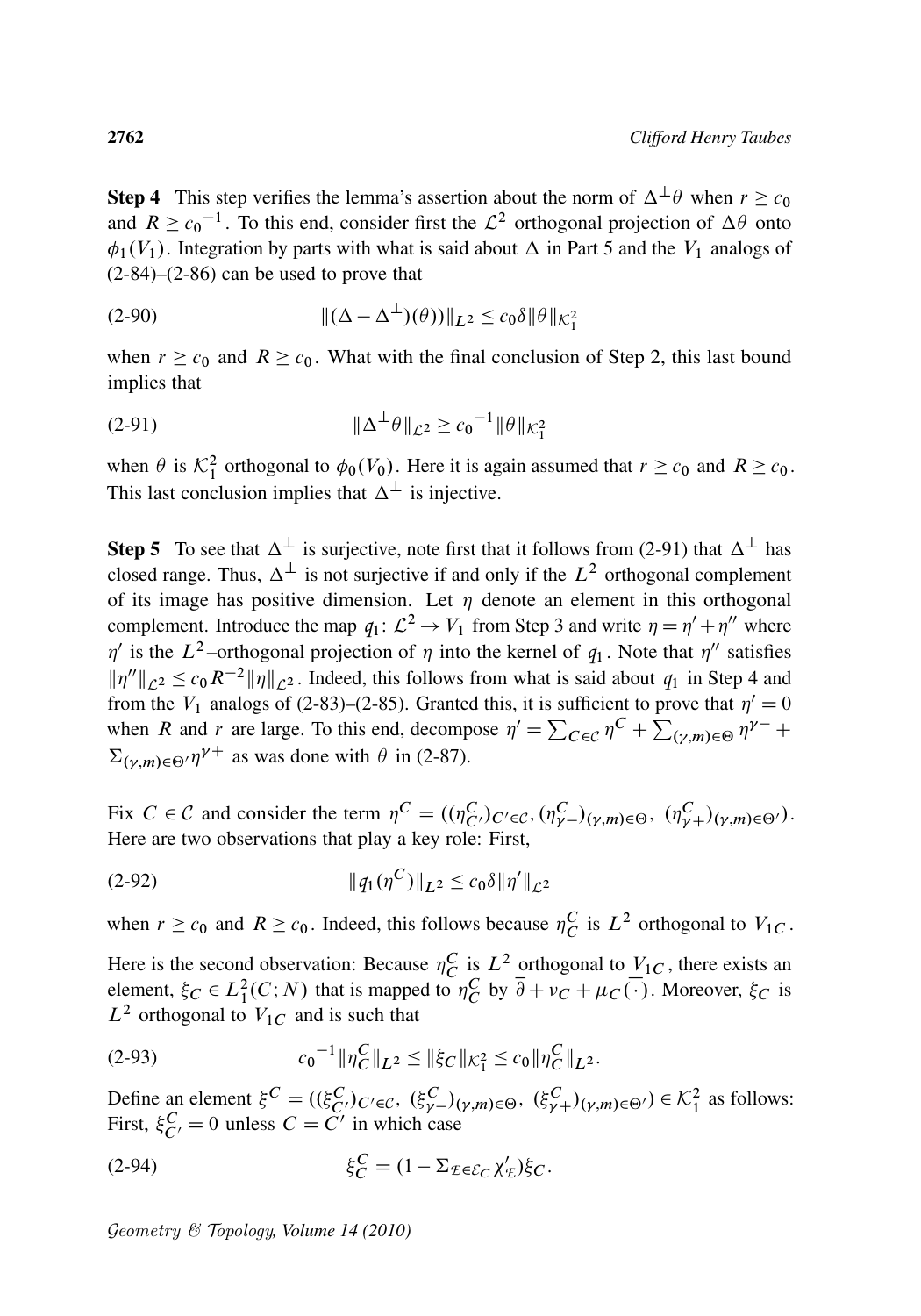Here, as in Step 1,  $\chi'$  $E_{\mathcal{E}}$  is equal zero on the complement of the end  $\mathcal{E}$ ; and it is equal to  $\chi((R_E + 3.5R - |\overline{w}|)/R)$  on *E*. Meanwhile, each  $(\gamma, m) \in \Theta$  version of  $\xi_{\gamma-}^C$  and each  $(\gamma, m) \in \Theta'$  version of  $\xi_{\gamma+}^C$  is determined from  $\xi_C^C$  via the homomorphisms in  $(5-12)$  in [14]. It follows from  $(2-4)-(2-5)$  of [14] and from what is said in Part 5 about  $\Delta$  that

(2-95) 
$$
\|\Delta \xi^{C} - \eta^{C}\|_{\mathcal{L}^{2}} \leq c_{0} \delta \|\eta^{C}\|_{\mathcal{L}^{2}}.
$$

This is a consequence of the fact that  $(1 - \chi_E) = 0$  where  $d\chi'_E \neq 0$ . Here,  $\chi_E$  is the cut-off function  $\chi((R_E + 3R - |\omega|)/R)$  defined just prior to (5-9) in [14].

Now let  $\xi^{C \perp}$  denote the  $L^2$  orthogonal projection of  $\xi^C$  to the complement of the image of  $\phi_0$ . It is a consequence of (2-84), (2-85) and its  $w \rightarrow -w$  analog for when  $(\gamma, m) \in \Theta_+$  that  $\|\xi^{C\perp} - \xi^C\|_{L^2_1} \leq c_0 R^{-1}$  when  $r \geq c_0$  and  $R \geq c_0$ . This understood, it follows from  $(2-93)$ ,  $(2-96)$  with  $(2-5)$ – $(2-6)$  from [14] that

(2-96) 
$$
\langle \Delta^{\perp} \xi^{C\perp}, \eta' \rangle_{\mathcal{L}^2} \ge c_0^{-1} \|\eta^C\|_{\mathcal{L}^2}^2 - c_0 \delta \|\eta'\|_{\mathcal{L}^2}^2
$$

when  $r \geq c_0$  and  $R \geq c_0$ .

Fix  $(\gamma, m) \in \Theta$ , consider the term  $\eta^{\gamma-}$  in the  $\eta'$  analog of (2-87). This  $\eta^{\gamma-} \in \mathcal{L}_1^2$  had  $\gamma$  – component  $\eta_{\gamma}^{\gamma}$ . By virtue of the fact that (2-73) has trivial cokernel, there is  $\xi_{\gamma}$  –  $\in$  $L_1^2(\mathbb{R} \times S^1; c_{\gamma-1}^T C^1, 0 \mathfrak{C}_m)$  that is mapped to  $\eta_{\gamma-}^{\gamma-}$  by the operator in (2-73). Note that (2-93) holds when C is replaced by  $\gamma$  in all appearances. Define an element  $\xi^{\gamma}$   $\in \mathcal{L}_1^2$ as follows: Write its components as  $((\xi_C^{\gamma})_{C \in C}, (\xi_{\gamma'}^{\gamma})_{(\gamma',m) \in \Theta}, (\xi_{\gamma'+}^{\gamma})_{(\gamma',m) \in \Theta'})$ . All components are zero except for  $\xi_{\gamma-}^{\gamma-}$  and  $\xi_C^{\gamma-}$  $\int_C^{\gamma}$  for those  $C \in C$  that intersect  $U_{\gamma-1}$ . The component  $\xi_{\gamma-}^{\gamma-}$  is set equal to  $\chi'_{R-} \xi_{\gamma-}$  where  $\chi'_{R-}(\omega) = \chi((2.5R + \omega)/R)$ . Meanwhile,  $\xi_C^{\gamma-}$  $\overline{C}$  is defined from  $\xi_{\gamma}^{\gamma}$  using the homomorphisms in (5-12) of [14]. Let  $\xi^{\gamma-1}$  denote the  $L^2$  orthogonal projection of  $\xi^{\gamma-}$  to the complement of the image of  $\phi_0$ . An argument much like that used to derive (2-96) finds that

(2-97) 
$$
\langle \Delta^{\perp} \xi^{\gamma - \perp}, \eta' \rangle_{L^2} \ge c_0^{-1} \|\eta^{\gamma -}\|_{\mathcal{L}^2}^2 - c_0 \delta \|\eta'\|_{\mathcal{L}^2}^2,
$$

when  $r \ge c_0$  and  $R \ge c_0$ . Note that (2-97) uses the fact that  $\chi_{R-} = 0$  where  $d\chi'_{R-} \ne 0$ . Here,  $\chi_{R-}$  is the cut-off function  $\chi((3R + w)/R)$  defined just prior to (5-7) in [14]. Each  $(\gamma, m) \in \Theta'$  has an analogous  $\xi^{\gamma+1}$  that obeys the  $\gamma +$  version of (2-97).

Let 
$$
\xi = \sum_{C \in \mathcal{C}} \xi^{C \perp} + \sum_{(\gamma,m) \in \Theta} \xi^{\gamma - \perp} + \sum_{(\gamma,m) \in \Theta'} \xi^{\gamma + \perp}.
$$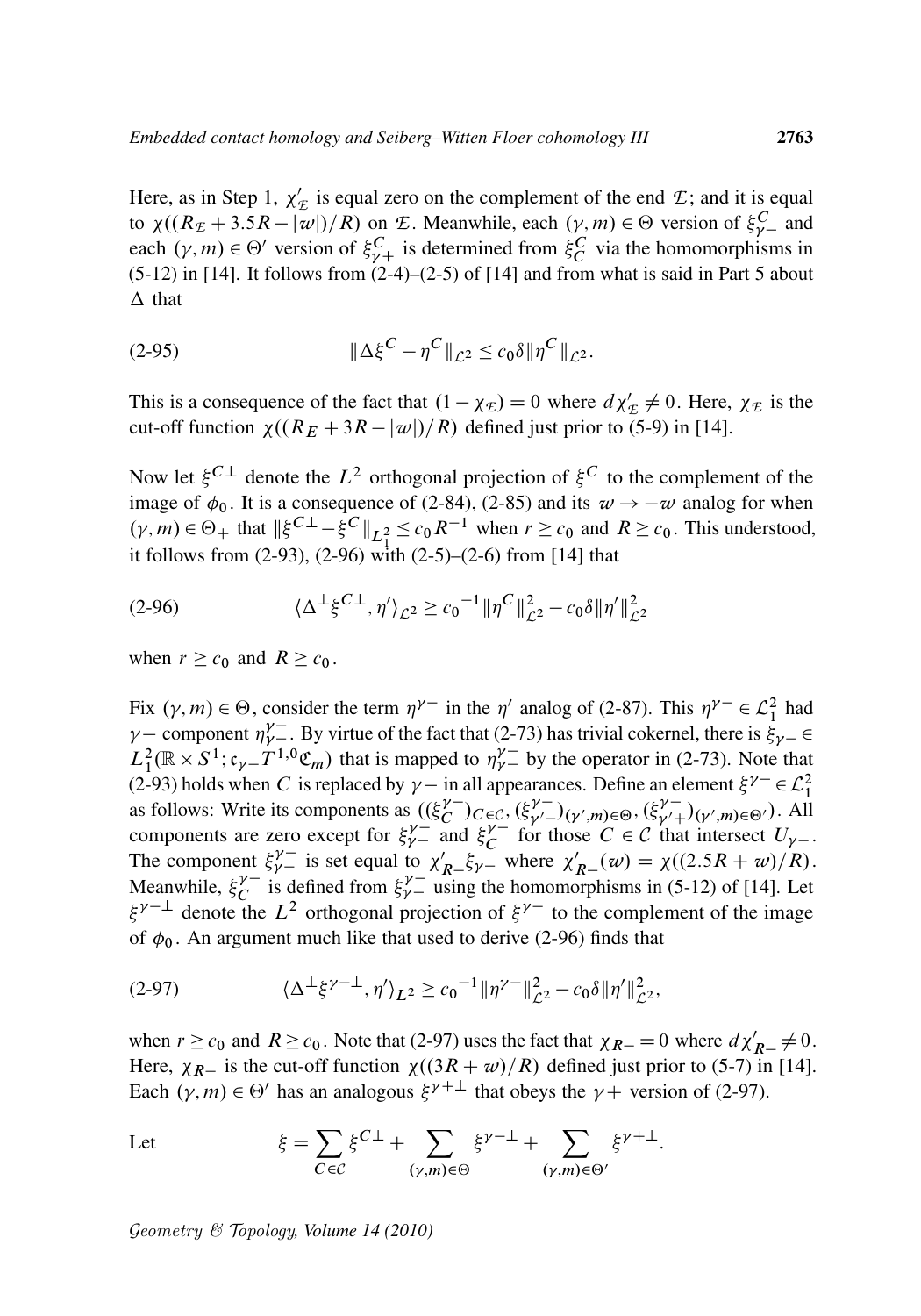Summing (2-96) and the various versions of (2-97) finds that

$$
(2-98) \qquad \leq c_0^{-1} \Big( \sum_{C \in \mathcal{C}} \| \eta^C \|_{\mathcal{L}^2}^2 + \sum_{(\gamma,m) \in \Theta} \| \eta^{\gamma-} \|_{\mathcal{L}^2}^2 + \sum_{(\gamma,m) \in \Theta} \| \eta^{\gamma+} \|_{\mathcal{L}^2}^2 \Big) \\ - c_0 \delta \| \eta' \|_{\mathcal{L}^2}^2
$$

when  $r \geq c_0$  and  $R \geq c_0$ . Given that the left hand side of (2-98) is zero, this inequality requires that each  $C \in \mathcal{C}$  version of  $\eta^C$ , each  $(\gamma, m) \in \Theta$  version of  $\eta^{\gamma-}$  and each  $(\gamma, m) \in \Theta'$  version of  $\eta^{\gamma+}$  have  $L^2$  norm bounded by  $c_0 \delta \|\eta'\|_{\mathcal{L}^2}$ . What with the triangle inequality, this requires  $\eta' = 0$  when r and R are large.  $\Box$ 

Part 7 It is a consequence of what is said in Lemma 2.7 and Lemma 2.8 that the index of  $\mathfrak{D}_E$  is equal to that of  $\Delta$ , and the latter is equal to dim $(V_0)$  – dim $(V_1)$ . What follows derives a formula for this number.

To start, fix  $C \in \mathcal{C}$  so as to consider the contribution to  $\dim(V_0) - \dim(V_1)$  from  $\dim(V_{0C}) - \dim(V_{1C})$ . A formula for this is obtained from Theorem 5.1 of [6]. Summing the results for the various elements in  $\mathcal C$  gives

$$
\sum_{C \in C} (\dim(V_{0C}) - \dim(V_{1C}))
$$
\n
$$
= - \sum_{(\gamma,m) \in \Theta} m z_{\gamma,1} + \sum_{(\gamma,m) \in \Theta'} m z_{\gamma,1} + \chi^{\Sigma} + 2 \deg(N_{\Sigma}),
$$

where the notation is as follows: First,  $z_{\gamma,1}$  is the rotation number for  $\gamma$  if  $\gamma$  is hyperbolic. If  $\gamma$  is elliptic with rotation number R, then  $z_{\gamma,1}$  is one plus twice the greatest integer less than R. Second,  $\chi^{\Sigma}$  denotes the Euler characteristic of  $\Sigma$ . Finally, deg( $N_{\Sigma}$ ) denotes the degree of the normal bundle of  $\Sigma$  as defined using the section whose restriction to any given end is the real part of  $\partial/\partial z$ . It proves useful to invoke Lemma 2.3 to rid the formula of  $\chi^{\Sigma}$ . Doing so writes (2-99) as

$$
\sum_{C \in \mathcal{C}} (\dim(V_{0C}) - \dim(V_{1C}))
$$
\n
$$
= - \sum_{(\gamma,m) \in \Theta} m z_{\gamma,1} + \sum_{(\gamma,m) \in \Theta'} m z_{\gamma,1} - \langle c_1, \Sigma \rangle + \deg(N_{\Sigma}) - 2k_{\Sigma}.
$$

Fix  $(\gamma, m) \in \Theta$  so as to consider the contribution to  $\dim(V_0) - \dim(V_1)$  from  $\dim(V_0) -$ . As a consequence of what is said in Part 3, this is zero if  $m = 1$ . If  $m > 1$ , then  $\dim(V_{0\gamma})$  is the sum of the  $L^2$  indices of all of the  $q \in \{1, \ldots, m\}$  versions of what is written in (2-75). Fix such an integer q. It is a consequence of (2-76) that the  $L^2$  index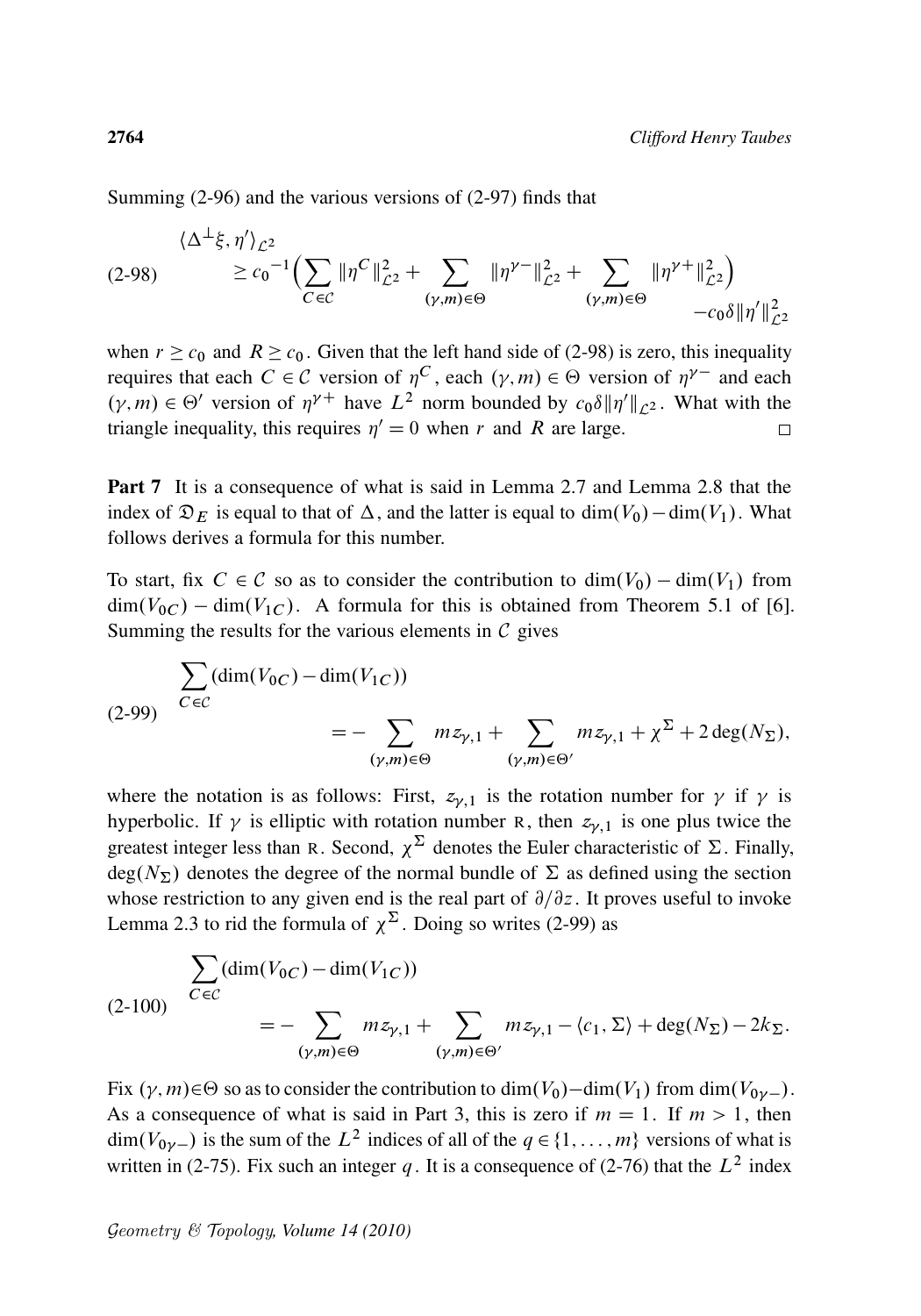of  $(2-75)$  is equal to twice the number of integers *n* that obey

(2-101) 
$$
qR < n < qR + (q-1)(k_R^+ - R).
$$

To put this in a different light, introduce  $k_{qR}^>$  for  $q \ge 1$  to denote the least integer that is greater than qR. Write  $n = k_{\text{qR}}^> + n'$ . Then n' must obey

$$
(2-102) \t\t 0 \le n' < qk_R^> - k_{qR}^>,
$$

Thus, the index is twice  $qk_{\rm R}^> - k_{q{\rm R}}^>$ . This understood,

(2-103) 
$$
\dim(V_{0\gamma-}) = 2 \sum_{1 \le q \le m} (qk_{\rm R}^> - k_{q{\rm R}}^>).
$$

Meanwhile, the analog of (2-101) for  $(\gamma, m) \in \Theta'$  leads to

(2-104) 
$$
\dim(V_{0\gamma+}) = 2 \sum_{1 \le q \le m} (k_{qR}^{\lt} - q k_{R}^{\lt})
$$

where  $k_{qR}^{\lt}$  denotes the greatest integer that is less than  $qR$ .

Fix  $(\chi, m)$  in either  $\Theta_-$  or  $\Theta_+$ . If  $\gamma$  is elliptic, define  $z_{\gamma,q}$  for  $q \ge 1$  by  $z_{\gamma,q} = 2k_{qR}^{\le 1} + 1$ . With this notation set, then  $(2-100)$ ,  $(2-103)$  and  $(2-104)$  sum to give

$$
\dim(V_0) - \dim(V_1) = -\langle c_1, \Sigma \rangle + \deg(N_{\Sigma}) - 2k_{\Sigma}
$$
\n
$$
- \sum_{(\gamma,m) \in \Theta} \sum_{1 \le q \le m} z_{\gamma,q} + \sum_{(\gamma,m) \in \Theta'} \sum_{1 \le q \le m} z_{\gamma,q}
$$
\n
$$
+ \sum_{(\gamma,m) \in \Theta} m(m-1)k_{\mathbb{R}}^{\geq} - \sum_{(\gamma,m) \in \Theta'} m(m-1)k_{\mathbb{R}}^{\geq}.
$$

**Part 8** To put the right hand side of (2-105) in recognizable form, note that  $\Sigma$  is not a surface that can be used to compute the  $\Theta$  and  $\Theta$  version of what Hutchings denotes as  $I(\Theta_-, \Theta_+, \cdot)$ , this the integer given in (1-4). This is because the ends of  $\Sigma$ do not approach their limit Reeb orbits in the required fashion. A surface  $Z$  for use in (1-4) can be obtained from  $\Sigma$  as follows: First,  $Z = \Sigma$  except where  $|s| \gg R$ . As it turns out, it is also permissable to take  $Z = \Sigma$  in any  $(\gamma, 1)$  version of either  $U_{\gamma-}$  or  $U_{\gamma+}$ . However, such is not the case for a  $(\gamma, m)$  version with  $m > 1$ .

What follows describes Z in a given  $(\gamma, m) \in \Theta$  version of  $U_{\gamma}$  when  $m > 1$ . Let *E* denote an end of  $\Sigma$  that intersects  $U_{\gamma-}$ . As constructed, *E* is the graph of the function  $(w, t) \rightarrow z(w, t) = z_\text{E}e^{-\text{R}w}e^{k_\text{R}^{\geq}(w+it)}$  where  $z_\text{E}$  is an *m*-th root of unity and R is the rotation number. Now identify  $\mathbb{R} \times S^1$  with  $\mathbb{C}^*$  using the function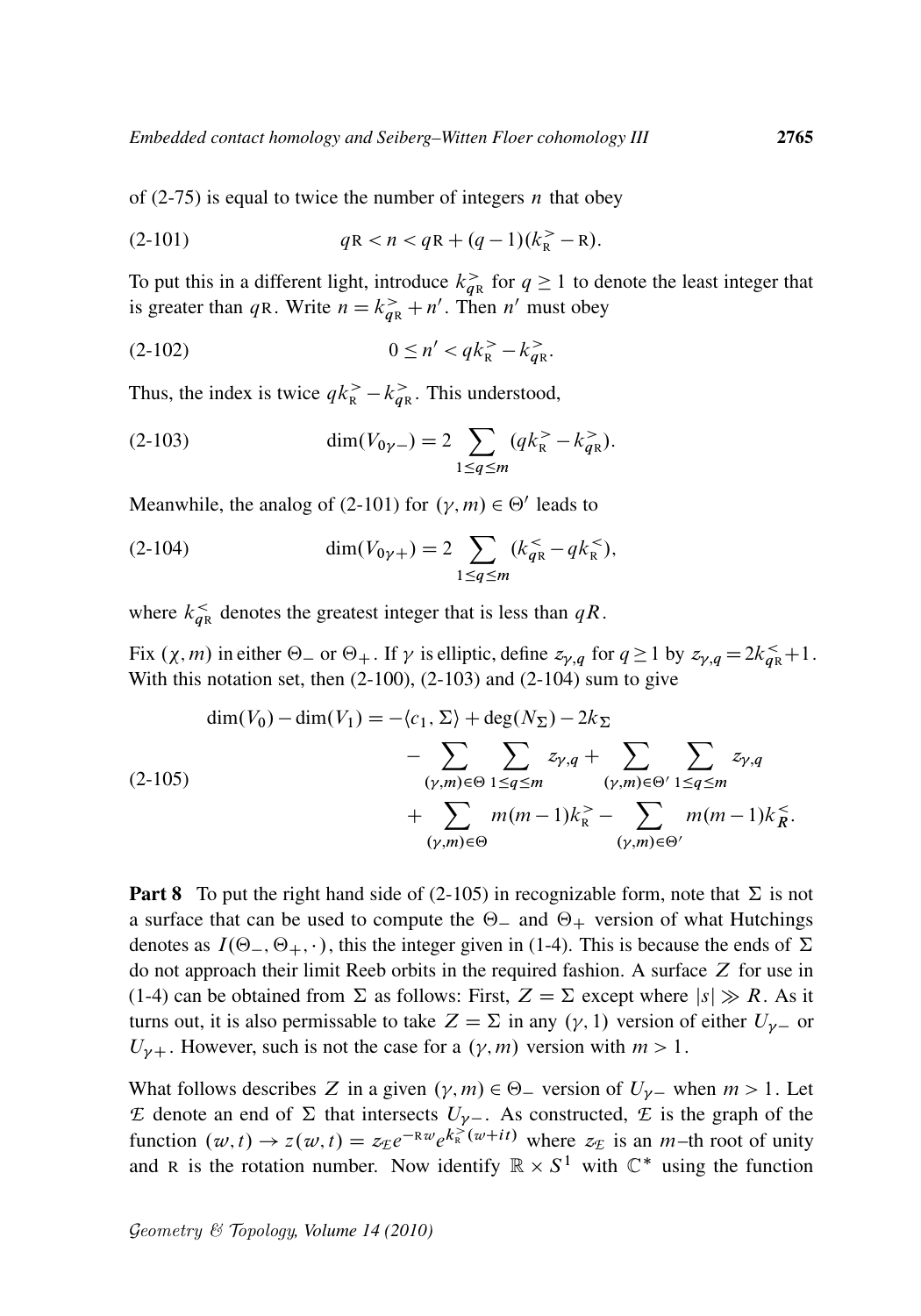$(w, t) \to x = e^{(w+it)}$ . Then  $\Sigma$  intersects  $U_{\gamma-} \subset \mathbb{C}^* \times \mathbb{C}$  as the locus of points  $(x, z)$ where

$$
(2-106) \t x^{mk_{R}^{>}} e^{-m_{R}w} - z^{m} = 0.
$$

The model for Z's intersection with the  $w \ll -1$  part of  $U_{\gamma-}$  is the locus where

(2-107) 
$$
x^{mk_k^>}e^{-m_k w} - z^m = \chi_{R-\varepsilon},
$$

with  $\varepsilon > 0$  but much less than 1. Here again,  $\chi_{R-}(w) = \chi((3R + w)/R)$ . The latter is a smooth curve for small  $\varepsilon$ . It has m ends that have the required asymptotics for use in computing  $I(\Theta_-, \Theta_+, \cdot)$ . Let s denote the section of the normal bundle of Z in  $U_{\gamma-}$  that is defined by the normal projection of the vector field  $\partial/\partial z$ . As can be seen readily by comparing (2-107) with (2-106), if  $\varepsilon$  is sufficiently small, then this section has precisely  $m(m-1)k_{\rm R}^>$  extra zeros on Z's intersection with  $U_{\gamma-}$ , and each such zero counts with weight 1.

A similar construction can be made to obtain Z in any  $(\gamma, m) \in \Theta_+$  version of  $U_{\gamma+}$ . In this case, the section of Z's normal bundle defined by  $\partial/\partial z$  in  $U_{\gamma+}$  has  $m(m-1)k_{R}^{\leq}$ zeros with each having sign  $-1$ .

Granted the preceding observations, it follows that what is denoted by  $Q_z$  in (1-4) is given by

$$
(2-108) \tQz = \deg(N_{\Sigma}) + \sum_{(\gamma,m) \in \Theta} m(m-1)k_{\rm R}^{>} - \sum_{(\gamma,m) \in \Theta'} m(m-l)k_{\rm R}^{<}.
$$

Substitute (2-108) into (2-105). A comparison with (1-4) then finds

(2-109) 
$$
\dim(V_0) - \dim(V_1) = I(\Theta_-, \Theta_+; Z) - 2k_{\Sigma}.
$$

The formula in Theorem 1.1 for  $deg_{SW}(\Phi^r(\chi_+)) - deg_{SW}(\Phi^r(\chi_-))$  when (2-55) holds for each Reeb orbit from either  $\Theta$  or  $\Theta$  follows from (2-109), Lemma 2.8, what is said after Lemma 2.7, and Lemma 2.5.

## 2.d The relative degree formula: Part III

Suppose that  $\Theta$  and  $\Theta$  are elements in Z, but assume no longer that their Reeb orbits obey (2-55). Fix  $\chi$   $\in \mathfrak{CO}_{-}^{*}$  and  $\chi$   $\in \mathfrak{CO}_{+}^{*}$ . This subsection completes the proof of Theorem 1.1 by verifying its formula for  $\deg_{SW}(\Phi^r(\chi_+)) - \deg(\Phi^r(\chi_-)).$ This is done in three parts.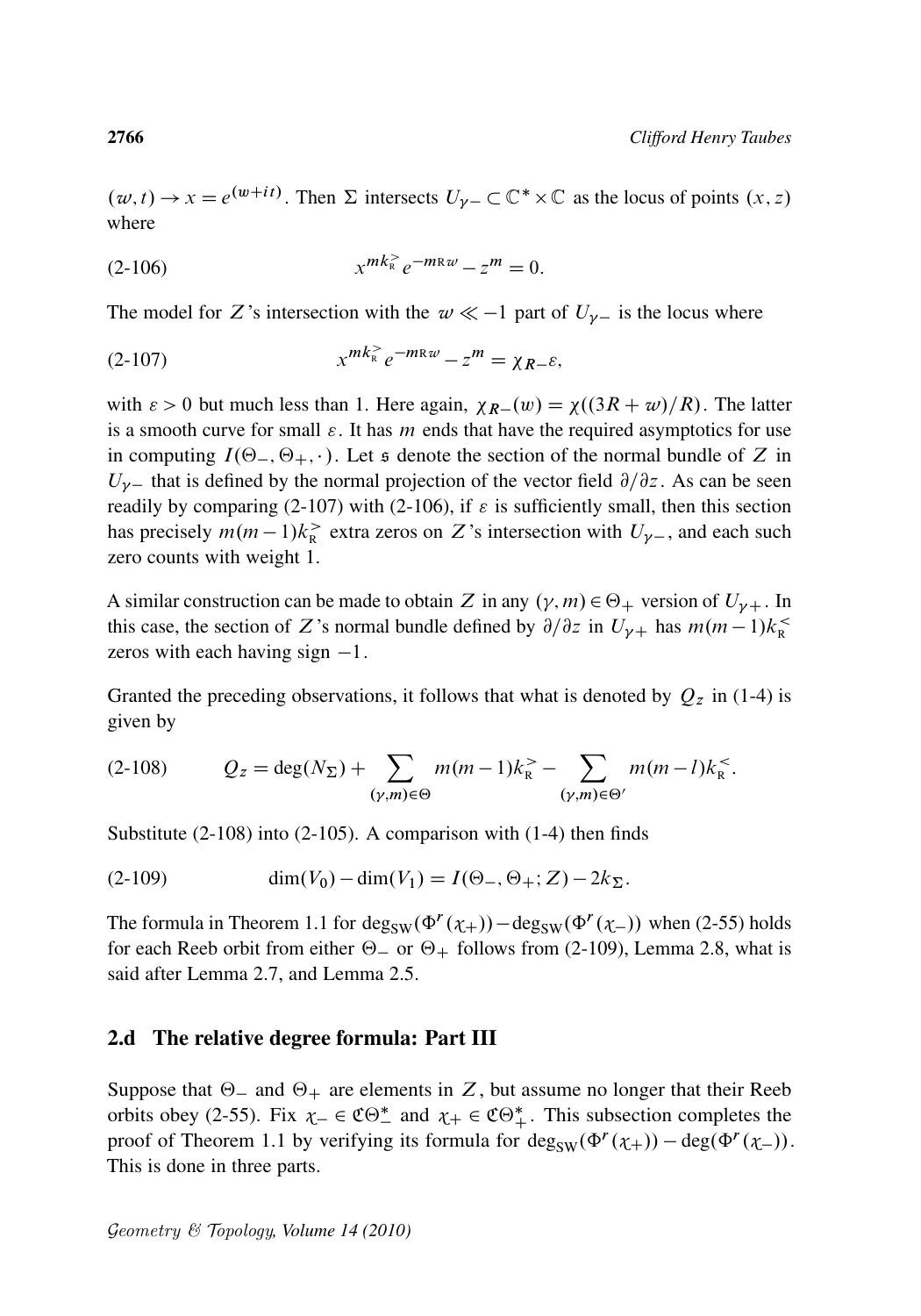**Part 1** To start, take  $L > \sum_{(\gamma,m)\in\Theta} m\ell_{\gamma} + \sum_{(\gamma,m)\in\Theta} m\ell_{\gamma}$  and  $\delta > 0$  but very small. Proposition 2.5 in [13] asserts that there is a  $(\delta, L)$  approximation to  $(a, J)$ . In particular, pair  $(\hat{a}, \hat{J})$  of contact 1–form and almost complex structure in  $\mathcal{J}_{\hat{a}}$  has the following properties:

- There exists a smoothly parametrized family of pairs  $\{(a_{\tau}, J_{\tau})\}_{\tau \in [0,1]}$  of contact 1–form and almost complex structure in  $J_{a_{\tau}}$  such that the  $\tau = 0$ version is  $(a, J)$  and the  $\tau = 1$  version is  $(\hat{a}, \hat{J})$ .
- (2-110) • Suppose that  $\gamma$  is a Reeb orbit for a's Reeb vector field with  $\ell_{\gamma} < L$ . For each  $\tau \in [0, 1]$ , the loop  $\gamma$  is a Reeb orbit for  $a_{\tau}$ 's Reeb vector field. Moreover, if  $\gamma$  is hyperbolic for a, then  $\gamma$  is hyperbolic for  $a_{\tau}$ , and if it is elliptic for a, then it is elliptic for  $a_{\tau}$ . In addition, the a and  $a_{\tau}$ versions of  $\ell_{\gamma}$  are equal. Finally, there is fixed tubular neighborhood map  $\varphi: S^1 \times D \to M$  for  $\gamma$  that pulls back  $a_{\tau}$  as in (1-1) with  $(\nu, \mu)$ now functions of  $\tau$ . With respect to this map, the rotation number of  $\gamma$ is independent of  $\tau \in [0, 1]$ .
	- Suppose again that  $\gamma$  is a Reeb orbit for a's Reeb vector field with  $\ell_{\nu} < L$ . Let  $\varphi$  denote the tubular neighborhood map just described. If  $\gamma$  is hyperbolic with rotation number k, then the  $\hat{a}$  version of the pair  $(\nu, \mu)$  is  $(\frac{1}{4})$  $\frac{1}{4}k$ , *i*  $\epsilon e^{ikt}$ ) with  $\epsilon \in (0, \delta)$ . If  $\gamma$  is elliptic with rotation number R, then the  $\hat{a}$  version of  $(v, \mu)$  is  $(\frac{1}{2})$  $\frac{1}{2}R, 0).$

This pair  $(\hat{a}, \hat{J})$  is sufficient for what follows when there are no pairs  $(\gamma, m)$  in either  $\Theta$  or  $\Theta$  with  $\gamma$  hyperbolic and  $m > 1$ . If the latter condition is not satisfied, then an additional homotopy must be made in a small tubular neighborhood of the Reeb orbit from any pair of the sort where the latter condition is violated. This said, let  $\gamma$ denote such a hyperbolic Reeb orbit that is paired with  $m > 1$  in either  $\Theta_{-}$  or  $\Theta_{+}$ . Let k denote its rotation number. Fix a small irrational number  $R' \in (0, \varepsilon)$  and consider the homotopy  $\{\hat{a}_{\tau}\}_{{\tau \in [0,1]}}$  that replaces the top line in (1-1) with

$$
(2-111) \quad \frac{2\pi}{\ell_{\gamma}} \varphi^* \hat{a}_{\tau} = \left(1 - \frac{1}{2} \left(\frac{1}{2}k - \tau R'\right)|z|^2 - (1-\tau)i\varepsilon(e^{ikt}\overline{z}^2 - e^{-ikt}z^2)dt\right) + \frac{i}{2}(z d\overline{z} - \overline{z}dz),
$$

where  $|z| \leq \frac{1}{4}\varepsilon$ , and leaves the top line unchanged where  $|z| > \frac{1}{2}$  $\frac{1}{2}\varepsilon$ . Such a homotopy has the following property: The loop  $\gamma$  is a Reeb orbit for all  $\hat{a}_{\tau}$ . However, it is elliptic with rotation number  $\frac{1}{2}k - R'$  with respect to  $\hat{a}_{\tau=1}$ . Note that the homotopy  $\tau \to \hat{a}_{\tau}$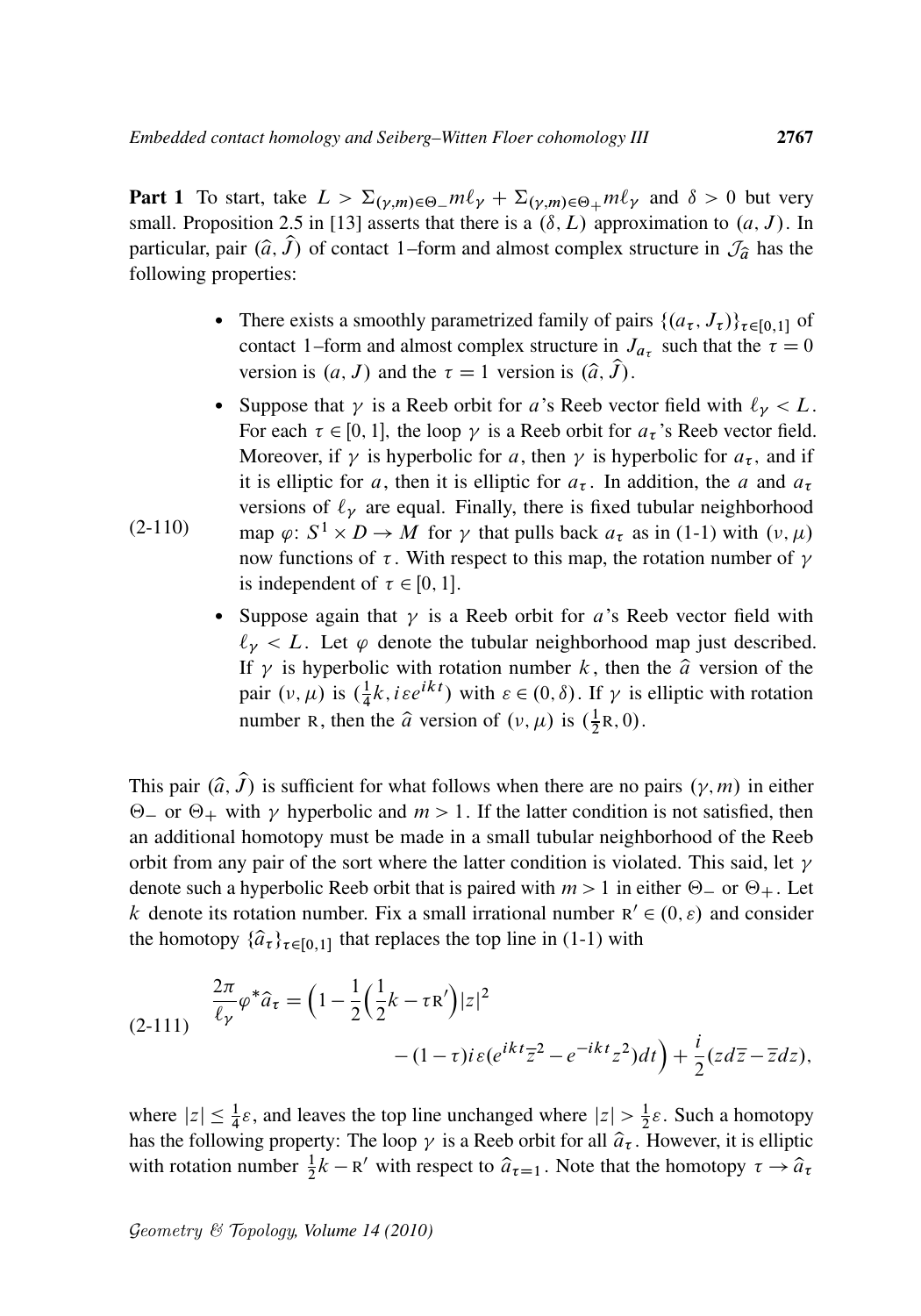can be constructed so that

(2-112) 
$$
|\nabla^{\otimes p}(\hat{a}_{\tau} - \hat{a})| \leq c_0 \varepsilon^{3-p} \text{ for } p \in \{0, 1, 2\}.
$$

Each contact form  $\hat{a}_{\tau}$  has an associated compatible almost complex structure that differs from  $\hat{J}$  only on the radius  $\varepsilon$  neighborhoods of the hyperbolic Reeb orbits that are paired either in  $\Theta$  or  $\Theta$  with an integer greater than 2. A smooth family  $\{\hat{J}_\tau\}_{\tau \in [0,1]}$  of such almost complex structures can be chosen so that  $(\hat{a}_1, \hat{J}_1)$  obeys the  $R = \frac{1}{2}k - R'$  version of (1-14), and so that  $\hat{J}_1 \in \mathcal{J}_{\hat{a}_1}$ . One can assume, in addition, that this family is such that

(2-113) 
$$
|\nabla^{\otimes p}(\hat{J}_{\tau} - \hat{J})| \leq c_0 \varepsilon^{2-p} \text{ for } p \in \{0, 1, 2\}.
$$

Use  $\Theta'$  to denote the same set as  $\Theta$ , but now viewed as a collection of pairs of the form  $(\gamma, m)$  as defined using the contact form  $\hat{a}_{\tau=1}$  and the almost complex structure  $\hat{J}_1$ . Define  $\Theta'_+$  from  $\Theta$  in the same fashion.

Part 2 Both  $\Theta'$  and  $\Theta'$  are described by (2-65). According to what is said in Lemmas 2.1–2.4 in [14], both  $\mathfrak{CO}_{-}^{\prime\ast}$  and  $\mathfrak{CO}_{+}^{\prime\ast}$  contain a single element; these elements are denoted respectively by  $\chi'$  and  $\chi'$ .

If  $r \ge c_0$ , there is a corresponding  $(\hat{a}_1, \hat{J}_1)$  versions of  $\Phi^r$  that assign to  $\chi'_{-}$  and  $\chi'_{+}$ solutions to corresponding version of (1-8). Let  $c'$  and  $c'$  denote the solutions to these respective versions of (1-8). Both  $c'_{-}$  and  $c'_{+}$  are pairs in Conn $(E) \times C^{\infty}(M; \mathbb{S}')$ where S' is the spinor bundle for the metric that is associated to  $(\hat{a}_1, \hat{J}_1)$ . Both  $c'_1$ and  $c'_{+}$  have corresponding versions of the operator  $\mathfrak{L}_{c}$  as depicted in (1-9); and both versions have trivial kernel when  $r$  is large. As a consequence, there is a corresponding spectral flow from the  $c'$  version of  $\mathfrak{L}_{c}$  to the  $c'$  version.

As argued in the previous two subsections the spectral flow from the  $c'$  version of  $\mathfrak{L}_c$ to the  $c'_+$  version is equal to  $\deg_{\text{ech}}(\chi'_+) - \deg_{\text{ech}}(\chi'_-) \mod (p)$ . Note in addition, that if R' is sufficiently small, then  $deg_{ech}(\chi'_+) - deg_{ech}(\chi'_-) = deg_{ech}(\chi_+) - deg_{ech}(\chi_-).$ Indeed, this follows from (1-4) given the definition of the Conley–Zehnder indices in Step 3 of Part 2 in Section 1.a.

Part 3 Let  $\Theta$  and  $\Theta'$  now denote either  $\Theta$  and  $\Theta'$  or  $\Theta$  and  $\Theta'$ . Use  $\chi$ and  $\chi'$  to denote the corresponding  $\chi$  and  $\chi'$  or  $\chi$  and  $\chi'$ . Now consider the homotopy from the original pair  $(a, J)$  to  $(\widehat{a}_1, \widehat{J}_1)$  to the original pair. Reparametrize this homotopy by  $\tau \in [0, 1]$ . Given that  $\Theta$  and  $\Theta'$  contain the same Reeb orbits with the same integer partners, such a homotopy can be covered by a corresponding homotopy that changes the data  $\chi$  to  $\chi'$ . Note in this regard that  $\chi'$  is such that each  $(\gamma, m)$  version of  $c_{\gamma}$  is the symmetric vortex in  $\mathfrak{C}_m$ . Let  $\{\chi_{\tau}\}_{{\tau \in [0,1]}}$  denote this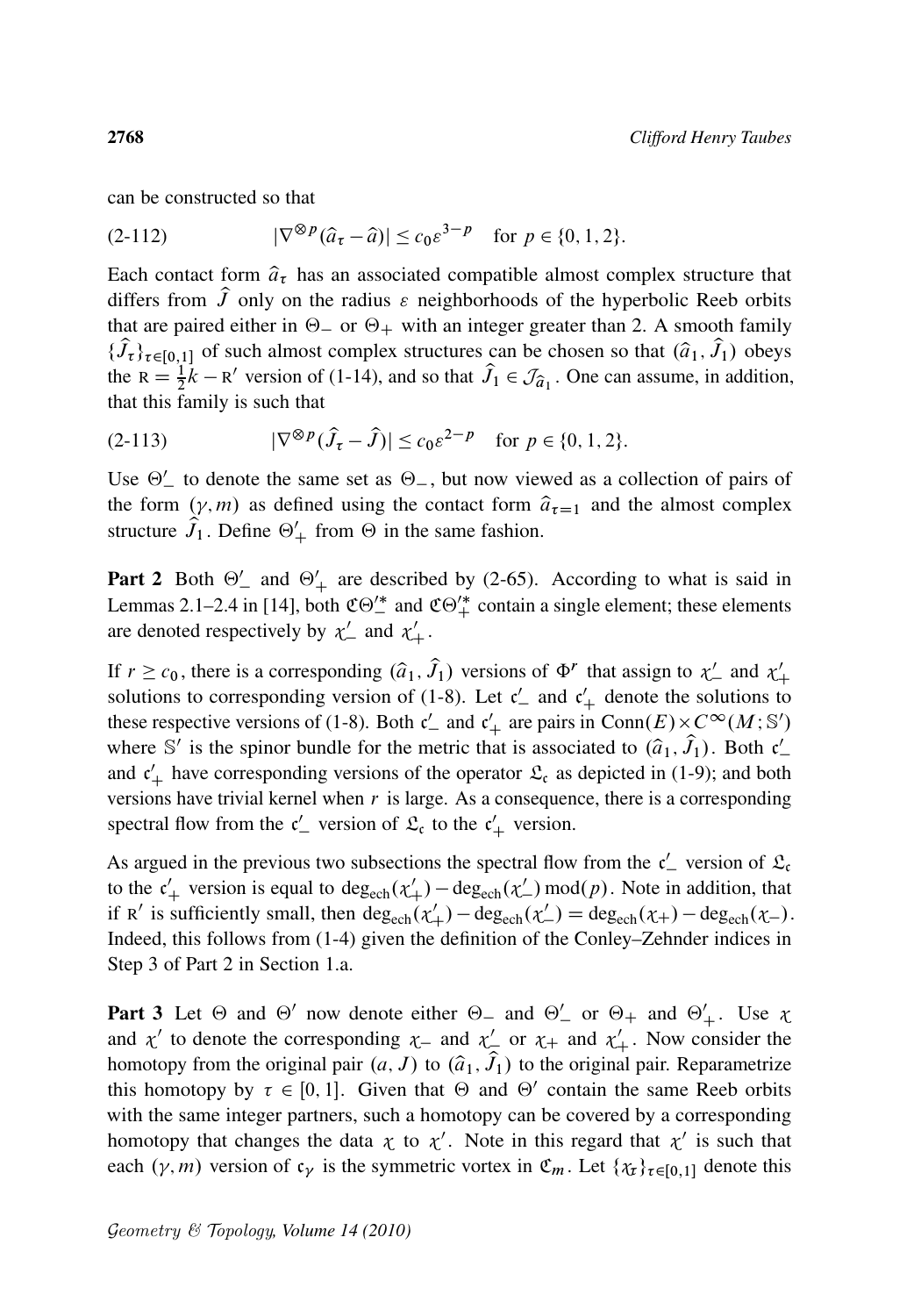covering homotopy. The constructions in Section 3.a of [14] can be done for each  $\chi_{\tau}$ . This with each  $(\gamma, m) \in \Theta$  version of  $\xi_{\gamma} = 0$ , produce a configuration,  $(A^{* \tau}, \psi^{* \tau})$ , in Conn $(E) \times C^{\infty}(M; \mathbb{S}_{\tau})$ . Here,  $\mathbb{S}_{\tau}$  is the spinor bundle that is defined using the metric that is defined by  $\tau$ 's version of the contact form and almost complex structure. Each  $x_{\tau}$  has a version of what is denoted in Step 2 of Section 2.a as  $(b_*, \eta_*)$ , this denoted here as  $(b_{\ast \tau}, \eta_{\ast \tau})$ . Use  $\mathfrak{L}_{\ast \tau}$  to denote the version of (1-9) that is defined by  $(A^{\tau}, \psi^{\tau}) = (A^{*\tau} + 2^{1/2}r^{1/2}b_{*\tau}, \psi^{*\tau} + 2^{1/2}r^{1/2}\eta_{*\tau}).$  It follows from what is said in Steps 8 and 9 of Section 2.a as applied to  $\chi$  and to  $\chi'$  that the spectral flow of the family  $\{\mathfrak{L}_{\ast\tau}\}_{{\tau \in [0,1]}}$  is the same as that from the  ${\mathfrak{c}} = {\mathfrak{c}}(\chi)$  version of  $\mathfrak{L}_{\mathfrak{c}}$  to the  ${\mathfrak{c}} = {\mathfrak{c}}(x')$ version.

To compute the latter spectral flow, remark that there is a version of (2-19) for each  $\mathfrak{L}_{*\tau}$ , with corresponding terms  $\wp_{\tau}$ ,  $\mathfrak{L}_{\tau}^{\perp}$  $\frac{1}{\tau}$  and D<sub>τ</sub>. The bounds in (2-20)–(2-22) hold in each case. Meanwhile, if  $(\gamma, m) \in \Theta$ , then

(2-114) 
$$
(D_{\tau}\theta)_{\gamma} = \frac{i}{2}\nabla_{t}\theta_{\gamma} + (\nabla_{(\theta_{\gamma})_{\mathbb{R}}}\nabla^{1,0}\hat{h}_{\tau})|_{c^{\tau}_{\gamma}} + \mathfrak{e}_{\gamma},
$$

where  $c^{\tau}_{\gamma}$  is the map from  $S^1 \to \mathfrak{C}_m$  that is defined by  $\chi_{\tau}$ . Here,  $\|\mathfrak{e}_{\gamma}\|_{L^2} \leq c_0 \|\theta\|_{L^2_1}$ . The proof is identical to that used to prove the formula for  $(D\theta)_\gamma$  given in Lemma 2.1. What with the  $\mathfrak{L}_{*_{\tau}}$  versions of (2-20)–(2-22), these formulae for  $\{D_{\tau}\}_{{\tau \in [0,1]}}$  imply that the spectral flow for the family  $\{\mathfrak{L}_{*\tau}\}_{{\tau \in [0,1]}}$  is the sum of the spectral flows for the various  $(\gamma, m) \in \Theta$  versions of  $\{(i/2)\nabla_t \dot{\theta}_\gamma + (\nabla_{(\theta_\gamma)} \nabla^{1,0} h_\tau)|_{\mathfrak{c}^{\tau}_\gamma}\}_{{\tau \in [0,1]}}.$ 

This last conclusion with what is said at the end of Part 2 imply the formula asserted by Theorem 1.1.

## 3 Proof of Theorem 1.2

This section proves the assertions of Theorem 1.2 about the map  $\Psi^r$ . Section 3.a proves the assertion that is made by the first bullet. Section 3.b proves the assertion that is made by the second bullet.

## 3.a Nondegeneracy

Fix  $L \ge 1$  and a pair  $\Theta$ - and  $\Theta$ + in  $Z_{ech}^L$ . Suppose that  $\Sigma$  obeys the  $(\Theta_-, \Theta_+)$ versions of the constraints in Section 4.b of [14]. This being the case, the constructions in Sections 4–7 of [14] produce a family of instanton solutions to (1-11) that are parametrized by a small radius ball about the origin in the vector space  $V_0$  of Proposition 7.1 in [14]. Let  $\mathfrak{d}_\Sigma$ :  $\mathbb{R} \to \text{Conn}(E) \times C^\infty(M; \mathbb{S})$  denote such an instanton. Use c and c<sub>+</sub> to denote the respective  $s \to -\infty$  and  $s \to \infty$  limits is  $\mathfrak{d}_{\Sigma}$ . Let  $\mathfrak{D}$  denote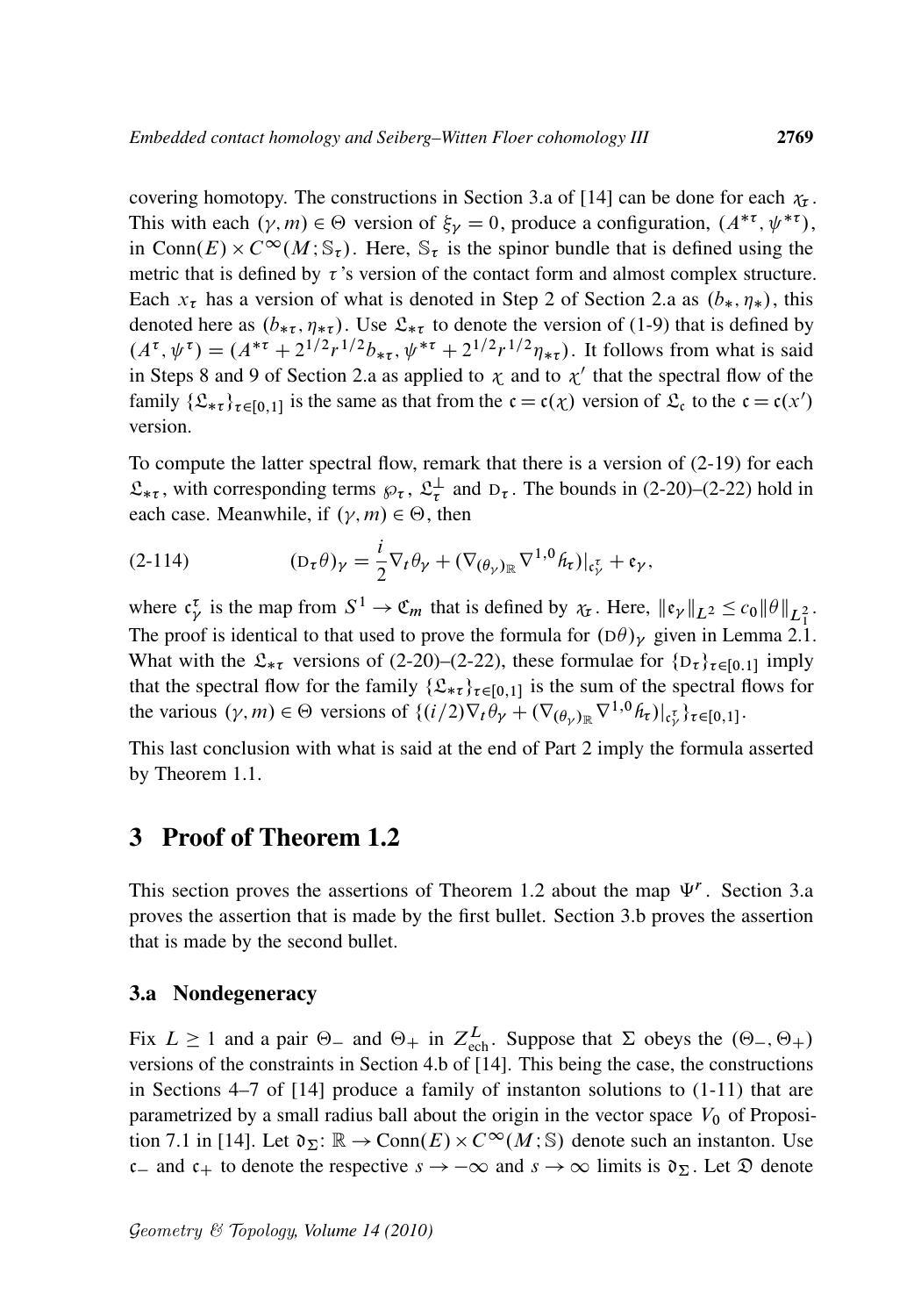the corresponding version of the operator that is depicted in (1-12) The upcoming Proposition 3.1 describes this operator.

Proposition 3.1 refers to an integer  $I(\Theta_-, \Theta_+; Z)$ . The latter is defined by (1-4) using for Z a suitable embedded, oriented surface in  $[0, 1] \times M$  with the following property: The respective closures of the projections to M of Z and  $\Sigma_{(C,m)\in\Sigma}mC$ are homologous rel their boundaries. The proposition also refers to a parameter  $R$ . This is the parameter introduced in Section 4.c of [14] and used subsequently in the construction of the map  $\Psi^r$ .

**Proposition 3.1** There exists  $\kappa > 1$  with the following significance: Fix  $R \ge \kappa^2$ and  $r \geq \kappa$ . Then Propositions 6.4, 7.1 and 7.6 of [14] can be invoked to construct an instanton solution to (1-11) from any element in the radius  $\kappa^{-1}$  ball about the origin in the vector space  $V_0$ . Fix such a point to define the instanton  $\mathfrak{d}_\Sigma$  and the corresponding operator  $\mathfrak D$  maps  $L^2_1(\mathbb R \times M; i\tilde T^*M \oplus \mathbb S \oplus i\mathbb R)$  to  $L^2(\mathbb R \times M; i\tilde T^*M \oplus \mathbb S \oplus i\mathbb R)$  as a Fredholm operator. This operator has trivial cokernel and index equal to  $I(\Theta_-, \Theta_+; Z)$ .

This proposition is proved momentarily.

Proposition 3.1 implies directly what is asserted by the first item of the first bullet in Theorem 1.2. The second item follows from the first given the fact that  $\Psi^r$  was defined so as to be equivariant with respect to the respective R actions on  $\mathcal{M}_1(\Theta_-, \Theta_+)$  and on  $\mathcal{M}_1(\mathfrak{c}_-,\mathfrak{c}_+).$ 

**Proof of Proposition 3.1** The fact that  $\mathcal{D}$  is Fredholm follows directly from Theorem 1.1's assertion that both  $c_{-}$  and  $c_{+}$  are nondegenerate. If  $c_1(\text{det}(\mathbb{S}))$  is torsion, then the fact that  $\mathfrak D$  has the asserted index follows directly from formula given in Theorem 1.1 for the deg<sub>SW</sub> $(c_{+})$  – deg<sub>SW</sub> $(c_{-})$ . The computation of its index in the other cases follows from the arguments given below that establish the dimension of its kernel and the trivial nature of its cokernel. These arguments constitute Parts 1–6 of what follows.  $\Box$ 

**Part 1** Reintroduce the pair  $(A^*, \psi^*)$  as defined in Section 5.a of [14]. Let  $B \subset K$ ,  $V_0$  and the map  $q: \mathcal{B} \to V_0$  be as described in Proposition 7.1 of [14]. Let  $\lambda \in q(\mathcal{B})$ denote the element that defines the instanton  $\mathfrak{d}_\Sigma$ . Introduce  $\xi \in \mathcal{B} \cap q^{-1}(\lambda)$  to denote the element that is subsequently supplied by that same proposition. Section 5.b of [14] describes  $(A^{\xi}, \psi^{\xi})$ . Section 6.d of [14] defines  $\mathfrak{h} = \mathfrak{h}(\xi)$  and Proposition 6.4 of [14] describes  $q = q(\xi) \in \mathbb{H}_{\xi}^{\perp}$ . As noted in Proposition 7.6 of [14], the instanton  $\mathfrak{d}_{\Sigma}$  is obtained from the  $(\xi, b = \mathfrak{h} + \mathfrak{q})$  version of the pair  $(A, \psi)$  given in (5-19) of [14] by acting on the latter with a suitable map from  $\mathbb{R} \times M$  to  $S^1$ . In any event, agree now to use  $(A_{\Sigma}, \psi_{\Sigma})$  to denote this same pair  $(A, \psi)$ .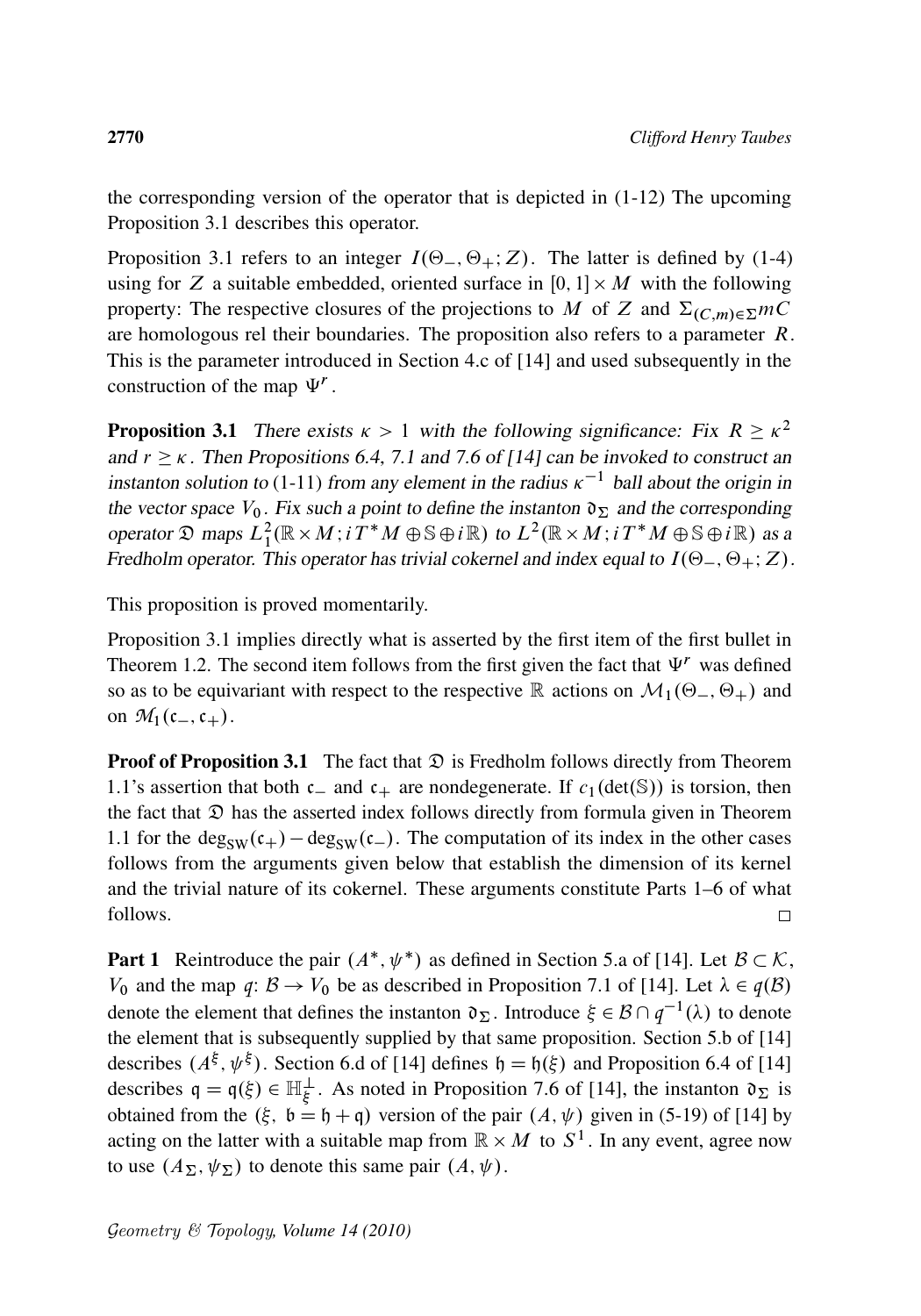Set  $X = \mathbb{R} \times M$ . With its product metric defining the Hodge star and the notions of selfand anti-self-duality, define the operator  $\mathfrak{D}_{\Sigma}$  by replacing  $(A_X, \psi_X)$  by  $(A_{\Sigma}, \psi_{\Sigma})$  in (2-61). This operator is the gauge transform of the operator  $\mathfrak D$  via the map from  $\mathbb R \times M$ that writes the instanton  $\mathfrak{d}_{\Sigma}$  as  $(A_{\Sigma}, \psi_{\Sigma})$ . Note in this regard that if  $X = \mathbb{R} \times M$  and the metric is the product metric, then the bundle  $i T^* X \oplus S_{E+}$  whose sections define the domain space in (2-61), and the bundle  $i\Lambda^{2+} \oplus S_{E-} \oplus i\mathbb{R}$  whose sections defines the range space are both canonically isomorphic to  $i T^* M \oplus \mathbb{S} \oplus i \mathbb{R}$ , which is the domain and range space of  $\mathfrak{D}$ . These identifications of domain and range spaces are implicit in what follows.

The plan for what follows is to compare  $\mathfrak{D}_{\Sigma}$  with an operator,  $\mathfrak{D}_{\xi}$ , that is more accessible. To define  $\mathfrak{D}_{\xi}$ , introduce the connection  $(A^{\xi}, \psi^{\xi})$  from (5-15) in [14] and introduce  $h = h(\xi)$  from Section 6.d and Proposition 6.4 of [14] and write its components as  $(b_1, \eta_1, \phi_1)$ . Now define  $\mathfrak{D}_{\xi}$  by (2-61) using  $X = \mathbb{R} \times M$  and using for  $(A_X, \psi_X)$  the pair  $(A^{\xi} + (2r)^{1/2}(\phi_0 ds + b_0), \psi^{\xi} + \eta_0)$ . The comparison between  $\mathfrak{D}_{\Sigma}$  and  $\mathfrak{D}_{\xi}$  will be made by writing

(3-1) 
$$
\mathfrak{D}_{\Sigma} \mathfrak{f} = \mathfrak{D}_{\xi} \mathfrak{f} + r^{1/2} \mathfrak{e}_{\mathfrak{q}}^* \mathfrak{f}
$$

where  $\mathfrak{e}_{q}$  is the contribution from q. Note that  $|\mathfrak{e}_{q}| \leq c_0 |q|$ . Meanwhile,

$$
(3-2) \t\t\t \|q\|_{\mathbb{H}} + \|q\|_{*} \leq c_0 r^{1/2} (r^{-1/2+8\sigma} + |\lambda|).
$$

These bound on q comes via Propositions 7.1 and 6.4 in [14].

**Part 2** It proves useful when discussing  $(3-1)$  to introduce the Hilbert space  $\mathbb{H}$  as defined in (6-2) of [14]. Introduce  $\mathcal{K}_1^2$  to denote the Hilbert space that is defined as in Step 4 of Section 5.b in [14], but with each norm  $\|\cdot\|_{\mathcal{K}}$  in (5-13) of [14] replaced by the corresponding  $L_1^2$  norm. (The latter is denoted by  $\|\cdot\|_{\mathcal{K}_1^2}$  in what follows.) Use (6-9) in [14] to define the homomorphism  $t_{\xi} \colon \mathcal{K}_1^2 \to \mathbb{H}$ . This  $t_{\xi}$  is injective when  $r \geq c_0$ . Define  $\mathbb{H}_{\xi}^{\perp}$  as in Part 6 of Section 6.a in [14], this the  $L^{2}$  orthogonal complement in  $\mathbb H$  of the image of  $t_{\xi}$ . An element  $f \in \mathbb H$  has the  $L^2$ -orthogonal decomposition  $f = f^{\perp} + t_{\xi}(\theta)$  where  $f^{\perp} \in \mathbb{H}_{\xi}^{\perp}$  and where  $\theta \in \mathcal{K}_{1}^{2}$ .

Use L to denote the space  $L^2(\mathbb{R} \times M; i T^*M \oplus \mathbb{S} \oplus i\mathbb{R})$  and define  $\mathcal{L}^2$  as in Part 7 of Section 6.a in [14]. The formulae in (6-9) of [14] define an injective map, this also denoted by  $t_{\xi}$ , from  $\mathcal{L}^2$  to L. Note that the large r versions of  $t_{\xi}$ :  $\mathcal{L}^2 \to \mathbb{L}$  are such that

(3-3) 
$$
c_0^{-1} \|\theta\|_{L^2} \leq \|t_{\xi}(\theta)\|_2 \leq c_0 \|\theta\|_{L^2}.
$$

In any event, both the  $\mathcal{K}_1^2$  and  $\mathcal{L}^2$  versions of  $t_{\xi}$  have two properties to keep in mind for now. To describe them, introduce as in Section 5.a of [14], the symbols  $\Xi_{\Sigma}$ .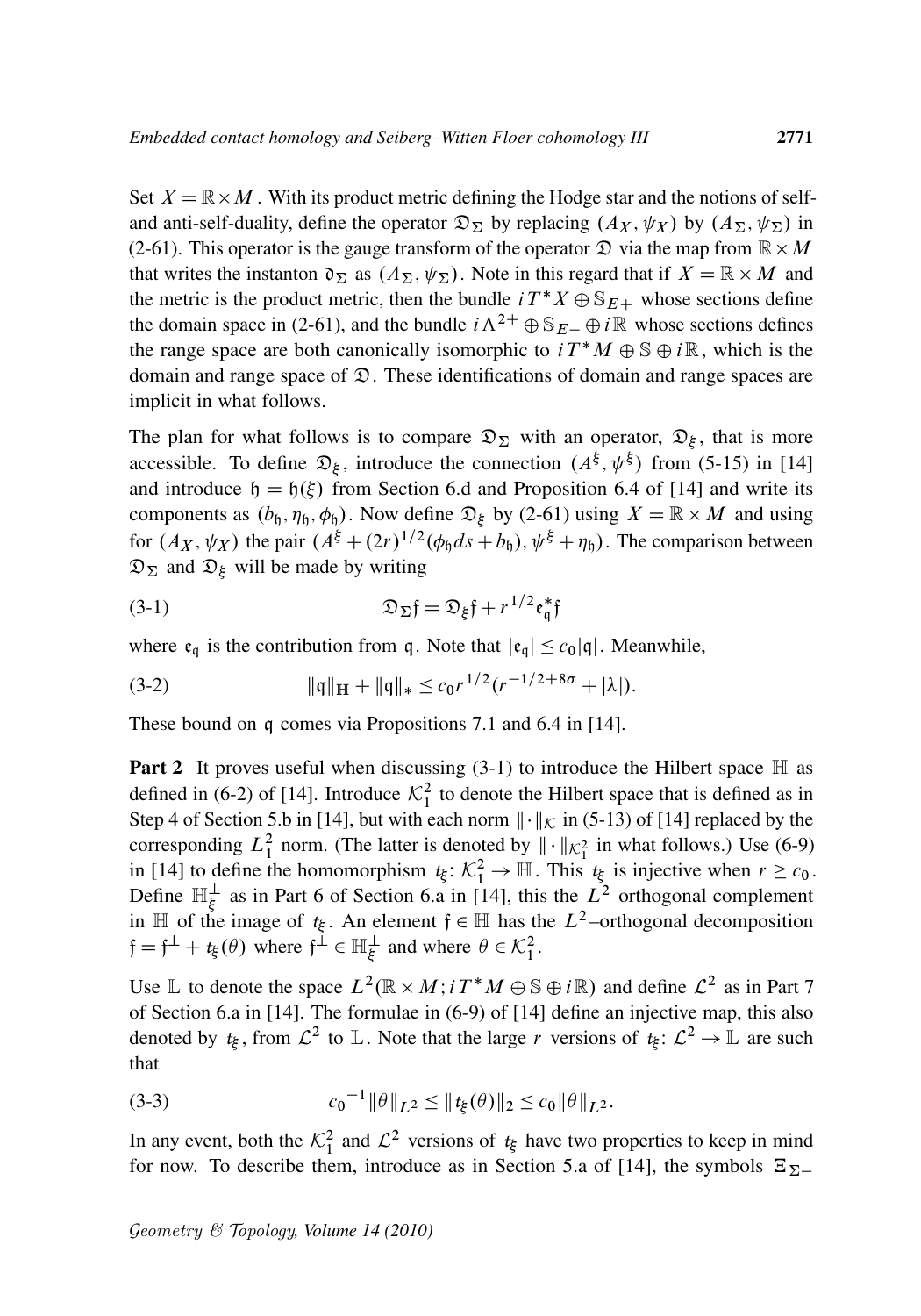and  $\mathbb{E}_{\Sigma+}$  to denote the respective sets of distinct Reeb orbits that are approached as  $s \to -\infty$  and as  $s \to +\infty$  by the constant s slices of  $\Sigma$ . Thus,  $\gamma \in \Xi_{\Sigma^-}$  if and only if  $\gamma = \gamma_E$  for some negative  $s \ll -1$  end of  $\Sigma$ . When  $\gamma \in \Xi_{\Sigma}$ , the symbol  $\mathcal{E}_{\gamma-}$  is used to denote the set of ends  $\mathcal{E} \in \mathcal{E}$  with  $\gamma_{\mathcal{E}} = \gamma$ . There is the analogous definition of  $\mathcal{E}_{\gamma+}$  for each  $\gamma \in \Xi_{\Sigma+}$ .

Here is the first property: The set  $(\bigcup_{C \in \mathcal{C}} U_C) \cup (\bigcup_{\gamma \in \Xi_{\Sigma^-}} U_{\gamma^-}) \cup (\bigcup_{\gamma \in \Xi_{\Sigma^+}} U_{\gamma^+})$ contains the support of  $t_{\xi}(\theta)$ . To state the second property, write the element  $\theta$  as  $((\theta_C)_{C \in \mathcal{C}}, (\theta_{\gamma-})_{\gamma \in \Xi_{\Sigma^{-}}}, (\theta_{\gamma+})_{\gamma \in \Xi_{\Sigma^{+}}})$ . On any given  $C \in \mathcal{C}$  version of  $U_C$ ,

(3-4) 
$$
|t_{\xi}(\theta)| \leq c_0 r^{1/2} e^{-\sqrt{r} \operatorname{dist}(\cdot, \Sigma)/100} |\theta_C|.
$$

Meanwhile, on any given version of  $U_{\gamma-}$  or  $U_{\gamma+}$ , the analogous inequality holds with  $\theta_{\gamma-}$  or  $\theta_{\gamma+}$  replacing  $\theta_C$ .

**Part 3** This part gives bounds for the  $L^2$  norms of the endomorphism  $r^{1/2}e_{\alpha}^*$  $_{q}^{*}(\cdot)$  that appears in (3-1). Consider its norm when acting on a given  $f^{\perp} \in \mathbb{H}_{\xi}^{\perp}$ . The bounds in (3-2) imply directly that

$$
(3-5) \t\t r^{1/2} \|\mathfrak{e}_{\mathfrak{q}}^*\mathfrak{f}^{\perp}\|_2 \leq c_0 r^{1/2} \|\mathfrak{q}\|_{\mathbb{H}} \|\mathfrak{f}^{\perp}\|_{\mathbb{H}} \leq c_0 (r^{-1/2+8\sigma} + |\lambda|) \|\mathfrak{f}^{\perp}\|_{\mathbb{H}}.
$$

Indeed, this follows by first bounding the  $L^2$  norm of |q||f| by the product of their  $L^4$ norms, and then bounding the latter using (6-3) in [14].

Consider next the  $L^2$  norm of  $r^{1/2}$  $e_{\alpha}^*$  $\phi_{\mathfrak{q}}^*$  *t*<sub>*i*</sub>( $\theta$ ) for  $\theta \in \mathcal{L}_1^2$ . To obtain a useful bound, write  $\theta = ((\theta_C)_{C \in \mathcal{C}}, (\theta_{\gamma-})_{\gamma \in \Xi_{\Sigma^{-}}}, (\theta_{\gamma+})_{\gamma \in \Xi_{\Sigma^{+}}} )$ . Fix  $C \in \mathcal{C}$ . It follows from (3-4) that the contribution from  $U_C$  to  $r^{1/2}$   $\| \mathfrak{e}_{\mathfrak{q}}^*$  $\frac{1}{q} t_{\xi}(\theta) \|_{2}$  is bounded by the square root of

$$
(3-6) \t\t c_0 \int_{C-\bigcup_{\mathcal{I}\in\mathcal{E}_C} E_{2R}} |\theta_C|^2 f,
$$

where f is the function on  $C - (\bigcup_{\mathcal{E} \in \mathcal{E}_C} \mathcal{E}_{4R})$  given by

(3-7) 
$$
f(\cdot) = r^2 \int_{|\mathfrak{s}| \leq 2\rho_{\Sigma}} e^{-\sqrt{r}|\mathfrak{s}|/c_0} |\mathfrak{q}|^2 \chi_{4\rho_{\Sigma}}.
$$

Here,  $\rho_{\Sigma} = r^{-1/2+\sigma}$  is from (4-8) in [14]. Meanwhile,  $\chi_T$  for any given  $T > 0$  is shorthand for the function on the normal bundle  $N \to C$  that given by  $\chi(|\mathfrak{s}|/T)$ . To bound (3-6), fix any given  $\rho \in (0, 1)$  and a disk  $D_{\rho} \subset C - (\bigcup_{\mathcal{E} \in \mathcal{E}_C} \mathcal{E}_{4R})$  of radius  $\rho$ . As argued momentarily, there exists  $c_0$  and  $\delta > c_0^{-1}$  such that

(3-8) 
$$
\int_{D_{\rho}} f \leq c_0 (r^{-1+16\sigma} + |\lambda|^2) \rho^{\delta}.
$$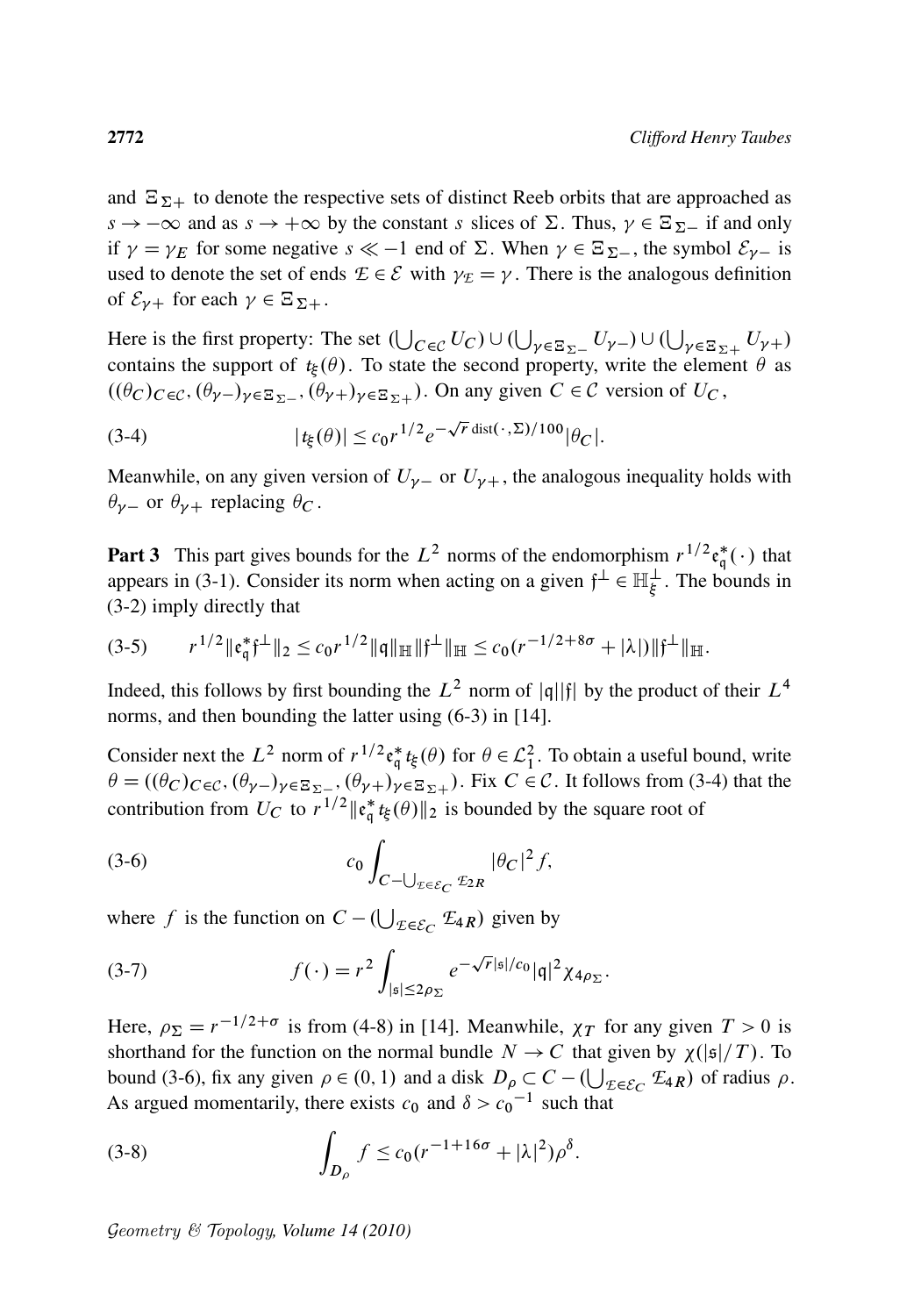Granted (3-8), use Lemma 5.4.1 in [14] to conclude that the integral in (3-6) is bounded by  $c_0(r^{-1+16\sigma} + |\lambda|^2) \|\theta\|_{\mathcal{K}_1^2}^2$ . A very similar argument finds the same sort of bound for the square of the  $L^2$  norm over any  $U_{\gamma-}$  or  $U_{\gamma+}$  of  $r^{1/2}$  || $\mathfrak{e}_\mathfrak{a}^*$  $_{q}^{*}$ *t*<sub>ξ</sub>( $\theta$ )||<sub>2</sub>. Thus,

(3-9) 
$$
r^{1/2} \|\mathfrak{e}_{\mathfrak{q}}^* t_{\xi}(\theta)\|_{2} \leq c_0 (r^{-1/2 + 8\sigma} + |\lambda|) \|\theta\|_{\mathcal{K}_{1}^{2}}.
$$

To obtain (3-8), consider first the case when  $\rho \le r^{-2}$ . In this case, Hölder's inequality finds that the left hand side of (3-8) is bounded by  $c_0 r^{3/2} \rho \|q\|_{L^4}^2$ . This is bounded in turn by  $c_0(\rho r)^{1/2} r ||\mathbf{q}||^2_{\mathbb{H}}$  using the Sobolev inequality in (6-3) of [14]. According to Proposition 7.1 in [14], this is less than the  $\delta = 1/2$  version of what is written on the right hand side of (3-8).

Consider next the case where  $\rho > r^{-2}$ . This argument here exploits the identity

$$
se^{-\sqrt{r}s/c_0} = -c_0 r^{-1/2} \frac{d}{ds} \left( se^{-\sqrt{r}s/c_0} + c_0 r^{-1/2} (e^{-\sqrt{r}s/c_0} - 1) \right).
$$

This and integration by parts finds

$$
(3-10) \int f \le c_0 r^{3/2} \int_{|\mathfrak{s}| \le 2\rho_{\Sigma}} \left( \left( e^{-\sqrt{r}|\mathfrak{s}|/c_0} + r^{-1/2}|\mathfrak{s}|^{-1} (e^{-\sqrt{r}|s|/c_0} - 1) \right) |\mathfrak{q}| |\nabla \mathfrak{q}| + r^{-10} e^{-\sqrt{r}|s|/2c_0} \chi_{8\rho_{\Sigma}} (1 - \chi_{\rho_{\Sigma}}) |\mathfrak{q}|^2 \right).
$$

It then follows using Hölder's inequality that the integral of f over the disk  $D_{\rho}$ is bounded by  $c_0 r \|\mathfrak{q}\|_{\mathbb{H}} \left( \int_{\pi^{-1}(D_\rho)} |\nabla \mathfrak{q}|^2 \right)^{1/2} + r^{-8} \|\mathfrak{q}\|_{\mathbb{H}}$ . This last expression is bounded courtesy of Lemma 7.3 in [14] by  $c_0(r^{-1/2+4\sigma} + |\lambda|)^2(\rho^{v/4} + r^{-8})$ . In particular, if  $\rho > r^{-2}$ , then what was just written is bounded by what is written on the right hand side of (3-8) if  $\delta \le v/4$ .

**Part 4** Write  $f \in \mathbb{H}$  again as  $f^{\perp} + t_{\xi}(\theta)$  with  $f^{\perp} \in \mathbb{H}_{\xi}^{\perp}$ . Use  $\Pi_{\xi}$  to denote the  $L^{2}$ orthogonal projection to the image of  $t_{\xi}$ , either in  $\mathbb{L}$  or in  $\mathbb{H}$ . As done in Part 7 of Section 6.a in [14], introduce  $\mathbb{L}_{\xi}^{\perp}$  $\frac{1}{\xi}$  to denote  $(1 - \Pi_{\xi}) \mathbb{L}$ , this the  $L^2$  orthogonal complement of the kernel of the adjoint,  $t_{\xi}$ <sup>†</sup>:  $\mathbb{L} \to \mathcal{L}^2$ . When considering the operator  $\mathfrak{D}_{\xi}$ , it proves useful to view it with the help of its projections in  $\mathbb{L}_{\xi}^{\perp}$  $\frac{1}{\xi}$  and via  $t_{\xi}$ <sup>†</sup> in  $\mathcal{L}^2$ . To this end write

(3-11) 
$$
\begin{aligned} (1 - \Pi_{\xi}) \mathfrak{D}_{\xi} \mathfrak{f} &= \mathfrak{D}_{\xi}^{\perp} \mathfrak{f}^{\perp} + p(\theta). \\ \bullet \quad t_{\xi}^{\dagger}(\mathfrak{D}_{\xi} \mathfrak{f}) &= p'(\mathfrak{f}^{\perp}) + \Delta \theta. \end{aligned}
$$

To start the analysis of the terms on the right hand side of (3-11), use the small size of  $h(\xi)$  with Lemma 6.1 in [14] to see that

(3-12) 
$$
\|\mathfrak{D}_{\xi}^{\perp}\mathfrak{f}^{\perp}\|_{2} \geq c_{0} \|\mathfrak{f}^{\perp}\|_{\mathbb{H}}.
$$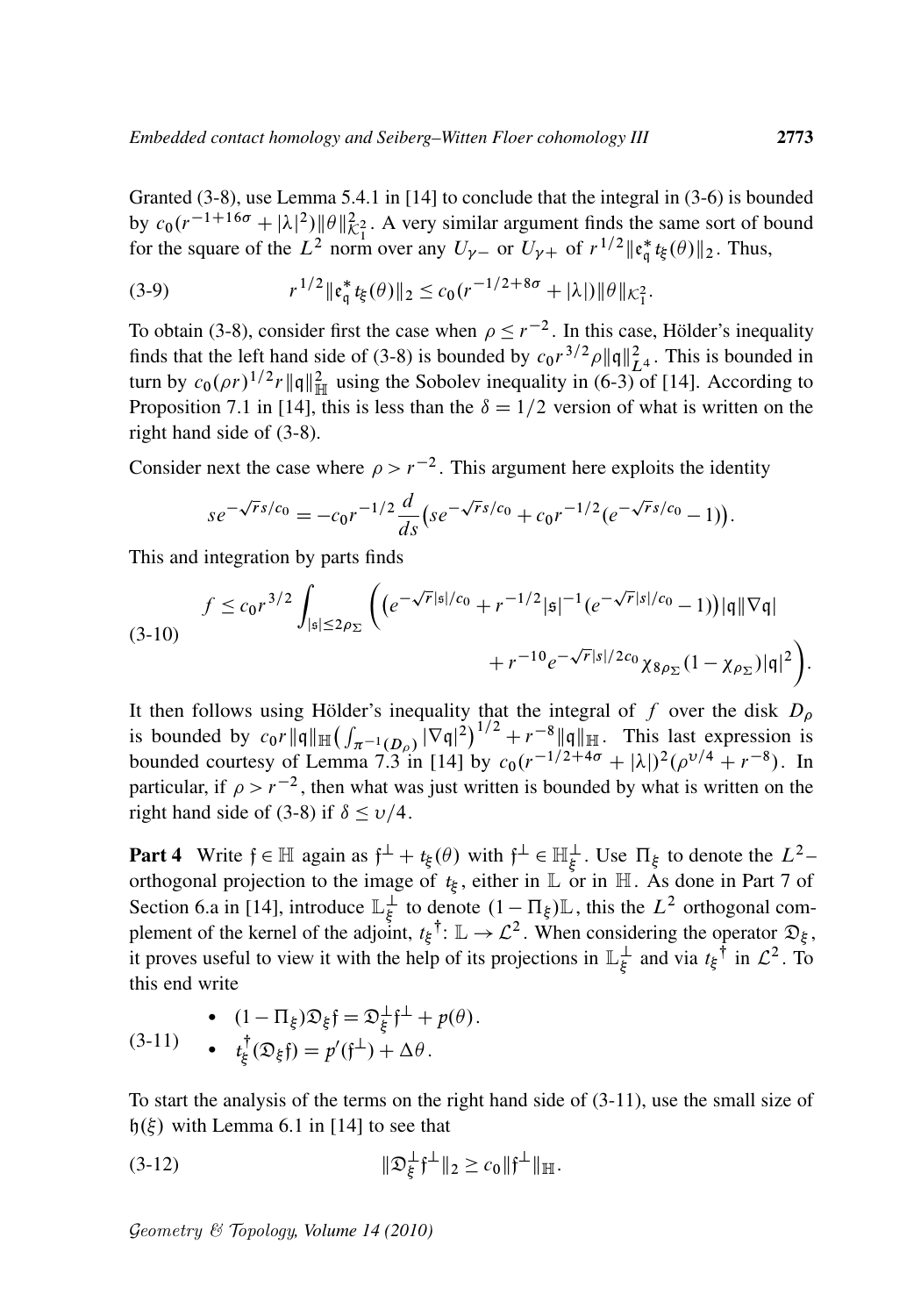This same lemma from [14] also implies that  $\mathfrak{D}_{\xi}^{\perp}$  is invertible as a map from  $\mathbb{H}_{\xi}^{\perp}$ to  $\mathbb{L}_{\xi}^{\perp}$  $\frac{1}{5}$ . Meanwhile, (6-6)–(6-7) from [14], the descriptions in the latter's Section 6.d of h, and what is said in Lemma 3.10 of [14] imply that

$$
(3-13) \t\t\t ||p(\theta)||_2 \leq c_0 \rho_*(\|\nabla \theta\|_{\mathcal{L}^2} + r^{1/2} \|\theta\|_{\mathcal{L}^2}) \leq c_0 r^{3\sigma} \|\theta\|_{\mathcal{K}_1^2}.
$$

These same parts of [14] also find that

$$
(3-14) \t\t\t ||p'(\mathfrak{f}^{\perp})||_{\mathcal{L}^2} \leq c_0 \rho_* ||\mathfrak{f}^{\perp}||_{\mathbb{H}} \leq c_0 r^{-1/2+3\sigma} ||\mathfrak{f}^{\perp}||_{\mathbb{H}}.
$$

Note that the factor  $r^{3\sigma}$  is absent in both (3-13) and (3-14) when each  $C \in \mathcal{C}$  component of  $\theta$  has support on  $C - (\bigcup_{\mathcal{E} \in \mathcal{E}_C} \mathcal{E}_{2R})$ .

The operator  $\Delta$  is described in part by the next lemma. The latter refers to the inner product  $\mathcal{K}^2$  on  $\mathcal{K}^2_1$  that is obtained by replacing in (5-13) of [14] each occurrence of  $\|\cdot\|_{\mathcal{K}}$  with the corresponding  $L^2$  norm.

**Lemma 3.2** There exists  $\kappa > 1$  such that if the constants R and r used to construct  $\mathfrak{d}_\Sigma$  obey  $R \geq \kappa$ ,  $r \geq \kappa^2$ , and  $|\lambda| \leq \kappa^{-1}$  then the operator  $\Delta$  is Fredholm as a map from  $\mathcal{K}_1^2$  to  $\mathcal{L}^2$  with trivial cokernel and kernel dimension  $I(\Theta_-, \Theta_+; Z)$ . Moreover,  $\|\Delta\theta\|_{\mathcal{L}^2} \ge \kappa^{-1} \|\theta\|_{\mathcal{K}^2_1}$  when  $\theta$  is  $\mathcal{K}^2$ -orthogonal to the kernel of  $\Delta$ .

This lemma is proved in Part 6 below.

What with  $(3-5)$ ,  $(3-9)$ ,  $(3-12)$ – $(3-14)$  and Lemma 3.2, all of the relevant questions about  $\mathfrak{D}_{\Sigma}$  can be rephrased as questions about  $\Delta$ . The following lemma states something more precise.

**Lemma 3.3** There exists  $\kappa > 1$  such that if the constants R and r used to construct  $\mathfrak{d}_{\Sigma}$ obey  $R \ge \kappa$ ,  $r \ge \kappa^2$ , and  $|\lambda| \le \kappa^{-1}$ , then  $\mathfrak{D}_{\Sigma}$  has trivial cokernel and the composition of *t* with  $L^2$ -orthogonal projection maps the kernel of  $\Delta$  isomorphically onto the kernel of  $\mathfrak{D}_{\Sigma}$ . As a consequence, the index of  $\mathfrak{D}_{\Sigma}$  is equal to that of  $\Delta$ ; thus  $I(\Theta_-, \Theta_+; Z)$ .

The assertions made by Proposition 3.1 are direct corollaries to this last lemma.

**Proof of Lemma 3.3** Use (3-5) and (3-12) to conclude that the linear map  $f^{\perp} \rightarrow$  $\mathfrak{D}_{\Sigma}^{\perp} \mathfrak{f}^{\perp} = \mathfrak{D}_{\xi}^{\perp} \mathfrak{f}^{\perp} + r^{1/2} (1 - \Pi_{\xi}) (\mathfrak{e}_{\mathfrak{q}}^*)$  $_{q}^{*}$  ( $\uparrow$  ) is invertible, with  $\|(\mathfrak{D}_{\Sigma}^{\perp})^{-1}(\cdot)\|_{\mathbb{H}} \leq c_{0} \|\cdot\|_{2}$ . This understood, it follows that if  $\mathfrak{y} \in \mathbb{L}$  and  $\mathfrak{f} = \mathfrak{f}^{\perp} + t(\theta) \in \mathbb{H}$  obeys  $\mathfrak{D}_{\Sigma}\mathfrak{f} = \mathfrak{y}$ , then

(3-15) 
$$
f^{\perp} = (\mathfrak{D}_{\Sigma}^{\perp})^{-1} (1 - \Pi_{\xi}) (\mathfrak{y} - r^{1/2} \mathfrak{e}_{\mathfrak{q}}^* t(\theta) - p(\theta)).
$$

Meanwhile,  $\theta$  obeys the equation

(3-16) 
$$
\Delta(\theta) + e(\theta) = t^{\dagger}(\mathfrak{y}) - p'((\mathfrak{D}_{\Sigma}^{\perp})^{-1}(1 - \Pi_{\xi})\mathfrak{y}),
$$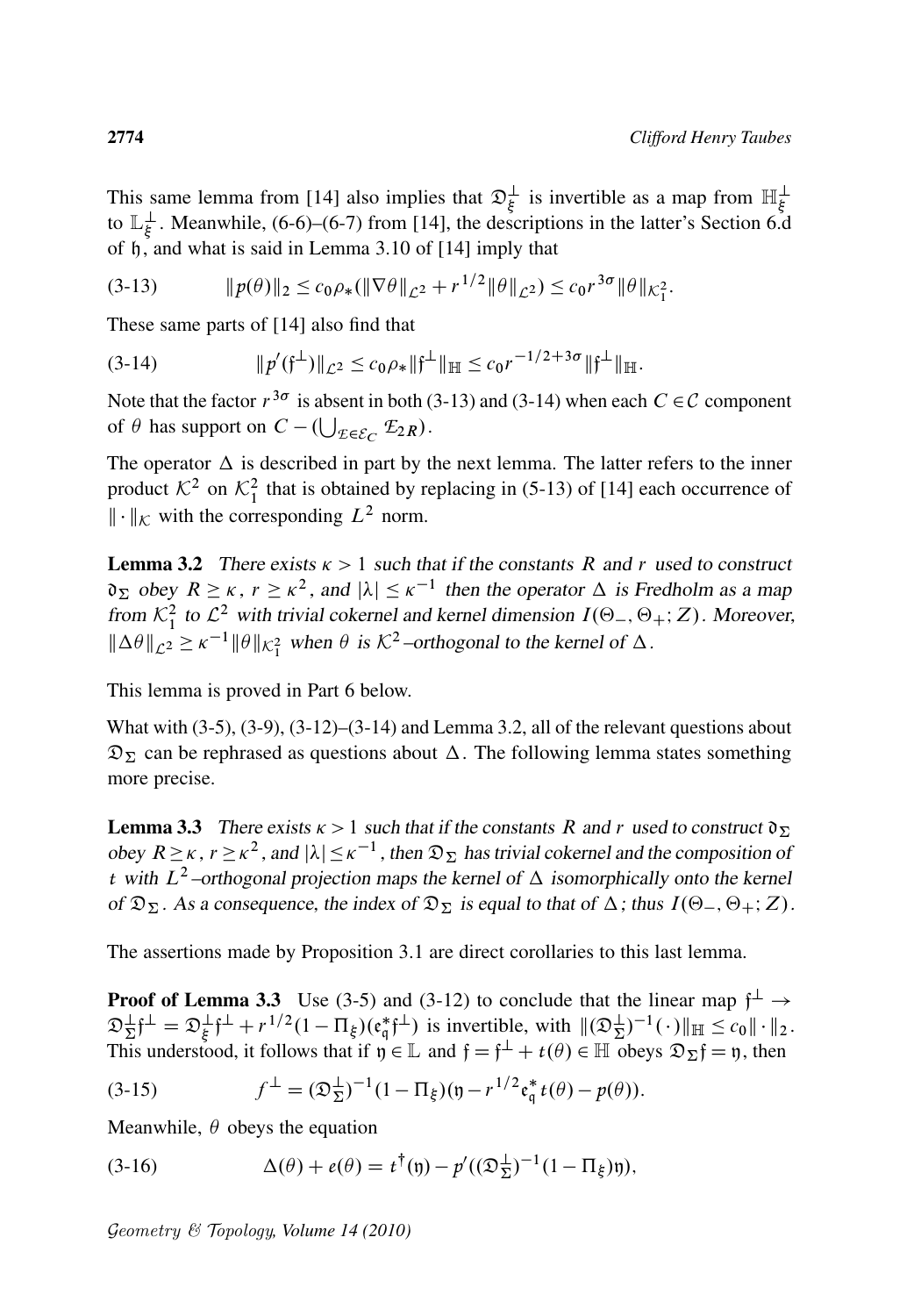where

$$
e(\theta) = p'\Big((\mathfrak{D}_{\Sigma}^{\perp})^{-1}\big(r^{1/2}(1-\Pi_{\xi})(\mathfrak{e}_{\mathfrak{q}}^*t(\theta))+p(\theta)\big)\Big) + r^{1/2}t^{\dagger}(\mathfrak{e}_{\mathfrak{q}}^*t(\theta)).
$$

Note in particular that the operator *e* obeys

(3-17) k*e*. /kL<sup>2</sup> c0.r 1=2C8 C jj/kkK<sup>2</sup> 1 :

Indeed, this follows by first using (3-9) to bound  $r^{1/2}t^{\dagger}$  ( $\epsilon_{\mathfrak{q}}^*$  $_{q}^{*}t(\theta)$ ) and then the following two additional facts: First, the operator

(3-18) 
$$
\theta \to p'((\mathfrak{D}_{\Sigma}^{\perp})^{-1}r^{1/2}(1-\Pi_{\xi})(\mathfrak{e}_{\mathfrak{q}}^*t(\theta)))
$$

has norm bounded by  $c_0(r^{-1/2+8\sigma} + |\lambda|)^2$ , this because of (3-9), (3-14) and the bound on the norm of  $(\mathfrak{D}_{\Sigma}^{\perp})^{-1}$ . Second, the operator

(3-19) 
$$
\theta \to p'((\mathfrak{D}_{\Sigma}^{\perp})^{-1}p(\theta))
$$

has norm bounded by  $c_0r^{-1/2+3\sigma}r^{3\sigma}$ , this because of (3-13), (3-14) and the bound on the norm of  $(\mathfrak{D}_{\Sigma}^{\perp})^{-1}$ .

Given what is asserted by Lemma 3.2, the claims made by Lemma 3.3 follow directly from (3-16) and (3-17).

**Part 5** This part describes the operator  $\Delta$  in preparation for the upcoming proof of Lemma 3.2 To begin, write  $\theta \in \mathcal{K}_1^2$  as  $\theta = ((\theta_C)_{C \in \mathcal{C}}, (\theta_{\gamma-})_{\gamma \in \Xi_{\Sigma^{-}}}, (\theta_{\gamma+})_{\gamma \in \Xi_{\Sigma^{+}}} )$  and write the component of  $\Delta(\theta)$  as  $\Delta(\theta) = ((\Delta_C)_{C \in \mathcal{C}}, (\Delta_{\gamma-})_{\gamma \in \Xi_{\Sigma-}}, (\Delta_{\gamma+})_{\gamma \in \Xi_{\Sigma+}}).$ The three steps that follow supply a description of these components.  $\Box$ 

**Step 1** Suppose that  $C \in \mathcal{C}$  is not  $\mathbb{R}$ –invariant. View  $\theta_C$  as a section of C's normal bundle N, and view  $\Delta_C$  as a section of  $N \otimes T^{0,1}C$ . A virtual replay of what is said in Parts 4 and 5 of Section 2.c that lead to (2-80) finds that  $\Delta_C$  appears as in (2-80):

(3-20) 
$$
\Delta_C(\theta) = \overline{\partial}\theta_C + v_C \theta_C + \mu_C \overline{\theta}_C + \mathfrak{e},
$$

where the  $L_1^2$  norm of  $\varepsilon$  on  $C - (\bigcup_{\mathcal{E} \in \mathcal{E}_C} \mathcal{E}_{2R})$  is bounded by  $c_0(r^{-\sigma/4} + |\lambda|) ||\theta||_{\mathcal{K}_1^2}$ .

**Step 2** Suppose next that  $C \in \mathcal{C}$  is an  $\mathbb{R}$ -invariant cylinder, thus  $\mathbb{R} \times \gamma$  for some Reeb orbit  $\gamma$ . Let m denote the associated positive integer. Use the coordinates in (1-5) of [14] to identify the tangent space in  $\mathfrak{C}_m$  at the symmetric vortex with  $\mathbb{C}^m$ . Use C's identification with  $\mathbb{R} \times \gamma = \mathbb{R} \times S^1$  and C's normal bundle identification as  $C \times \mathbb{C}$ , these as described in Section 4.a of [14], to identify  $\theta_C$  and  $\Delta_C$  as maps from the  $|w| \leq 4R$  part if  $\mathbb{R} \times S^1$  to  $\mathbb{C}^m$ . In the case  $m = 1$ , the arguments that lead to (2-80) can be used almost to verbatim prove that  $\Delta_C$  has the form given in (3-20) with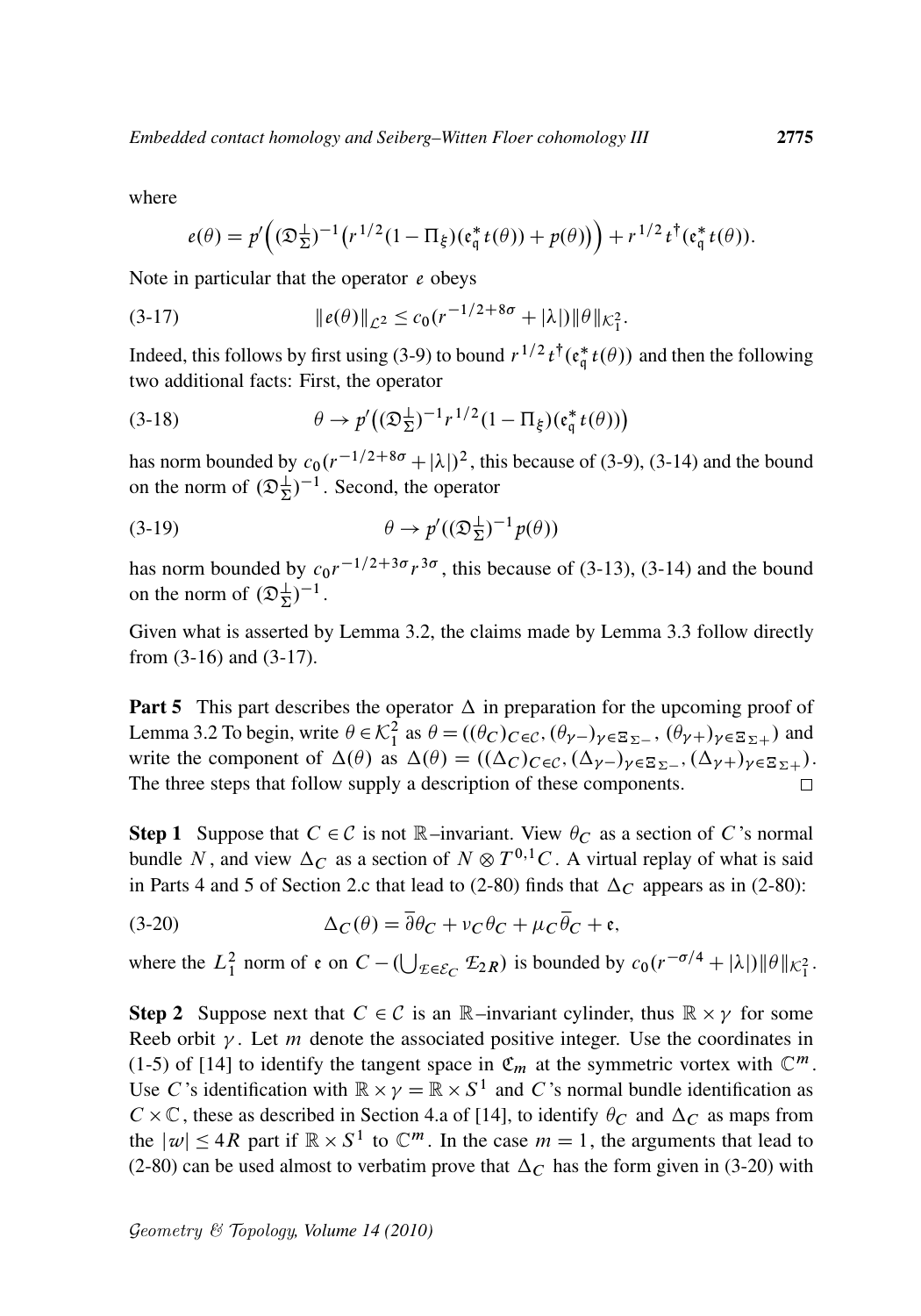the pair  $(v_C, \mu_C)$  equal to  $\gamma$ 's pair  $(v, \mu)$ . In the case when  $m > 1$ , the arguments that lead to (2-80) together with those that give the formula for  $D\theta$  in Lemma 2.1 prove that  $\Delta_C$  has the following form: Let  $\Delta_{Cq}$  and  $\theta_{Cq}$  denote the q-th coordinates components in  $\mathbb{C}^m$  of the maps  $\theta_C$  and  $\Delta_C$ . Then

(3-21) 
$$
\Delta_{Cq} = \overline{\partial} \theta_{Cq} + \frac{q}{2} R \theta_{Cq} + \mathfrak{e},
$$

where R here denotes the rotation number of  $\gamma$ . Meanwhile, e is such that its  $L_1^2$  norm is bounded by  $c_0(r^{-\sigma/4} + |\lambda|) ||\theta||_{\mathcal{K}_1^2}$ .

**Step 3** Consider next  $\Delta_{\gamma-}$  for a given  $\gamma \in \Xi_{\Sigma-}$ . A very similar description holds for  $\Delta_{\gamma+}$  when  $\gamma \in \Xi_{\Sigma+}$ . The  $\{\Delta_{\gamma+}\}_{\gamma \in \Xi_{\Sigma+}}$  descriptions are left to the reader.

Suppose first that the associated integer  $m_{\gamma-}$  is equal to 1. To describe  $\Delta_{\gamma-}$ , it proves convenient to view both  $\Delta_{\gamma-}(\theta)$  and  $\theta_{\gamma-}$  as maps to  $\mathbb C$  from  $(-\infty, -R) \times S^1$ to  $\mathbb{C}$ . This is done using the coordinate  $\sigma_1$  in (1-5) of [14]. Given the fact that  $\|\xi\|_{K} \leq c_0 r^{-1/2+8\sigma}$ , a very slight modification of the arguments leading to (2-81) finds that  $\Delta_{\nu-}(\theta)$  is given by

(3-22) 
$$
\Delta_{\gamma-}(\theta) = \overline{\partial} \theta_{\gamma-} + \nu \theta_{\gamma-} + \mu \overline{\theta}_{\gamma-} + \mathfrak{e},
$$

where the  $L^2$  norm of  $\varepsilon$  on the  $s \leq -R$  part of  $U_{\gamma-}$  is bounded by  $c_0(r^{-\sigma/4} + |\lambda|) ||\theta||_{\mathcal{K}_1^2}$ .

Suppose next that  $m_{\gamma-} > 1$ . The simplest case to analyze here is that when C contains the cylinder  $\mathbb{R} \times \gamma$  and its associated integer is  $m_{\gamma-}$ . The arguments for the D $\theta$  formula in Lemma 2.1 can be re-employed to prove that  $\Delta_{\gamma-}(\theta)$  in this case has the form given in (3-21) on the q-th summand in  $\mathbb{C}^{m_{\gamma}}$ .

Assume again that  $m_{\gamma-} > 1$  and suppose  $\mathcal{E}_{\gamma-}$  contains an end that is not part of  $\mathbb{R} \times \gamma$ . Reintroduce the notation from Section 5.c of [14] to view  $c_{\gamma-}$ <sup>\*</sup>  $T_{1,0}$   $\mathfrak{C}_{m_{\gamma-}}$  over the cylinder  $I_k \times S^1$  for any given  $k \in \{1, ..., N_{\gamma}\}$  as  $\mathfrak{c}_k^*$  ${}_{k}^{*}T_{1,0}\mathfrak{C}_{m_{k}} \oplus (\bigoplus_{\mathcal{E}\in \mathcal{E}_{\mathcal{V}}=-\mathcal{E}_{k}}\pi_{*}(N|_{E})).$ Use this isomorphism to write  $\theta_{\gamma-}$  as  $(\theta_k, \pi_*(\theta_{\Sigma k}))$  and  $\Delta_{\gamma-}$  as  $(\Delta_k, \pi_*(\Delta_{\Sigma k}))$ . Then

(3-23) 
$$
\Delta_k = \overline{\partial}_{\mathfrak{c}_k} \theta_k + (\nabla_{\theta_R} \nabla^{1,0} \hat{h})|_{c_k} + \mathfrak{e},
$$

where *h* is the  $v = \frac{1}{2}R$  version of the function  $h_v$  on  $\mathfrak{C}_{m_k}$  given in (2-41), and where  $\mathfrak{e}$ where *h* is the  $v = \frac{1}{2}$ <sup>k</sup> version of the function *h<sub>v</sub>* on  $C_{m_k}$  given in (2-41), and where  $\epsilon$  is such that its  $L^2$  norm on  $I_k \times S^1$  is bounded by  $c_0(r^{-\sigma/4} + |\lambda|) ||\theta||_{\mathcal{K}_1^2}$ . Meanwhile, if  $\mathcal{E} \in \mathcal{E}_{\nu} - \mathcal{E}_k$ , then  $\mathcal{E}$ 's component of  $\Delta_{\Sigma k}$  is given by (3-21). These assertions can be proved using, once again, arguments that differ little from those used to derive the formula for  $D\theta$  in Lemma 2.1. The details of all of this offer nothing new and are omitted.

Reintroduce the map  $\mathfrak{c}_{k0} : \mathbb{R} \times S^1 \to \mathfrak{C}_{m_k}$  from Section 7.f of [14]. As is noted there, it follows from Constraint 2 in Section 4.b of [14] that the distance in  $\mathfrak{C}_{m_k}$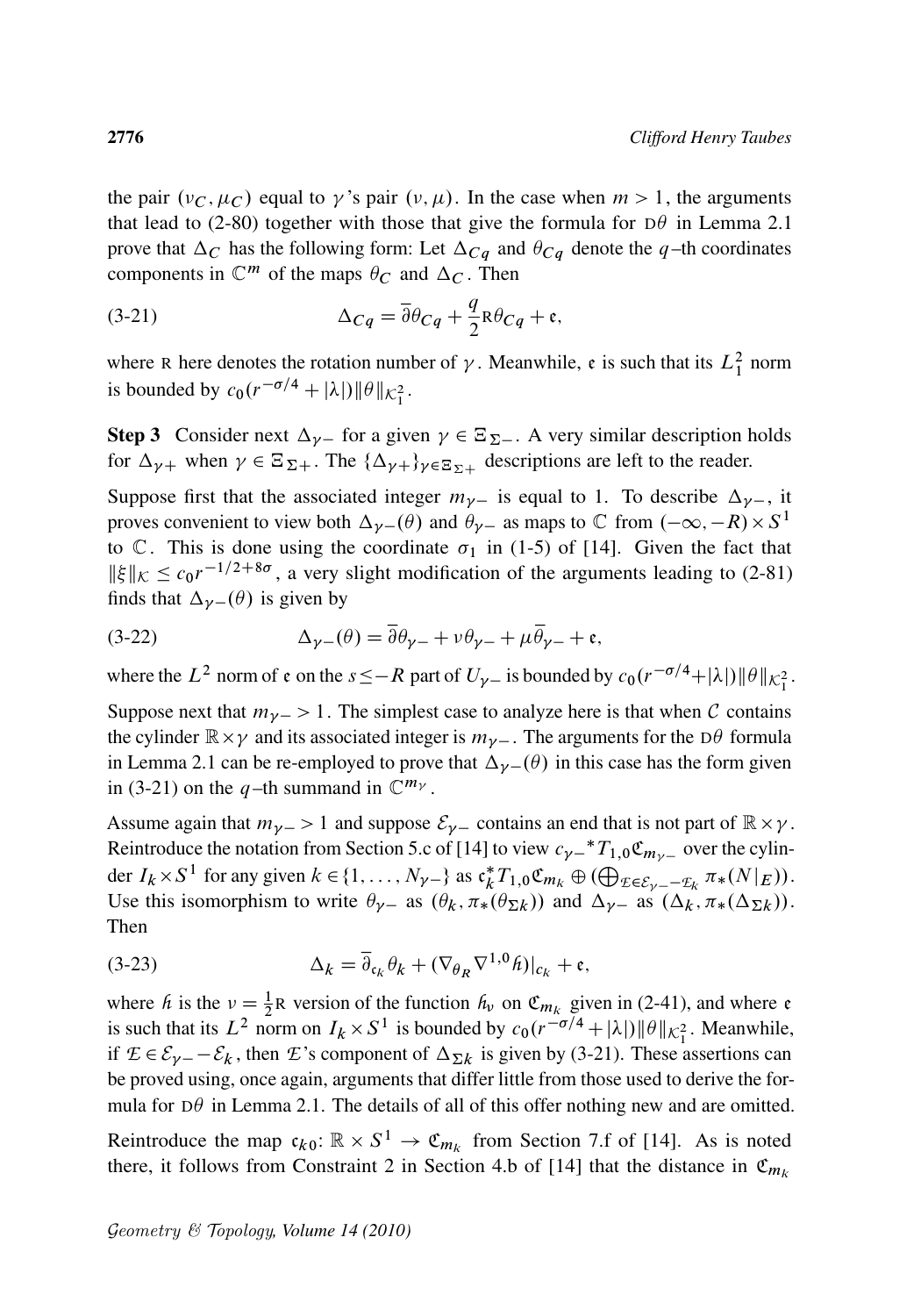between  $c_k|_{(w,t)}$  and  $c_{k0}|_{(w,t)}$  is bounded by  $c_0r^{-\sigma/4}$  at each  $(w,t) \in I_k \times S^1$ . As a consequence, the map  $\exp c_{k0}$  from Part 8 in Section 2.a of [14] can be used to identify the  $c_{k0}$  and  $c_k$  pullbacks over  $I_k \times S^1$  of  $T_{1,0}\mathfrak{C}_{m_k}$  when  $r \geq c_0$ . With this identification understood, then  $\Delta_k$  in (3-23) can just as well be written as

(3-24) 
$$
\Delta_k = \overline{\partial}_{\mathfrak{c}_{k0}} \theta_k + (\nabla_{\theta_k} \nabla^{1,0} \hat{h})|_{\mathfrak{c}_{k0}} + \mathfrak{e}
$$

where  $\mathfrak e$  here differs from its namesake in (3-23) but obeys  $\|\mathfrak e\|_{\mathcal{L}^2} \leq c_0(r^{-\sigma/4} + |\lambda|) \|\theta\|_{\mathcal{K}^2_1}$ .

Part 6 This part of the subsection consists of the.

**Proof of Lemma 3.2** If  $\gamma \in \Xi_{\Sigma^-}$  and  $m_{\gamma^-} = 1$ , set  $V_{\gamma^-} = 0$ . Likewise, set  $V_{\gamma+} = 0$  if  $\gamma \in \Xi_{\Sigma+}$  and  $m_{\gamma+} = 1$ . Now suppose that  $\gamma \in \Xi_{\Sigma-}$  and  $m_{\gamma-} > 1$ . If there is just one end of  $\Sigma$  in  $U_{\gamma-}$  and the latter is an end of  $\mathbb{R} \times \gamma$ , then set  $V_{\gamma-1} = 0$ . If such is not the case, introduce the notation from Section 5.c in [14]. If  $k \in \{1, \ldots, N_{\gamma-}\}\$ , use  $V_{\gamma-k}$  to denote the kernel of the operator

$$
(3-25) \qquad \qquad \xi \to \overline{\partial}_{c_{k0}} \xi + (\nabla_{\xi_{\mathbb{R}}} \nabla^{1,0} \hat{h})|_{c_{k0}}
$$

when viewed as mapping  $L_1^2(\mathbb{R} \times S^1; \mathfrak{c}_{k_0}^* T_{1,0} \mathfrak{C}_{m_k})$  to  $L^2(\mathbb{R} \times S^1; \mathfrak{c}_{k_0}^* T_{1,0} \mathfrak{C}_{m_k})$ . Note that Lemma 7.5 in [14] asserts that this operator is Fredholm with trivial cokernel. In the case when  $\gamma \in \Xi_{\Sigma+}$ , define the analogous vector spaces  $V_{\gamma+k}$ .

Define  $V_0$  as in (7-43) of [14]. Note in this regard that the kernel of  $\mathcal{D}_C$  is trivial when C is an  $\mathbb R$ –invariant cylinder. Mimic what is done in Section 7.f of [14] to define the maps  $q: \mathcal{K}_1^2 \to V_0$  and  $\phi_0: V_0 \to \mathcal{K}_1^2$ . With only cosmetic changes, the arguments from Section 7.f of [14] establish the following when  $r \geq c_0$  and  $R \geq c_0$ : First, *q* maps onto  $V_0$  and, in addition,

(3-26) k*q*.0.// kL<sup>2</sup> c0r 1=c<sup>0</sup> <sup>k</sup>kL<sup>2</sup> for all <sup>2</sup> <sup>V</sup>0:

Meanwhile, it follows from what is said about  $\Delta$  in Part 5 above that

$$
(3-27) \t\t\t ||\Delta\phi_0(\xi)||_{\mathcal{L}^2} \le c_0(r^{-1/c_0} + |\lambda|) \|\xi\|_{L^2} \t \text{ for all } \xi \in V_0.
$$

Finally, the arguments given in Sections 7g and 7h in [14] can be applied with only notational changes to prove the following: If  $r \ge c_0$ ,  $R \ge c_0$  and  $|\lambda| \le c_0^{-1}$ , then

•  $\Delta$  maps the kernel of *q* onto  $\mathcal{L}^2$ .

$$
(3-28) \qquad \bullet \quad ||\Delta(\theta)||_{\mathcal{L}^2} \ge c_0^{-1} ||\theta||_{\mathcal{K}_1^2} \text{ if } q(\theta) = 0.
$$

These last points imply that the kernel of  $\Delta$  is isomorphic to  $V_0$ , that  $\Delta$  has trivial cokernel, and that  $\|\Delta(\theta)\|_{\mathcal{L}^2} \ge c_0^{-1} \|\theta\|_{\mathcal{K}_1^2}$  if  $\theta$  is  $\mathcal{L}^2$  orthogonal to the kernel of  $\Delta$ . In this regard, the isomorphism between  $V_0$  and the kernel of  $\Delta$  can be taken so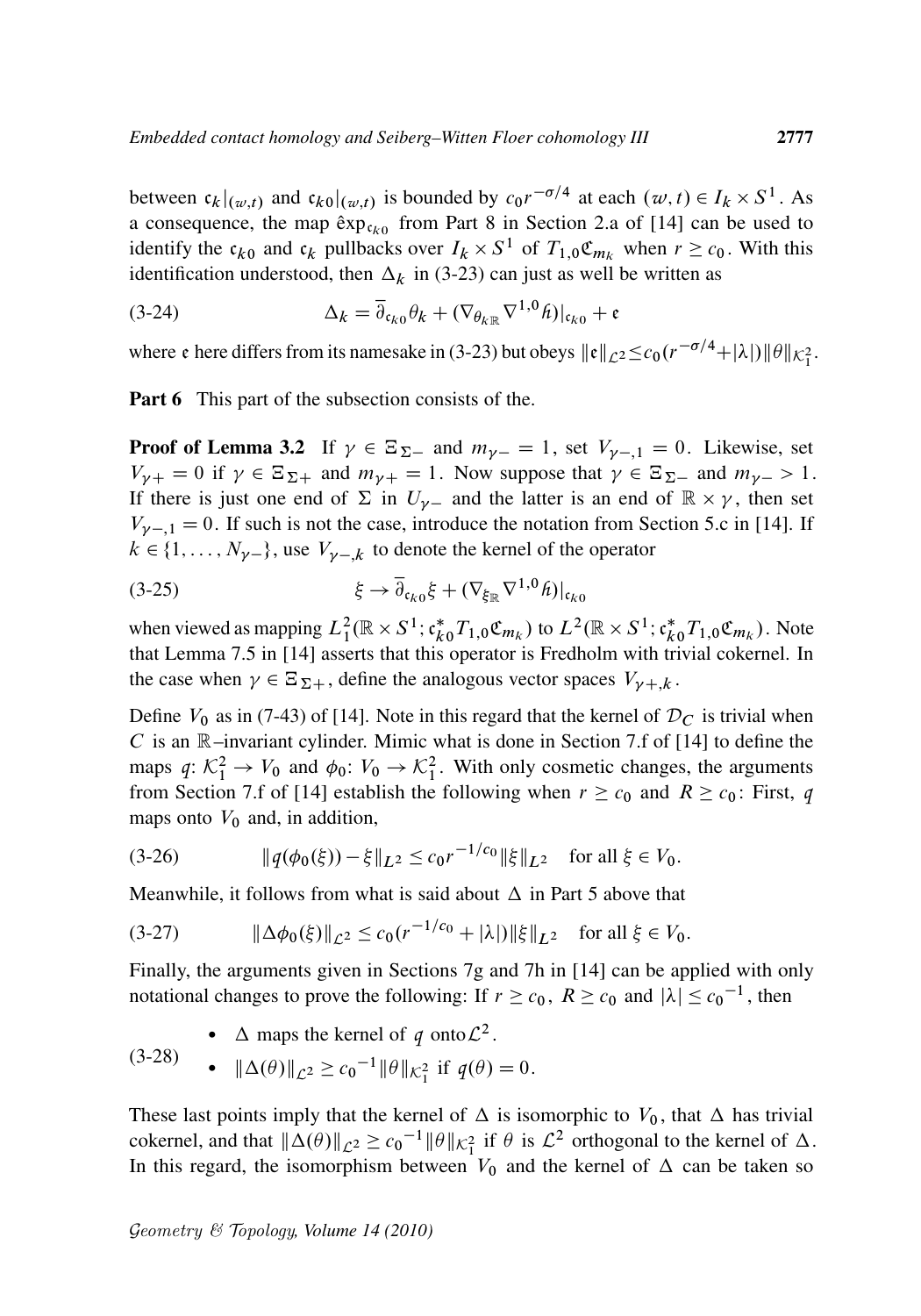as to send any given  $\xi \in V_0$  to  $\phi_0(\xi) + \iota(\xi)$  where  $\iota(\xi) \in \text{kernel}(q)$  obeys  $||\iota||_{\mathcal{K}_1^2} \le$  $c_0(r^{-1/c_0}+|\lambda|)\|\xi\|_{L^2}$ .

Granted what just been said, all that remains is to verify that  $dim(V_0)$  is equal to  $I(\Theta_-, \Theta_+; Z)$ . This task is done in the six steps that follow.  $\Box$ 

**Step 1** Suppose that  $C \in \mathcal{C}$  is not  $\mathbb{R}$ –invariant. Introduce  $\mathcal{D}_C$  as depicted in (1-10), viewed as a Fredholm map from  $L_1^2(C;N)$  to  $L^2(C;N \otimes T^{0,1}C)$ . As  $\mathcal{D}_C$  has trivial cokernel, the dimension of its kernel is the index of  $\mathcal{D}_C$ . This index can be computed using the formula from Theorem 5.1 in [6]. What with Lemma 2.3, the result can be put in the following schematic form:

$$
\text{index}(\mathcal{D}_C) = -\sum_{\gamma \in \Xi_{\Sigma -}} \sum_{\mathcal{E} \in \mathcal{E}_C \cap \mathcal{E}_{\gamma -}} z_{\mathcal{E}} \n\begin{aligned}\nz_{\mathcal{E}} \\
 &\quad + \sum_{\gamma \in \Xi_{\Sigma +}} \Sigma_{\mathcal{E} \in \mathcal{E}_C \cap \mathcal{E}_{\gamma +}} z_{\mathcal{E}} - \langle c_1, C \rangle + \text{deg}(N_C),\n\end{aligned}
$$

where the notation is as follows: First,  $\langle c_1, C \rangle$  denotes the Euler class of a section of the bundle  $K|_C$  with it understood that the section is given on C's intersection with any given  $U_{\gamma\pm}$  as the restriction of the projection to K of the vector field  $\frac{\partial}{\partial z}$ Second, deg $(N_C)$  denotes the Euler class of C's normal bundle as defined using a section whose restriction to C's intersection with any given  $U_{\nu\pm}$  is the projection to N of this same  $\partial/\partial z$  Finally, what is written as  $z_E$  is defined as follows: If the associated Reeb orbit  $\gamma$  is hyperbolic, then  $z_E$  is the rotation number of  $\gamma$ . If the Reeb orbit  $\gamma$  is elliptic, then  $z_E = 2k_{q_E}^2 R + 1$  where  $q_E$  denotes the integer that is described in Constraint 3 of Section 4.b in [14], where R is  $\gamma$ 's rotation number, and where  $k_{qR}^{\prec}$ is the greatest integer that is less than  $qR$ .

**Step 2** Consider dim $(V_{\gamma-k})$  in the case when  $\gamma \in \Xi_{\Sigma^-}$  and  $k \in \{1, ..., N_{\gamma-}\}.$ Assume that  $\mathcal{E}_{\gamma-}$  contains at least one end that is not part of  $\mathbb{R} \times \gamma$ . If such is not the case, then there is only  $V_{\gamma-1}$  and the latter has dimension zero. Reintroduce the notation from the proof of Lemma 7.5 in Section 7.i of [14]. This step considers the case that is discussed in Step 2 of the proof of Lemma 7.5 in [14]. Thus,  $\mathcal{E}_{\gamma}$  consists of a single end, and the latter, *E*, has  $q_E = m_{\gamma-}$ . In this case,  $N_{\gamma-} = 1$  and the space  $V_{\gamma,1}$ can be written as a direct sum  $\bigoplus_{1 \leq q \leq q_{\mathcal{E}}} V_q$  where  $V_q$  denotes the  $L^2$  kernel of the operator depicted in (7-60) of [14]. It follows from (7-61) of [14] that any function annihilated by the operator in (7-60) of [14] is a linear combination of those that have the form  $(w, t) \rightarrow e^{u(w) + k(w+it)}$  where  $k \in \mathbb{Z}$  and where the function  $u(\cdot)$  obeys

(3-30) •  $u(w) \rightarrow -qRw + o(1)$  as  $w \rightarrow -\infty$ , •  $u(w) \rightarrow -(R + (q-1)k_F/q_F)w + o(1)$  as  $w \rightarrow +\infty$ .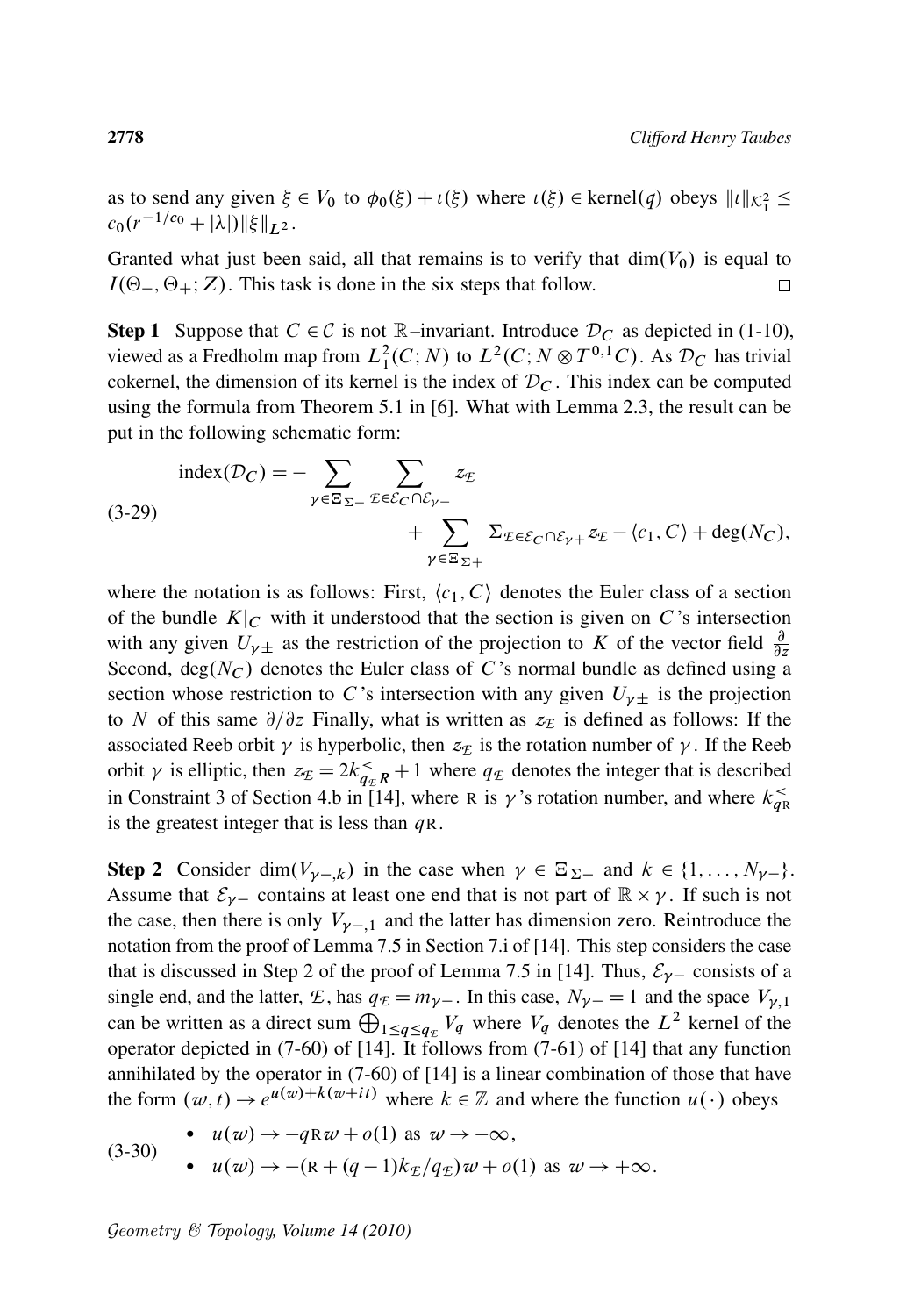Here,  $k_E$  is the least integer that is greater than  $q_E$ R. It follows from (3-30) that the function  $e^{u(w)+k(w+it)}$  is square integrable if and only if

(3-31) 
$$
qR < k < qR + (q-1)(k_{\mathcal{I}}/q_{\mathcal{I}} - R) = qk_{\mathcal{I}}/q_{\mathcal{I}} - (k_{\mathcal{I}}/q_{\mathcal{I}} - R).
$$

As is argued next, this inequality is satisfied by at most one integer,  $k_{qR}^>$ , and such is the case if and only if  $k_{qR}^>/q < k_E/q_E$ .

To prove that the only possible integer that obeys both sides of (3-31) is  $k_{qR}^>$ , note first that the left hand inequality requires  $k \geq k_{qR}^>$ . On the other hand, the ratio  $k_{\text{E}}/q_{\text{E}}$  is less than  $R + 1/q_E$  which is less than  $k_{qR} > q + 1/q_E$ ; thus the right hand side of (3-31) is strictly less than  $k_{qR}^> + 1$ . As a consequence, there is at most one integer, namely  $k_{qR}^>$ , that obeys both sides of (3-31).

To see only one such integer if and only if  $k_{qR}^>/q < k_E/q_E$ , note first that the necessity of this condition follows directly from the fact that the far right term in (3-31) is negative. To see that (3-31) holds when  $k_{qR}^>/q < k_E/q_E$ , rewrite this inequality as  $q_E k_{qR}^>/q < k_E$ . Thus,  $k_{\mathcal{E}} = q_{\mathcal{E}} k_{\mathbf{q}\mathbb{R}}^> / q + p/q$  for some integer  $p > 0$  and so  $k_{\mathbf{q}\mathbb{R}}^> = q k_{\mathcal{E}} / q_{\mathcal{E}} - p/q_{\mathcal{E}}$ . Meanwhile,  $k_E/q_E - R < 1/q_E$ , and so the far right hand term in (3-31) is strictly greater than  $-1/q$ <sub>*E*</sub>.

Let  $n_q = 1$  if  $k_{qR} > q < k_E/q_E$  and zero otherwise. It follows from what was just said that

(3-32) 
$$
\dim(V_{\gamma-1}) = 2 \sum_{1 \le q \le q_{\mathcal{E}}} n_q.
$$

To put this sum in perspective, let  $k_{q*}$  denote the least integer greater than  $q k_{\mathcal{I}}/q_{\mathcal{I}}$ . Then  $k_{qR}^> - k_{q*} - n_q$ . This understood,

(3-33) 
$$
\dim(V_{\gamma-1}) = -\sum_{1 \le q \le q_{\mathcal{I}}} 2k_{qR}^> + 2 \sum_{1 \le q \le q_{\mathcal{I}}} k_{q*}.
$$

As explained to the author by Noam Elkies, the right most sum in (3-33) is

(3-34) 
$$
2\sum_{1 \leq q < q_{\mathcal{I}}} k_{q^*} = (q_{\mathcal{I}} - 1)(k_{\mathcal{I}} + 1),
$$

this a consequence of the fact that  $qk_{\mathcal{E}}/q_{\mathcal{E}} + (q_{\mathcal{E}} - q)k_{\mathcal{E}}/q_{\mathcal{E}} = k_{\mathcal{E}}$ . Granted (3-34), reintroduce  $z_{\gamma,q} = 2k_{qR}^> + 1 = 2k_{qR}^> - 1$  and so write

(3-35) 
$$
\dim(V_{\gamma,1}) = -\sum_{1 \le q \le m_{\gamma-}} z_{\gamma,q} + z_{\mathcal{E}} + k_{\mathcal{E}}(q_{\mathcal{E}} - 1).
$$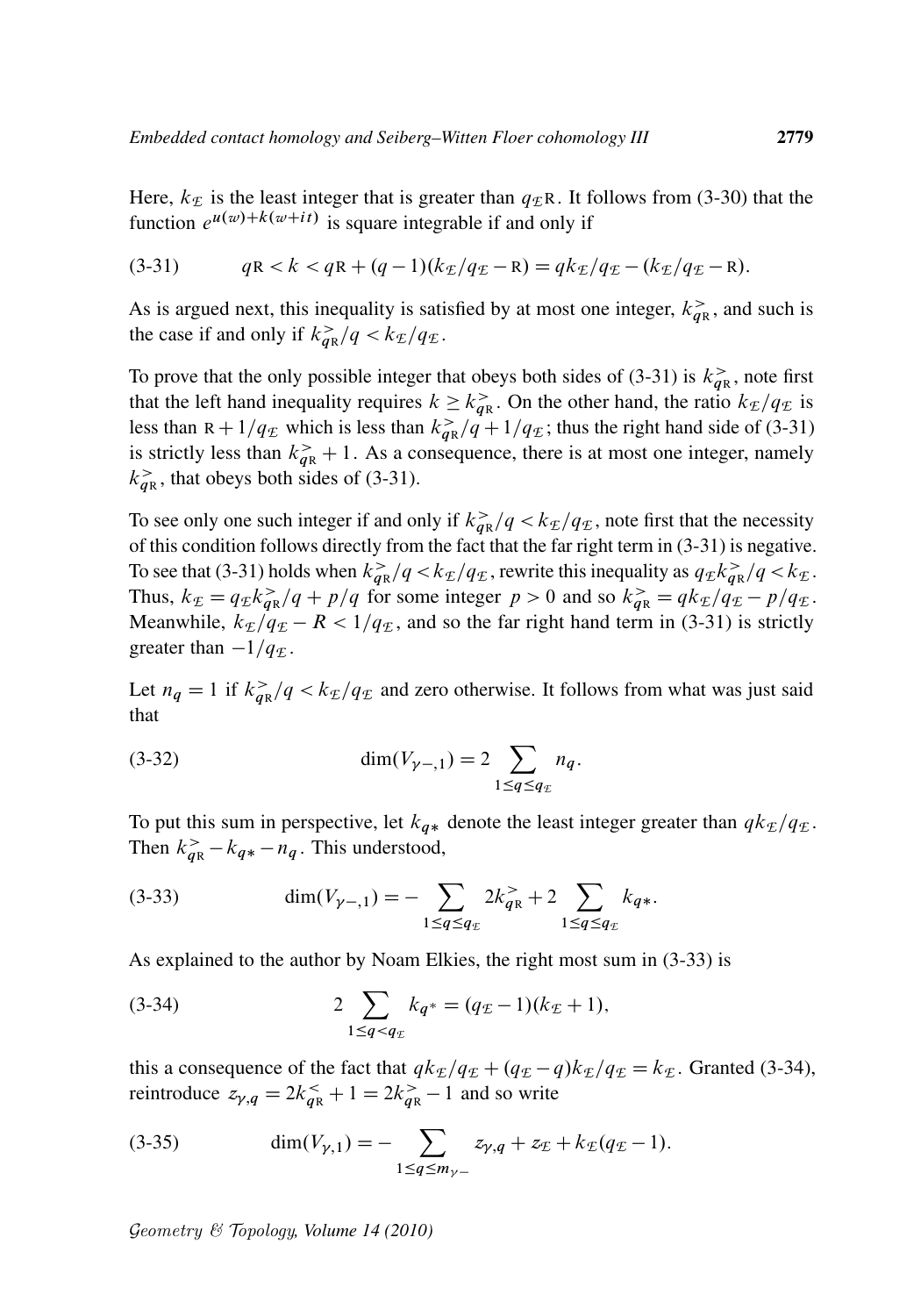Note for a subsequent step that the far right term in (3-35) has the following geometric interpretation: Let  $S \subset \mathbb{C}^* \times \mathbb{C}$  denote the nonsingular curve given in terms of the coordinates  $(x = e^{(w+it)}, Z)$  as

$$
(3-36) \t xkE - zqE = 1.
$$

Let s denote the projection of the vector field  $\partial/\partial z$  onto the normal bundle of S. This vector field is nonvanishing where  $|x| \ll 1$  and where  $|x| \gg 1$ . Thus, it has a well defined Euler class. The latter is equal to  $k_E(q_E - 1)$ .

**Step 3** This step considers dim $(V_{\gamma-k})$  for the case that is discussed in Step 3 of the proof of Lemma 7.5 in [14]. In this case, there are  $n > 1$  ends in  $\mathcal{E}_{\nu}$ , each with the same integer  $q_E$ . Again there is just  $V_{\nu-1}$ . Given what is said there, a virtual repeat of the arguments just given find that

(3-37) 
$$
\dim(V_{\gamma-1}) = 2 \sum_{1 \le q < nq_{\mathcal{E}}} n_q,
$$

where  $n_q$  is the number of integers that obey (3-31). To say something more about  $n_q$ , remark that  $(3-31)$  is obeyed if and only if k satisfies

$$
(3-38) \t\t k_{qR}^> \le k < qk_{\mathcal{I}}/q_{\mathcal{I}}.
$$

Indeed, necessity of (3-38) for the left hand inequality in (3-31) follows because there are no integers between qR and  $k_{qR}^>$ . The necessity of (3-38) for the right hand inequality in (3-31) follows since  $-(k_E/q_E - R) < 0$ . The sufficiency of (3-38) for the left hand inequality in (3-31) follows since  $qR < k_{qR}^>$ . The sufficiency of (3-38) for the right hand inequality is argued in Step 2.

It follows from (3-38) that

(3-39) 
$$
n_q = k_{q^*} - k_{qR}^>,
$$

where  $k_{q^*}$  denotes the least integer greater than or equal to  $q k_{\mathcal{I}}/q_{\mathcal{I}}$ . This understood, (3-36) can be rewritten as

(3-40) 
$$
\dim(V_{\gamma-1}) = -\sum_{1 \leq q \leq m_{\gamma-}} z_{\gamma,q} - n q_{\mathcal{I}} + 2 \sum_{1 \leq q \leq n q_{\mathcal{I}}} k_{q^*}.
$$

The sum on the far right can be evaluated as was (3-34) to find that

(3-41) 
$$
\dim(V_{\gamma,1}) = -\Sigma_{1 \leq q \leq m_{\gamma-}} z_{\gamma,q} + n(2k_{\mathcal{I}} - 1) + nk_{\mathcal{I}}(nq_{\mathcal{I}} - 1).
$$

Since  $(2k_E - 1)$  is equal to  $z_E$ , what is written in (3-41) is

(3-42) 
$$
\dim(V_{\gamma,1}) = - \sum_{1 \le q \le m_{\gamma-}} z_{\gamma,q} + \sum_{\mathcal{E} \in \mathcal{E}_{\gamma-}} z_{\mathcal{E}} + nk_{\mathcal{E}}(nq_{\mathcal{E}} - 1).
$$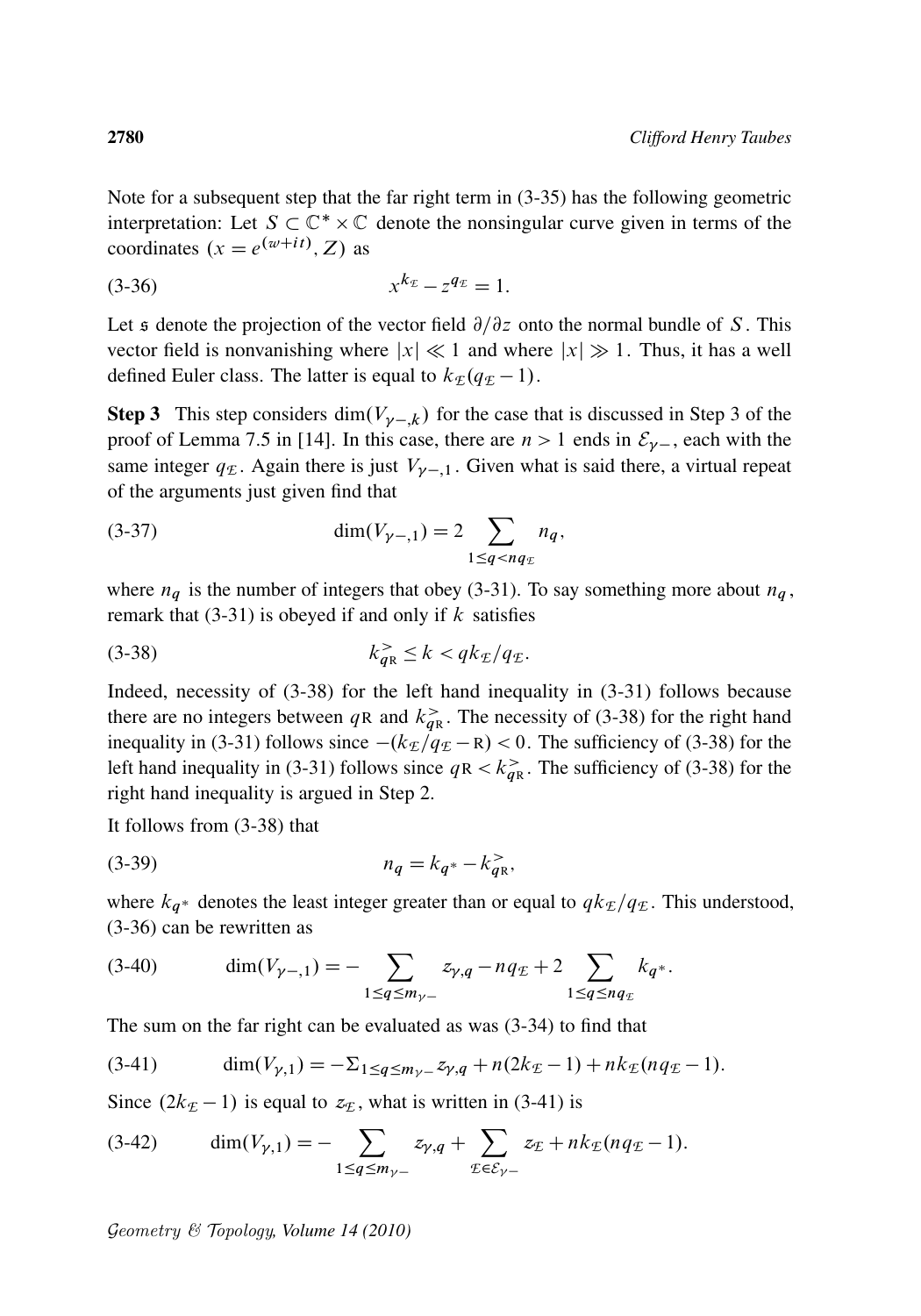For future reference, note that the right most term in (3-42) also has a geometric interpretation as the Euler class of a section of the normal bundle of a curve in  $\mathbb{C}^* \times \mathbb{C}$ . In this case, the curve, S, is the locus of pairs  $(x, z)$  where

$$
(3-43) \t x^{nk_{\mathcal{E}}}-z^{nq_{\mathcal{E}}}=1.
$$

Consider again the projection,  $\epsilon$ , of  $\partial/\partial z$  to the normal bundle of S. The latter vanishes at each of the  $nk_{\mathcal{E}}$  points of S where  $z = 0$  with degree  $nq_{\mathcal{E}} - 1$ . This understood, its Euler class is  $nk_{\mathcal{E}}(nq_{\mathcal{E}}-1)$ .

Step 4 This step corresponds to the case that is considered in Step 4 of the proof of Lemma 7.5 in [14]. Consider dim $(V_{\nu-k})$ . Given (7-71) in [14] and what is said in the final paragraph of Step 4 of the proof of Lemma 7.5 in [14], the arguments from the previous two steps can be employed with only notational changes to prove that

$$
(3-44) \qquad \dim(V_{\gamma-,k}) = 2\Sigma_{m_{k-1} < q \le m_{k-1} + nq_{\mathcal{E}}}(k_{q^*} - k_{q^k}^{\ge 0}),
$$

where  $k_{q^*}$  denotes the least integer that is greater than or equal to  $q k_{\text{E}}/q_{\text{E}}$ . A variation of the argument used for (3-34) finds the  $k_{q^*}$  sum in (3-44) equal to

(3-45) 
$$
2nm_{k-1}k_{\mathcal{I}}+nk_{\mathcal{I}}(nq_{\mathcal{I}}-1)+n(2k_{\mathcal{I}}-1)+nq_{\mathcal{I}}.
$$

As a consequence, what is written in (3-44) can be rewritten as

$$
(3-46) \quad \dim(V_{\gamma-,k}) = -\sum_{m_{k-1} < q \le m_k} z_{\gamma,q} + \sum_{\mathcal{I} \in \mathcal{E}_k} z_{\mathcal{I}} + nk_{\mathcal{I}}(nq_{\mathcal{I}} - 1 + 2m_{k-1}).
$$

The right most term in (3-46) has the following geometric interpretation: Let  $S_k$  =  $S \cup S' \subset \mathbb{C}^* \times \mathbb{C}$  denote the reducible curve given as follows: First, S is given in terms of the coordinates  $(x, z)$  by (3-43). Second, S' is the disjoint union of  $m_{k-1}$ disjoint, constant z cylinders, each with  $z > 0$  and  $|z| \ll 1$ . The right most term in (3-46) is the sum of two terms: The first,  $nk_E(nq_E - 1)$  is again the Euler class of the normal bundle of S as defined by the restriction of  $\partial/\partial z$  The second,  $2nk<sub>F</sub>m<sub>k-1</sub>$ , is twice the intersection number between  $S$  with  $S'$ .

Step 5 It follows from what has been said in Steps 2–4 that

$$
(3-47) \qquad \sum_{1 \le k \le N_{\gamma-}} \dim(V_{\gamma-,k}) = - \sum_{1 \le q \le m_{\gamma-}} z_{\gamma,q} + \sum_{\mathcal{I} \in \mathcal{E}_{\gamma-}} z_{\mathcal{I}} + \deg(N_{Z \cap U_{\gamma-}}),
$$

where the far right term is short hand for the degree of the normal bundle of a certain surface in  $U_{\nu-}$  with degree here defined by the normal projection of the vector field  $\partial/\partial z$ . The surface in question,  $Z \cap U_{\gamma-}$ , is embedded in  $U_{\gamma-}$  and has the following four properties: First, it is agrees with  $\Sigma \cap U_{\gamma-}$  where  $s \ge -4R_*$ . Second, the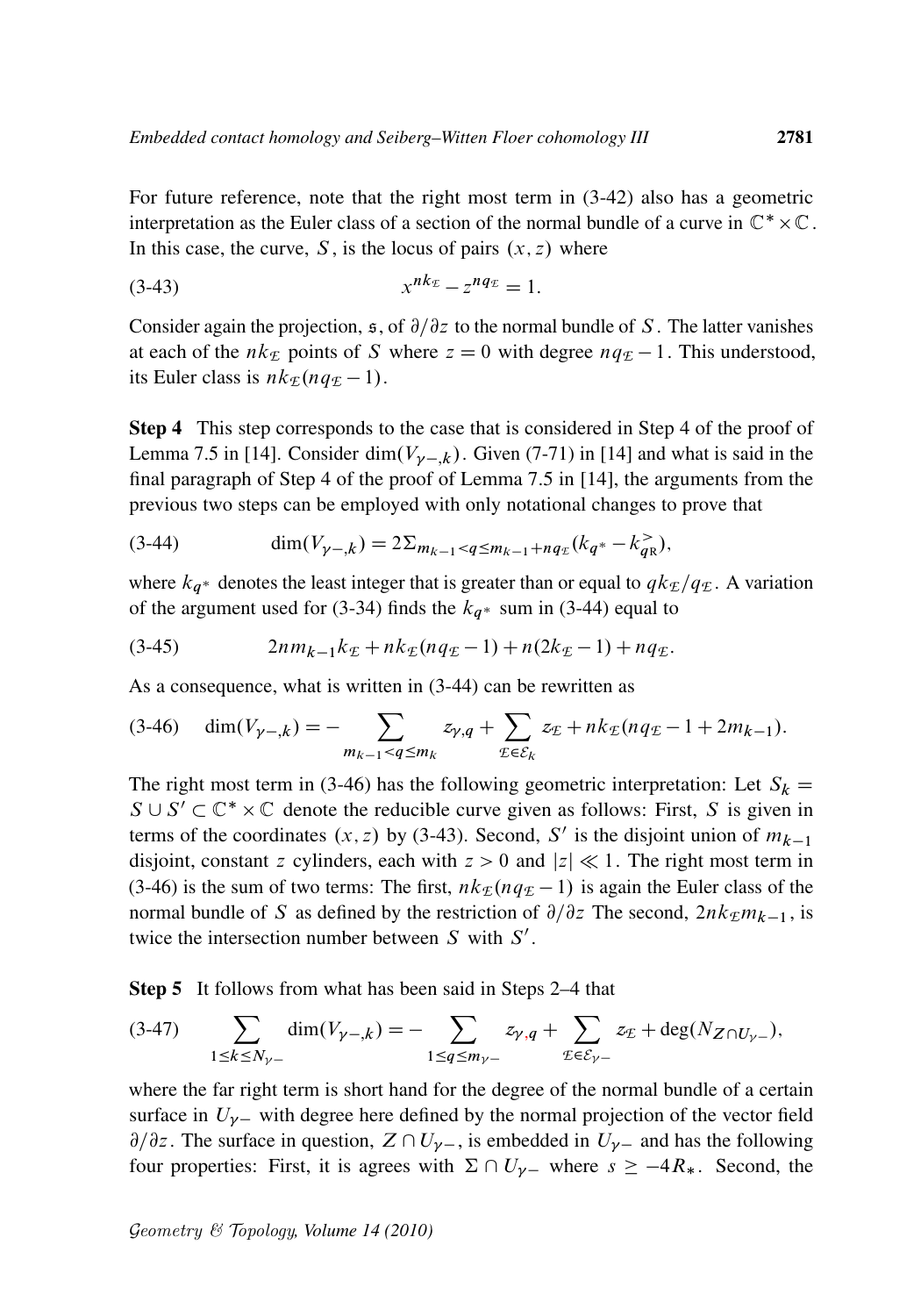$s \le -2R_*$  portion sits where  $|z| < \rho_*/100$ . Third, the  $s \le -6R_*$  portion is the union of  $m_{\gamma-}$  disjoint, cylindrical ends. Finally, any given end,  $\mathcal{E}$ , is a graph of the form  $(w, t) \rightarrow z_{\mathcal{E}} e^{-\varepsilon w}$  where  $\varepsilon > 0$  and where  $z_{\mathcal{E}} \neq 0$ . This description of the far right term in (3-47) follows directly from: The geometric interpretations of the far right term in (3-35) as the degree of the normal bundle of the surface in (3-36); the interpretation of the far right term in  $(3-45)$  as the degree of the normal bundle of the surface in  $(3-43)$ ; and the interpretation of the far right term in (3-46) as given at the end of Step 4.

Here is an analogous formula for  $\sum_{1 \leq k \leq N_{\gamma+1}} \dim(V_{\gamma+k})$  when  $(\gamma, m) \in \Theta_+$ :

$$
(3-48) \qquad \sum_{1 \le k \le N_{\gamma+}} \dim(V_{\gamma+k}) = \sum_{1 \le q \le m_{\gamma+}} z_{\gamma,q} - \sum_{\mathcal{I} \in \mathcal{E}_{\gamma+}} z_{\mathcal{I}} + \deg(N_{Z \cap U_{\gamma-}}).
$$

The derivation of  $(3-48)$  is much the same as that of  $(3-47)$  and left to the reader. Add the various versions of (3-47), (3-48) and (3-29) to obtain an expression for dim $(V_0)$ . Given that  $-\langle c_1, \Sigma \rangle = -\sum_{C \in \mathcal{C}} \langle c_1, C \rangle = -\langle c_1, Z \rangle$ , the result is identical to what appears on the right hand side of (1-4). Note that this equivalence of first Chern class pairings follows from the fact that Z differs from  $\Sigma$  only on  $\bigcup_{\gamma \in \Xi_{\Sigma^-}} U_{\gamma^-}$ and  $\bigcup_{\gamma \in \Xi_{\Sigma^+}} U_{\gamma^+}$  where the section whose algebraic zero count computes  $\langle c_1, \cdot \rangle$  is nonzero.

## 3.b Instanton signs

The purpose of this section is to prove the assertion made by the second bullet in Theorem 1.2. What follows directly sets the stage.

To start, remark that any given version of  $\mathcal{M}_1(\Theta_-, \Theta_+)$  has an orientation sheaf,  $\Lambda(\Theta_-, \Theta_+)$ , which is defined using Quillen's ideas about determinant line bundles. Definition 9.9 in [8] introduces the notion of a *coherent system of orientations* for the collection  $\{\Lambda(\Theta_-, \Theta_+)\}_{\Theta_-, \Theta_+\in Z_{\text{ech}}}$ . As explained in Section 9.5 of [8], and demonstrated below explicitly, a coherent system of orientations is specified by choosing an orientation for a certain real line that is associated to each hyperbolic Reeb orbit. A given coherent system of orientations orients any given version of  $\mathcal{M}_1(\Theta_-, \Theta_+).$ This orientation is denoted by  $\rho_{\text{ech}}$  in Theorem 1.2.

By way of reminder, Part 6 in Section 1.b introduced the 2–element set  $\Lambda(c_-,c_+)$  for any ordered pair  $c_-, c_+ \in \mathcal{M}^*$ . An element in this set canonically orients each component of  $\mathcal{M}_1(c_-,c_+)$  whose instantons are nondegenerate. As noted in Part 6 of Section 1.b, the set  $\Lambda(c_-,c_+)$  is canonically isomorphic as a  $\mathbb{Z}/2\mathbb{Z}$  module to  $\Lambda(c_-) \otimes_{\mathbb{Z}/2\mathbb{Z}}$  $\Lambda(c_+)^*$  where any given version of  $\Lambda(c)$  is a certain 2–element set viewed as a nontrivial  $\mathbb{Z}/2\mathbb{Z}$  module. A collection of elements  $\{o(c_-, c_+) \in \Lambda(c_-, c_+) \}_{c_-,c_+ \in \mathcal{M}^r}$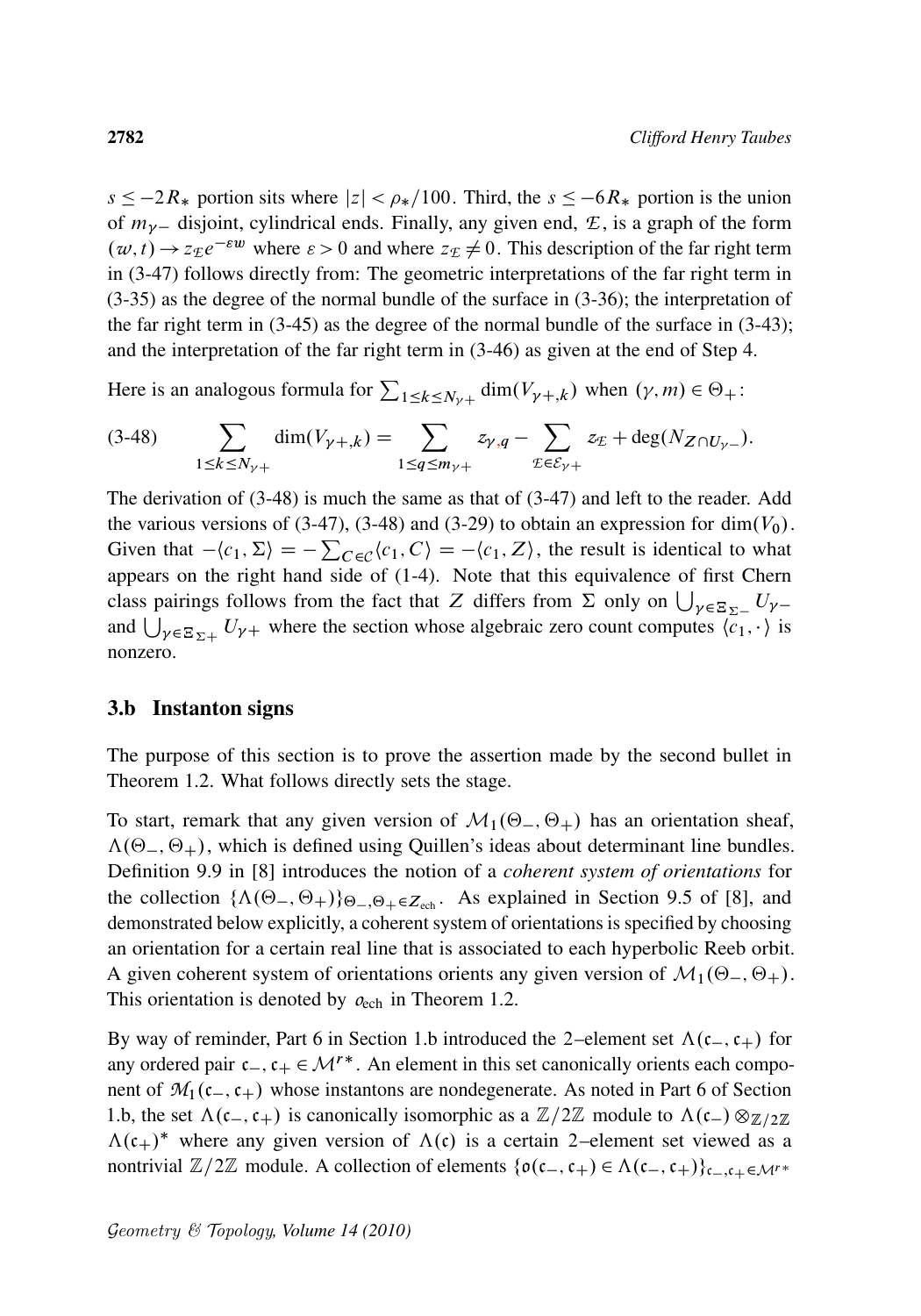was said to be coherent if there is a corresponding set  $\{\mathfrak{o}(\mathfrak{c}) \in \Lambda(\mathfrak{c})\}_{\mathfrak{c} \in \mathcal{M}^{r*}}$  such that any given  $o(c_-,c_+)$  is  $o(c_-)o(c_+).$ 

The second bullet in Theorem 1.2 asserts that it is possible to choose elements  $\{\rho(\mathfrak{c})\in$  $\Lambda(c)\}_{c\in\mathcal{M}^r}$  so as to guarantee that the orientation of the image of  $\Psi^r$  by the collection  $\{\mathfrak{o}(c_-)\mathfrak{o}(c_+) \in \Lambda(c_-,c_+) \}_{c_-,c_+\in\mathcal{M}^*}$  is the same as the pushforward via  $\Psi^r$  of  $o_{\text{ech}}$ .

The proof that follows of this assertion has fourteen parts. The first two parts of the proof summarize material about determinant line bundles for families of Fredholm operators. This is relevant by virtue of the fact that the sheafs  $\Lambda(\Theta_-, \Theta_+)$  and  $\Lambda(c_-, c_+)$  are the orientation sheaves of such line bundles. Parts 3–5 introduce the notions that are used in Part 6 to define a coherent system of orientations,  $\rho_{\text{ech}}$ , for  $\{\Lambda(\Theta_-, \Theta_+)\}_{\Theta_-, \Theta_+\in \mathbb{Z}_{\text{coh}}}$ . As is seen below, this requires as input a choice of orientation for a line that is associated to each hyperbolic Reeb orbit. Parts 7-13 use this same data to define an element  $o(c_-, c_+)$ , for  $\Lambda(c_-, c_+)$  when c and c<sub>+</sub> are in the image of some large r version of  $\Phi^r$ . The proof of the second bullet of the theorem is completed in Part 14 which explains why the  $o(c_-,c_+)$  orientation of  $M_1(c_-,c_+)$  agrees on the image of  $\Psi^r$  with the latter's pushforward of  $o_{ech}$ . Part 14 also proves that the set  $\{o(c_-,c_+)\}_{c_-,c_+\in im(\Phi^r)}$ is coherent in the sense defined above.

**Part 1** As noted above, the sheaves  $\Lambda(\Theta_-, \Theta_+)$  and  $\Lambda(\mathfrak{c}_-, \mathfrak{c}_+)$  are the orientation sheaves of determinant line bundles. Quillen [11] introduced the notion of determinant line bundle for a family of Fredholm operators; and what follows gives a brief description. Much of what is said here in the context of embedded contact homology can be found in Section 9 of Hutchings and Taubes [8] and also in Bourgeois and Mohnke [2]. The corresponding story in the Seiberg–Witten context can be found in Chapter 20 of Kronheimer and Mrowka [9]. (See also Bismut and Freed [1] for more about the general subject of determinant line bundles.)

To start, let  $\mathbb{L}_0$  and  $\mathbb{L}_1$  denote separable Hilbert spaces, let *S* denote a space, and suppose that  $s \to \Delta_s$ :  $\mathbb{L}_0 \to \mathbb{L}_1$  denotes a continuous family of bounded, Fredholm operators parameterized by the points in *S*. Now let  $V_1 \rightarrow S$  denote a finite dimensional vector bundle, and  $\phi_1: V_1 \to \mathbb{L}_1$  denote an injective map with the following property: For all  $s \in S$ , the composition of first  $\phi_1$  and then projection to cokernel( $\Delta_s$ ) is surjective onto cokernel( $\Delta_s$ ). Under this assumption, the spaces  $V_0|_s = \{u \in \mathbb{L}_0 :$  $\Delta_s(u) \in \phi_1(V_1|_s)$  define a vector bundle,  $V_0$ , over *S*. The determinant line bundle for the family  $s \to \Delta_s$  is the real line bundle with fiber

$$
\Lambda^{\text{top}}(V_0|_s) \otimes \Lambda^{\text{top}}(V_1|_s)^*.
$$

Here, convention takes  $\Lambda^{top}$  of the zero dimensional bundle to be  $\mathbb R$ . One can show that this bundle is independent of the choice of  $V_1$  and  $\phi_1$ . This line bundle is denoted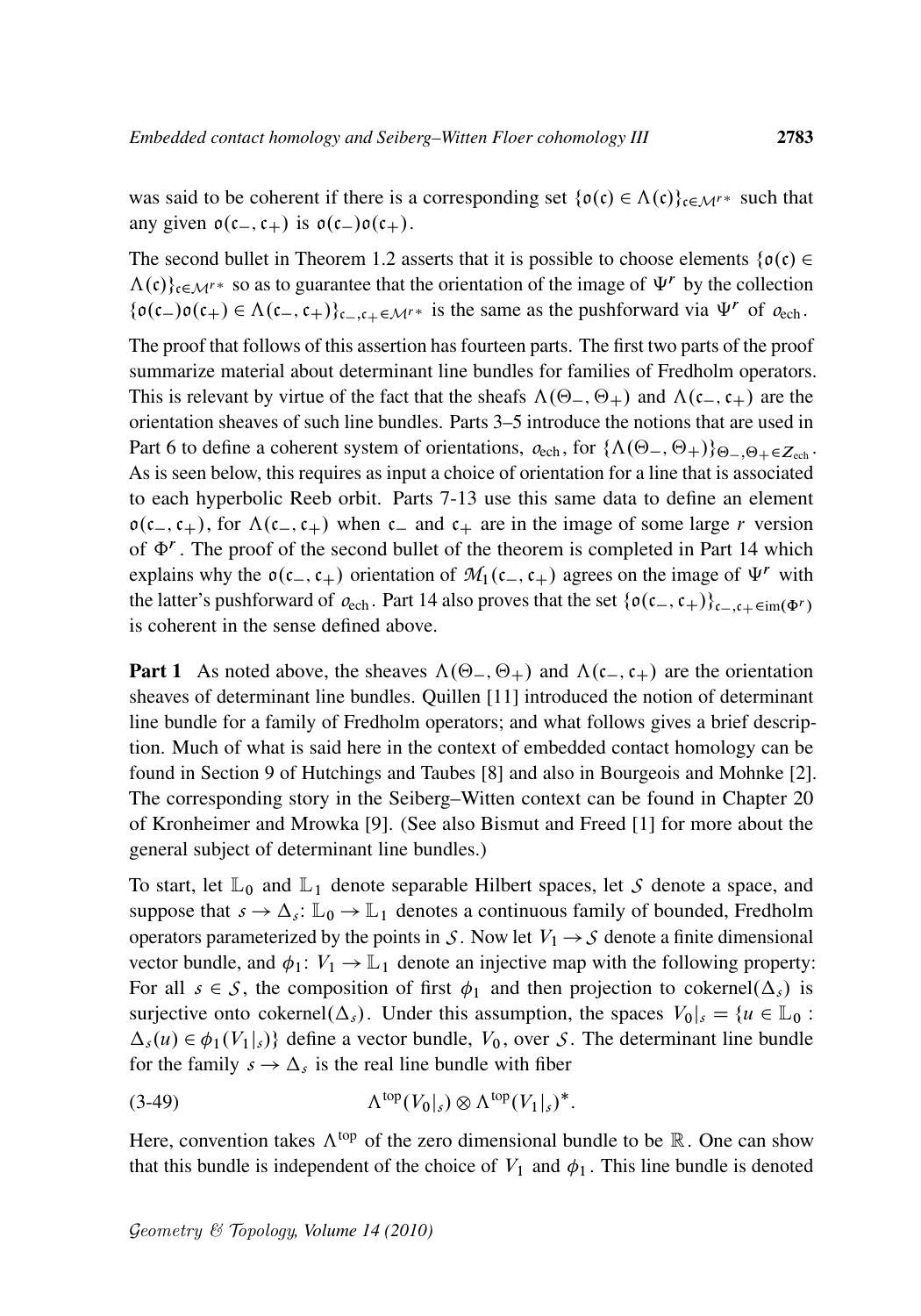by  $det(\Delta)$ . Note that there is an exact sequence

$$
(3-50) \t 0 \to \text{kernel}(\Delta_s) \to V_0 \to V_1 \to \text{cokernel}(\Delta_s) \to 0,
$$

where the middle arrow is the map  $\Delta_s$  with it understood that  $\phi_1$  is used to identify  $V_1$ with  $\phi_1(V_1)$ . Thus, the line det $(\Delta)|_s$  is canonically isomorphic to

 $(3-51)$ <sup>top</sup>(kernel( $\Delta_s$ )  $\otimes \Lambda^{top}$ (cokernel( $\Delta_s$ ))<sup>\*</sup>.

The latter observation is relevant to the case at hand by virtue of the fact that an orientation for  $\Sigma$ 's component of the moduli space  $\mathcal{M}_1(\Theta_-, \Theta_+)$  is no more nor less than an orientation for the product of the top exterior powers of operators that are associated to the components of  $\Sigma$ . To elaborate, suppose that  $C \subset \Sigma$  is not an R–invariant cylinder. Then the tangent space to C's component in  $\mathcal{M}_1(\Theta_-, \Theta_+)$  is canonically isomorphic to the kernel of the operator  $\mathcal{D}_C$  as given in (1-10) but viewed as a Fredholm operator from  $L_1^2(C;N)$  to  $L^2(C;N \otimes T^{0,1}C)$ . Suppose next that C is an R invariant cylinder. Let m denote the associated integer and let  $C_m \rightarrow C$ denote the associated, m–fold connected cover. For the purposes of this proof, define  $\mathcal{D}_C$  in this case to be the pullback to  $C_m$  of the operator depicted in (1-10). Given (1-14) and the constraints in Section 4.b of [14], this version of  $\mathcal{D}_C$  is a Fredholm operator from  $L_1^2(C_m; N)$  to  $L^2(C_m; N)$  with trivial kernel and cokernel. The point of all this is that the sheaf  $\Lambda(\Theta_-, \Theta_+)$  at  $\Sigma$  is canonically isomorphic to the  $\mathbb{Z}/2\mathbb{Z}$ module of orientations of the line

$$
(3-52) \t\t det(\bigoplus_{C \in \mathcal{C}} \mathcal{D}_{\mathcal{C}}).
$$

There is a similar story for the  $\mathbb{Z}/2\mathbb{Z}$  module  $\Lambda(c_-,c_+)$  at  $\mathfrak{d}_{\Sigma}$ . The latter is canonically isomorphic to the  $\mathbb{Z}/2\mathbb{Z}$  module of orientations for the line det( $\mathfrak{D}$ ) where  $\mathfrak{D}$  is  $\mathfrak{d}_{\Sigma}$ 's version of the operator that is described in (1-12).

What follows is meant to give some indication of how the argument for the second point in Theorem 1.2 uses these determinant lines. It is first argued that a coherent orientation for (3-52) is determined in a suitably canonical fashion from an orientation of a tensor product of 3 lines,  $det_{\alpha} \otimes det_{\beta} \otimes det_{+}^*$ , where each is the determinant line bundle for a Fredholm operator. The Fredholm operator that defines det is a version of  $\mathcal{D}_c$ that is determined solely by  $\Theta$ . Furthermore, det is oriented given the following data: First, a  $\mathbb{Z}/2\mathbb{Z}$  choice for each hyperbolic Reeb orbit with even rotation number from  $\Theta$  . Second, an ordering of these orbits. Meanwhile, the Fredholm operator that defines det<sub>+</sub> is a version of  $\mathcal{D}_c$  that is determined solely by  $\Theta_+$ ; and det<sub>+</sub> is oriented given the  $\Theta_+$  analog of this same data. Finally, det<sub> $\circ$ </sub> has a canonical orientation by virtue of the fact that the operator that defines this determinant line, yet another version of  $\mathcal{D}_C$ , has a deformation through Fredholm operators to one that is  $\mathbb C$ -linear.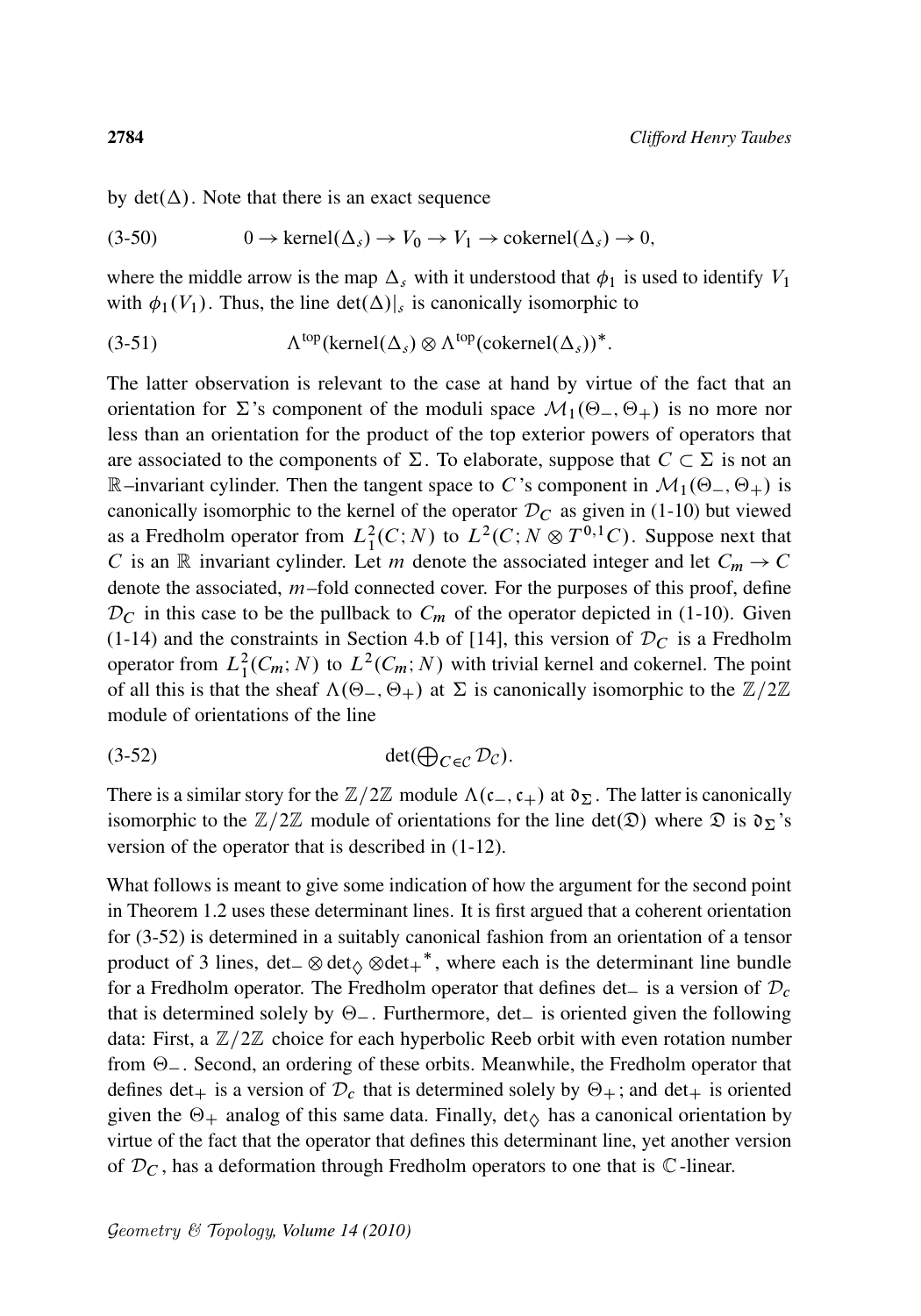To say more about an orientation for the line det( $\mathcal{D}$ ), consider first any pair  $c_{-}$  and  $c_{+}$  of nondegenerate elements in Conn $(E) \times C^{\infty}(M; \mathbb{S})$ . Let  $\mathfrak{d}: \mathbb{R} \to \text{Conn}(E) \times C^{\infty}(M; \mathbb{S})$ denote any given smooth map with  $s \to -\infty$  limit equal to  $c_-$  and with  $s \to \infty$  limit equal to  $c_+$ . An element in  $\Lambda(c_-,c_+)$  is determined in a canonical fashion from an orientation of the determinant line that is associated to  $\mathfrak{d}$ 's version of the operator in (1-12). As it turns out, one can choose a map  $\mathfrak d$  so that this same version of det $(\mathfrak D)$ can be written in a suitable canonical fashion as  $Det_{\phi} \otimes Det_{\phi} \otimes Det_{\phi}^*$  where each of Det<sub>-</sub>, Det<sub>+</sub> and Det<sub> $\Diamond$ </sub> is the determinant line of a Fredholm operator that differs from  $(1-12)$  by a zero–th order term. Moreover, the respective operators that give Det<sub>—</sub> and Det<sub>+</sub> are determined solely by  $c_$  and  $c_+$ . Meanwhile, the operator that gives Det<sub> $\lozenge$ </sub> is homotopic through Fredholm operators to a  $\mathbb{C}$ –linear operator. This gives Det<sub> $\alpha$ </sub> a canonical orientation which is assumed henceforth.

The fact that an element in any given  $c_{-}$  and  $c_{+}$  version of  $\Lambda(c_{-}, c_{+})$  is determined solely by orientations for Det<sub>-</sub> and Det<sub>+</sub> underlies the assertion that there are elements  $\{o(c_-, c_+) \in \Lambda(c_-, c_+)\}_{c,c_+\in \mathcal{M}^r}$  such that each  $o(c_-, c_+)$  here has the form  $o(c_-) o(c_+)^*$  with  $\{o(c) \in \Lambda(c)\}_{c \in \mathcal{M}^*}$ . Indeed this is the case because the module  $\Lambda(c)$  for  $c \in \mathcal{M}^r$  is isomorphic to  $\Lambda(c, c_0)$  with  $c_0$  any given nondegenerate element in Conn $(E) \times C^{\infty}(M; \mathbb{S})$ . To say more, define an element in  $\Lambda(c_-, c_0)$  by orienting the version of det( $\mathfrak{D}$ ) that is associated to a map  $\mathfrak{d}: \mathbb{R} \to \text{Conn}(E) \times C^{\infty}(M; \mathbb{S})$  with  $s \to -\infty$  limit is  $c_{-}$  and with  $s \to \infty$  limit is  $c_0$ . As noted above, the associated version of det( $\mathfrak{D}$ ) for such a map is canonically isomorphic to Det  $\otimes$  Det<sub> $\wedge$ </sub>  $\otimes$  Det<sub>0</sub> where  $Det_{-\Diamond}$  and  $Det_0$  are also determinant lines of Fredholm operators that differ from  $(1-12)$  by something of zero–th order. Moreover, the operator that defines  $Det_0$ is determined solely by  $c_0$ , and the operator that defines  $Det_{\sim} \phi$  deformable through Fredholm operators to a C–linear operator. This understood, fixing an orientation for Det<sub>0</sub> gives the element  $o(c_{-})$ . There is an analogous  $o(c_{+})$ . The composition law  $\Lambda(c_-, c_0) \otimes_{\mathbb{Z}/2\mathbb{Z}} \Lambda(c_0, c_+)^{*} = \Lambda(c_-, c_+)$  gives the latter the element  $o(c_-) o(c_+)^{*}$ .

It is important in what follows to note that the element  $o(c_-) o(c_+)^*$  is the same as that determined for  $\Lambda(c_-, c_+)$  by the orientation of Det $\_\otimes$  Det $_\diamond$   $\otimes$ Det $_+^*$  given previously. This is because the lines  $Det_{\diamondsuit}$ ,  $Det_{\diamondsuit}$  and the  $c_+$  analog of  $Det_{\diamondsuit}$  are all oriented by deforming their corresponding operators through Fredholm operators to something C–linear.

With the preceding understood, let  $\Sigma \in \mathcal{M}_1(\Theta_-, \Theta_+)$  and take  $c_-$  and  $c_+$  to be respective solutions to (1-8) that determine the gauge equivalence classes of  $\Phi^r(\Theta_-)$ and  $\Phi^r(\Theta_+)$ . A crucial observation made in what follows is that the associated tensor product Det  $\otimes$  Det $\otimes$  Det  $\downarrow$  can be defined using  $\Psi^r$  to supply the operator whose determinant line is Det<sub>-</sub>. Moreover, this version of Det<sub>-</sub> is canonically isomorphic to the line det that is used to define the coherent orientation for  $\Sigma$ 's version of (3-52). By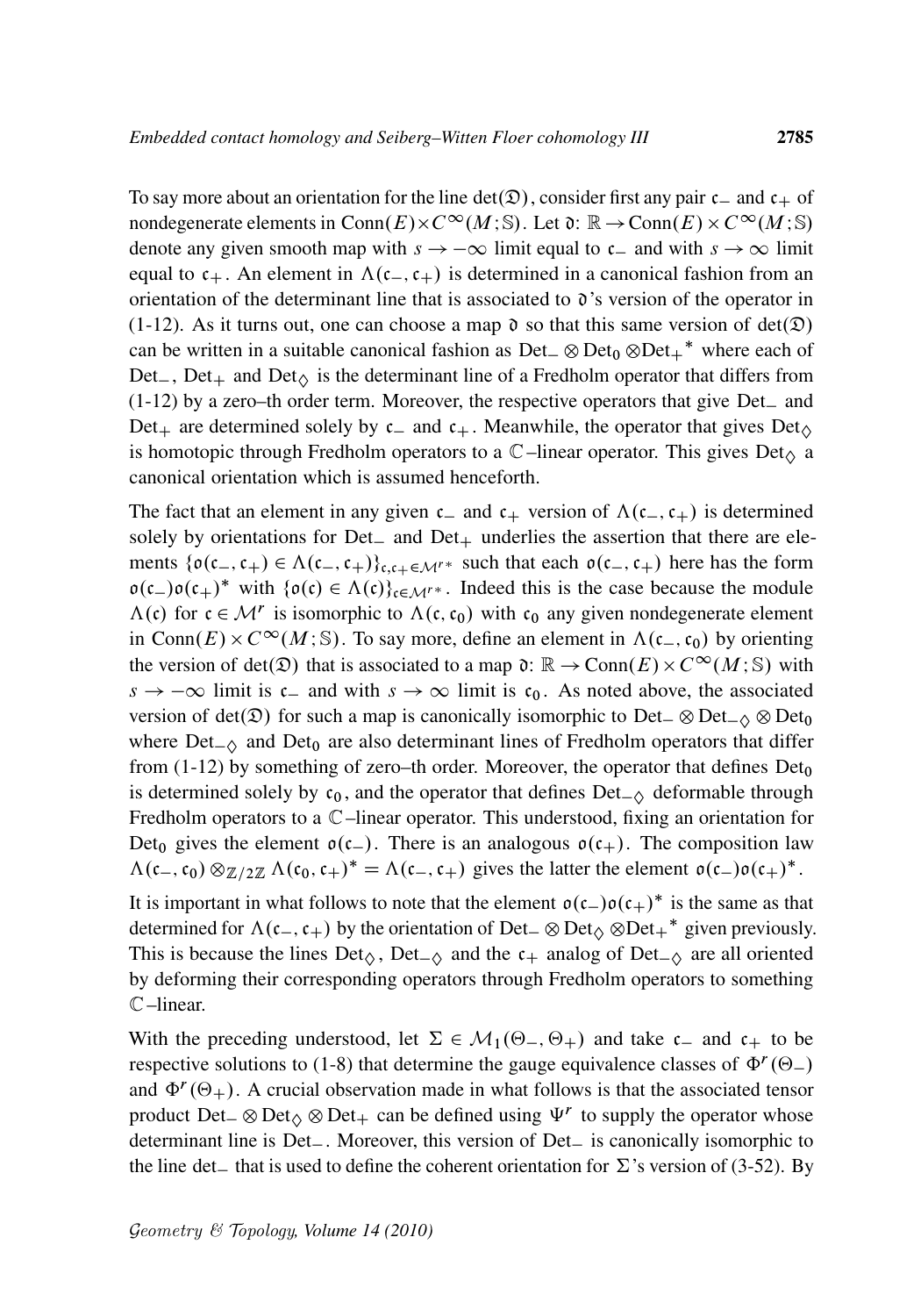the same token,  $\Psi^r$  supplies a version of Det<sub>+</sub> that is canonically isomorphic to det<sub>+</sub>. Finally, all of this is compatible with the pushforward via  $\Psi^r$ . These observations have the following sought after consequence: A coherent orientation for  $\mathcal{M}_1(\Theta_-, \Theta_+)$ defines an element in  $\Lambda(c_-,c_+)$  which gives the same orientation to det $(\mathfrak{D})$  as does the pushforward via  $\Psi^r$ . Moreover this element comes from a coherent orientation of the collection  $\{\Lambda(c_-,c_+)\}_{c,c_+\in\mathcal{M}^{r*}}$ .

**Part 2** This part of the proof states a well known gluing principle for first order Fredholm differential operators such as  $\mathcal{D}_C$  and  $\mathfrak{D}_0$ . This gluing principle lies behind the composition law  $\Lambda(\Theta_-, \Theta') \times_{\mathbb{Z}/2\mathbb{Z}} \Lambda(\Theta', \Theta_+) = \Lambda(\Theta_-, \Theta_+)$  implied by Lemma 9.6 in [8]; and also the composition law  $\Lambda(c_-, c_0) \times_{\mathbb{Z}/2\mathbb{Z}} \Lambda(c_0, c_+) = \Lambda(c_-, c_+)$  that is stated in Chapter 20.3 of [9]. See also Section 9.6 in [8] or Corollaries 6 and 7 in [2] in the former case; and see (20-8) and the surrounding discussion in [9] or Mrowka's thesis [10] for the latter. In particular, this gluing principle is used momentarily to write triple product decompositions of both the determinant line bundle in  $(3-50)$  and of det $(\mathcal{D})$ , this in the manner described at the end of Part 1.

What follows states the gluing principle in somewhat greater generality than is necessary. To set the stage, suppose that Y is a smooth, Riemannian manifold, that  $P_0$  and  $P_1$ are smooth vector bundles over  $Y$  with fiber metrics, and that

(3-53) 
$$
\mathbb{O}: L^2_1(Y; P_0) \to L^2(Y; P_1)
$$

is a Fredholm, first order differential operator. Let  $\phi: N \to Y$  denote an embedding of a separating, codimension 1 submanifold. Let L:  $C^{\infty}(N; \phi * P_0) \to C^{\infty}(N; \phi * P_1)$ denote a first order, unbounded, self-adjoint elliptic differential operator with trivial kernel. Here, the metric on N is that induced by  $\phi$ . Suppose that  $\varepsilon > 0$  has been specified, this a number that is much smaller than the smallest of the absolute values of the eigenvalues of  $L$ .

Suppose that  $T \ge 2$  and that  $\phi$  extends to an isometric embedding  $\phi_T : [-T, T] \times N \rightarrow Y$ such that the following is true: Let  $\pi: [-T, T] \times N \rightarrow N$  denote the projection. Then there are bundle isometries from  $\phi_T^*$  $*_{T}^{*}P_{0,1}$  to  $\pi^{*}\phi^{*}P_{0,1}$  that identify  $\circledcirc$  on the image of  $\phi_T$  with the operator

$$
\frac{\partial}{\partial s} + L + \mathfrak{e}
$$

on  $[-T, T] \times N$ . Here, e is a first order operator whose coefficients are such that their derivatives to order 3 are bounded by  $\varepsilon$ .

To continue, define manifolds  $Y_$  and  $Y_+$  as follows: The manifold  $Y_-$  is obtained by discarding the part of Y that contains the  $\phi$ -image of  $(1, T] \times N$  and replacing the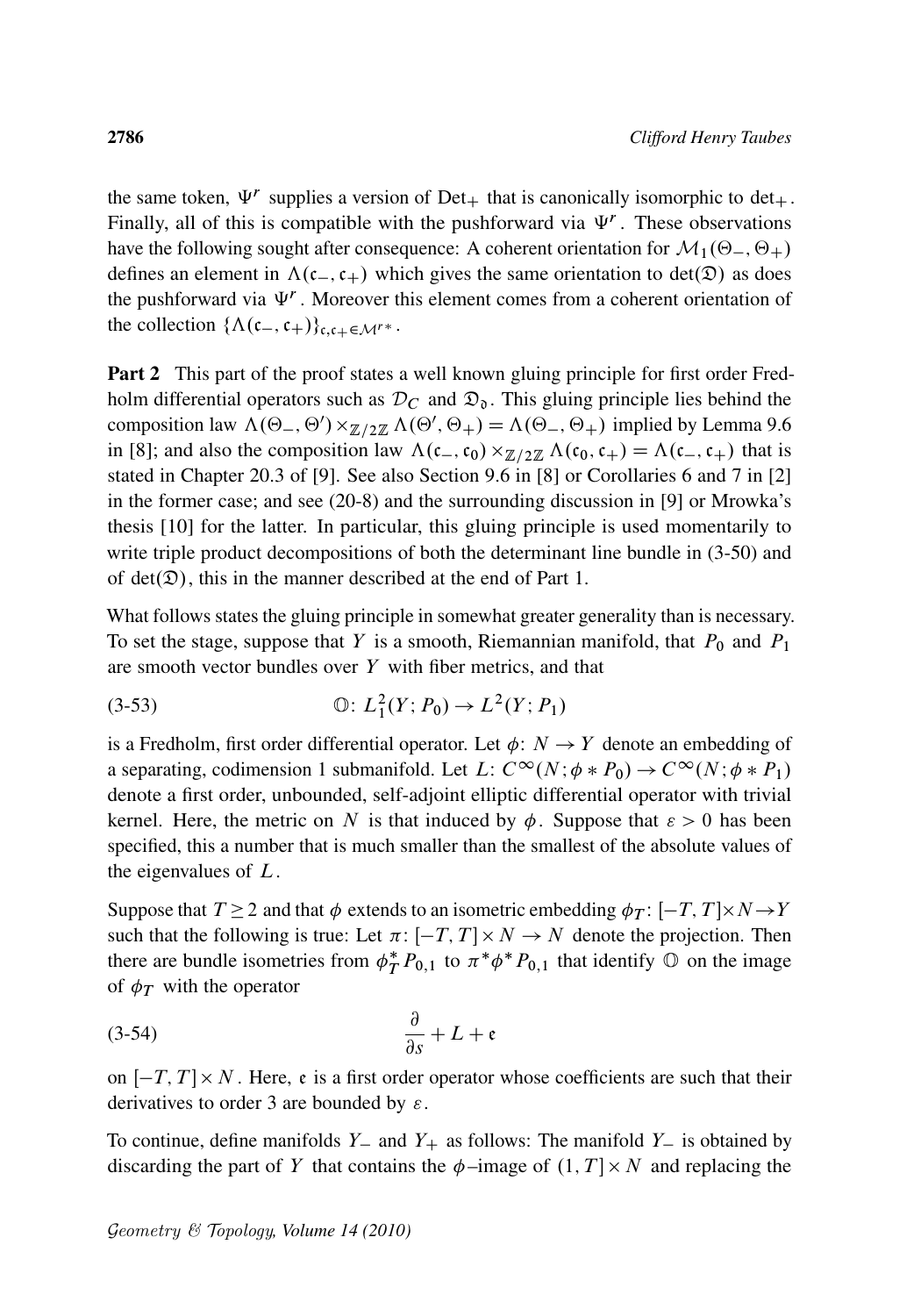latter with  $(1, \infty) \times N$ . Meanwhile,  $Y_+$  is obtained by discarding from Y the part that contains the  $\phi$ -image of  $[-T, -1) \times N$  and replacing the latter with  $(-\infty, -1) \times N$ . Both  $P_0$  and  $P_1$  extend in the obvious fashion to  $Y_$  and  $Y_+$ . Likewise, the operator  $\odot$ extends over both  $Y_-$  and  $Y_+$  so as to map  $L_1^2(Y_\pm, P_0)$  to  $L^2(Y_\pm, P_1)$ . The latter operators are denoted by  $\mathbb{O}_{\pm}$ . Indeed,  $\mathbb{O}_{-} = \partial/\partial s + L + \chi\mathfrak{e}$  on the  $(1, \infty) \times N$  part of Y<sub>-</sub>; meanwhile  $\mathbb{O}_+ = \partial/\partial s + L + (1-\chi)\varepsilon$  on the  $(-\infty, -1) \times N$  part of  $Y_+$ . Finally, define maps  $\phi_-: C^{\infty}(Y_-, P_{0,1}) \to C^{\infty}(Y, P_1)$  by sending  $\phi_-(\eta) = \chi \eta$ . Likewise, define  $\phi_+$ :  $C^{\infty}(Y_-, P_{0,1}) \to C^{\infty}(Y, P_1)$  by  $\phi_+(\eta) = (1 - \chi)\eta$ .

The lemma that follows states the promised gluing principle. This lemma uses  $\mathbb{O}_{\pm}^{\dagger}$ and  $\mathbb{O}^{\dagger}$  to denote the formal  $L^2$  adjoints of the indicated operators.

**Lemma 3.4** There exists  $\varepsilon_* > 0$  and  $T_* \ge 2$  with the following significance: If  $\varepsilon < \varepsilon_*$ and  $T \geq T_*$ , then

- (a) The operators  $\mathbb{O}_{\pm}$  define Fredholm maps from  $L_1^2(Y_{\pm}, P_0)$  to  $L^2(Y_{\pm}, P_1)$ , respectively.
- (b) The composition of first  $\phi_- \oplus \phi_+$  and then  $L^2$  orthogonal projection onto the kernel of  $\Delta^{\dagger}$  defines a surjection  $\phi_1$ : kernel $(\mathbb{O}^{-1}) \oplus \text{kernel}(\mathbb{O}^{\dagger}) \rightarrow \text{kernel}(\mathbb{O}^{\dagger})$ .
- (c) The composition of  $\phi_- \oplus \phi_+$  and then  $L^2_1$  orthogonal projection onto kernel( $\Delta$ ) is an isomorphism from kernel $(\mathbb{O}_-) \oplus \text{kernel}(\mathbb{O}_+)$  to  $V_0 = \{u \in L_1^2(Y; P_0)$ :  $\mathbb{O}u \in \text{Image}(\phi_1)\}.$
- (d) In particular,  $\phi_-\oplus \phi_+$  induces and isomorphism of lines

 $(3-55)$  $\Lambda^{top}$ (kernel $(\mathbb{O}_-) \oplus \text{kernel}(\mathbb{O}_+)) \otimes \Lambda^{top}$ (cokernel $(\mathbb{O}_-) \oplus \text{cokernel}(\mathbb{O}_+))^*$  $\approx$  det( $\circledcirc$ ).

A proof is straightforward to come by; indeed, the arguments are much like those that are used to below to prove Lemma 3.5. See also Lemma 9.6 in [8] which gives a relevant  $N = S<sup>1</sup>$  version of (3-55). Various  $N = M$  versions have been used since the early days of gauge theory (see, eg Chapter 7 in [3]). Very much more sophisticated versions in the Seiberg–Witten context are used in Chapters 17 and 24 of [9].

An  $N = S^1$  version of (3-55) gives the composition law  $\Lambda(\Theta_-, \Theta') \times_{\mathbb{Z}/2\mathbb{Z}} \Lambda(\Theta', \Theta_+) =$  $\Lambda(\Theta_-, \Theta_+)$ . A version for  $N = M$  gives the composition law  $\Lambda(c_-, c_0) \times_{\mathbb{Z}/2\mathbb{Z}}$  $\Lambda(c_0, c_+) = \Lambda(c_-, c_+)$  given in Chapter 20 of [9].

Part 3 This part of the proof serves as a digression to introduce some auxiliary operators that are used in Part 6 to define a canonical orientation for the line in (3-52).

These operators are used to define the lines det<sub>-</sub>, det<sub>+</sub> and det<sub> $\Diamond$ </sub> that are mentioned in Part 1.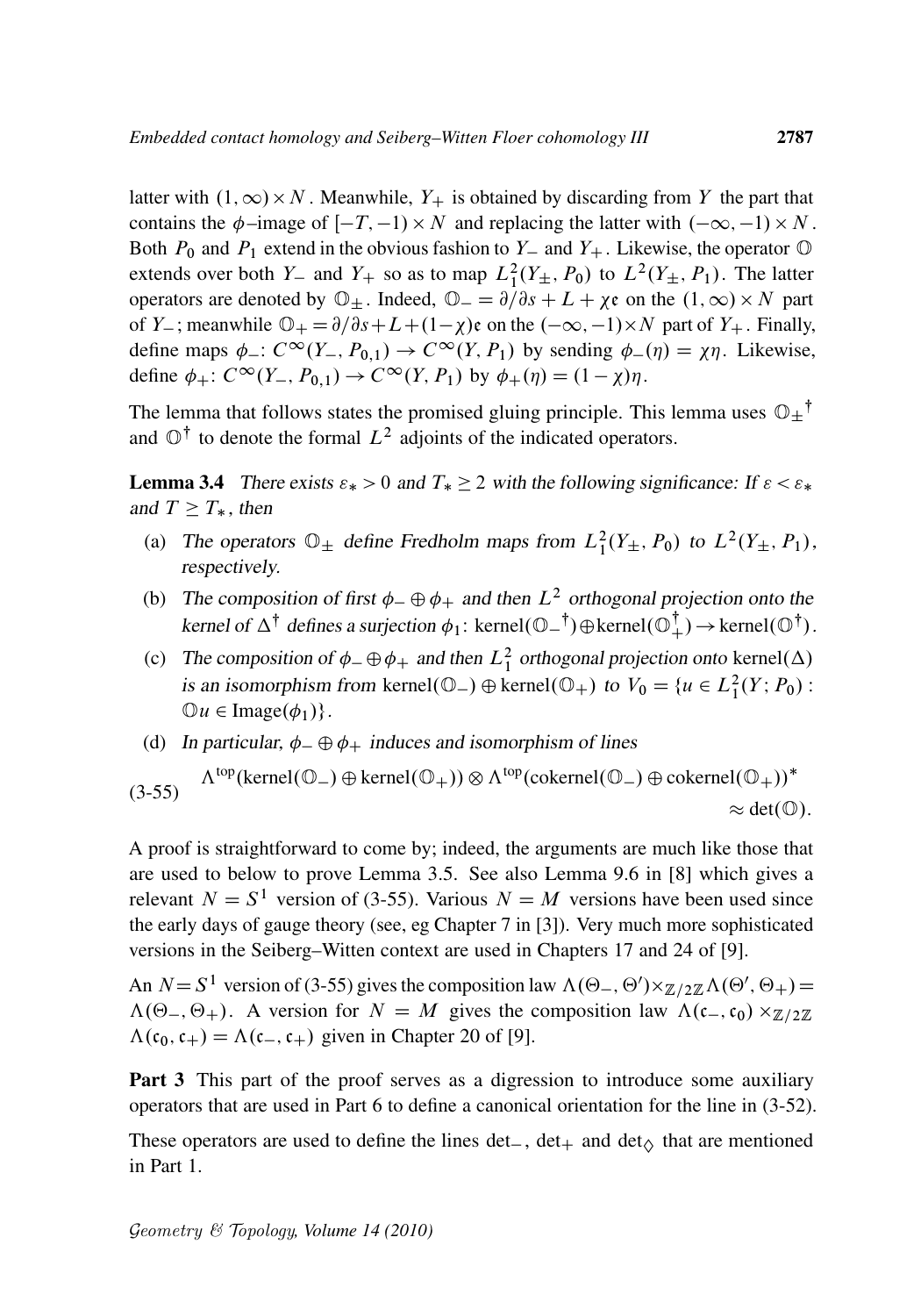To start the digression, fix  $\varepsilon \in (0, 1)$  but very small, fix  $k \in \mathbb{Z}$ , and define the operator  $\mathcal{D}_{0-}$  on  $C^{\infty}(\mathbb{R} \times S^1; \mathbb{C})$  by declaring it to send any given function  $\eta$  to

$$
(3-56) \t\t\t\t\t\mathcal{D}_{0-}\eta = \frac{1}{2}\left(\frac{\partial}{\partial w} + i\frac{\partial}{\partial t} + \left(\frac{1}{2}k + \varepsilon(1-\chi)\right)\right)\eta + i\varepsilon\chi e^{ikt}\overline{\eta},
$$

where  $\chi = \chi(w)$ . This operator is Fredholm from  $L_1^2(\mathbb{R} \times S^1; \mathbb{C})$  to  $L^2(\mathbb{R} \times S^1; \mathbb{C})$ . A spectral flow calculation can be done to prove that it has index  $0$  when  $k$  is odd and index 1 when k is even. Moreover, if  $\varepsilon$  is small, its kernel dimension is, respectively, 0 and 1. Indeed, when k is even, the kernel is the real span of  $(1-i)ee^{u(w)+\bar{i}kt/2}$  where the function u is an antiderivative of  $\varepsilon(1 - 2\chi)$ . Fix such a small value of  $\varepsilon$ . In the case when k is even, fix an orientation for the kernel of  $\mathcal{D}_{0-}$ . If  $T \ge 0$  is given, use  $\mathcal{D}_{T-}$  to denote the operator that is obtained from  $\mathcal{D}_{0-}$  by translating the latter using  $w \rightarrow w + T$ . Thus  $\mathcal{D}_{T-}$  is obtained from (3-56) by replacing  $\chi$  with the function  $\chi_{T-} = \chi(w+T)$ .

Consider next the operator  $\mathcal{D}_{0+}$  on  $C^{\infty}(\mathbb{R} \times S^1; \mathbb{C})$  that sends a given function  $\eta$  to

$$
(3-57) \tD_{0+}\eta = \frac{1}{2}\left(\frac{\partial}{\partial w} + i\frac{\partial}{\partial t} + \frac{1}{2}(k+\varepsilon\chi)\right)\eta + i\varepsilon(1-\chi)e^{ikt}\overline{\eta}.
$$

This operator is also Fredholm from  $L_1^2(\mathbb{R} \times S^1; \mathbb{C})$  to  $L^2(\mathbb{R} \times S^1; \mathbb{C})$ . The operator  $\mathcal{D}_{0+}$  has index zero when k is odd and index  $-1$  when k is even. If  $\varepsilon > 0$  is small, it has trivial kernel and cokernel when k is odd, and trivial kernel but 1–dimensional cokernel when k is even. Fix such a small value for  $\varepsilon$ , and then fix an orientation for the cokernel of  $\mathcal{D}_{0+}$  when k is even. Given  $T \ge 0$ , define  $\mathcal{D}_{T+}$  by replacing  $\chi$  in (3-57) by the function  $\chi_{T+} = \chi(w - T)$ .

There are yet two more operators that play a roles in what follows. Both map  $\mathbb{C}^{\infty}(\mathbb{R} \times S^1; \mathbb{C})$  to itself. The first has the form

(3-58) 
$$
\eta \to \mathcal{D}_{-\eta} = \frac{1}{2} \left( \frac{\partial}{\partial w} + i \frac{\partial}{\partial t} + \frac{1}{2} (k + \varepsilon) \right) \eta.
$$

Note that this operator is  $\mathbb{C}$ –linear. Note as well that it agrees with  $\mathcal{D}_{\mathcal{T}}$  at points in  $\mathbb{R} \times S^1$  where  $-T < \omega$ . The second operator of the two operators is denoted by  $\mathcal{D}_+$ ; and it is defined by replacing  $\varepsilon$  with  $-\varepsilon$  in (3-58). Note that  $\mathcal{D}_+$  is also  $\mathbb{C}$ –linear, and that it agrees with  $\mathcal{D}_{T+}$  where  $T < w$ .

**Part 4** This part of the proof describes a deformation of certain  $C \in \mathcal{C}$  versions of  $\mathcal{D}_C$ . The particulars are motivated by what is said in Section 9 of [8]. To set the stage, suppose that  $\gamma \in \Xi_{\Sigma}$  is a hyperbolic Reeb orbit and let *E* denote the end of  $\Sigma$  that lies in  $U_{\gamma-}$ . Use C in what follows to denote the component of  $\Sigma$  that contains  $\mathcal{L}$ .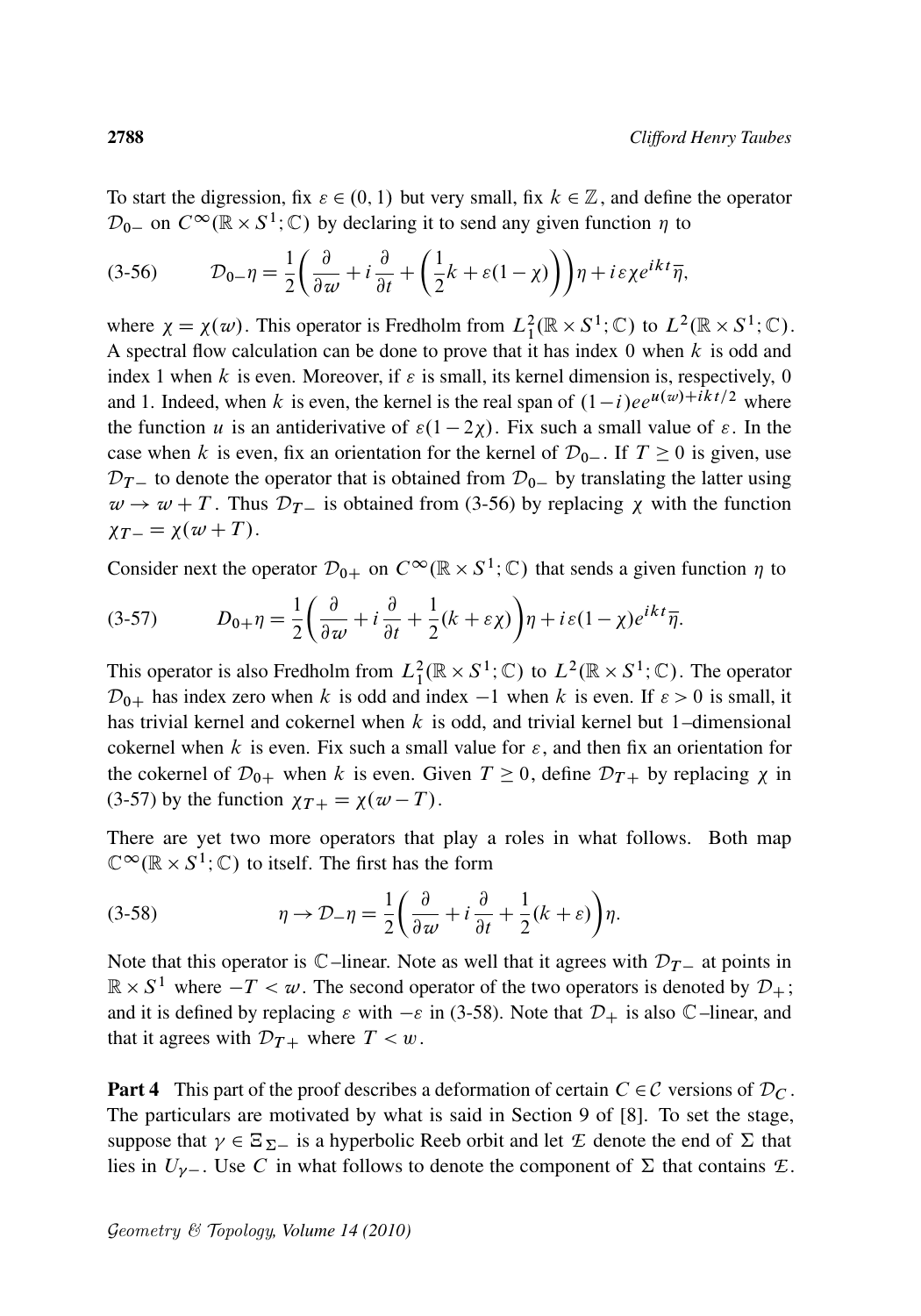View *E* as a graph  $(w, t) \rightarrow z_E(w, t)$  as in (4-2) of [14], and then identify the normal bundle to *E* with C using the projection of  $\partial/\partial z$ . This done, the operator  $\mathcal{D}_C$  appears on *E* as

(3-59) 
$$
\eta \to \mathcal{D}_C \eta = \frac{1}{2} \left( \frac{\partial}{\partial w} + i \frac{\partial}{\partial t} + \frac{1}{2} k \right) \eta + i \varepsilon e^{ikt} \overline{\eta} + \mathfrak{e}(\eta),
$$

where  $|e| \leq c_0(|\eta| + |\nabla \eta|)e^{-|\omega|/c_0}$  Here, k is the rotation number of  $\gamma$ .

Fix  $T > 4R$  and  $T' > 8T$ ; and consider now the operator on  $E$  that sends a function  $\eta$  to the operator

$$
(3-60) \t\t \eta \to \chi_{T-} \mathcal{D}_{T'-} + (1 - \chi_{T-}) \mathcal{D}_C.
$$

The deformation of  $\mathcal{D}_C$  that is depicted in (3-60) is homotopic to  $\mathcal{D}_C$  through a path of Fredholm, first order operators. Indeed, such a homotopy parametrized by  $[0, 1]$  can be obtained by replacing  $\chi_{T-}$  in (3-60) by  $\sigma \chi_{T-}$  where  $\sigma \in [0, 1]$ .

Let  $\gamma \in \Xi_{\Sigma+}$  denote a hyperbolic Reeb orbit, let *E* denote the end of  $\Sigma$  in  $U_{\gamma+}$ , and let C denote the component of  $\Sigma$  that contains *E*. There is a deformation of  $\mathcal{D}_C$ through Fredholm operators that is the analog of (3-60): Replace  $\chi_{T-}$  with  $(1-\chi_{T+})$ and replace  $\mathcal{D}_{T'}$  with  $\mathcal{D}_{T'+}$ .

Given  $C \in \mathcal{C}$ , use  $\mathcal{D}_{C;T,T}'$  to denote the operator on C that is obtained by replacing  $\mathcal{D}_C$ by the appropriate version of (3-60) or its positive end counterpart on each end  $E \subset C$ whose constant s slices limit as  $|s| \to \infty$  to a hyperbolic Reeb orbit. It follows from what is said above that this operator is homotopic to  $\mathcal{D}_C$  via a path of Fredholm, first order differential operators acting from  $L_1^2(C;N)$  to  $L^2(C;N \otimes T^{0,1}C)$ . As just noted, such a homotopy, parametrized by  $\sigma \in [0, 1]$ , is obtained by replacing each occurrence of  $\chi_{T\pm}$  by  $\sigma \chi_{T\pm}$ .

Fix  $T > 4R$  and  $T' > 8T$  so as to introduce the line

$$
(3-61) \qquad \qquad \det(\bigoplus_{C \in \mathcal{C}} \det(\mathcal{D}_{C;T,T'})).
$$

Here, as in (3-52), the operator associated to an  $\mathbb{R}$ –invariant cylinder component C that comes with weight  $m > 1$  is that defined by the pullback of  $\mathcal{D}_C$  to the m-fold covering cylinder. Cylinders of this sort have  $D_{C,T,T'} = D_C$  as they are of the form  $\mathbb{R} \times \gamma$  with  $\gamma$  an elliptic Reeb orbit.

Since each version of  $\mathcal{D}_{C;T,T}$ , is homotopic through Fredholm operators to  $\mathcal{D}_C$ , an orientation for the line in (3-61) defines one for the line in (3-52); thus it defines a point in the  $\mathbb{Z}/2\mathbb{Z}$  module  $\Lambda(\Theta_-, \Theta_+)$  at  $\Sigma$ .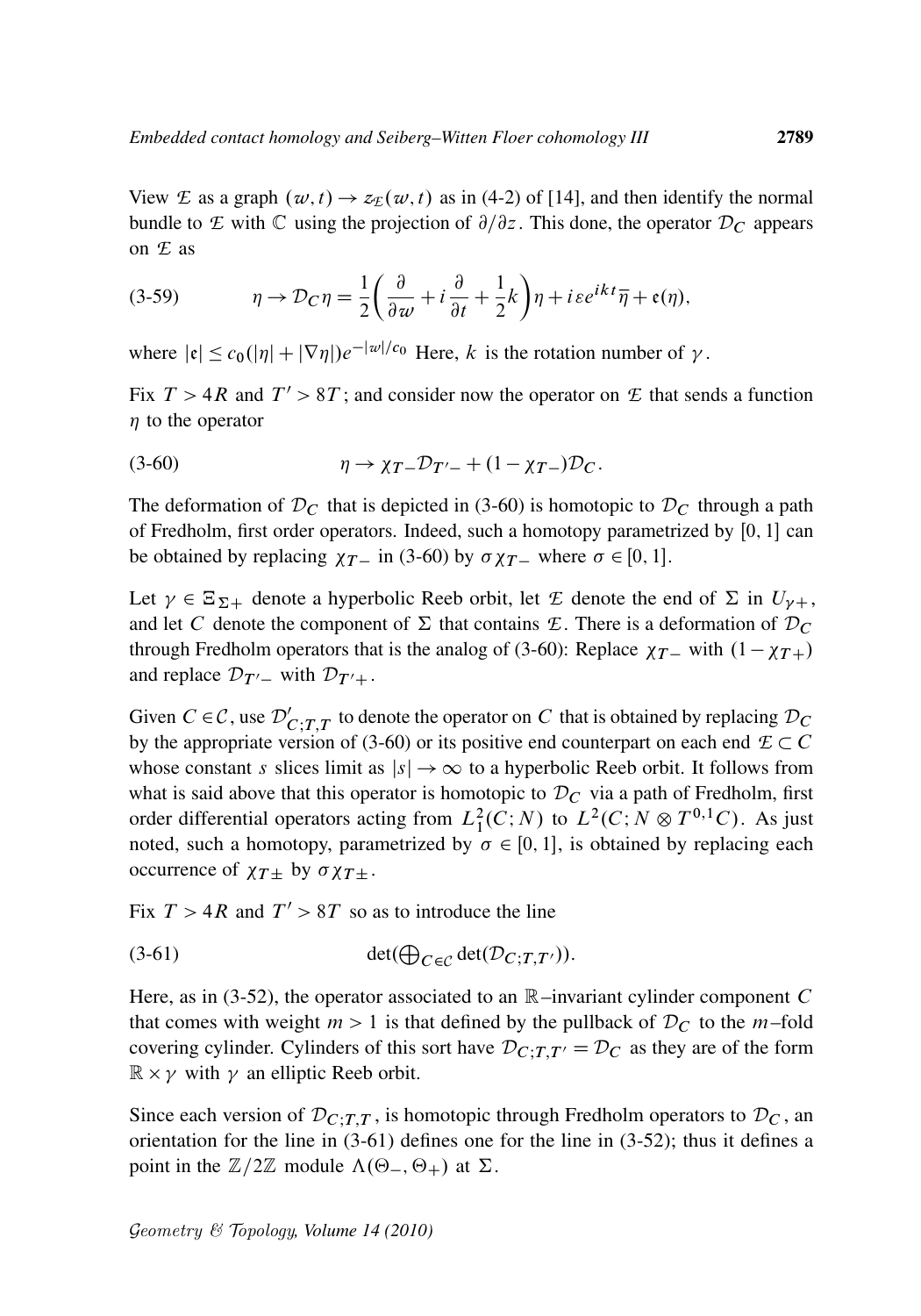**Part 5** The two operators  $\mathcal{D}_{\pm}$  are now used to define yet another operator that is associated to a given component  $C \subset \Sigma$ . This operator,  $\mathcal{D}_{C\Diamond}$ , is defined as follows: First  $\mathcal{D}_{C}$  differs from  $\mathcal{D}_{C}$  only on those ends of C whose constant s slices converge as  $|s| \to \infty$  to a hyperbolic Reeb orbit. This understood, let *E* denote an end of *C* whose constant s slices converge as  $s \to -\infty$  to a hyperbolic Reeb orbit. Then  $\mathcal{D}_{C\lozenge}$ on  $E$  sends a complex-valued function  $\eta$  to

(3-62) 
$$
\mathcal{D}_{C\Diamond}\eta = \chi_{T-}\mathcal{D}_{-} + (1-\chi_{T-})\mathcal{D}_{C}.
$$

If  $E \subset C$  is an end whose constant s slices converge as  $s \to \infty$  to a hyperbolic Reeb orbit, then  $\mathcal{D}_{C\Diamond}$  on *E* sends  $\eta$  to  $\mathcal{D}_{C\Diamond}\eta = (1 - \chi_{T+})D_+ + \chi_{T+}\mathcal{D}_C$ .

The operator  $\mathcal{D}_{C\Diamond}$  is also Fredholm as a map from  $L_1^2(C;N)$  to  $L^2(C;T^{0,1}C)$ . Even so, it is not homotopic to  $C$  through Fredholm operators unless  $C$  has no ends whose constant s slices converge as  $|s| \to \infty$  to a hyperbolic Reeb orbit with even rotation number. Indeed, let  $n_{C-}$  denote the number of such ends that lie where  $s < -1$  and let  $n_{C+}$  denote the number that lie where  $s > 1$ . Then

(3-63) 
$$
\text{index}(\mathcal{D}_{C\Diamond}) = \text{index}(\mathcal{D}_{C}) - n_{C-} + n_{C+}.
$$

This operator  $\mathcal{D}_{C\lozenge}$  has the nice property that it is  $\mathbb{C}$ –linear at large values of |s|. As a consequence, it is homotopic through a family of Fredholm, first order differential operators mapping  $L_1^2(C;N)$  to  $L^2(C;N \otimes T^{0,1}C)$  to a  $\mathbb{C}$ -linear operator. For example, a homotopy parametrized by [0, 1] is obtained by writing  $\mathcal{D}_{C\lozenge}$  as

(3-64) 
$$
\eta \to D_C \gamma \eta = \overline{\partial} \eta_c + \nu_C \gamma \eta_c + \mu_C \gamma \overline{\eta}_c,
$$

and then taking the  $\sigma \in [0, 1]$  operator in the homotopy to be what is obtained by replacing  $\mu_{C\lozenge}$  in (3-64) by  $(1 - \sigma)\mu_{C\lozenge}$ .

Here is why the existence of such a homotopy is relevant: The determinant line bundle of a C–linear operator has a canonical orientation, this defined by taking the vector space  $V_1$  in (3-49) to be complex. As a consequence,  $det(D_{C} \wedge)$  also has a canonical orientation. This orientation is deemed the *positive* orientation.

By the way, the existence of such a homotopy implies that  $\mathcal{D}_{C\Diamond}$  has even index.

**Part 6** Let  $n_{-}$  denote the number of hyperbolic Reeb orbits with even rotation number that come from  $\Theta_{-}$ , and let  $n_{+}$  denote the analogous number from  $\Theta_{+}$ . If  $T > 4R$  and  $T' \gg T$ , then it follows from Lemma 3.4 that  $\det(D_{C,T,T'})$  is canonically isomorphic to

$$
(3-65) \ \det(\bigoplus_{C \in \mathcal{C}} \mathcal{D}_{C;T,T'}) = \Lambda^{\text{top}}(\bigoplus_{n=1}^{\infty} \mathbb{R}) \otimes \det(\bigoplus_{C \in \mathcal{C}} \mathcal{D}_{C\Diamond}) \otimes \Lambda^{\text{top}}(\bigoplus_{n=1}^{\infty} \mathbb{R}).
$$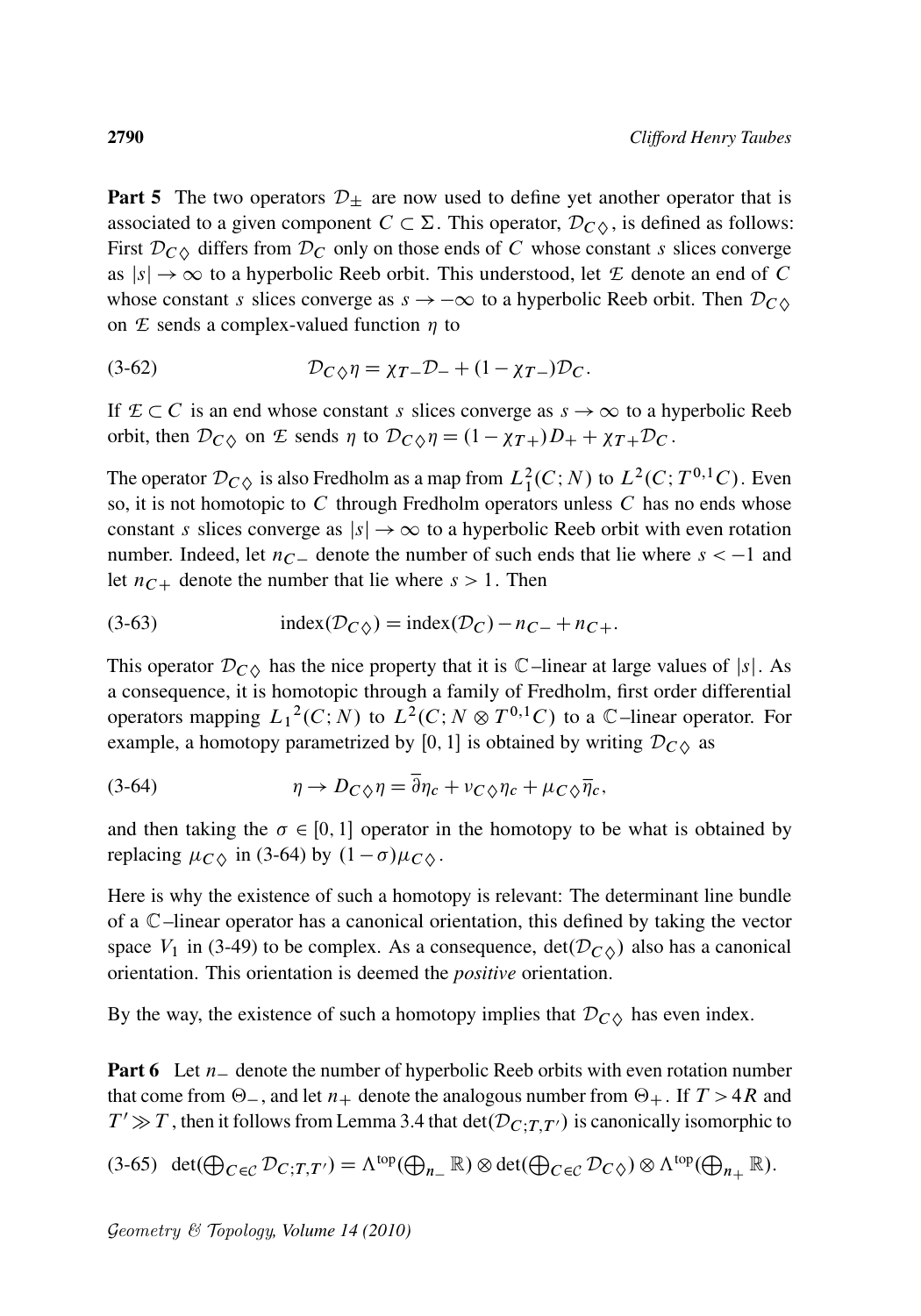Here, each factor of  $\mathbb R$  that appears in the first term on the right in (3-65) accounts for the 1–dimensional kernel of one of the  $n_{-}$  versions of  $\mathcal{D}_{T'-}$ . Likewise, each factor of  $\mathbb R$ that appears in the far right hand term accounts for the 1–dimensional cokernel of one of the versions of  $\mathcal{D}_{T'+}$ . just noted, det $(\mathcal{D}_C)$  has a canonical orientation, and for the same reason, so does det $(\bigoplus_{C \in \mathcal{C}} \mathcal{D}_{C \Diamond})$ . Note in this regard that the ordering of the components of  $\Sigma$  has no bearing on this orientation as each version of  $\mathcal{D}_{C\lozenge}$  has even index.

With the preceding understood, it follows from (3-65) that  $\det(\bigoplus_{C \in \mathcal{C}} \mathcal{D}_{C;T,T'})$  has a canonical orientation given two additional choices. Here is the first choice: Each hyperbolic Reeb orbit with even rotation number has its associated operator  $\mathcal{D}_{0-}$ . An orientation is required for the kernel of each such version of  $\mathcal{D}_{0-}$ . Note that such a choice induces an orientation on the given Reeb orbit's version of  $\mathcal{D}_{0+}$ . Indeed, this follows from Lemma 3.4 with the following observation: Take  $T \ll -1$  and define  $\mathcal{D}_{T0} = (1 - \chi)\mathcal{D}_{T-} + \chi \mathcal{D}_{T+}$ . This operator  $\mathcal{D}_{T0}$  is Fredholm and it is homotopic through Fredholm operators to the  $\mathbb{C}$ –linear operator  $\mathcal{D}_-$  given in (3-58).

The second choice required is that of an ordering for the respective subsets of  $\Xi_{\Sigma_-}$  and of  $\Xi_{\Sigma+}$  that consist of hyperbolic orbits with even rotation number. With such orderings chosen, the resulting orientation for  $\det(\bigoplus_{C \in \mathcal{C}} \mathcal{D}_{C;T,T'})$  induces an orientation for the line in (3-52).

Now let  $\Sigma$  and  $\Sigma'$  define distinct components of  $\mathcal{M}_1(\Theta_-, \Theta_+)$ . It is a consequence of what is said in Section 9 of [8] that the orientation and  $\Sigma'$  versions of (3-52) define the same element of the  $\mathbb{Z}/2\mathbb{Z}$  module  $\Lambda(\Theta_-, \Theta_+)$ ; and it follows that this element comes from a system of coherent orientations as described in Definition 9.9 of [8]. This element in  $\Lambda(\Theta_-, \Theta_+)$  is deemed the *positive* element. It is the element  $o_{\text{ech}}$  in Theorem 1.2.

**Part 7** Fix  $\Sigma \subset \mathcal{M}_1(\Theta_-, \Theta_+)$ , and reintroduce the operator  $\mathfrak{D}_{\Sigma}$  as defined in Part 1 of Section 3.a. What follows here and in Parts 8–10 use constructions from Section 3.a to relate the kernel and cokernel of an operator such as  $\mathfrak{D}_{\Sigma}$  with certain vector spaces of sections along the components of  $\Sigma$ . The general sort of operator that is considered in what follows is denoted by  $\mathfrak{D}_{\Sigma^*}$  and this Part 7 gives its definition. The notation used in this definition and subsequently is the same as that introduced in Section 3.a.

To set the stage, suppose that  $\gamma$  is a hyperbolic Reeb orbit from  $\Xi_{\Sigma_-}$ . Fix a pair of complex functions  $(v_{\gamma-*}, \mu_{\gamma-*})$ :  $\mathbb{R} \times S^1 \to \mathbb{C}$  with the following properties: First  $v_{\nu-*}$  is real where  $w \ll -1$  and both are independent of  $w \in \mathbb{R}$  for  $w \ll -1$ . Second, the latter  $w$ –independent pair defines a version of  $(1-2)$  with trivial kernel. Fix an analogous pair,  $(v_{\gamma+\ast}, \mu_{\gamma+\ast})$ :  $\mathbb{R} \times S^1 \to \mathbb{C}$  for each hyperbolic Reeb orbit  $\gamma \in \Xi_{\Sigma_+}$ Such that  $v_{\gamma+\ast}$  is real where  $w \gg 1$ , both are independent of w where  $w \gg 1$ , and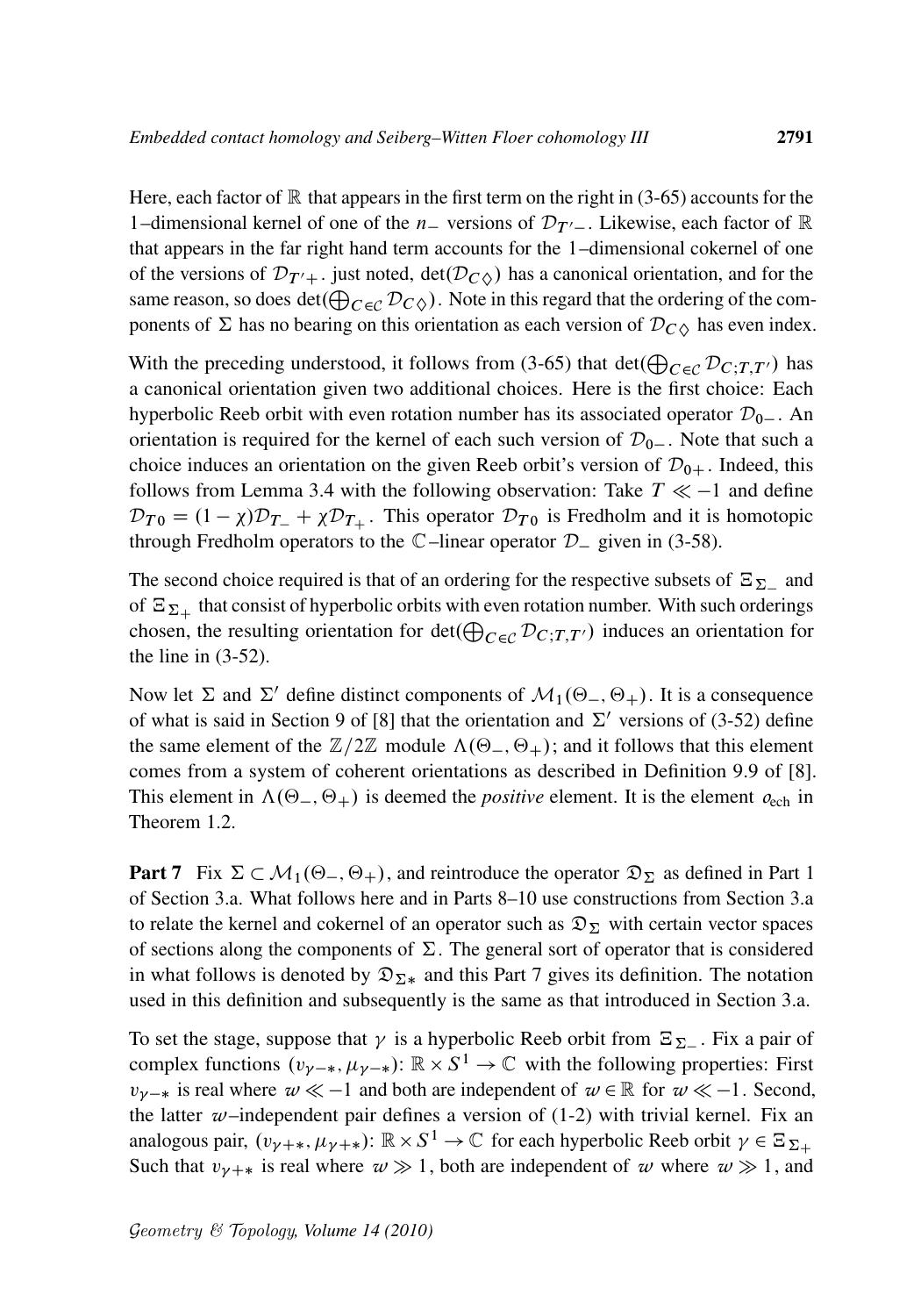is such that the version of  $(1-2)$  defined by the latter  $w$ –independent pair has trivial kernel.

To continue, suppose that  $C \subset \mathcal{C}$  is not of the form  $\mathbb{R} \times \gamma$  where  $\gamma$  is an elliptic Reeb orbit. Fix for C a pair  $(v_{C*}, \mu_{C*})$  with  $v_{C*}$  being a section of  $T^{0,1}C$  and  $\mu_{C*}$  being section of  $N^2 \otimes T^{0,1}C$ . Constrain  $\nu_{C*}$  and  $\mu_{C*}$  on the ends of C as follows: If  $\gamma \in \Xi_{\Sigma_{\pm}}$  is an elliptic Reeb orbit and  $C \cap U_{\gamma} \neq \emptyset$ , then  $\nu_{C*} = \nu_C$  and  $\mu_{C*} = \mu_C$ on  $C \cap \overline{U}_{\gamma\pm}$ . If  $\gamma \in \Xi_{\Sigma_{\pm}}$  is a hyperbolic Reeb orbit and  $C \cap U_{\gamma\pm} \neq \emptyset$ , first identify C's end  $\mathcal E$  in  $U_{\gamma\pm}$  as a graph via (4-2) in [14] and trivialize  $\mathcal E$ 's normal bundle using the orthogonal projection along C of  $\partial/\partial z$ . This identifies  $(v_{C*}, \mu_{C*})$  as a pair of functions on  $(-\infty, -R] \times S^1$  or on  $[R, \infty) \times S^1$  as the case may be. Granted this identification require that  $(v_{C*}, \mu_{C*})|_{(w,t)} = (v_{\gamma \pm *}, \mu_{\gamma \pm *})|_{t} + \epsilon$ , where  $\epsilon$  and its derivatives to third order are bounded by  $c_0e^{-2\lambda_{q_E}w}$  Here,  $\lambda_{q_E}$  is the eigenvalue that appears in  $\mathcal{L}$ 's version of (4-2) in [14].

To end the stage setting, reintroduce the operators  $\mathfrak D$  and  $\mathfrak D_{\xi}$  as described in Part 1 of Section 3.a. Use (3-1) to define  $e_{q*}$ .

The operator  $\mathfrak{D}_{\Sigma*}$  is written as  $\mathfrak{D}_{\Sigma*} = \mathfrak{D}_{\xi*} + r^{1/2} \mathfrak{e}_{q*}(\cdot)$  where  $\mathfrak{D}_{\xi*}$  is the first order, elliptic operator from  $L^2_1(\mathbb{R} \times M; i T^*M \oplus S \oplus i\mathbb{R})$  to  $L^2(\mathbb{R} \times M; i T^*M \oplus S \oplus i\mathbb{R})$ that is described in the five steps that follow.

**Step 1** This step and the next three steps define an operator  $\mathfrak{P}_{\xi*}$  with respective domain range spaces  $L_1^2(\mathbb{R} \times M; i T^*M \oplus S \oplus i\mathbb{R})$  and  $L^2(\mathbb{R} \times M; i T^*M \oplus S \oplus i\mathbb{R})$ . To start the definition, take  $\mathfrak{P}_{\xi*} = \mathfrak{D}_{\xi}$  at points with distance  $\rho_{\Sigma}$  or greater from  $\Sigma$ .

**Step 2** Recall that C denotes the set of components of  $\Sigma$ . Fix  $C \in \mathcal{C}$  and at points in  $U_C$ , write  $\mathfrak{P}_{\xi*} = \chi_c \mathfrak{P}_{c*} + (1 - \chi_c) \mathfrak{D}_{\xi}$ , where  $\mathfrak{P}_{c*}$  is obtained from  $\mathfrak{D}_{\xi}$  by making two replacements. To describe the first, write  $\mathcal{D}_{\xi}$  on  $U_C$  as in (6-6) and (6-7) of [14] with the refinement of  $(6-6)$  in [14] that is given in (2-78). Now replace C's version of  $(v, \mu)$  in (2-78) by  $(v_{C*}, \mu_{C*})$ . To describe the second, recall from Part 1 of Section 3.a that the pair  $(A^{\xi}, \psi^{\xi})$  that defines  $\mathfrak{D}_{\xi}$  has a contribution from  $\mathfrak{h}(\xi)$ , this as described in Section 6.d of [14]. The component C contributes to  $h(\xi)$  via  $b_C$ in (6-36) of [14] with  $\mathfrak{b}_C$  given as a section,  $(0, \mathfrak{p}_C)$  of  $\mathbb{V}_{c0} \oplus \mathbb{V}_{C1}$ . Here,  $\mathfrak{p}_C$  is defined by (6-33) of [14]. All this understood, the second replacement that defines  $\mathfrak{P}_{c*}$  is obtained by replacing  $\mathfrak{p}_c$  in the definition of  $\mathfrak{h}(\xi)$  with the solution,  $\mathfrak{p}_{c*}$ , to  $-i \theta_C^{\dagger}$  $C_{C,r}^{\dagger}$   $\psi_{C*}$  –  $(1 - \Pi^0)\mathfrak{v}_{C*} = 0$  where  $\mathfrak{v}_{C*}$  is defined by using  $v_{C*}$  and  $\mu_{C*}$  in the  $\xi = 0$  version of (6-32) of [14] instead of  $v_C$  and  $\mu_C$ .

**Step 3** The operator  $\mathfrak{P}_{\xi*}$  is equal to  $\mathfrak{D}_{\xi}$  in any  $U_{\gamma\pm}$  when  $\gamma \in \Xi_{\Sigma_{\pm}}$  is an elliptic Reeb orbit. Note that this is consistent with (3-65) because if  $\gamma$  is elliptic, then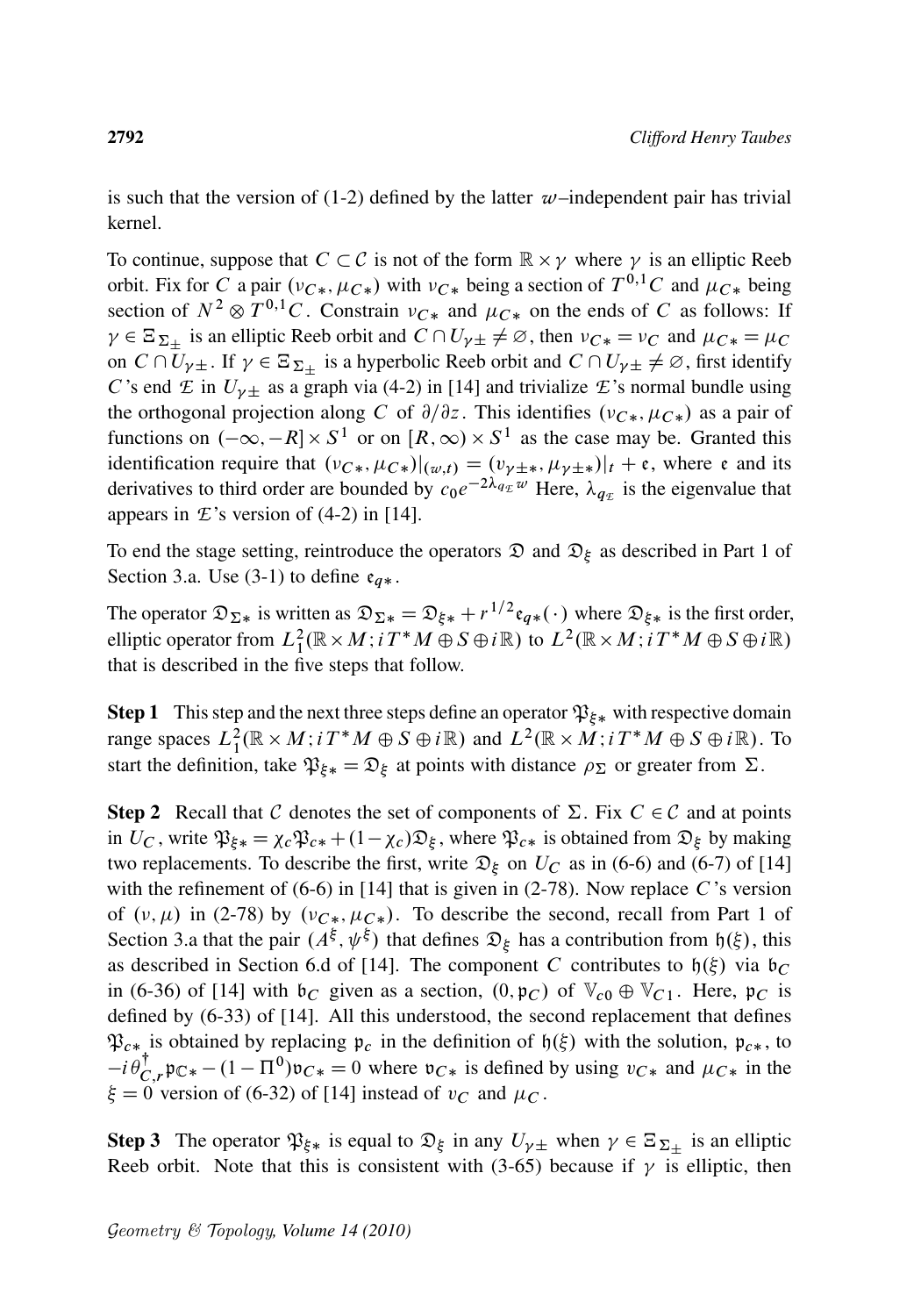$(\nu_{C*}, \mu_{C*}) - (\nu_C, \mu_C)$  at points in  $U_C \cap U_{\nu_{\pm}}$ , and therefore  $\mathfrak{P}_{C*} = \mathfrak{D}_C$  at points in  $U_C \cap U_{\gamma \pm}$ .

**Step 4** Take  $\gamma \in \Xi_{\Sigma_{\pm}}$  to be a hyperbolic Reeb orbit such that  $\Sigma \cap U_{\gamma} \neq \emptyset$ . Let  $\mathcal{E}$ denote the end of  $\Sigma$  in  $U_{\gamma\pm}$  and let C denote the component of  $\Sigma$  that contains  $\mathcal{L}$ . Write  $\mathfrak{P}_{\xi*}$  in  $U_{\gamma\pm}$  at distances less than  $\rho_{\Sigma}$  from  $\mathcal E$  as  $\mathfrak{P}_{\xi*} = \chi_C(\chi_E \mathfrak{P}_{\gamma \pm *} +$  $(1 - \chi_E)\mathfrak{P}_{C*} + (1 - \chi_C)\mathfrak{D}_E$  where  $\mathfrak{P}_{\nu \pm *}$  is obtained from  $\mathfrak{D}_E$  by making two replacements. These are the analogs of those made in Step 2. To elaborate, write  $\mathfrak{D}_{\xi}$ on  $U_{\gamma\pm}$  as described in Part 4 of Section 6.a of [14] using the relevant version of (6-6) and (6-7) of [14] with the refinement of (6-6) given by the  $U_{\gamma\pm}$  version of (2-78). Then replace  $\gamma$ 's version of  $(\nu, \mu)$  in (2-78) by the pair  $(\nu_{\gamma \pm *} , \mu_{\gamma \pm *} )$ . This is the first replacement. To describe the second, recall from Part 1 of Section 3.a that the pair  $(A^{\xi}, \psi^{\xi})$  that defines  $\mathfrak{D}_{\xi}$  has a contribution from  $\mathfrak{h}(\xi)$  as described in Section 6.d of [14]. If  $\gamma \in \Xi_{\Sigma}$ , then it contributes to  $\mathfrak{h}(\xi)$  via  $\mathfrak{b}_{\gamma-}$  in (6-43) and (6-44) in [14]. If  $\gamma \in \Xi_{\Sigma_+}$ , it contributes via the analogous  $\mathfrak{b}_{\gamma+}$  using the  $U_{\gamma+}$  analogs of (6-43) and (6-44) in [14]. In any event,  $\mathfrak{b}_{\gamma}$  is given as a section,  $(0, \mathfrak{p}_{\gamma} \pm)$  of  $\mathbb{V}_0 \oplus \mathbb{V}_1$ . Here,  $\mathfrak{p}_{\nu\pm}$  is defined by in Part 5 of Section 6.d in [14]. The second replacement that defines  $\mathfrak{P}_{\nu \pm *}$  is obtained by using  $(\nu_{\nu \pm *} , \mu_{\nu \pm *} )$  instead of  $\gamma$ 's version of  $(\nu, \mu)$ when defining  $\mathfrak{p}_{\gamma \pm}$  as instructed in Part 5 of Section 6.d in [14].

**Step 5** Note that  $\mathfrak{P}_{\xi*}$  and  $\mathfrak{D}_{\xi}$  have the same first order symbol. As a consequence,  $\mathfrak{P}_{\xi*}$  can be written as  $\nabla_s + \mathfrak{L}_{\xi*}$ , where  $\mathfrak{L}_{\xi*}$  contains only derivatives along the M factor in  $\mathbb{R} \times M$ . This understood, set  $\mathfrak{D}_{\xi^*} = \nabla_s + \frac{1}{2} (\mathfrak{L}_{\xi^*} + \mathfrak{L}_{\xi^*}^t)$  where  $\mathfrak{L}_{\xi^*}^t$ here denotes the formal,  $L^2$ -adjoint. Note that  $\mathfrak{D}_{\xi*} = \mathfrak{D}_{\xi}$  when all versions of  $(v_{(\cdot)*}, \mu_{(\cdot)*})$  are equal to the original, unstarred version. This is the case because  $\mathfrak{D}_{\xi} = \nabla_s + \mathfrak{L}_{\xi}$  and  $\mathfrak{L}_{\xi}$  is symmetric. The fact that  $\mathfrak{L}_{\xi*}$  is not, in general, symmetric is a consequence of the definition in Part 3 of Section 6.a in [14] of what is denoted by  $q$ in (2-78).

Here is a key point to keep in mind in what follows: Let  $C \in \mathcal{C}$  or  $\gamma \in U_{\gamma \pm}$ . Then the corresponding version of (6-6) and (6-7) in [14] with the refinement of (2-78) holds for  $\mathfrak{D}_{\xi*}$  with it understood that  $(v_{C*}, \mu_{C*})$  is used in lieu of  $(v_C, \mu_C)$ , or  $(v_{\gamma \pm *}, \mu_{\gamma \pm *})$ is to be used in lieu  $\gamma$ 's version of  $(\nu, \mu)$ , as the case may be.

**Part 8** Fix data  $\{(v_{C*}, \mu_{C*})\}_{C \in \mathcal{C}}$  as described above so as to construct the operator  $\mathfrak{D}_{\Sigma^*}$ . What follows summarizes some of the salient features of this operator. Note that it is to be understood below that what is written as  $\mathcal{D}_{C*}$  when  $C = \mathbb{R} \times \gamma$  has associated integer  $m > 1$  denotes the pullback of  $\mathcal{D}_C$  to the nontrivial, m-fold cover of  $C$ . The next two lemmas refers to the parameter  $R$  that is used in the construction of  $\Psi^r$ . This parameter is defined in Section 4.c of [14].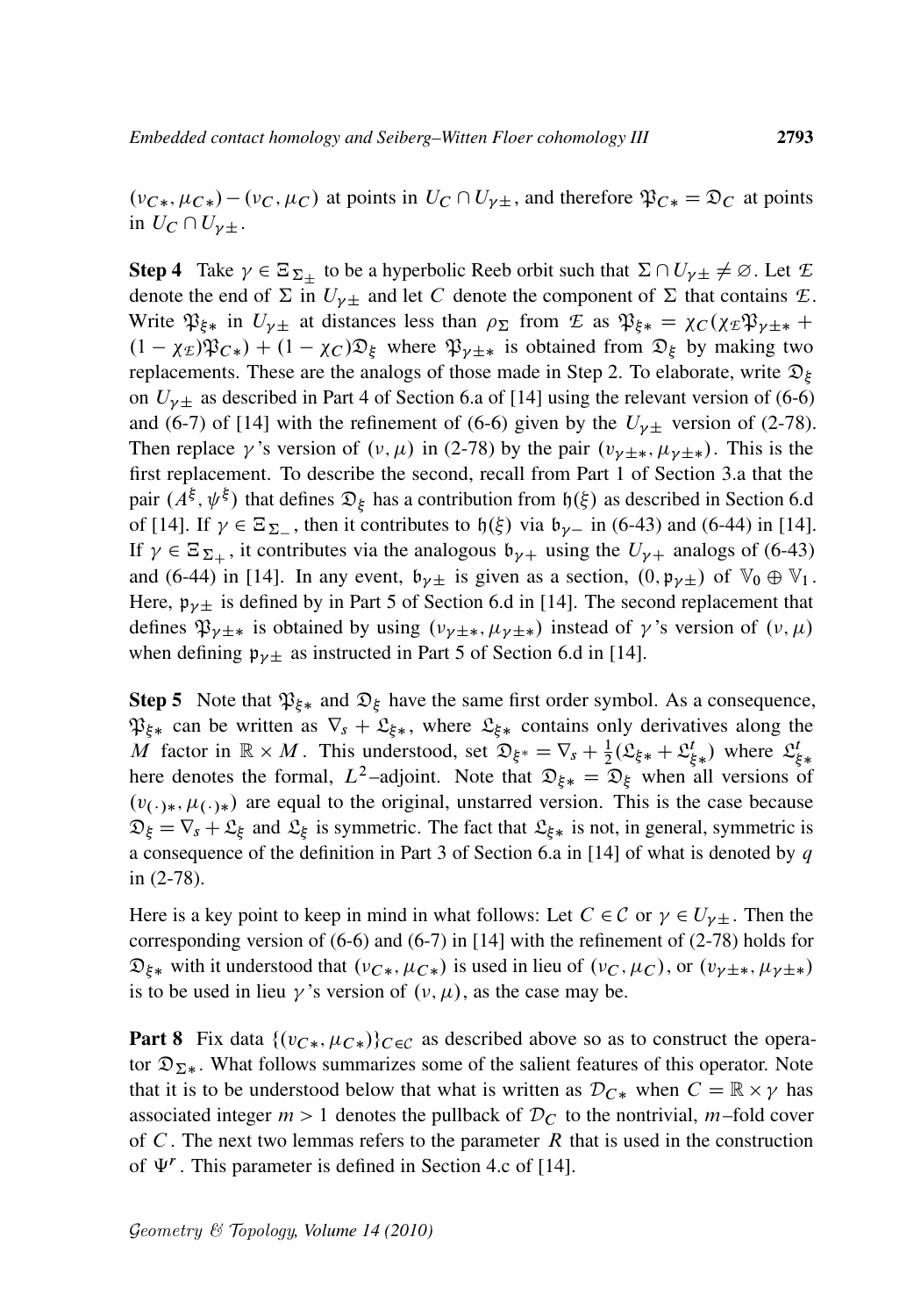**Lemma 3.5** Fix  $Q \ge 1$ . Then there exists  $\kappa \ge 1$  such that the following is true: Take  $r \ge \kappa^2$ ,  $R \ge \kappa$ ; and suppose that each  $C \in \mathcal{C}$  version of  $(v_{C*}, \mu_{C*})$  and each  $\gamma \in \Xi_{\Sigma_{\pm}}$  version of  $(v_{\gamma\pm}, \mu_{\gamma\pm})$  has  $C^3$ -norm bounded by Q. The operator  $\mathfrak{D}_{\Sigma\ast}\colon L^2_1(\mathbb{R}\times M;i\, T^*M\oplus S\oplus i\mathbb{R})\to L^2(\mathbb{R}\times M;i\, T^*M\oplus S\oplus i\mathbb{R})$  is Fredholm with index equal to  $\Sigma_{C\in\mathcal{C}}$  index $(\mathcal{D}_{C*})$ . In addition, there exists a canonical isomorphism det $(\mathfrak{D}_{\Sigma*}) \approx \det(\bigoplus_{C \in \mathcal{C}} \mathcal{D}_{C*}).$ 

The next lemma is a slight refinement to Lemma 3.5.

**Lemma 3.6** Suppose either that all  $C \in \mathcal{C}$  versions of  $D_{C*}$  have trivial cokernel, or that all have trivial kernel. Then there exists  $\kappa \ge 1$  with the following significance: If  $r \geq \kappa^2$  and  $R \geq \kappa$ , then there are isomorphisms kernel $(\mathfrak{D}_{\xi*}) \approx \text{kernel}(\bigoplus_{C \in \mathcal{C}} \mathcal{D}_{C*})$ and cokernel  $(\mathfrak{D}_{\Sigma^*}) \approx$  cokernel $(\bigoplus_{C \in \mathcal{C}} \mathcal{D}_{C^*})$  that are compatible with the determinant line isomorphism of Lemma 3.5.

Note in particular that Lemma 3.6 is applicable in the case that  $\{\mathcal{D}_{C*} = \mathcal{D}_C\}_{C \in \mathcal{C}}$ and so when  $\mathfrak{D}_{\Sigma*} = \mathfrak{D}_{\Sigma}$ . In this case, all cokernels are trivial, and there exists exactly one  $C \in \mathcal{C}$  where the kernel of  $\mathcal{D}_C$  is not trivial. In this case, the kernel is 1–dimensional and a nonzero element can be taken to be the generator at  $\Sigma$  of the R action on  $\mathcal{M}_1(\Theta_-, \Theta_+)$  that is induced by the translations along the R factor of  $\mathbb{R} \times M$ . The isomorphism takes this element to the element in the kernel of  $\mathfrak{D}_{\Sigma}$  that gives the generator at  $\mathfrak{d}_{\Sigma}$  of the corresponding R action on  $\mathcal{M}_1(c_-,c_+)$ . The fact that the respective R–action generators are mapped to each other follows from the fact that the constructions are done in an  $\mathbb{R}$ -equivariant fashion.

The final result is a corollary to Lemma 3.6 that concerns the R–invariant case. To set the stage, suppose that  $\Theta = \Theta_+$  and that each  $C \in \mathcal{C}$  is an  $\mathbb{R}$ –invariant cylinder. Assume that the instanton  $\mathfrak{d}_\Sigma$  is independent of the R factor on  $\mathbb{R} \times M$ . This is to say that  $\mathfrak{d}_\Sigma = (A, \psi)$  is constant map to  $Conn(E) \times C^\infty(M; \mathbb{S})$  with  $(A, \psi)$  the pair that is constructed using the data  $\Theta = \Theta_+$  as instructed in Section 3 of [14]. Finally, assume that each  $C \in \mathcal{C}$  version of  $(v_{C*}, \mu_{C*})$  is  $\mathbb{R}$ –invariant. In this case, the operator  $\mathfrak{D}_{\Sigma*}$  is also R–invariant, and it can be written as

$$
\mathfrak{D}_{\Sigma*} = \frac{\partial}{\partial s} + \mathfrak{L}_*,
$$

where  $\mathfrak{L}_*$  differs from what is written in (1-9) by a zero–th order endomorphism. The operator  $\mathfrak{L}_*$  is symmetric, and self-adjoint with domain  $L_1^2(M; i T^*M \oplus S \oplus i \mathbb{R})$ .

**Corollary 3.7** There exists  $\kappa \ge 1$  such that if  $r \ge \kappa$ , then the operator  $\mathfrak{L}_*$  has trivial kernel.

The proofs of Lemmas 3.5 and 3.6 are contained in Part 9.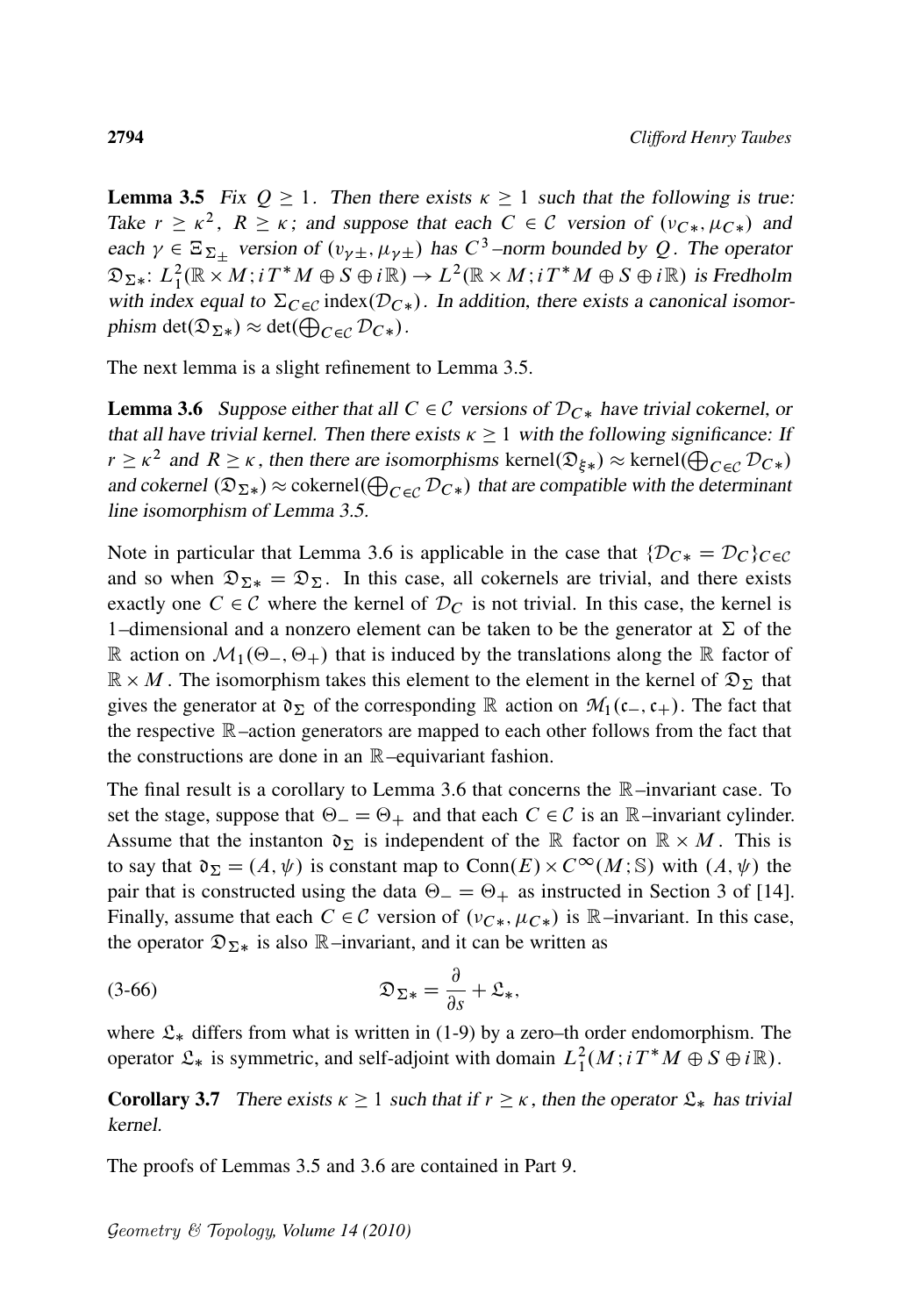**Part 9** To set the stage for the proofs, suppose that  $Q \ge 1$  and suppose in what follows that each  $C \in \mathcal{C}$  version of  $(\nu_{C_*}, \mu_{C_*})$  and each  $\gamma \in \Xi_{\Sigma^-}$  version  $\Sigma \pm$  of  $\{(v_{\gamma\pm}, \mu_{\gamma\pm}) \text{ has } C^3\text{-norm bounded by } Q.$ 

The operator  $\mathfrak{D}_{\xi*}$  has a decomposition as in (3-11), this written as

(3-67) 
$$
(1 - \Pi_{\xi})\mathfrak{D}_{\xi *} \mathfrak{f} = \mathfrak{D}_{\xi *}^{\perp} \mathfrak{f}^{\perp}(\Theta) + p_*(\theta),
$$

$$
t^{\dagger}(\mathfrak{D}_{\xi} \mathfrak{f}) = p_*(\mathfrak{f}^{\perp}) + \Delta_* \theta.
$$

The fact that (6-6) and (6-7) of [14] still hold has the following implication: The analysis that led to  $(3-12)$ – $(3-13)$  can be repeated to obtain a constant,  $c_Q > 1$ , such that

(3-68)  
\n
$$
\|\mathfrak{D}_{\xi*}^{\perp}\mathfrak{f}^{\perp}\|_{2} \geq c_{Q} \|\mathfrak{f}^{\perp}\|_{\mathbb{H}},
$$
\n
$$
\|p_{*}(\theta)\|_{2} \leq c_{Q} r^{3\sigma} \|\theta\|_{\mathcal{K}_{1}^{2}},
$$
\n
$$
\|p_{*}'(\mathfrak{f}^{\perp})\|_{\mathcal{L}^{2}} \leq c_{Q} r^{-1/2+3\sigma} \|\mathfrak{f}^{\perp}\|_{\mathbb{H}},
$$

when  $R \geq c_Q$  and  $r \geq c_Q^2$ .

The next lemma says what is needed about  $\Delta_{*}$ . The constant R that appears in the lemma is from Section 4.c of [14].

**Lemma 3.8** Fix  $Q \geq 1$  and there exists  $\kappa > 1$  with the following significance: Suppose that each  $C \in \mathcal{C}$  version of  $(v_{C*}, \mu_{C*})$  and each  $\gamma \in \Xi_{\Sigma_+}$  version of  $\{(v_{\gamma\pm}, \mu_{\gamma\pm})\}$  has  $C^3$  –norm bounded by Q. For each such  $C \in \mathcal{C}$  not of the form  $\mathbb{R} \times \gamma$  with  $\gamma$  an elliptic Reeb orbit, there exist vector spaces  $V_{1C} \subset L^2(C; N \otimes T^{0,1}C)$  and  $V_{0C} \subset L^2(C; N)$ such that

- $L^2$  projection from  $V_{C_1}$  to kernel( $\mathcal{D}_{C*}$ ) is surjective.
- $L_1^2$ -orthogonal projection from  $V_{C0}$  onto the subspace  $\{u \in L_1^2(C;N) : \mathcal{D}_{C*}u \in$  $V_{1C}$  is an isomorphism.
- Let  $V_0 = \bigoplus_{C \in \mathcal{C}} V_{C0}$  and  $V_1 = \bigoplus_{C \in \mathcal{C}} V_{C1}$ . If  $r \ge \kappa^2$  and if  $R \ge \kappa$ , there exist monomorphisms  $\phi_1: V_1 \to \mathcal{L}^2$  and  $\phi_0: V_0 \to \mathcal{K}_1^2$  such that
	- (a) The projection from  $\phi_1(V_1)$  to the cokernel of  $\Delta_*$  is surjective
	- (b) The composition of  $\phi_0$  followed by the  $\mathcal{K}_1^2$ -orthogonal projection to the vector space  $\{\theta \in \mathcal{K}_1^2 : \Delta_* \theta \in \phi_1(V_1)\}$  defines an isomorphism,  $\phi_{0*}$ , that obeys  $\|\phi_0 - \phi_{0*}\|_{\mathcal{K}_1^2} \leq \frac{1}{4}$  $\frac{1}{4} \kappa R^{-1} \|\phi_0\|_{\mathcal{K}_1^2}$
	- (c) Let  $\mathbb{P} \colon \mathcal{L}^2 \to \mathcal{L}^2$  denote the  $\mathcal{L}^2$  projection orthogonal to  $\phi_1(V_1)$ . Then  $\|\mathbb{P}\Delta_*\lambda\|_{L^2} \geq \kappa^{-1} \|\lambda\|_{\mathcal{K}_1^2}$  when  $\lambda$  is  $\mathcal{K}^2$  orthogonal to  $\{\theta \in \mathcal{K}_1^2 : \Delta_*\theta \in$  $\phi_1(V_1)$ .

This lemma is proved in Part 10. Accept it as true until then.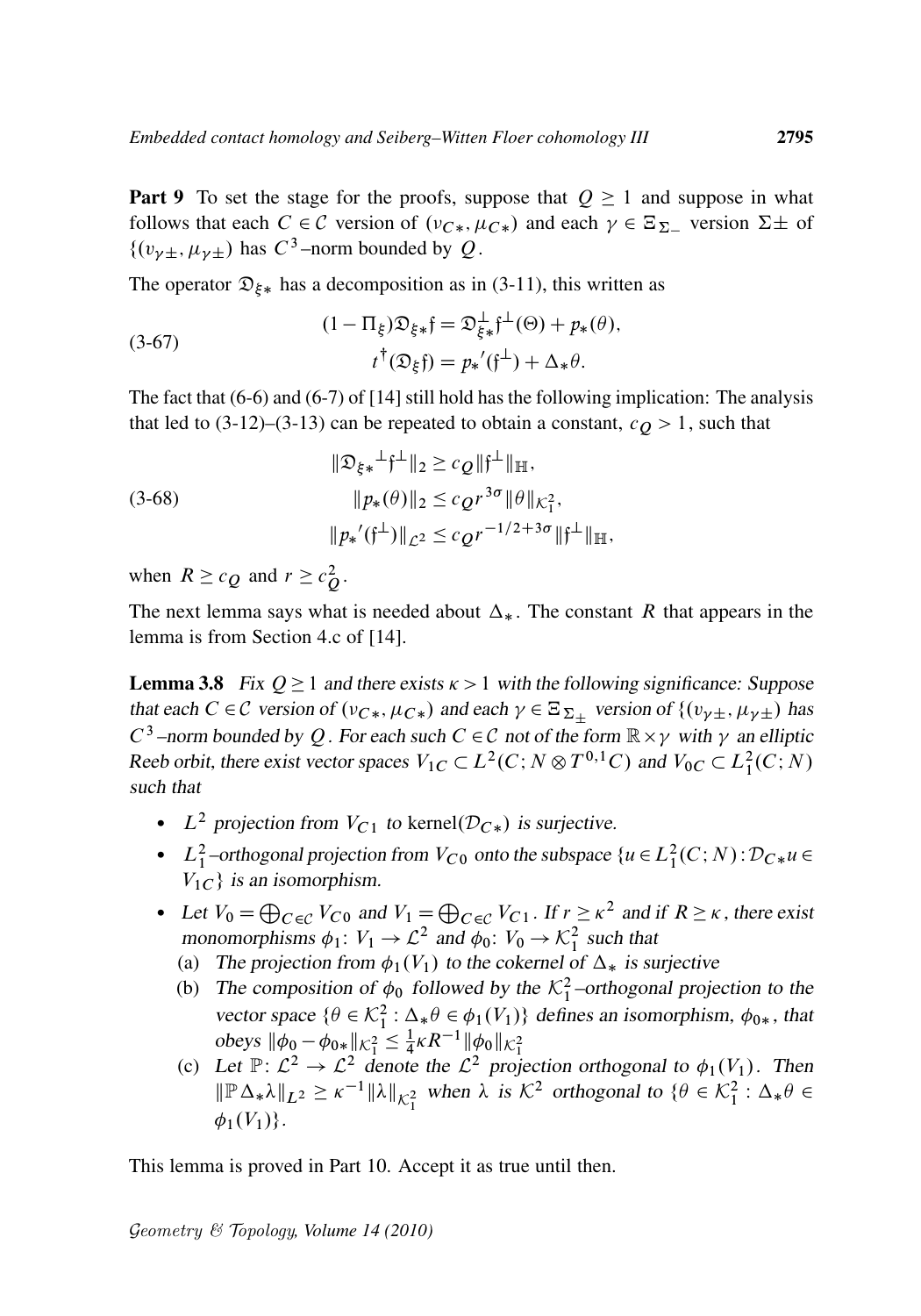The proof of Lemma 3.5 requires, in general, both  $V_0$  and  $V_1$  to be nontrivial. A proof of Lemma 3.6 is obtained from the arguments below by taking either  $V_1 = 0$ and  $V_0 = \bigoplus_{C \in \mathcal{D}} \text{kernel}(\mathcal{D}_{\mathbb{C}^*})$  or else  $V_0 = 0$  and  $V_1 = \bigoplus_{C \in \mathcal{C}} \text{cokernel}(\mathcal{D}_{\mathbb{C}^*})$  as the case may be.

### **Proof of Lemma 3.5** The proof has three steps.

**Step 1** Fix  $\eta \in \mathbb{L}$ . It follows by virtue of (3-5), (3-11) and (3-67) and (3-68) that a given  $f = f^{\perp} + t(\theta) \in \mathbb{H}$  obeys  $\mathfrak{D}_{\Sigma^*} f = \mathfrak{y}$  if and only if  $\theta$  obeys an equation that has the schematic form

(3-69) 
$$
\Delta_* \theta + e_*(\theta) = t^{\dagger}(\mathfrak{y}) - p'_*((\mathfrak{D}_{\Sigma^*}^{\perp})^{-1}(1 - \Pi_{\xi})\mathfrak{y}),
$$

where  $\mathfrak{D}_{\Sigma^*}^{\perp}$  is defined to be  $\mathfrak{D}_{\xi^*}^{\perp}$   $\mathfrak{l}^{\perp} + r^{1/2} (1 - \Pi_{\xi}) (\mathfrak{e}_q * \mathfrak{l}^{\perp})$ ; and where  $\mathfrak{e}_*$  is the analog of what is denoted by  $e$  in (3-16). This  $e_*$  obeys the following analog of (3-17):

(3-70) 
$$
\|e_*(\theta)\|_{\mathcal{L}^2} \le c_0 r^{-1/2 + 8\sigma} \|\theta\|_{\mathcal{K}^2_1}
$$

It follows from (3-69) that kernel $(\mathfrak{D}_{\Sigma})$  is canonically isomorphic to the kernel of  $\Delta_* + e_*$  and that the cokernel of  $\mathfrak{D}_{\Sigma}$  is canonically isomorphic to the cokernel of  $\Delta_* + e_*$ .

**Step 2** It follows from the isomorphisms just described that the operator  $\mathfrak{D}_{\Sigma^*}$  is Fredholm if and only if  $\Delta_* + e_*$  has finite dimensional kernel and cokernel. This understood, it is sufficient to prove the following:

- The  $\mathcal{L}^2$  projection of  $\phi_1(V_1)$  to the cokernel of  $\Delta_* + e_*$  is surjective.
- (3-71) • The  $\mathcal{K}_1^2$ -orthogonal projection of  $\phi_0(V_0)$  onto  $\{\theta \in \mathcal{K}_1^2 : (\Delta_* + e_*)\theta \in$  $\phi_1(V_1)$  is an isomorphism.

To prove the first assertion, suppose that  $u \in \text{kernel}((\Delta_* + e_*)^{\dagger})$  is  $\mathcal{L}^2$ -orthogonal to  $\phi_1(V_1)$ . It follows from Part (c) of the second bullet in Lemma 3.8 that there exists a unique  $\lambda \in \mathcal{K}_1^2$  such that  $\lambda$  is  $\mathcal{K}_1^2$ -orthogonal to the space  $\{\theta \in \mathcal{K}_1^2 : \Delta_* \theta \in \phi_1(V_1)\}\$ and such that  $\mathbb{P}\Delta_*\lambda = u$ . This understood, it follows that

(3-72) hu; PiL<sup>2</sup> D kuk 2 L<sup>2</sup> :

On the other hand the small size of  $e_*$  implies that

$$
\langle u, \mathbb{P}\Delta_*\lambda \rangle \le c_0 r^{-1/2 + 8\sigma} \|\lambda\|_{\mathcal{K}_1^2} \|u\|_{\mathcal{L}^2}
$$

and this is compatible with (3-72) only if  $\|\lambda\|_{\mathcal{K}_1^2} \ge c_0^{-1} r^{1/2 - 8\sigma} \|u\|_{\mathcal{L}^2}$ . This lower bound is not consistent with what is said in Part (c) of the second bullet in Lemma 3.8.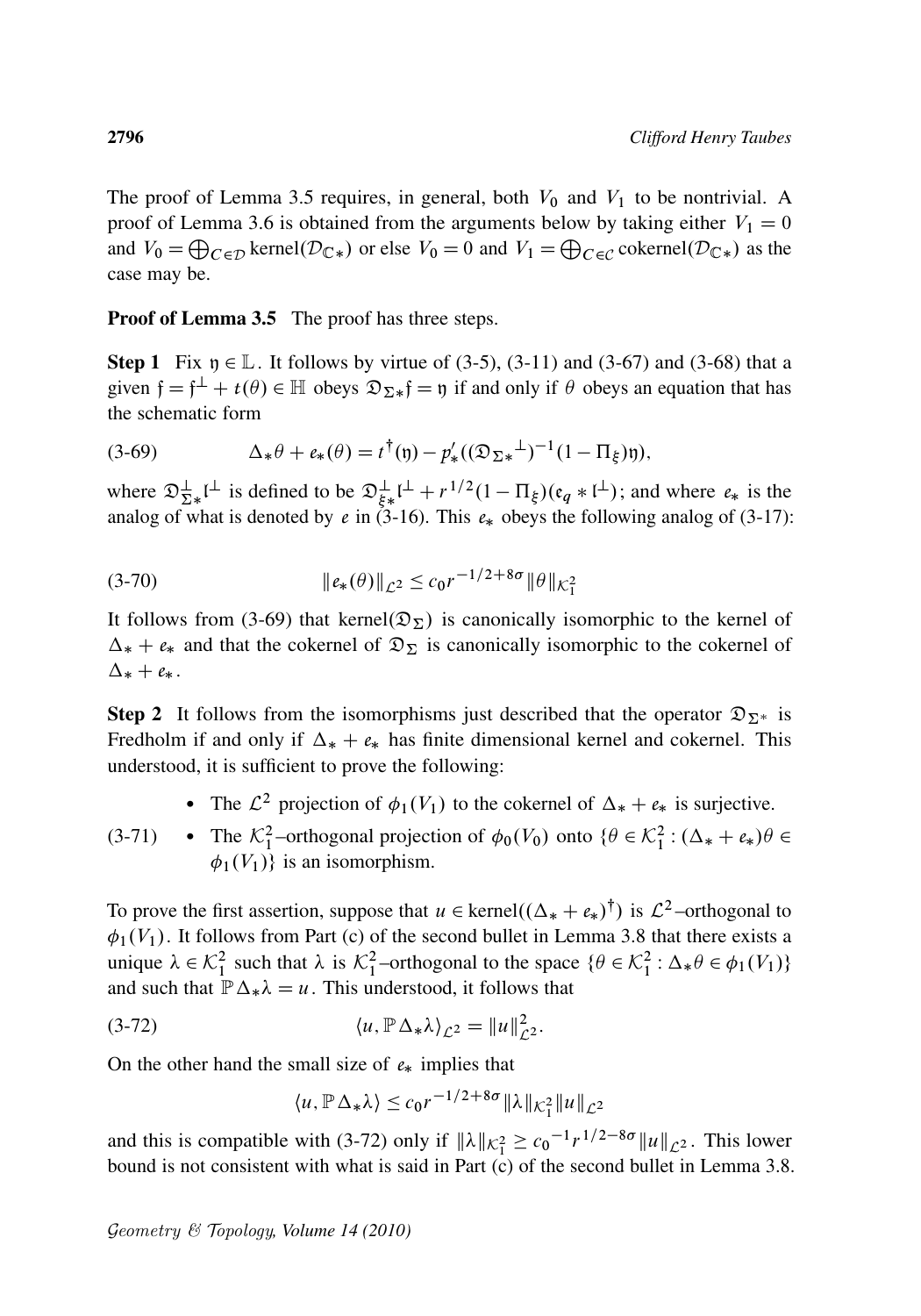What follows next explains why the  $\mathcal{K}_1^2$ -orthogonal projection maps  $\phi_0(V_0)$  onto the vector space  $\{\theta \in \mathcal{K}_1^2 : (\Delta_* + e_*)\theta \in \phi_1(V_1)\}$  is an isomorphism. Suppose that  $\theta$  is  $\mathcal{K}_1^2$ orthogonal to  $\phi_0(V_0)$  and is such that  $\Delta_* \theta + \varepsilon_*(\theta) \in \phi_1(V_1)$ . Part (c) of the second bullet in Lemma 3.8 implies the following: There exists a unique  $\lambda \in \mathcal{K}_1^2$  such that  $\lambda$ is  $\mathcal{K}_{1-}^2$  orthogonal to the vector space  $\{\theta \in \mathcal{K}_1^2 : \Delta_* \theta \in \phi_1(V_1)\}\$  and  $\mathbb{P}\Delta_* \lambda = \mathbb{P}\Delta_* \theta$ . Given the small size of *e*, it follows that  $\|\lambda\|_{K_1^2} \le c_0 r^{-1/2 + 8\sigma} \|\theta\|_{K_1^2}$  It then follows that  $\Delta_*(\theta + \lambda) \in \phi_1(V_1)$  so there exists  $u \in V_0$  such that  $\phi_{0*}(u) = \theta + \lambda$ . Given the small size of  $\lambda$ , this runs afoul of Part (b) of the second bullet of Lemma 3.8 unless  $\theta = 0.$ 

**Step 3** The identification described in Step 1 between the respective kernels of  $\mathfrak{D}_{\Sigma^*}$ and  $\Delta_* + e_*$  and between their respective cokernels induces a canonical isomorphism between det $(\mathfrak{D}_{\Sigma^*})$  and det $(\Delta_* + e_*)$ . Meanwhile, the homomorphisms that are described in (3-71) supply a canonical isomorphism between  $det(\Delta_* + e_*)$  and  $\Lambda^{top}(V_0) \otimes \Lambda^{top}(V_1)$ . The composition of these two isomorphisms gives the asserted isomorphisms between det $(\mathfrak{D}_{\Sigma^*})$  and  $\Lambda^{\text{top}}(V_0) \otimes \Lambda^{\text{top}}(V_1)$ .  $\Box$ 

**Proof of Lemma 3.6** Suppose first that each  $C \in \mathcal{C}$  version of  $\mathcal{D}_{C*}$  has trivial cokernel. In this case the first bullet in (3-71) implies that the cokernel of  $\mathfrak{D}_{\Sigma^*}$  is trivial and the second bullet gives the lemma's asserted isomorphism between  $V_0 =$  $\bigoplus_{C \in \mathcal{C}}$  kernel $(\mathcal{D}_{C*})$  and kernel of  $\mathfrak{D}_{\Sigma*}$ . The other possibility has  $V_0 = 0$  and  $V_1 =$  $\bigoplus_{C \in \mathcal{C}} \text{cokernel}(\mathcal{D}_{C*})$ . In this case, the second bullet in (3-71) implies that  $\mathfrak{D}_{\Sigma*}$  has trivial kernel and that the projection of  $\phi_1$  to the cokernel of  $\Delta_* + e_*$  is injective. This and the first bullet of (3-71) imply that the composition of  $\phi_1$  followed by projection defines an isomorphism from  $V_1$  to the cokernel of  $\mathfrak{D}_{\Sigma^*}$ . The latter is the isomorphism asserted by Lemma 3.6.  $\Box$ 

**Part 10** This part of the proof contains:

**Proof of Lemma 3.8** There are six steps to the proof.

**Step 1** Given that (2-78) holds for  $\mathfrak{D}_{C*}$  using  $(v_{C*}, \mu_{C*})$  in lieu of  $(v_C, \mu_C)$ , and using any  $\gamma \in \Xi_{\Sigma_{\pm}}$  version of  $(v_{\gamma \pm *}, \mu_{\gamma \pm *})$  in lieu of  $\gamma$ 's version of  $(v, \mu)$  has the following consequence: What is done in Part 5 of Section 3.a can be repeated to obtain a description of  $\Delta$  that is, but for two changes, given by the relevant versions of (3-20), (3-21), or by (3-22) and (3-23), or by their  $\gamma \in \Xi_{\Sigma_+}$  counterparts. The first change replaces  $(v_C, \mu_C)$  in (3-20) with  $(v_{C*}, \mu_{C*})$ . The second change replaces  $(v, \mu)$  in  $(3-22)$  with  $(v_{\gamma\pm *}, \mu_{\gamma\pm *})$ .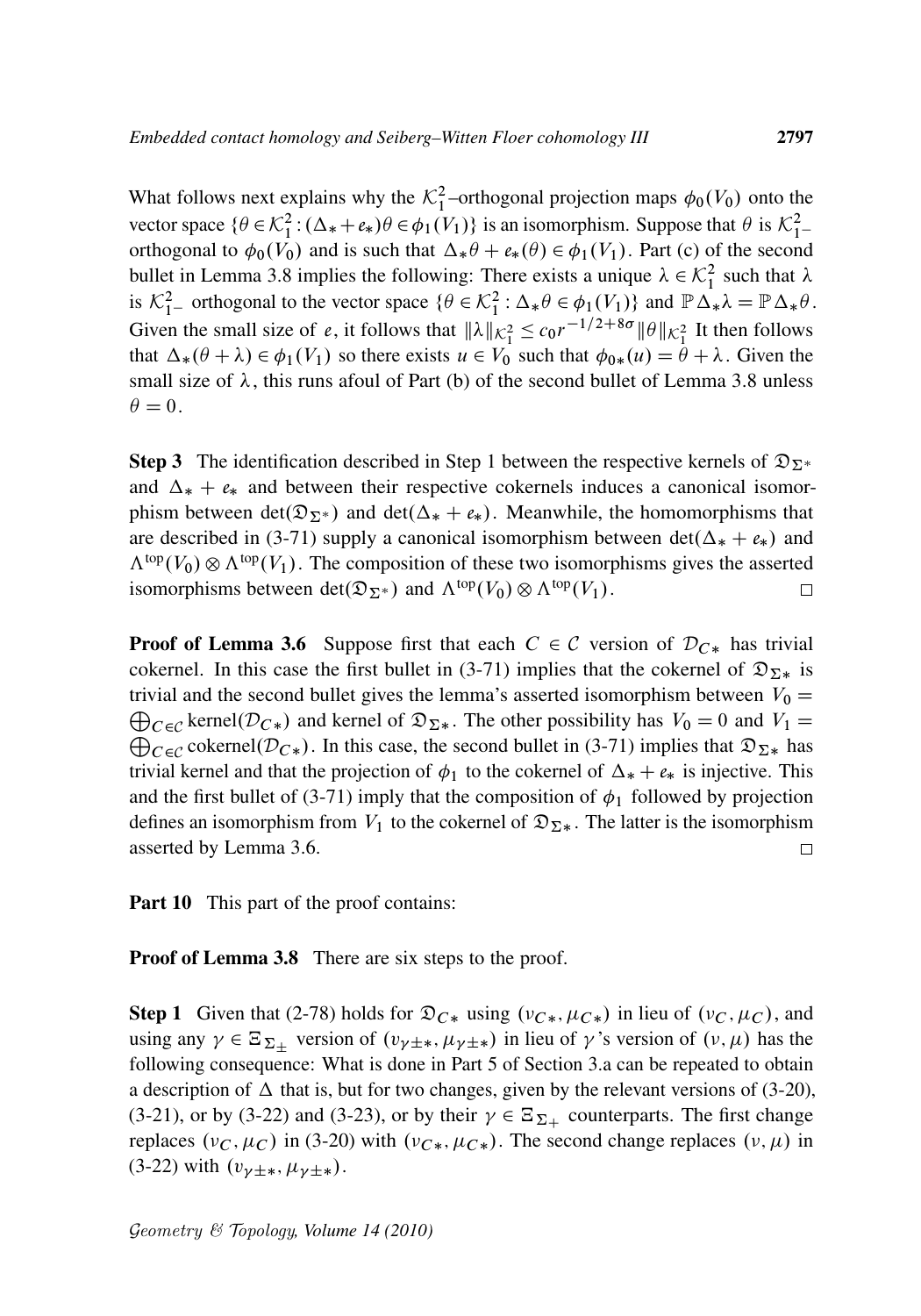**Step 2** Let C denote a component of  $\Sigma$  that is not an R-invariant cylinder; let  $\gamma$ denote an elliptic Reeb orbit in either  $\Xi_{\Sigma_-}$  or  $\Xi_{\Sigma_+}$ , and suppose that  $\mathcal{E} \subset C$  is an end that sits in  $U_{\gamma_-}$  or  $U_{\gamma_+}$  as the case may be. Since  $(\nu_C, \mu_C)$  and  $(\nu_{C*}, \mu_{C*})$  agree here, there exists  $c_0 \ge 1$  such that any element  $u \in \text{kernel}(\mathcal{D}_{C*})$  and any  $u \in \text{kernel}(\mathcal{D}_{C*}^{\dagger})$ must obey

(3-73) 
$$
|u| + |\nabla u| \le c_0 e^{-(|w|-2R)/c_0} ||u||_{L^2}
$$

on *E*. Suppose next that  $\gamma$  is a hyperbolic Reeb orbit in either  $\mathbb{E}_{\Sigma}$  or  $\mathbb{E}_{\Sigma_+}$ , and that *E* is an end of *C* that lies in  $U_{\gamma-}$  or  $U_{\gamma+}$  as the case may be. In this case, any u from either the kernel of  $D_{C*}$  or its cokernel obeys

$$
(3-74) \t\t |u| + |\nabla u| \le c_Q (1 + e^{(|w|-T'-2R)/c_0})^{-1} ||u||_{L^2}
$$

on *E*. Here,  $c_Q$  depends on the bound, Q, for the  $C^2$  norms of  $v_{c*}$  and  $\mu_{c*}$ . Meanwhile, T' is such that each  $\gamma \in \Xi_{\Sigma-}$  version of  $\{(\nu_{\gamma-}, \mu_{\gamma-})\}$  is constant for  $w < -T'$ , and each  $\gamma \in \Xi_{\Sigma_+}$  version of  $\{(\nu_{\gamma+}, \mu_{\gamma+})$  is constant for  $w > T'$ .

Step 3 This step constitutes a digression to state and then prove a key lemma.

**Lemma 3.9** Fix  $Q \ge 1$ . There exists  $\kappa \ge 1$  with the following significance: Suppose that  $C \subset \mathcal{C}$  is not of the form  $\mathbb{R} \times \gamma$  with  $\gamma$  and elliptic Reeb orbit. Assume that  $(\nu_{c*}, \mu_{c*})$  and each  $\gamma \in \Xi_{\Sigma_+}$  version of  $(\nu_{\gamma \pm *}, \mu_{\gamma \pm *})$  is as described in Part 7 and has  $C^3$  norm bounded by Q. Then there exists a finite dimensional subspace  $V_{C1} \subset L^2(C; N \otimes T^{0,1}C)$  with the following properties:

- L<sup>2</sup>-orthogonal projection maps  $V_{1C}$  onto kernel  $(D_{C*}^{\dagger})$ .
- Let  $V_{C0} = \{u \in L_1^2(C;N) : \mathcal{D}_{C*}u \in V_{C1}\}\.$  If  $u \in L^2_1(C;N)$  and if u is  $L_1^2$ -orthogonal to  $V_{C_1}$ , then  $||D_{C*}u||_{L^2} \ge \kappa^{-1}||u||_{L_1^2}$ .
- If  $u \in V_{C_1}$  or if  $u \in V_{C_0}$ , then (3-73) and (3-74) hold on the ends of C.

**Proof of Lemma 3.9** In what follows,  $c<sub>O</sub>$  in each appearance denotes a constant that depends only on C and Q, but not otherwise on the particulars of  $(v_{c*}, \mu_{c*})$ . As with  $c_0$ , the value of  $c<sub>O</sub>$  can be assumed to increase between subsequent appearances.

Associate to each elliptic Reeb orbit in  $\Xi_{\Sigma_{-}}$  the smallest of the absolute values of the eigenvalues for the operator in (1-2) when acting on functions from  $\mathbb R$  to  $\mathbb C$  that are  $2\pi n$  periodic for  $n \in \{1, \ldots, m_{\gamma-}\}\$ . Associate to each elliptic Reeb orbit in  $\Xi_{\Sigma+}$  the analogous positive number. If  $\gamma \in \Xi_{\Sigma_{-}}$  is hyperbolic, associate instead the smallest of the absolute values of the eigenvalues of the version of (1-2) that is defined using the pair  $\lim_{s\to-\infty} (v_{\gamma-*}, \mu_{\gamma-*})|_s$  in lieu of  $\gamma$ 's version of  $(\nu, \mu)$ . Associate the analogous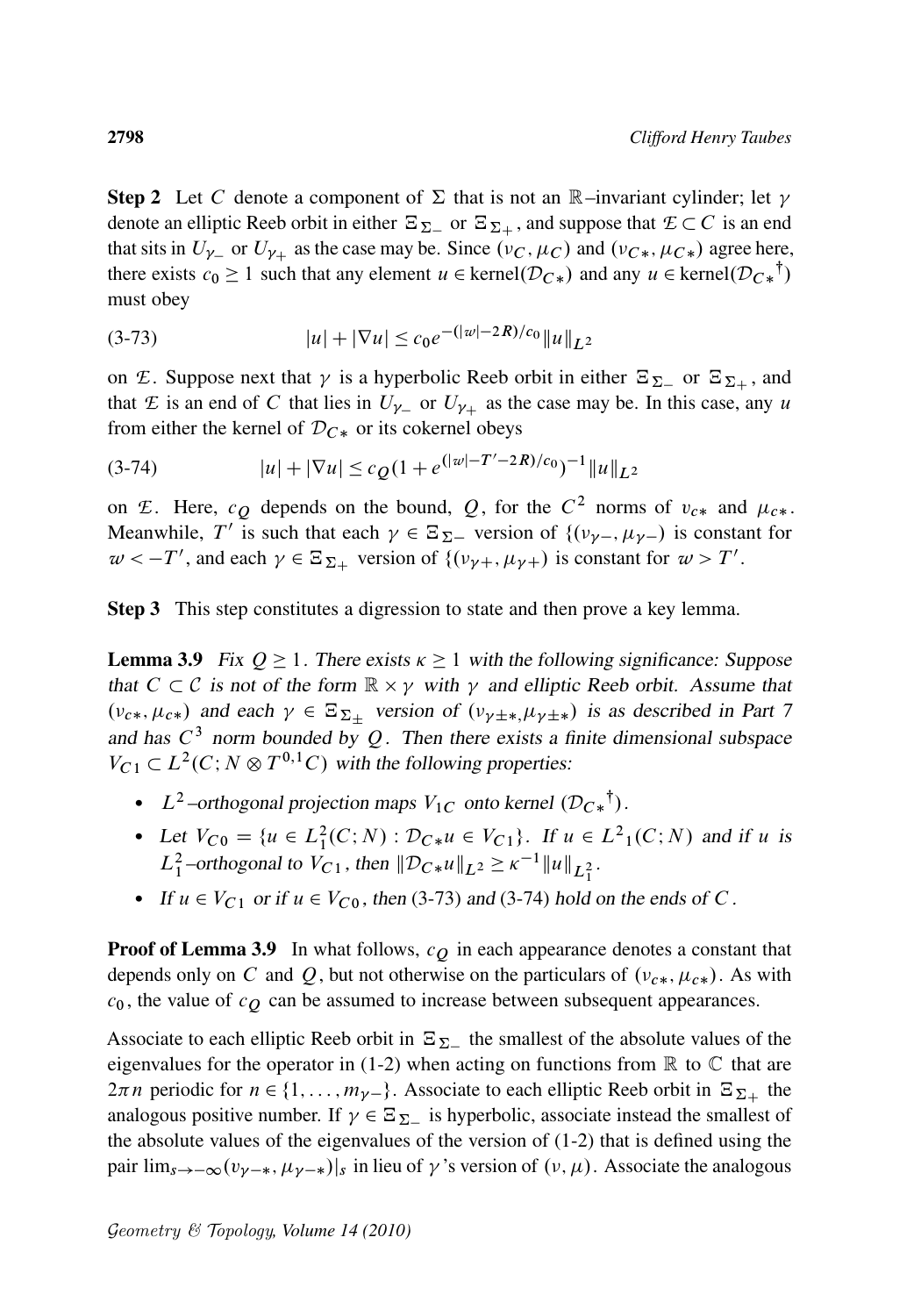positive number to each hyperbolic  $\gamma$  in  $\Xi_{\Sigma+}$ ; here, the version of (1-2) is defined using the pair that is defined by the  $s \to \infty$  limit of  $(\nu_{\gamma+\ast}, \mu_{\gamma+\ast})|_s$ . Each Reeb orbit now has an associated positive number. Set  $\varepsilon_0$  to equal 1/100 times the smallest of these positive numbers.

Fix for the moment  $\varepsilon \in (0, \varepsilon_0)$  and let  $\mathcal{U} \subset L^2_1(C; N)$  denote the set of elements in  $L_1^2(C; N)$  with unit  $L^2$  norm and with the property  $\|\mathcal{D}_{C*}u\|_{L^2} \leq \varepsilon$ . Note that the Bochner–Weitzenboch formula for the operator  $\mathcal{D}_{C*}$  implies that  $||u||_{L_1^2} \leq c_Q$  when  $u \in \mathcal{U}$ .

To say more about the set U, let  $\gamma$  denote an elliptic Reeb orbit in either  $\Xi_{\Sigma_-}$  or  $\Xi_{\Sigma_+}$  and suppose that  $C \cap U_{\gamma-} \neq \emptyset$ . Let  $\hat{\chi}$  denote the function on C with support on  $C \cap U_{\gamma-}$  or  $C \cap U_{\gamma+}$  as the case may be, where it equals  $\chi((2R - |\omega|)/R)$ . As

$$
(3-75) \quad \varepsilon > \|\hat{\chi}D_{C*}u\|_{L^2} \geq \|D_{C*}(\hat{\chi}u)\|_{L^2} - c_0 R^{-1}\|u\|_{L^2} \geq \varepsilon_0 \|\hat{\chi}u\|_{L^2} - c_0 R^{-1},
$$

it follows that

(3-76) 
$$
\int_C \hat{\chi}|u|^2 \leq c_0(\varepsilon + R^{-1})^2.
$$

If  $\gamma \in \Xi_{\pm}$  is a hyperbolic orbit, then (3-76) holds if  $\hat{\chi}$  is defined to be the function on C with support in  $C \cap U_{\gamma}$  where it equals  $\chi((T' + 2R - |\omega|)/R)$ .

The existence of an upper bound for the  $L_1^2$  norm of any  $u \in \mathcal{U}$  implies that  $\mathcal{U}$  is weakly compact in the  $L_1^2$  topology. This plus (3-76) implies an additional  $L^2$  compactness property whose description follows. To start, let  $w$  denote the function on  $C$  that is obtained by summing all of the  $\gamma \in \Xi_{\Sigma}$  and  $\gamma \in \Xi_{\Sigma+}$  versions of what is denoted by  $\hat{\chi}$  in (3-76). If  $u \in \mathcal{U}$ , then the function  $(1 - w)u$  has compact support and is such that

(3-77) 
$$
||u - (1 - w)u||_{L^{2}} \leq c_{Q}(\varepsilon + R^{-1})
$$

$$
||\mathcal{D}_{C*}((1 - w)u)||_{L^{2}} \leq c_{Q}(\varepsilon + R^{-1})
$$

$$
||(1 - w)u||_{L^{2}_{1}} \leq C_{Q}.
$$

As a consequence, the image of U under the map  $u \rightarrow (1-w)u$  maps U in a bounded and injective fashion to a set of  $L_1^2$  sections of N with compact support where  $|s| \le (T' + 2R)$ . This image of U under this map is weakly compact in  $L_1^2$  and, by virtue of the Relich lemma, strongly compact in  $L^2$ . In particular, there exists a finite set,  $\hat{U}_{\varepsilon} \subset L_1^2(C;N)$ , with the following property: If  $u \in \mathcal{U}$ , then  $(1-w)u$  has  $L^2$ -norm less than  $\varepsilon$  from an element in  $\hat{U}_{\varepsilon}$ . It then follows from (3-77) that any  $u \in \mathcal{U}$  has  $L^2$  distance less than  $c_{\mathcal{O}^E}$  from an element in  $\hat{U}_{\varepsilon}$ . This then implies that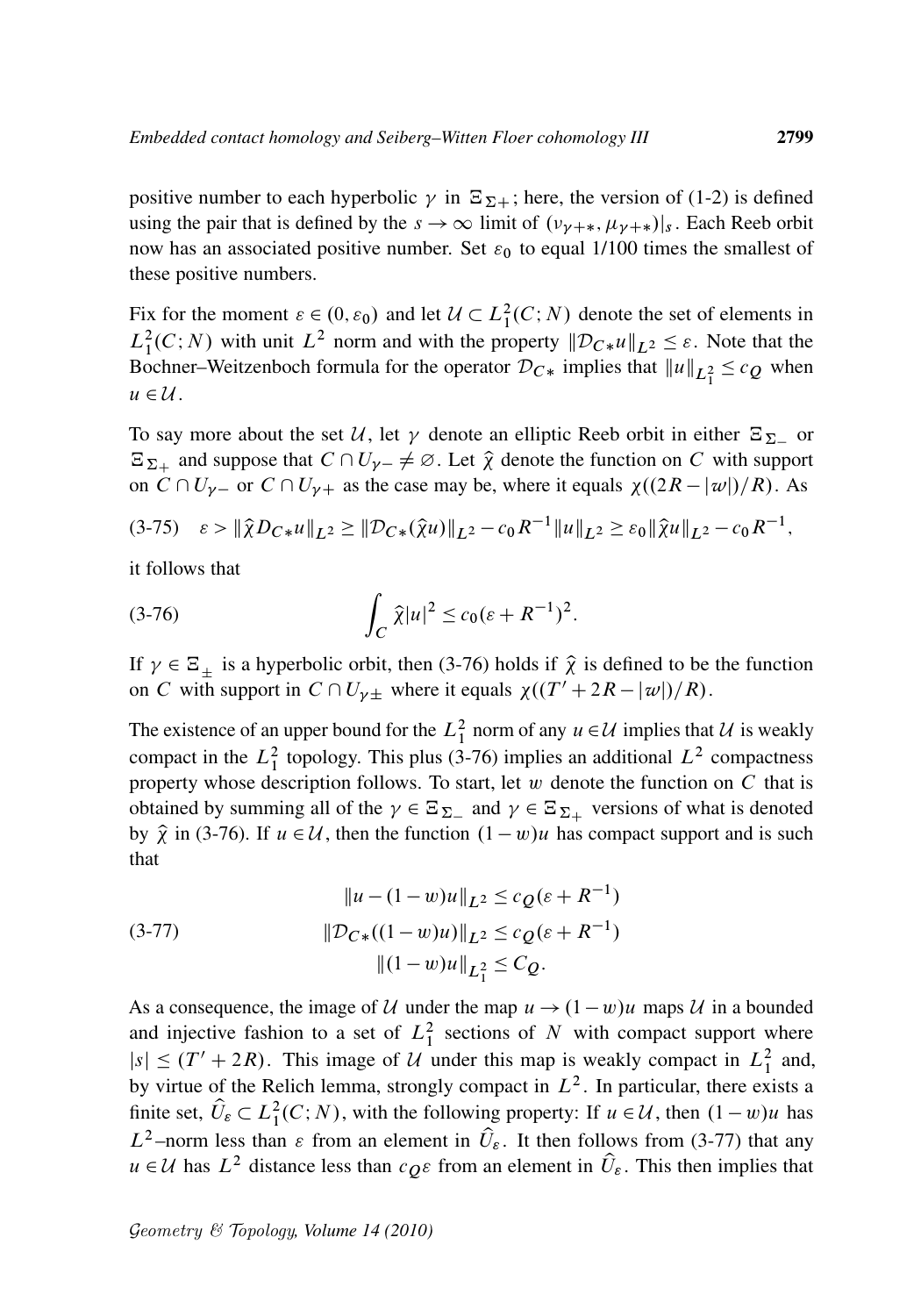there exists a finite set,  $U_{\varepsilon} \subset U$  such that any  $u \in U$  has  $L^2$  distance less than  $c_k \varepsilon$ from an element in  $(1 - w)\mathcal{U}_{\varepsilon}$ .

This last observation implies the following stronger assertion: Any  $u \in U$  has  $L_1^2$ distance less than  $cQ(\varepsilon + R^{-1})$  from some element in  $(1 - w)U_{\varepsilon}$ . To see why, first use the Bochner–Weitzenboch formula for  $D_{C*}$  to see that

$$
(3-78) \t\t\t\t \|\nabla(u-u')\|_{L^2} \leq c_Q(\|D_{C*}u\|_{L^2} + \|D_{C*}u'\|_{L^2} + \|u-u'\|_{L^2})
$$

for any given pair u and u' from  $L_1^2(C;N)$ ; and then use (3-77). Given that  $\varepsilon + R^{-1} < c \rho^{-1}$ , the preceding assertion about the  $L_1^2$  distance between points in U and  $(1 - w)\mathcal{U}_{\varepsilon}$  has the following corollary:

(3-79) If 
$$
u \in L_1^2(C; N)
$$
 is  $L_1^2$  orthogonal to all elements in  $(1 - w)U_{\varepsilon}$ , then  

$$
\|\mathcal{D}_{C*}u\|_{L^2} \ge \varepsilon \|u\|_{L_1^2}.
$$

With the preceding understood, define  $V_{C_1} \subset L^2(C; N \otimes T^{0,1}C)$  to equal the span of the set  $\{\mathcal{D}_{C*}u + x : u \in (1-w)\mathcal{U}_{\varepsilon} \text{ and } x \in \text{kernel}(\mathcal{D}_{C*}^{\dagger})\}\.$  The assertion in Lemma 3.9's first bullet holds by construction. It follows from  $(3-79)$  that a  $Q$ -dependent choice of  $\varepsilon$  can be made so that the assertion of Lemma 3.9's second bullet also holds with  $\kappa$  depending only on Q. The third bullet of the lemma concerns points in C where  $v_{C*} = V_C$  and  $\mu_{C*} = \mu_C$  and so where  $\mathcal{D}_{C*} = \mathcal{D}_C$ . As a consequence, the proof that these assertions hold for  $w \in \text{kernel}(\mathcal{D}_{C*}^{\dagger})$  is now standard; see Hofer, Wysocki and Zehnder [5] or Lemma 2.6 and Section 3 in Hutchings and Taubes [8]. Meanwhile, the assertion also holds for the elements  $\mathcal{D}_{C*}((1 - w)u)$  with  $u \in \mathcal{U}_{\varepsilon}$  because the latter vanishes on the relevant portions of  $C$ . The assertion made by the third bullet for  $u \in V_{0C}$  follows using the arguments used in [5] or those used in Sections 2 and 3 of [8] because an element  $u \in V_{0C}$  obeys  $\mathcal{D}_c u = 0$  on a neighborhood of the relevant portions of  $C$ .  $\Box$ 

**Step 4** But for one modification, the map  $\phi_0$  is constructed by mimicking what is done in Step 1 of the proof of Lemma 2.7. To say more, fix  $C \in \mathcal{C}$  that is not of the form  $\mathbb{R} \times \gamma$  with  $\gamma$  an elliptic Reeb orbit. Suppose that  $\eta \in V_{0C}$ . Write the components of  $\phi_0(\eta)$  as  $((\phi_{0C'})_{C'\in\mathcal{C}}, (\phi_{0\gamma})_{\gamma\in\Sigma_{\Sigma+}}, (\phi_{0\gamma})_{\gamma\in\Sigma_{\Sigma+}})$ . Set  $\phi_{0C'}=0$  unless  $C'=C$ . Meanwhile, set  $\phi_{0C} = \sum_{\mathcal{L}} \epsilon \epsilon_C (1 - \chi'_{\mathcal{L}*}) \eta$ , where  $\mathcal{E}_C$  again denotes the set of ends of C, and where  $\chi'_{\mathcal{I}*}$  is defined as follows: If  $\gamma$  is an elliptic Reeb orbit in either  $\Xi_{\Sigma}$  or  $E_{\Sigma_{+}}$ , then  $\chi'_{\Sigma_{*}}$  has support on *E* where it equals  $\chi((R_{\Sigma}+3.5R-|\omega|)/R)$ . If  $\gamma$  is a hyperbolic Reeb orbit, then  $\chi'_{E*}$  has support on where it equals  $\chi((T'+2.5R-|w|)/R)$ . Meanwhile,  $\phi_{0\gamma-}$  for  $\gamma \in \Xi_{\Sigma-}$  and  $\phi_{0\gamma+}$  for  $\gamma \in \Xi_{\Sigma+}$  are determined by  $\phi_{0C}$  using (5-12) in [14].

The map  $\phi_1$  is defined in the same manner.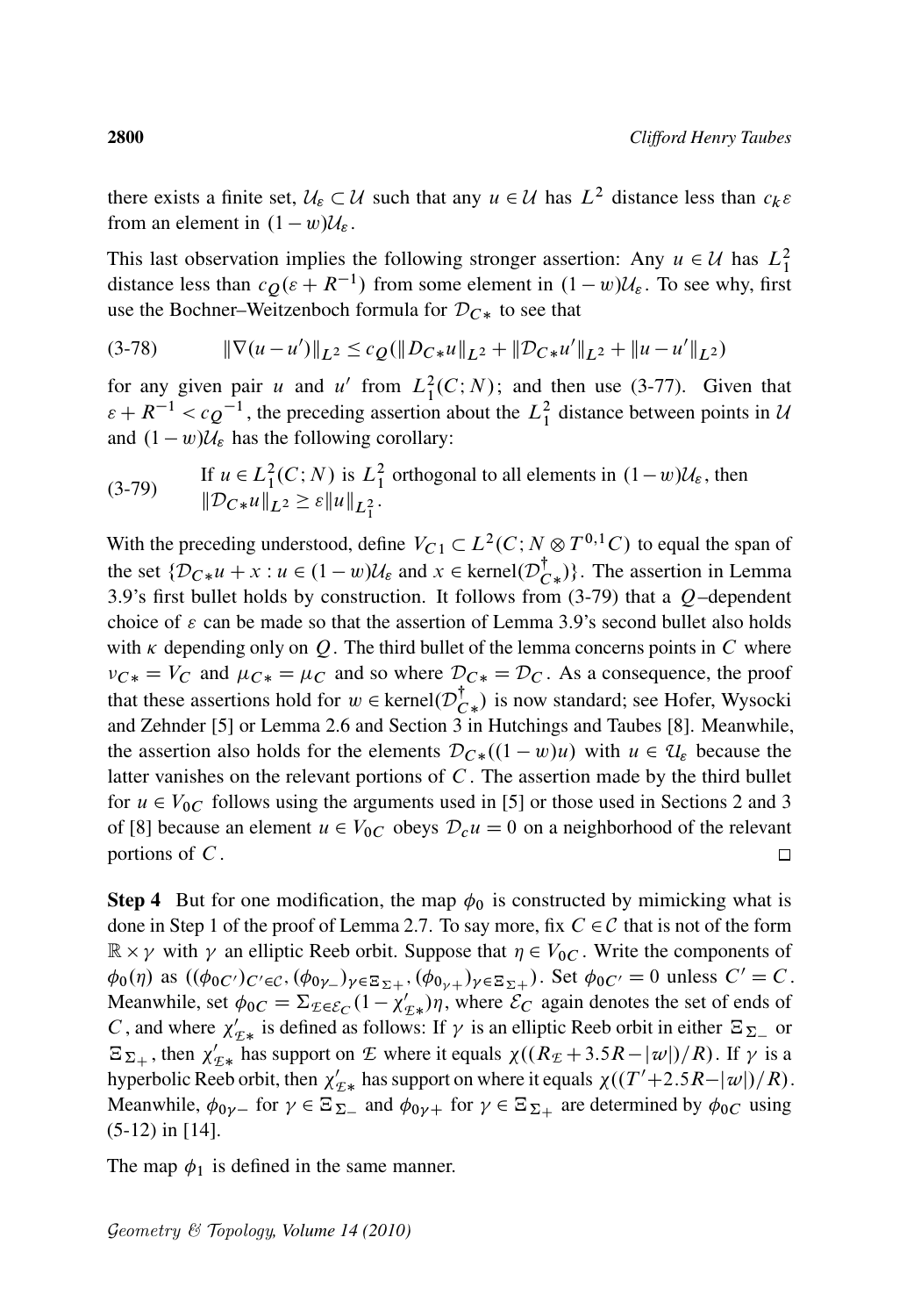**Step 5** With the maps  $\phi_0$  and  $\phi_1$  so defined, it remains now to establish the assertions that are made by Lemma 3.8's third bullet. This is done with the help of the next lemma. This upcoming lemma reintroduces the  $\mathcal{L}^2$ -orthogonal projection  $\mathbb P$  onto the  $\mathcal{L}^2$ -orthogonal complement of  $\phi_1(V_1)$ . The constant R in this lemma is from Section 4.c in [14].

**Lemma 3.10** Given  $Q \ge 1$  and given the assumptions made by Lemma 3.8, there exists  $\kappa > 1$  such that if  $r \ge \kappa^2$  and  $R \ge \kappa$ , then the following is true:

- Both  $\phi_0$  and  $\phi_1$  are nearly isometric in the sense that (a) If  $u \in V_0$ , then  $(1 - \kappa R^{-1}) ||u||_{L_1^2} \le ||\phi_0(u)||_{\mathcal{K}_1^2} \le (1 + \kappa R) ||u||_{L_1^2}$ .
	- (b) If  $u \in V_1$ , then  $(1 \kappa R^{-1}) ||u||_{L^2} \le ||\phi_0(u)||_{\mathcal{L}^2} \le (1 + \kappa R)||u||_{L^2}$ .
- Let  $\Delta^{\perp}_{*}$  denote the map from the  $\mathcal{K}_{1}^{2}$ -orthogonal complement of  $\phi_{0}(V_{0})$  to the  $\mathcal{L}^2$ -orthogonal complement of  $\phi_1(V_1)$  that is by restricting  $\mathbb{P}\Delta_*$ .
	- (a) The operator  $\Delta^{\frac{1}{k}}$  is an isomorphism that obeys  $\|\Delta^{\frac{1}{k}}\theta\|_{\mathcal{L}^2} \ge \kappa^{-1} \|\theta\|_{\mathcal{K}_1^2}$ .
	- (b) If  $u \in V_0$ , then  $\|\mathbb{P}\Delta_*\phi_0(u)\|_{\mathcal{L}^2} \leq \kappa R^{-1} \|u\|_{L_1^2}$ .

Proof of Lemma 3.10 The arguments for Lemma 3.10 are essentially identical to those used to prove Lemma 2.7. Here is the only substantive change: Use the bounds provided by Lemma 3.9 on the elements in  $V_0$  in  $V_1$  in lieu of those asserted by (2-84) and (2-85). One perhaps nonobvious, but essentially cosmetic change must also be made: Suppose that  $\gamma$  is a hyperbolic Reeb orbit in either  $\Xi_{\Sigma}$  or  $\Xi_{\Sigma+}$ . Let  $\mathcal{E}$ denote the end of  $\Sigma$  that lies in  $U_{\gamma-}$  or  $U_{\gamma+}$  as the case may be. The function  $\chi_{\mathcal{E}}$ should be replaced by the function  $\chi_{\mathcal{E}*}$  which is defined so as to have support on  $\mathcal{E}$ , and on *E* it is set equal to  $\chi((T' + 2R - |\omega|)/R)$ .  $\Box$ 

**Step 6** To see that the projection of  $\phi_1(V_1)$  to the cokernel of  $\Delta_*$  is surjective, fix  $\eta \in \mathcal{L}^2$  with nontrivial projection to the cokernel of  $\Delta_*$ . According to what is said by Lemma 3.10, there exists  $\theta \in \mathcal{K}_1^2$  that is  $\mathcal{K}_1^2$ -orthogonal to  $\phi_0(V_0)$  and is such that

$$
\Delta_* \theta = \eta - \eta
$$

with  $\eta' \in \phi_1(V_1)$ . So  $\eta' \in \phi_1(V_1)$  and  $\eta$  project to the same element in cokernel( $\Delta_*$ ).

 $\overline{ }$ 

Now consider the assertion made by Part (b) of the third bullet in Lemma 3.8. To this end, suppose that  $\lambda \in \mathcal{K}_1^2$  is mapped by  $\Delta_*$  to  $\phi_1(V_1)$ . Suppose in addition that  $\lambda$ is  $\mathcal{K}_1^2$ -orthogonal to  $\phi_0(V_0)$ . Then  $\lambda$  is in the domain of  $\Delta_*^{\perp}$ , and since  $\Delta_*^{\perp} \lambda = 0$ , Lemma 3.8 requires that  $\lambda = 0$ . This implies that the  $\mathcal{K}_1^2$  orthogonal projection maps  $\phi_0(V_0)$  onto the space  $\{\theta \in \mathcal{K}_1^2 : \Delta_* \theta \in \phi_1(V_1)\}$ . To complete the proof of Part (b), suppose that  $u \in V_0$ .

According to Lemma 3.10, there exists a unique  $\lambda$  in the  $\mathcal{K}_1^2$ -orthogonal complement of  $\phi_0(V_0)$  such that  $\mathbb{P}\Delta_*\lambda = \mathbb{P}\Delta_*\phi_0(u)$ . This implies that  $x = \phi_0(u) + \lambda$  is in the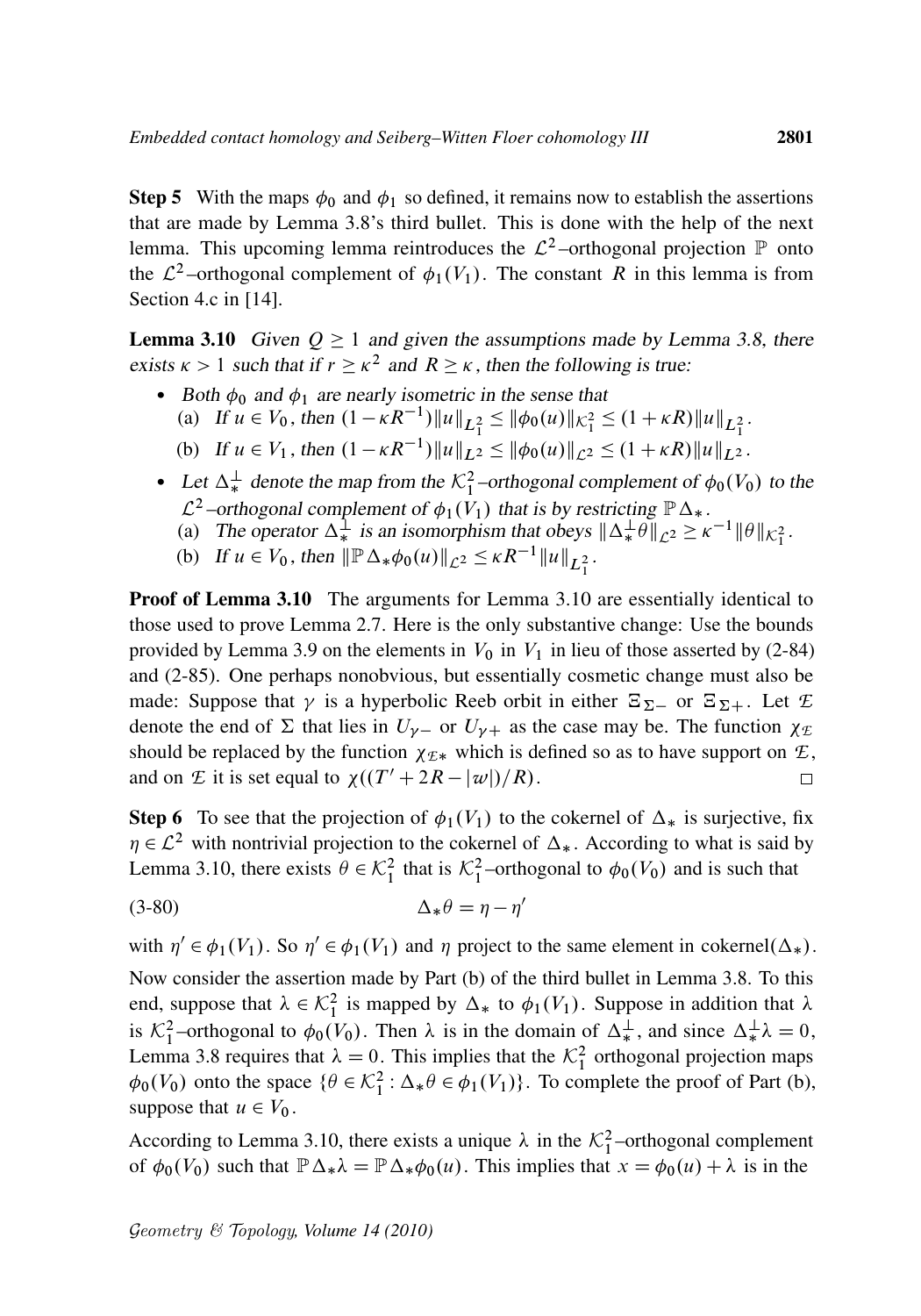space  $\{\theta \in \mathcal{K}_1^2 : \Delta_* \theta \in \phi_1(V_1)\}$ . Lemma 3.10 asserts that  $\|\lambda\|_{\mathcal{K}_1^2} \le c_0 R^{-1} \|\phi_0(u)\|_{\mathcal{K}_1^2}$ Since  $\phi_{0*}(u)$  is no further from u than x, it follows that  $\|\dot{\phi}_{0*}(u) - \phi_0(u)\|_{\mathcal{K}_1^2} \leq$  $c_0 R^{-1} \|\phi_0(u)\|_{\mathcal{K}_1^2}$  also.

To prove Part (c), suppose that  $\lambda$  is  $\mathcal{K}_1^2$  orthogonal to  $\{\theta \in \mathcal{K}_1^2 : \Delta_* \theta \in \phi_1(V_1)\}$ , and write  $\lambda = \phi_0(u) + \lambda^{\perp}$  with  $\lambda^{\perp}$  being  $\mathcal{K}_1^2$  orthogonal to  $\phi_0(V_0)$ . Part (b) of the lemma requires that  $\|\phi_0(u)\|_{K_1^2} \le c_0 R^{-1} \|\lambda\|_{K_1^2}$  This understood,  $\|\lambda^{\perp}\|_{K_1^2} \ge \frac{1}{2}$  $\frac{1}{2}$   $\|\lambda\|_{\mathcal{K}_{1}^{2}}$  when  $R \geq c_{0}$ .

Meanwhile, what is said by Lemma 3.10 finds that  $\|\lambda^{\perp}\|_{\mathcal{K}_1^2} \le c_0 \|\Delta^{\perp}\lambda^{\perp}\|_{\mathcal{L}^2}$  and, what with the small size of u, this is less than  $c_0(\Vert P \Delta \lambda \Vert_{\mathcal{L}^2} + R^{-1} \Vert \lambda \Vert_{\mathcal{K}^2_1})$ . Putting all of these inequalities together gives what is claimed by Part (c) of the third bullet.  $\Box$ 

**Part 11** To start, take  $T > 4R$  and  $T' \gg T$ . Suppose that  $C \in \mathcal{C}$  is not of the form  $\mathbb{R} \times \gamma$  with  $\gamma$  an elliptic Reeb orbit. Part 4 describes a Fredholm operator  $D_{C,T,T}$ , and a 1–parameter family of first order, Fredholm differential operators from  $L_1^2(C;N)$  to  $L^2(C;N)$  that begins with  $\mathcal{D}_C$  and ends with  $\mathcal{D}_{C;T,T}$ . Each member of this family differs from  $D<sub>C</sub>$  by an  $\mathbb{R}$ –linear, compactly supported endomorphism. Parametrize this family by [0, 1] and use  $D_{C*}$  to denote the  $* \in [0, 1]$  member of the family. Given that r and R are sufficiently large, then each  $* \in [0, 1]$  version of the set  $\{D_{C*}\}_{C\in\mathcal{C}}$  leads to a Fredholm operator,  $\mathfrak{D}_{\Sigma*}$ , mapping  $L^2_1(\mathbb{R}\times M; i\,T^*M\oplus \mathbb{S} \oplus i\mathbb{R})$ to  $L^2(\mathbb{R} \times M; i T^*M \oplus \mathbb{S} \oplus i\mathbb{R})$ . This operator is described in Part 7. Meanwhile, Lemma 3.5 describes a canonical isomorphism

(3-81) 
$$
\det(\mathfrak{D}_{\Sigma*}) \approx \det(\bigoplus_{C \in \mathcal{C}} \mathcal{D}_{C*}).
$$

Here, as in Lemma 3.5, the notation is such that when  $C = \mathbb{R} \times \gamma$  with associated integer  $m > 1$ , then  $\mathcal{D}_{C*}$  is independent of the chosen parameter in [0, 1]; and refers not to  $\mathcal{D}_C$ , but to the latter's pullback to the m–fold covering cylinder. Use  $\mathfrak{D}_{\Sigma:T}$ , to denote the end-member,  $\mathfrak{D}_{\Sigma*=1}$ , of this family. Given (3-81) and (3-65), there is a canonical isomorphism

$$
(3-82) \qquad \mathrm{Det}(\mathfrak{D}_{\Sigma;T,T'}) \approx \Lambda^{\mathrm{top}}(\bigoplus_{n=1}^{\infty} \mathbb{R}) \otimes \mathrm{det}(\bigoplus_{C \in \mathcal{C}} \mathcal{D}_{C\Diamond}) \otimes \Lambda^{\mathrm{top}}(\bigoplus_{n+1}^{\infty} \mathbb{R}).
$$

An orientation for the line det $(\mathfrak{D}_{\Sigma;TT})$  determines an orientation for det $(\mathfrak{D}_{\Sigma})$  since the two operators in question are the end points of a path of Fredholm operators.

What is written on the right hand side of (3-82) is a tensor product of three lines. What follows here describes a decomposition of  $\mathfrak{D}_{\Sigma;T,T'}$ , in terms of three operators on  $C^{\infty}(\mathbb{R} \times M; i T^*M \oplus \mathbb{S} \oplus i\mathbb{R})$ , with each accounting for one of the lines on the right hand side of (3-82). These operators are denoted as  $\mathfrak{D}_{-}$ ,  $\mathfrak{D}_{\Sigma}$ , and  $\mathfrak{D}_{+}$ .

What follows provides a quick definition of these operators. Given  $x \in \mathbb{R}$ , use  $\lambda_x$ to denote the action on  $C^{\infty}(\mathbb{R} \times M; i T^*M \oplus \mathbb{S} \oplus i\mathbb{R})$  of pullback via the map that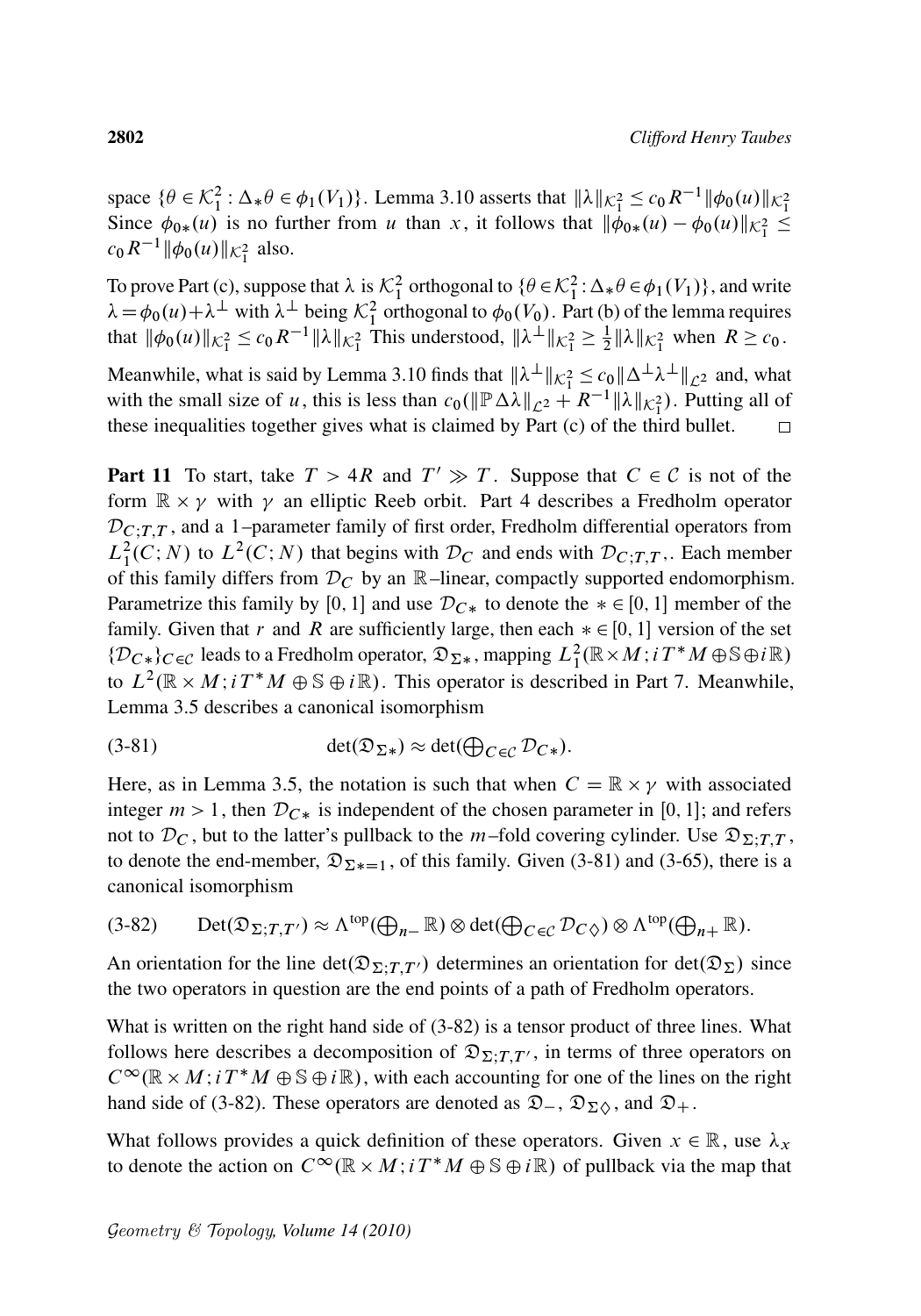sends  $(s, \cdot)$  to  $(s - x, \cdot)$ . Thus,  $(\lambda_x f)|_s = f|_{s-x}$ . This understood, set

(3-83)  
\n
$$
\mathfrak{D}_{-} = \lim_{T' \to \infty} \lambda_{T'} \mathfrak{D}_{\Sigma; T, T'} \lambda_{-T'},
$$
\n
$$
\mathfrak{D}_{\Sigma \diamondsuit} = \lim_{T' \to \infty} \mathfrak{D}_{\Sigma; T, T'},
$$
\n
$$
\mathfrak{D}_{+} = \lim_{T' \to \infty} \lambda_{-T'} \mathfrak{D}_{\Sigma; T, T'} \lambda_{T'}.
$$

There is another way to define these operators. Start with  $\mathfrak{D}_{-}$ . Define  $\Sigma_{-}$  to be the collection  $\{ \mathbb{R} \times \gamma \}_{(\gamma,m) \in \Theta_-}$  where any  $\mathbb{R} \times \gamma$  has weight equal to the integer m that is associated to  $\gamma$  as a member of  $\Theta$ . Let  $c$  denote the solution to (1-8) that is constructed from  $\Theta$  via  $\Phi^r$ . Thus,  $c = \lim_{s \to \infty} \mathfrak{d}_{\Sigma}$ . Introduce the operator

$$
\mathfrak{D}_{\Sigma-} = \frac{\partial}{\partial s} + \mathfrak{L}_{\mathfrak{c}_-},
$$

where  $\mathfrak{L}_{\mathfrak{c}}$  is the operator that is depicted in (1-9). To continue, let  $\gamma$  denote a hyperbolic Reeb orbit in  $\Xi_{\Sigma_-}$  and let  $C = \mathbb{R} \times \gamma$ . Associated to C is the operator

(3-85) 
$$
\mathcal{D}_C = \frac{1}{2} \left( \frac{\partial}{\partial w} + i \frac{\partial}{\partial t} + \frac{1}{2} k \right) \eta + i \varepsilon e^{ikt} \overline{\eta},
$$

where k is the rotation number of y. Define  $D_{C*}$  to be the operator  $D_{0-}$  that is depicted in (3-56). Use the collection  $\{\mathcal{D}_{C*}\}_C \in \mathcal{C}$  as instructed in Part 7 to define the operator  $\mathfrak{D}_{\Sigma-*}$ . The latter is  $\mathfrak{D}_-$ .

There is an analogous definition of  $\mathfrak{D}_+$ , this using the data from  $\Theta_+$  and the operator  $\mathcal{D}_{0+}$  that is depicted in (3-57). Meanwhile, the operator  $\mathfrak{D}_{\Sigma}$  is obtained from  $\mathfrak{D}_{\Sigma}$ using the constructions in Part 7 with any given  $C \in \mathcal{C}$  version of  $\mathcal{D}_{C*}$  set equal to the operator  $\mathcal{D}_{C\Diamond}$  that is described in Part 5.

**Lemma 3.11** There exists  $\kappa > 1$  such that if  $r \ge \kappa^2$  and  $R \ge \kappa$ , then the following is true: Each of the operators  $\mathfrak{D}_-, \mathfrak{D}_+$  and  $\mathfrak{D}_{\Sigma\Diamond}$  maps the space  $L^2_1(\mathbb{R} \times M; i T^*M \oplus S \oplus i \mathbb{R})$ to  $L^2(\mathbb{R} \times M; i T^*M \oplus S \oplus i\mathbb{R})$  as a Fredholm operator. In this regard, the operator  $\mathfrak{D}_-$  has index  $-n_-$  and trivial kernel; the operator  $\mathfrak{D}_+$  hast index  $n_+$  and trivial cokernel; and the operator  $\mathfrak{D}_{\Sigma}$  has index  $1-n_-+n_+$ . Moreover, there are canonical isomorphisms

$$
det(\mathfrak{D}_{-}) \approx \Lambda^{top}(\bigoplus_{n_{-}} \mathbb{R}),
$$
  
\n
$$
det(\mathfrak{D}_{+}) \approx \Lambda^{top}(\bigoplus_{n_{+}} \mathbb{R}),
$$
  
\n
$$
det(\mathfrak{D}_{\Sigma 0}) \approx det(\bigoplus_{C \in \mathcal{C}} \mathcal{D}_{C\Diamond}),
$$
  
\n
$$
det(\mathfrak{D}_{\Sigma;T,T'}) \approx det(\mathfrak{D}_{-}) \otimes det(\mathfrak{D}_{\Sigma \Diamond}) \otimes det(\mathfrak{D}_{+}),
$$

with the following property: The isomorphism in  $(3-82)$  is identical to that obtained by composing this last isomorphism with the preceding three.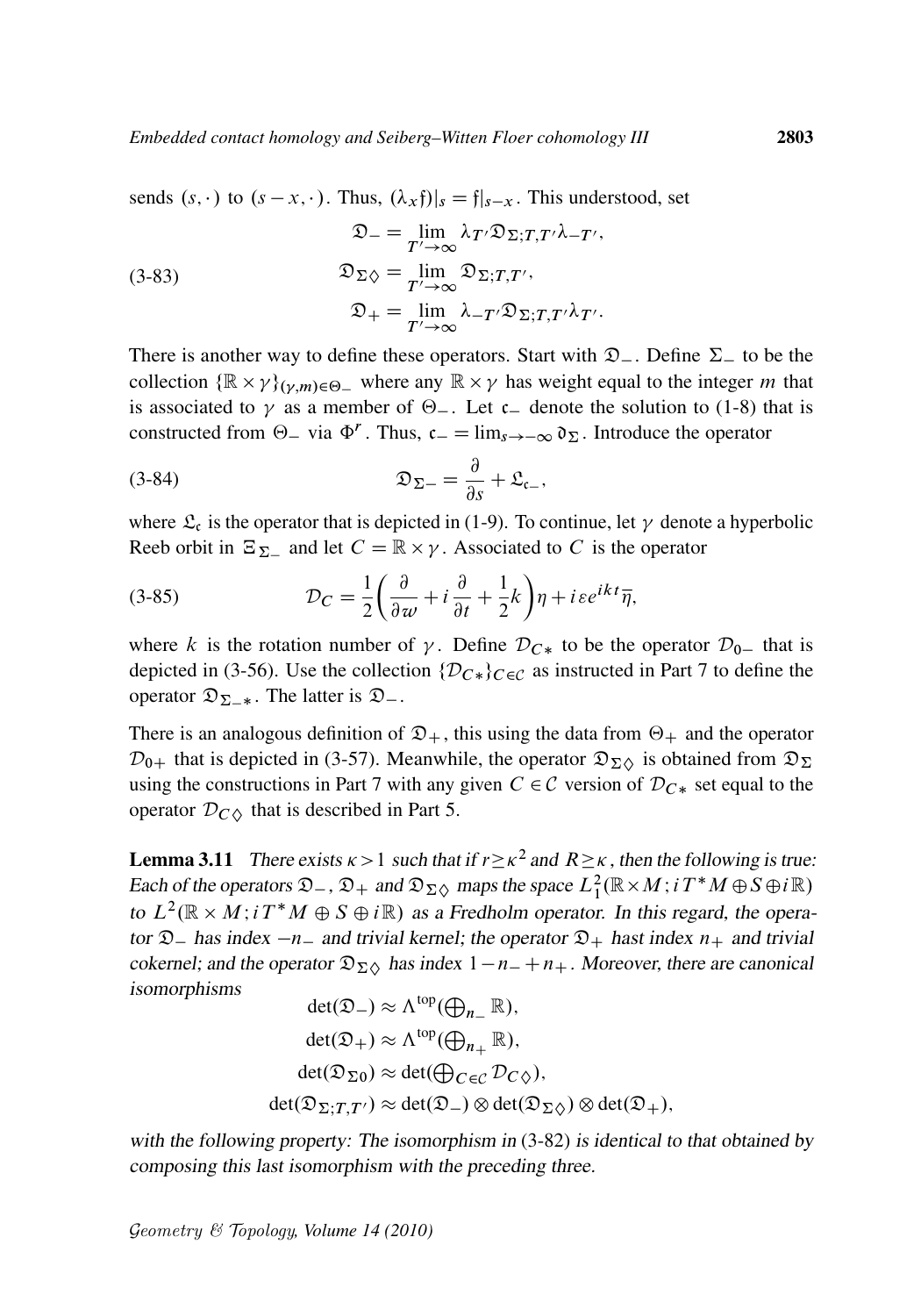**Proof of Lemma 3.11** The assertions that  $\mathfrak{D}_{-}$ ,  $\mathfrak{D}_{+}$ , and  $\mathfrak{D}_{\Sigma\Diamond}$  are Fredholm follow from Lemma 3.5. The assertion about the index, kernel and cokernel of  $\mathfrak{D}_{-}$ ,  $\mathfrak{D}_{+}$ , follow from Lemma 3.6. This lemma supplies the canonical isomorphism between  $\bigoplus_{n=1}^{\infty} \mathbb{R}$  and the kernel of  $\mathfrak{D}_{-}$ . Here, each copy of  $\mathbb{R}$  corresponds to the kernel of a copy of (3-58)'s operator  $D_{-}$ ; one such copy for each hyperbolic Reeb orbit in  $\Xi_{\Sigma_{-}}$ with even rotation number. Likewise, Lemma 3.6 supplies the canonical isomorphism between its cokernel and  $\bigoplus_{n_{+}} \mathbb{R}$ . In this case, each copy of  $\mathbb{R}$  is associated to a hyperbolic Reeb orbit in  $\mathbb{E}_{\Sigma+}$  with trivial rotation number. The assertion about the index of  $\mathfrak{D}_{\Sigma\Diamond}$  can be proved by using Lemma 3.4 given that the  $T' > 8R_*$  version of the operator  $\mathfrak{D}_{\Sigma,T',T}$  is very nearly s–invariant where  $|s| \in [\frac{3}{4}]$  $\frac{3}{4}T', T']$ .

The assertion about  $det(\mathfrak{D}_{\Sigma;T,T'})$  also follows by taking  $T'$  large and invoking Lemma 3.4. The compatibility of the isomorphisms in Lemma 3.11 and that in (3-82) is a consequence of two facts: First, both isomorphisms invoke Lemma 3.4. Second, the isomorphisms that appear in Lemma 3.4 are defined using cut-off functions that have no substantive affect on the various constructions that are used in Parts 9 and 10. The details of justification are straightforward and omitted.  $\Box$ 

**Part 12** This part focuses on the operator  $\mathfrak{D}_{\Sigma} \Diamond$ . To start, suppose that  $C \in \mathcal{C}$  is not of the form  $\mathbb{R} \times \gamma$  where  $\gamma$  is an elliptic Reeb orbit. As the corresponding operator  $\mathcal{D}_{C\Diamond}$ is  $\mathbb{C}$ –linear at large |s| on C, it follows that there is a deformation of  $\mathcal{D}_{C\lozenge}$  through Fredholm operators to a C–linear operator. In particular, choose such a deformation, parametrized by [0, 1], whose  $\sigma \in [0, 1]$  element is defined by replacing  $\mu_{C\lozenge}$  in (3-63) with  $(1 - \sigma)\mu_{C\Diamond}$ . Let  $\mathcal{D}_{C\Diamond \sigma}$  denote the resulting  $\sigma \in [0, 1]$  operator.

The constructions in Part 7 can now be applied using each  $\sigma \in [0, 1]$  version of the  $\{\mathcal{D}_{C*} = \mathcal{D}_{C\Diamond \sigma}\}_{{C} \in \mathcal{C}}$  to define a 1–parameter family  $\{\mathfrak{D}_{\Sigma *} = \mathfrak{D}_{\Sigma \Diamond \sigma}\}_{{\sigma \in [0,1]}}$  of Fredholm operators mapping  $L^2_1(\mathbb{R}\times M; i\,T^*M\oplus \mathbb{S}\oplus i\mathbb{R})$  to  $L^2(\mathbb{R}\times M; i\,T^*M\oplus \mathbb{S}\oplus i\mathbb{R})$ . There is of course, a canonical isomorphism between  $det(\mathfrak{D}_{\Sigma \Diamond})$  and any  $\sigma \in [0, 1]$ version det $(\mathfrak{D}_{\Sigma \Diamond \sigma})$ . Meanwhile, Lemma 3.5 provides the canonical isomorphisms

(3-86) 
$$
\det(\mathfrak{D}_{\Sigma\Diamond\sigma}) \approx \det(\bigoplus_{C\in\mathcal{C}} \mathcal{D}_{C\Diamond\sigma}).
$$

As noted at the end of Part 5, the line  $\det(\bigoplus_{C \in \mathcal{C}} \mathcal{D}_{C \diamondsuit 1})$  has its *positive* orientation because each  $\mathcal{D}_{C\Diamond 1}$  is complex. This orientation induces a canonical orientation on  $det(\mathfrak{D}_{\Sigma \wedge 1}).$ 

Now suppose  $\Sigma'$  is a second element in  $\mathcal{M}_1(\Theta_-, \Theta_+)$ . There is a corresponding operator  $\mathfrak{D}_{\Sigma/\lozenge 1}$  and the two operators  $\mathfrak{D}_{\Sigma/\lozenge 1}$  and  $\mathfrak{D}_{\Sigma/\lozenge 1}$  have the same  $s \to -\infty$  limit and they have the same  $s \rightarrow \infty$  limit. Since they have the same index, there is a 1–parameter family of first order, Fredholm operators that maps  $L_1^2(\mathbb{R} \times M; i T^*M \oplus \mathbb{S} \oplus i\mathbb{R})$  to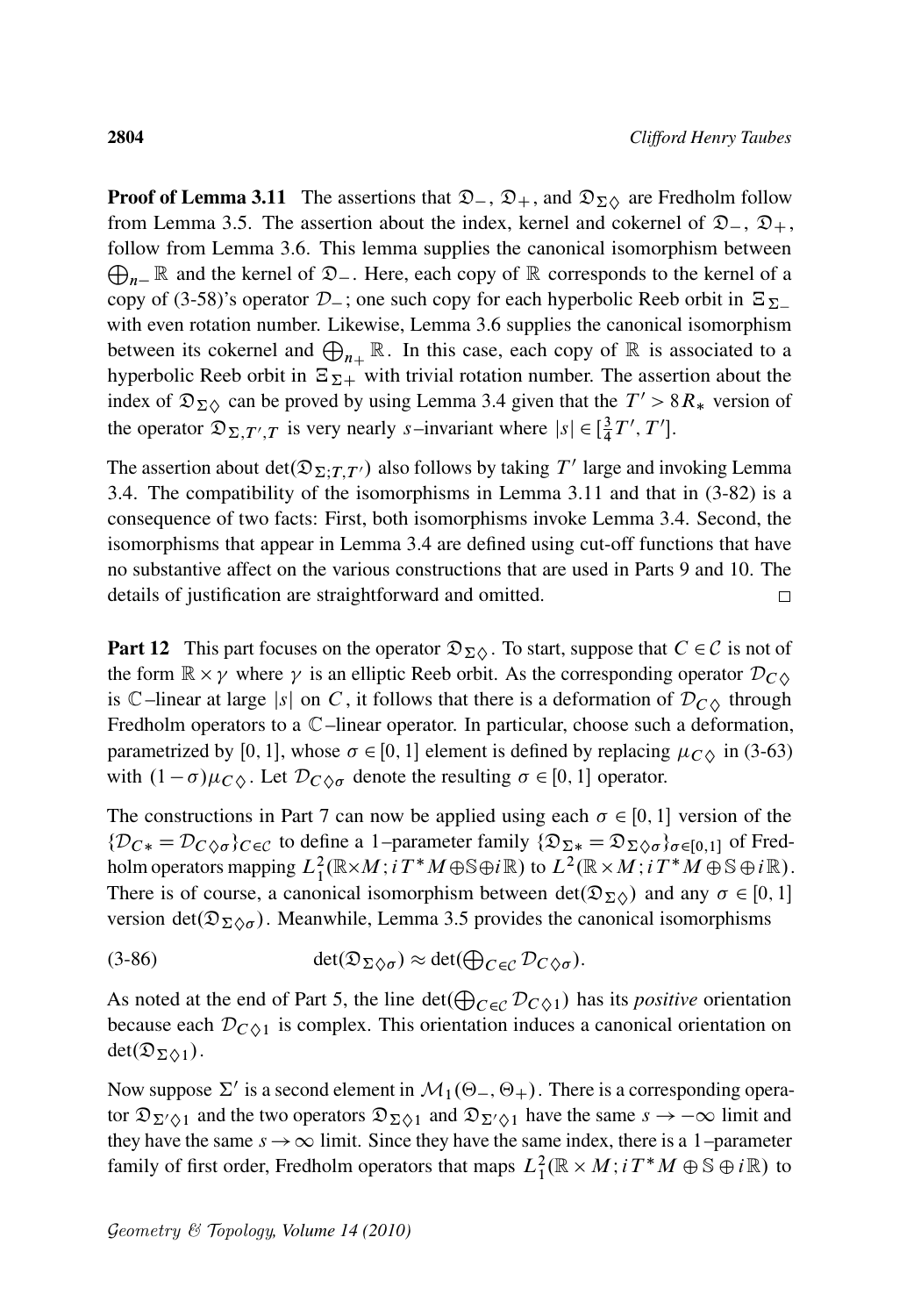$L^2(\mathbb{R} \times M; i T^*M \oplus \mathbb{S} \oplus i\mathbb{R})$  with one end member  $\mathfrak{D}_{\Sigma \lozenge 1}$  and the other  $\mathfrak{D}_{\Sigma' \lozenge 1}$ . Such a homotopy can be used to compare the canonical orientations of  $det(\mathfrak{D}_{\Sigma \Delta 1})$ with that for det $(\mathfrak{D}_{\Sigma'\lozenge 1})$ .

**Lemma 3.12** Let  $\Sigma$  and  $\Sigma'$  denote two elements in  $\mathcal{M}_1(\Theta_-, \Theta_+)$ . Then the canonical orientations of det $(\mathfrak{D}_{\Sigma\Diamond 1})$  and det $(\mathfrak{D}_{\Sigma'\Diamond 1})$  agree.

This lemma is proved in the upcoming Part 13.

Assume for the moment that Lemma 3.12 is true. Let  $\Sigma$  and  $\Sigma'$  denote two elements in  $\mathcal{M}_1(\Theta_-, \Theta_+)$ . Their respective components are oriented by respective orientations for the  $\Sigma$  and  $\Sigma'$  versions of (3-52). The latter are oriented by the respective versions of (3-65). In this regard, both versions of the line  $\det(\bigoplus_{C \in \mathcal{C}} \mathcal{D}_{C\Diamond})$  are oriented by the canonical orientations for the respective  $\Sigma$  and  $\Sigma'$  versions of det $(\bigoplus_{C \in \mathcal{C}} \mathcal{D}_{C \cdot \Diamond 1})$ . As noted at the end of Part 6, the respective orientations of the  $\Sigma$  and  $\Sigma'$  components of  $\mathcal{M}_1(\Theta_-, \Theta_+)$  define the same section,  $o_{\text{ech}}$ , of the orientation sheaf  $\Lambda(\Theta_-, \Theta_+)$ , this coming from a system of coherent orientations. These orientations also serve to orient the components of the instantons  $\mathfrak{d}_{\Sigma}$  and  $\mathfrak{d}_{\Sigma}$ , via the  $\mathfrak{D}_{\Sigma^*} = \mathfrak{D}_{\Sigma}$  versions of Lemma 3.5. It follows from Lemmas 3.12 and 3.11 that these orientations of the instanton moduli spaces define one and the same section of the orientation sheaf  $\Lambda(c_-, c_+)$ . The latter is denoted by  $o(c_-,c_+).$ 

Part 13 This part of the proof contains:

**Proof of Lemma 3.12** The vector bundle  $T^*M \oplus \mathbb{R}$  can be viewed as a rank 2, complex vector bundle as follows: First, view  $T^*M \oplus \mathbb{R}$  as  $T^*(\mathbb{R} \times M)$  by identifying the  $\mathbb R$  factor in the former with the span of  $ds$  in the latter. Then, use the almost complex structure J to view  $T^*(\mathbb{R} \times M)$  as a complex vector bundle. As S is given as a complex vector bundle, so the bundle  $i T^* M \oplus \mathbb{S} \oplus i \mathbb{R}$  can be viewed as a complex vector bundle. The principle symbol of any  $\mathfrak{D}_{(\cdot)}$  is  $\mathbb{C}$ -linear with respect to this complex vector bundle structure. Moreover, the operator  $\mathfrak{D}_{\Sigma \lozenge 1}$  is very nearly C–linear. To make this precise, introduce the operator  $\mathfrak{D}_{\Sigma}\Diamond\Diamond$  that is defined so as to take a section f of  $i T^* M \oplus \mathbb{S} \oplus i \mathbb{R}$  to

(3-87) 
$$
\mathfrak{D}_{\Sigma\Diamond\Diamond}\mathfrak{f}=\frac{1}{2}(\mathfrak{D}_{\Sigma\Diamond 1}\mathfrak{f}-i\mathfrak{D}_{\Sigma\Diamond 1}(i\mathfrak{f})).
$$

Here,  $i = \sqrt{-1}$ . By construction, the operator  $\mathfrak{D}_{\Sigma 00}$  is  $\mathbb{C}$ –linear and it differs from  $\mathfrak{D}_{\Sigma01}$  by a zero–th order endomorphism.  $\Box$ 

**Lemma 3.13** There exists  $\kappa > 1$  such that when  $r \ge \kappa^2$  and  $R \ge \kappa$ , the operator  $\mathfrak{D}_{\Sigma} \otimes \mathfrak{D}$ is Fredholm from  $L_1^2(\mathbb{R} \times M; i T^*M \oplus \mathbb{S} \oplus i\mathbb{R})$  to  $L^2(\mathbb{R} \times M; i T^*M \oplus \mathbb{S} \oplus i\mathbb{R})$ . Moreover, it is homotopic through first order, Fredholm differential operators to  $\mathfrak{D}_{\Sigma\Diamond 1}$ .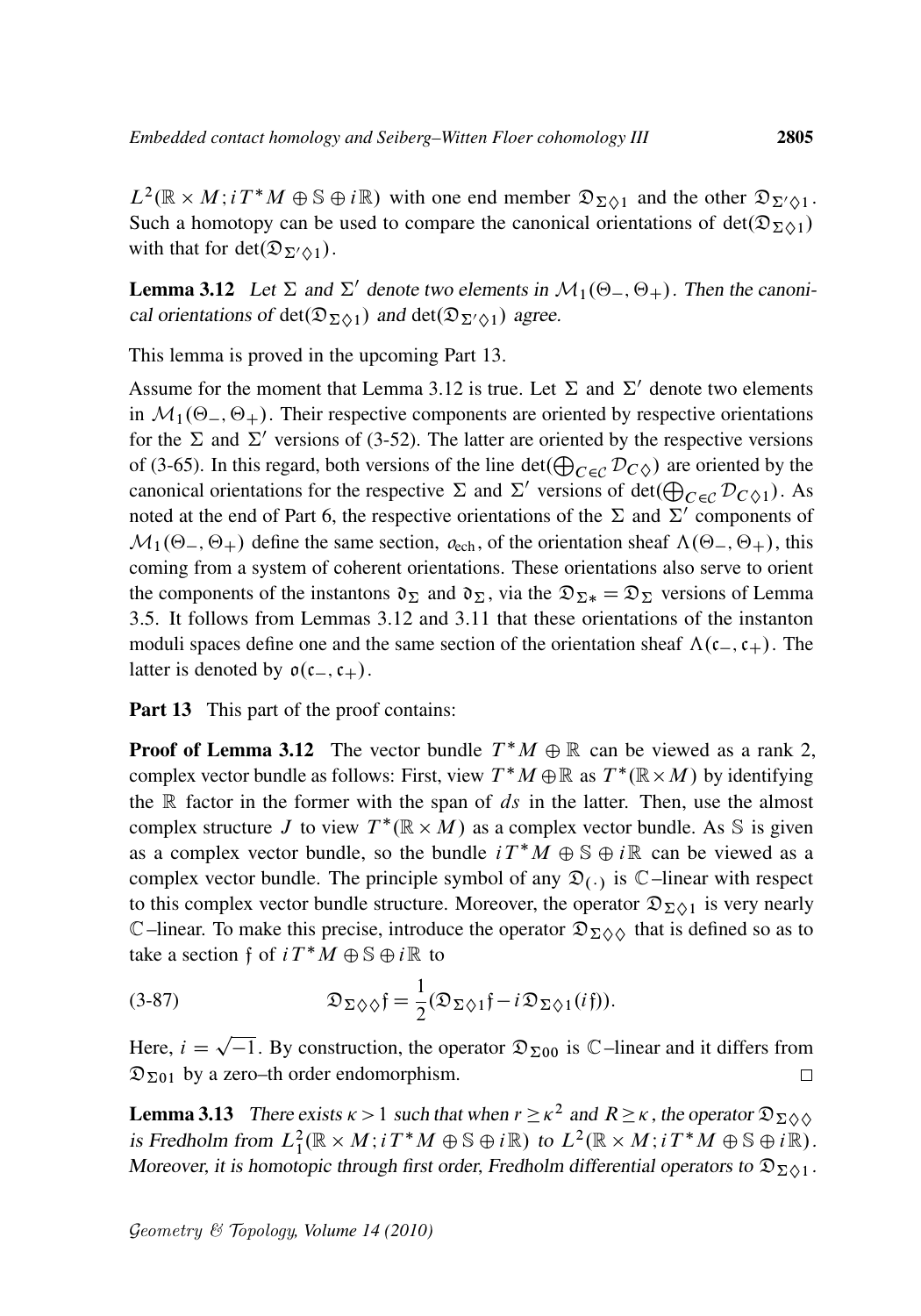This lemma is proved momentarily.

To continue, note that as  $\mathfrak{D}_{\Sigma \Diamond \Diamond}$  is a C–linear operator, the line det $(\mathfrak{D}_{\Sigma \Diamond \Diamond})$  has a canonical *positive* orientation. The latter induces via Lemma 3.13's homotopy an orientation for the line det $(\mathfrak{D}_{\Sigma\wedge 1})$ .

**Lemma 3.14** There exists  $\kappa > 1$  such that when  $r \ge \kappa^2$  and  $R \ge \kappa$ , then the orientation on det $(\mathfrak{D}_{\Sigma \Diamond 1})$  that is induced from the positive orientation of det $(\mathfrak{D}_{\Sigma \Diamond \Diamond})$  is the same as that induced from the positive orientation on  $\det(\bigoplus_{C \in \mathcal{C}} \mathcal{D}_{C \diamondsuit 1})$  via Lemma 3.5.

This lemma is also proved momentarily.

To complete the proof of Lemma 3.12, introduce the  $\Sigma'$  version of (3-87), this denoted by  $\mathfrak{D}_{\Sigma/\Diamond\Diamond}$ . The latter is also C–linear. Of course, the conclusions of Lemmas 3.13 and 3.14 apply to  $\mathfrak{D}_{\Sigma/\Diamond\Diamond}$  and  $\mathfrak{D}_{\Sigma/\Diamond 1}$  also. Meanwhile,  $\mathfrak{D}_{\Sigma/\Diamond\Diamond}$  and  $\mathfrak{D}_{\Sigma/\Diamond\Diamond}$  are C–linear Fredholm operators with the same domain and range Hilbert spaces, with the same index and with the same principle symbols. In addition, their respective  $s \to -\infty$  limits agree as do their respective  $s \to \infty$  limits. As a consequence, they are homotopic through such  $\mathbb C$ –linear, first order, Fredholm operators. This being the case, it follows from Lemma 3.14 that the respective positive orientations of det $(\mathfrak{D}_{\Sigma}\otimes\Diamond)$ and det( $\mathfrak{D}_{\Sigma' \Diamond \Diamond}$ ) are identified by any such homotopy. This fact with Lemma 3.14 implies Lemma 3.12.

**Proofs of Lemmas 3.13 and 3.14** Write  $\mathfrak{D}_{\Sigma \diamondsuit 1} = \mathfrak{D}_{\xi \diamondsuit 1} + r^{1/2} \mathfrak{e}_q * (\cdot)$ . The operator  $\mathfrak{D}_{\xi\Diamond 1}$  has its version of (3-67), (3-68) and Lemma 3.8 with  $\mathfrak{D}_{\xi*} = \mathfrak{D}_{\xi\Diamond 1}$ , with  $p_* = p_{\diamondsuit 1}$  and  $p'_* = p'_{\diamondsuit}$  $\psi_{\diamond 1}$ , and with  $\Delta_* = \Delta_{\diamond 1}$ . It is important to note with regard to Lemma 3.8 that each  $C \in \mathcal{C}$  version of  $V_{0C}$  and  $V_{1C}$  can be taken to be a complex vector space. As noted, this is because each version of  $\mathcal{D}_{C\lozenge 1}$  is  $\mathbb{C}$ –linear. By the way, no generality lost by assuming that at most one of  $V_{0C}$  and  $V_{1C}$  is nontrivial for any given C. As done in Lemma 3.8, set  $V_0 = \bigoplus_{C \in \mathcal{C}} V_{0C}$  and set  $V_1 = \bigoplus_{C \in \mathcal{C}} V_{1C}$ .

Now fix  $\sigma \in [0, 1]$  so as to consider

$$
(3-88) \qquad \widehat{\mathfrak{D}} = \left(1 - \frac{1}{2}\sigma\right) \mathfrak{D}_{\xi\Diamond 1} - \frac{1}{2}\sigma i \mathfrak{D}_{\xi\Diamond 1}(i\cdot) = \mathfrak{D}_{\xi\Diamond 1} + \sigma (\mathfrak{D}_{\xi\Diamond \Diamond} - \mathfrak{D}_{\xi\Diamond 1}).
$$

Thus, the  $\sigma = 0$  version is  $\mathfrak{D}_{\xi \diamond 1}$  and the  $\sigma = 1$  version is  $\mathfrak{D}_{\xi \diamond 0}$ . The (3-67) analog for  $\mathfrak D$  is written schematically as

(3-89) 
$$
(1 - \Pi_{\xi}) \mathfrak{D} \mathfrak{f} = (\mathfrak{D}_{\xi \Diamond 1})^{\perp} \mathfrak{f}^{\perp} + p^*(\theta) + \mathfrak{r} \mathfrak{f}^{\perp},
$$

$$
\mathfrak{t}^{\dagger}(\mathfrak{D}_{\xi} \mathfrak{f}) = p^{*'}(\mathfrak{f}^{\perp}) + \Delta_{\Diamond 1} \theta + \mathfrak{r}' \theta.
$$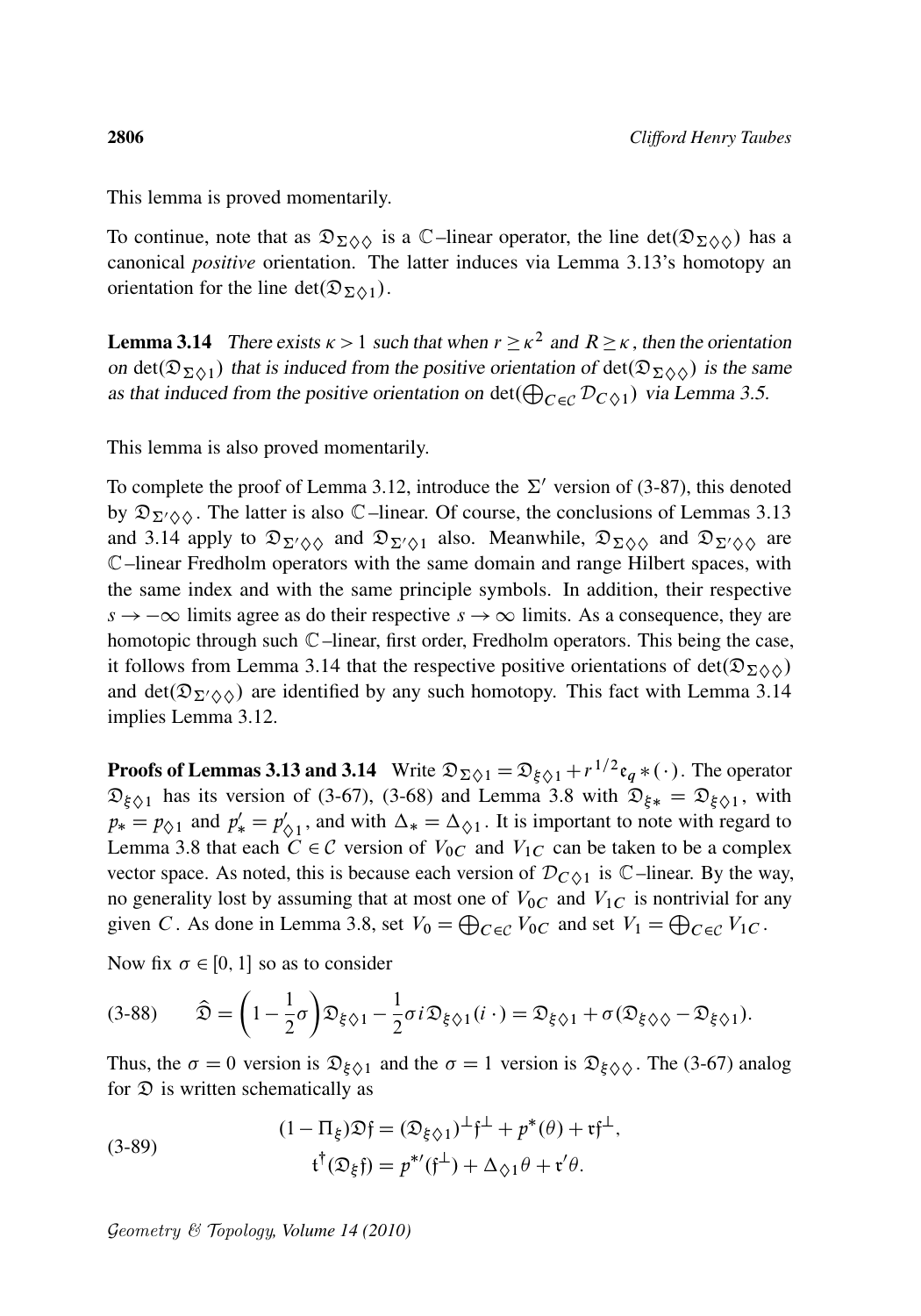By virtue of (3-68), the terms  $p^*$  and  $p^{*'}$  obey

$$
(3-90) \t ||p^*(\theta)||_2 \leq c_0 r^{3\sigma} ||\theta||_{\mathcal{H}^2} \t and \t ||p^{*'}(\mathfrak{f}^{\perp})||_{\mathcal{L}^2} \leq c_0 r^{-1/2+3\sigma} ||\mathfrak{f}^{\perp}||_{\mathbb{H}}.
$$

Meanwhile, what are written as  $\mathfrak r$  and  $\mathfrak r'$  obey

$$
(3-91) \t\t ||\mathfrak{rf}^{\perp}||_2 \le c_0 ||\mathfrak{f}^{\perp}||_2 \text{ and } ||\mathfrak{r}'\theta||_2 \le c_0 r^{-1/2+8\sigma} ||\theta||_2.
$$

With regard to these last bounds, the r bound follows from the fact that  $\mathfrak{D}_{\Sigma}\otimes\Diamond-\mathfrak{D}_{\Sigma}\otimes\Box$ is a zero–th order operator. The r' bound is a consequence of the fact that  $\Delta_{01}$  is nearly C–linear; this because each  $C \in \mathcal{C}$  and  $\gamma \in \Xi_{\Sigma_{\pm}}$  version of (2-78) for  $\mathfrak{D}_{\Sigma \lozenge 1}$ has  $\mu_* = 0$ .

It follows from the bound on r and the first bullet in (3-68) that  $\mathfrak{D}^{\perp}_{\Sigma \Diamond 1} + \mathfrak{r}$  is invertible as a map from  $\mathbb{H}_{\xi}^{\perp}$  to  $\mathbb{L}_{\xi}^{\perp}$  $\frac{1}{\xi}$  with inverse whose norm is bounded by  $c_0$ . As a consequence, Step 1 of the proof of Lemma 3.5 can be repeated with only notational changes to prove the following two assertions: The kernel of  $\hat{\mathfrak{D}}$  is canonically isomorphic to the kernel of  $\Delta_{\diamondsuit 1} + e^* + \mathfrak{r}'$ ; and the cokernel of  $\widehat{\mathfrak{D}}$  is canonically isomorphic to the cokernel of  $\Delta_{\Diamond 1} + e^* + r'$ . Here,  $e^*$  obeys the same bound as does  $e_* = e_{\Diamond 1}$  in (3-70). As a consequence, there is a canonical isomorphism

$$
(3-92) \qquad \qquad \det(\mathfrak{D}) \approx \det(\Delta_{\Diamond 1} + e^* + \mathfrak{r}').
$$

Given the small norm for  $e^*$  and for  $t'$  when  $t$  is large, Step 2 in the proof of Lemma 3.5 can be repeated with only notational changes to see that  $\hat{\mathfrak{D}}$  is Fredholm when r and R are large. This gives Lemma 3.13. By the same token, Step 3 in the proof of Lemma 3.5 can be repeated to obtain a canonical isomorphism between  $\det(\Delta_{\hat{Q}1} + e^* + \mathfrak{r}')$  and  $(\Lambda^{top}V_0) \otimes (\Lambda^{top}V_1)^*$ . This with (3-92) implies what is asserted by Lemma 3.14.

**Part 14** This part completes the proof of the second bullet in Theorem 1.2. There are two claims to address. The first is the claim that  $\mathfrak{o}(c_-,c_+)$  gives the same orientation on the  $\Psi^r$  image as does the pushforward of  $o_{\text{ech}}$ . This follows directly from Lemma 3.6.

The second issue is the claim the collection  $\{\mathfrak{o}(c_-,c_+)\}_{c_-,c_+\in \text{image}(\Phi^r)}$  has the form  $\{\mathfrak{o}(\mathfrak{c}_-,\mathfrak{c}_+) = \mathfrak{o}(\mathfrak{c}_-) \mathfrak{o}(\mathfrak{c}_+) * \}_{\mathfrak{c}_-, \mathfrak{c}_+ \in \text{image}(\Phi^r)}$  with any given  $\mathfrak{o}(\mathfrak{c})$  an element in  $\Lambda(\mathfrak{c})$ . This claim is verified in the three steps that follow.

**Step 1** The  $\mathbb{Z}/2\mathbb{Z}$  module  $\Lambda(c)$  has the form  $\Lambda(c,c_0)$  where  $c_0$  can be any fixed, element in Conn $(E) \times C^{\infty}(M; S)$  whose version of (1-9) has trivial kernel. Choose  $c_0 = (A_0, \psi_0)$  with  $\psi_0 = (\alpha_0, \beta_0 = 0)$ . Write  $T^*M \oplus \mathbb{R}$  as  $T^* (\mathbb{R} \times M)$  and use J to view the latter as the underlying real bundle of a complex  $\mathbb{C}^2$ -bundle,  $\mathbb{V} \to M$ .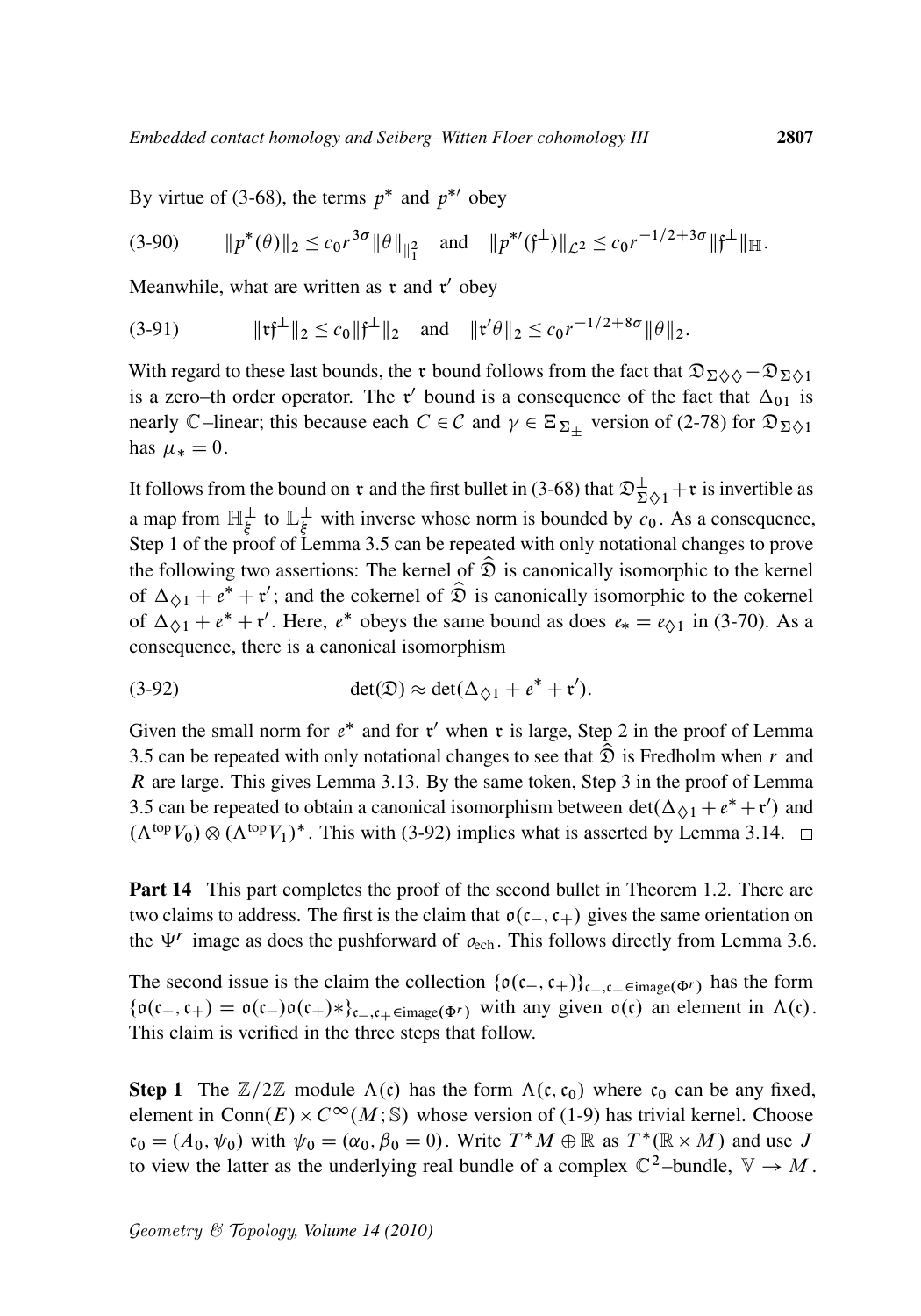This done, view  $\mathfrak{L}_{c_0}$  as symmetric operator, R-linear operator on  $C^{\infty}(M; V \oplus \mathbb{S})$ . Mimic what is done in  $(3-87)$  to define the  $\mathbb{C}$ -linear operator

(3-93) 
$$
L_{0\Diamond} = \frac{1}{2} (\mathfrak{L}_{\mathfrak{c}_0} - i \mathfrak{L}_{\mathfrak{c}_0} (i (\cdot))).
$$

This operator is symmetric and  $\mathbb{C}$ –linear. Moreover, it differs from  $\mathfrak{L}_0$  by a zero–th order endomorphism of V. If  $(A_0, \alpha_0)$  is suitably generic, then  $\mathfrak{L}_0$  has trivial kernel. Assume that such is the case.

Now introduce  $\mathfrak{D}_{\mathfrak{c}_0} = \partial/\partial s + \mathfrak{L}_{\mathfrak{c}_0}$  and  $\mathfrak{D}_{0\Diamond} = \partial/\partial s + \mathfrak{L}_{0\Diamond}$ . View both as operators that map  $L_1^2(\mathbb{R} \times M; \mathbb{V} \oplus \mathbb{S})$  to  $L^2(\mathbb{R} \times M; \mathbb{V} \oplus \mathbb{S})$ . Both are Fredholm operators. Define

(3-94) 
$$
\mathfrak{D}_{0*} = (1 - \chi)\mathfrak{D}_0 + \chi\mathfrak{D}_{0\Diamond}.
$$

This operator is identical to  $\mathfrak{D}_{\mathfrak{c}_0}$  where  $s \gg 1$  and it is identical to  $\mathfrak{D}_{0\Diamond}$  where  $s \ll -1$ . The operator  $\mathfrak{D}_{0*}$  is also a Fredholm operator. This understood, fix once and for all an orientation for its determinant line.

For  $T \ge 0$ , define  $\mathfrak{D}_{0*T}$  by replacing  $\chi$  in (3-95) by  $\chi((\cdot) - T)$ .

**Step 2** Let  $c \in \text{Conn}(E) \times C^{\infty}(M; \mathbb{S})$  denote a solution to (1-8) that gives an element in the image of  $\Phi^r$ . Choose a smooth map  $\mathfrak{d}: \mathbb{R} \to \text{Conn}(E) \times C^{\infty}(M; \mathbb{S})$  that is equal to c for  $s \le -1$  and equal to  $c_0$  for  $s \ge 1$ . Let  $\mathfrak{D}_0$  denote the corresponding version of (1-12). An element in  $\Lambda(c, c_0)$  is specified by an orientation of det $(\mathfrak{D}_0)$ .

To obtain such an orientation, fix  $T \gg 1$  and define the operator  $\mathfrak{D}_{\mathfrak{d},T}$  as follows: For  $-1 \leq s \leq 1$ , this operator is  $\mathfrak{D}_{\mathfrak{d}}$ . For  $s > 1$  where  $\mathfrak{D}_{\mathfrak{d}} = \mathfrak{D}_{\mathfrak{c}_0}$ , write

$$
(3-95) \t\t\t\t\mathfrak{D}_{\mathfrak{d},T} = \chi_2 \mathfrak{D}_{\mathfrak{c}_0} + (1 - \chi_2) \mathfrak{D}_{0 \ast T}
$$

and where  $s < -1$  where  $\mathfrak{D}_{\mathfrak{d}}$  agrees with  $\mathfrak{D}_{\mathfrak{c}} = \partial/\partial s + \mathfrak{L}_{\mathfrak{c}}$ , set

$$
(3-96) \t\t\t\t\mathfrak{D}_{\mathfrak{d},T} = (1 - \chi_{-2})\mathfrak{D}_{\mathfrak{c}} + \chi_{-2}((1 - \chi_{-T})\mathfrak{D}_{-} + \chi_{-T}\mathfrak{D}_{\mathfrak{c}})
$$

where  $\mathfrak D$  is defined as in Part 11 using c for what is denoted there by  $c_-\$ . Note that the latter has the form as depicted in (3-66).

Denote by  $\mathfrak{D}_{\mathfrak{d}}$  the operator that is defined as follows: For  $-1 \leq s \leq 1$ , it is the same as  $\mathfrak{D}_{\mathfrak{d}}$ . For  $s < -1$ , it is

(3-97) 
$$
(1 - \chi_{-2}) \mathfrak{D}_{\mathfrak{c}} + \chi_{-2} ((1 - \chi_{-T}) \mathfrak{D}_{-} + \chi_{-T} \mathfrak{D}_{\mathfrak{c}}).
$$

For  $s > 1$ , the operator  $\mathfrak{D}_{\mathfrak{d}}$  is

(3-98) 
$$
\mathfrak{D}_{\mathfrak{d}} = \chi_{-2} \mathfrak{D}_{\mathfrak{c}_0} + (1 - \chi_{-2}) \mathfrak{D}_{\mathfrak{d}}.
$$

The operator  $\mathfrak{D}_{\mathfrak{d}}$  is obtained by taking  $T \to \infty$  in the definition of  $\mathfrak{D}_{\mathfrak{d}}$ .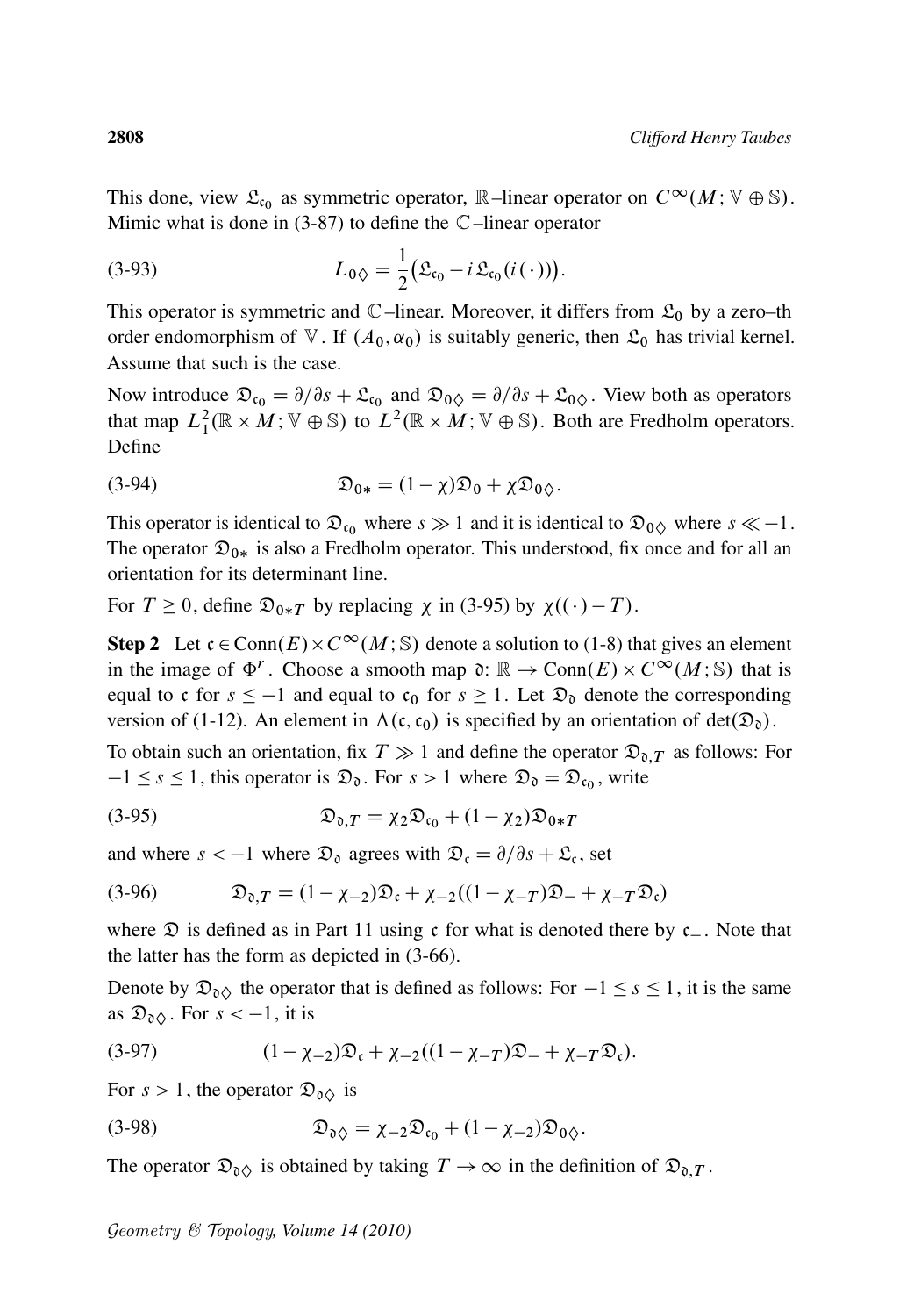$$
(3-99) \qquad \det(\mathfrak{D}_{\delta}) = \det((1-\chi)\mathfrak{D}_{-} + \chi\mathfrak{D}_{\mathfrak{c}}) \otimes \det(\mathfrak{D}_{\mathfrak{d}\diamondsuit}) \otimes \det(\mathfrak{D}_{0*}).
$$

An orientation for  $det(\mathfrak{D}_{0*})$  has already been selected. As will now be explained, the line det( $\mathfrak{D}_{\mathfrak{d}}(X)$ ) has a canonical orientation. Indeed, such is the case because it is homotopic through a path of Fredholm operators to one that is C–linear. A homotopy of this sort exists because  $\mathfrak{D}_{\delta\Diamond}$  was constructed so as to be  $\mathbb{C}-$ linear where  $|s|\gg 1$ . Granted what was just said, it follows that  $det(\mathfrak{D}_0)$  is oriented by a choosing an orientation for the determinant line bundle of  $(1 - \chi)\mathfrak{D} - + \chi\mathfrak{D}_c$ . It follows from Lemmas 3.5 and 3.6 that an orientation for the latter is obtained from an orientation of  $det(\mathfrak{D}_-)$ .

Write c's image in  $\mathcal{M}^r$  as  $\Phi^r(\Theta)$ . Note that the first bullet of Lemma 3.11 has the following consequence: The line  $det(\mathfrak{D}_-)$  is oriented by the following data: First, an orientation for the kernel of the various versions of the operator  $\mathfrak{D}_{0-}$  in (3-56) that are associated to the hyperbolic Reeb orbits with even rotation number that appear in  $\Theta$ .

Second, an ordering of this same set of Reeb orbits.

Given what just been said, the claim

(3-100)  $\{o(c_-, c_+)\}_{c_-,c_+\in \text{image}(\Phi^r)} = \{o(c_-)o(c_+)^*\}_{c_-,c_+\in \text{image}(\Phi^r)}$ 

follows jointly from (3-99) and the final two assertions of Lemma 3.11.

# Index to the notation

| <i>a</i> : the contact 1-form                                                             | Part 1 of Section 1.a |
|-------------------------------------------------------------------------------------------|-----------------------|
| $K^{-1}$ : the kernel of a, oriented by $-da$                                             | Part 1 of Section 1.a |
| $c_1(K)$ : the first Chern class of K                                                     | Part 1 of Section 1.a |
| $v$ : the Reeb vector field                                                               | Part 1 of Section 1.a |
| <i>Reeb orbit:</i> a closed integral curve of v, typically                                | Part 1 of Section 1.a |
| denoted by $\gamma$                                                                       |                       |
| $\Gamma$ : a class in $H_1(M;\mathbb{Z})$                                                 | Part 1 of Section 1.a |
| $\Theta$ : a finite set of pairs $(\gamma, m)$ with $\gamma$ a Reeb Part 1 of Section 1.a |                       |
| orbit and $m$ a positive integer                                                          |                       |
|                                                                                           |                       |
| $\mathcal{Z}$ : a set of $\Theta$ 's as above satisfying particular Part 1 of Section 1.a |                       |
| constraints                                                                               |                       |
| $\ell_{\gamma}$ : when $\gamma$ is a Reeb orbit, the integral of a Part 1 of Section 1.a  |                       |
| along $\gamma$                                                                            |                       |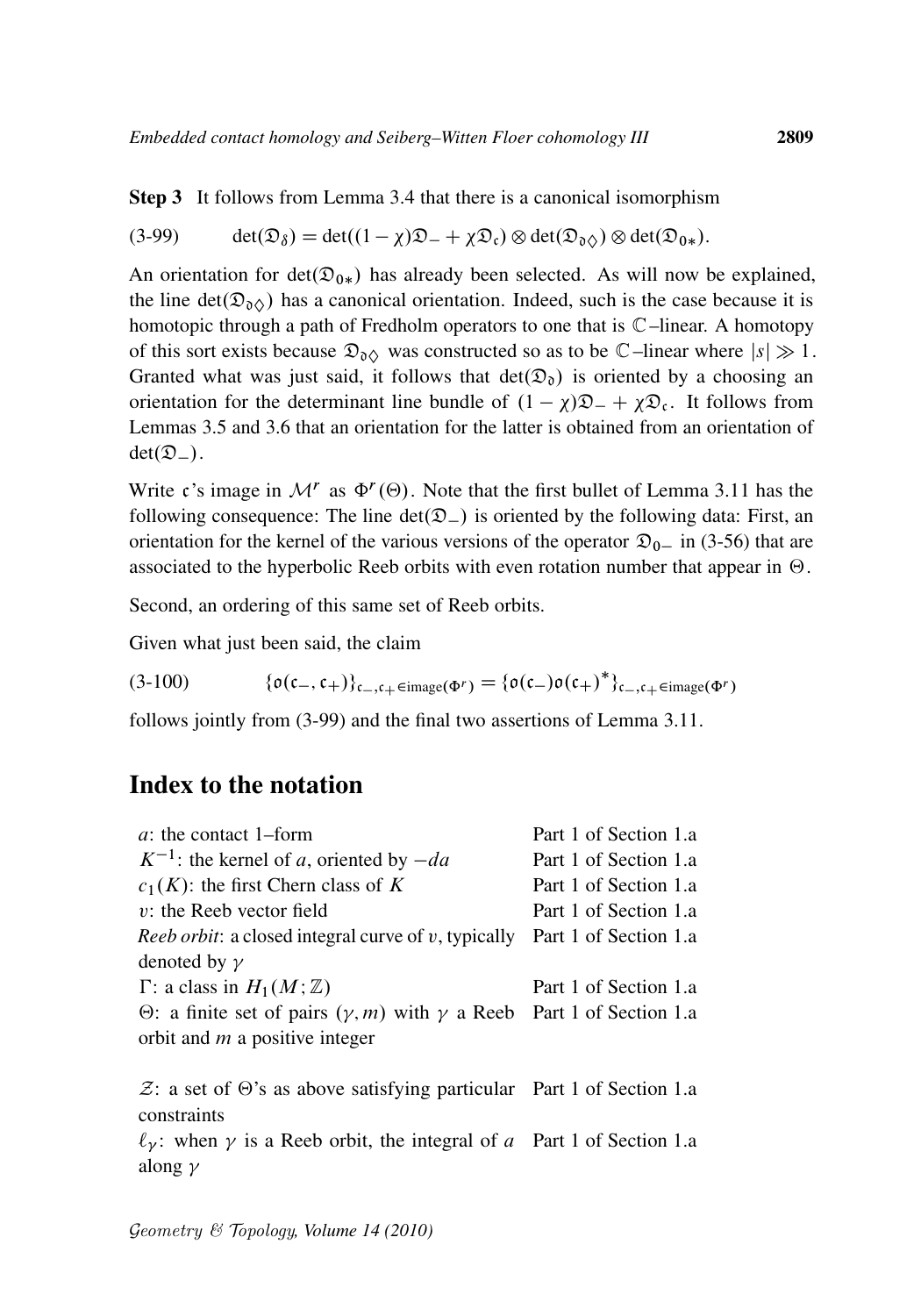$\mathcal{Z}^L$ : a subset of Z with a length bound given Part 1 of Section 1.a by L on the Reeb orbits.  $(v, \mu)$  defined for a given Reeb orbit Equation (1-1) *L*: a differential operator associated to a Reeb orbit Equation (1-2) *elliptic, hyperbolic* Step 2 of Part 2 in Section 1.a *rotation number* R: the rotation number for an elliptic Reeb orbit Step 2 of Part 2 in Section 1.a *Conley–Zehnder index* Step 3 of Part 2 in Section 1.a  $I(\Theta_-, \Theta_+, Z)$  Equation (1-4)  $deg_{ech}(\Theta)$  Step 6 of Part 2 in Section 1.a  $\mathfrak{C}_m$ : the vortex moduli space Step 1 of Part 3 in Section 1.a *the vortex equations* Equation (1-5)  $h$  Equation (1-6)  $\mathfrak{C}_{(\nu,m)}$  Step 1 of Part 3 in Section 1.a *nondegenerate* map from S 1 Step 2 of Part 3 in Section 1.a  $\mathfrak{C}\Theta$ ,  $\mathfrak{C}\Theta^*$  Step 2 of Part 3 of Section 1.a *symmetric vortex* Step 3 of Part 3 in Section 1.a *R* Step 3 of Part 3 of Section 1.a  $deg_{\sigma}(\mathfrak{c})$ Step 3 of Part 3 of Section 1.a the *Riemannian metric* Part 4 of Section 1.a S: the bundle of spinors for a  $Spin^{\mathbb{C}}$ -structure Part 4 of Section 1.a Conn $(E)$ : the Hermitian connections on  $E$  Part 4 of Section 1.a  $\mu$ : a chosen 1–form with bounded derivatives of all orders Part 4 of Section 1.a  $A_K$ : a chosen Hermitian connection on  $K^{-1}$  Part 4 of Section 1.a  $B_A$ : the metric Hodge dual of the curvature of Part 4 of Section 1.a a connection A  $\psi$ : a section of S Part 4 of Section 1.a  $D_A$ : the Dirac operator Part 4 of Section 1.a  $\psi^{\dagger}$  Part 4 of Section 1.a  $cl(\cdot)$ : the Clifford multiplication map Part 4 of Section 1.a  $M^r$ : the space of equivalence classes of solu- Part 4 of Section 1.a tions to  $(1-8)$  $\mathfrak{L}_c$  Equation (1-9) *nondegenerate* solution to (1-8) Part 4 of Section 1.a  $deg_{SW}(c)$  Part 4 of Section 1.a  $\mathfrak{CZ}^*$ the paragraph prior to Theorem 1.1 in Section 1.a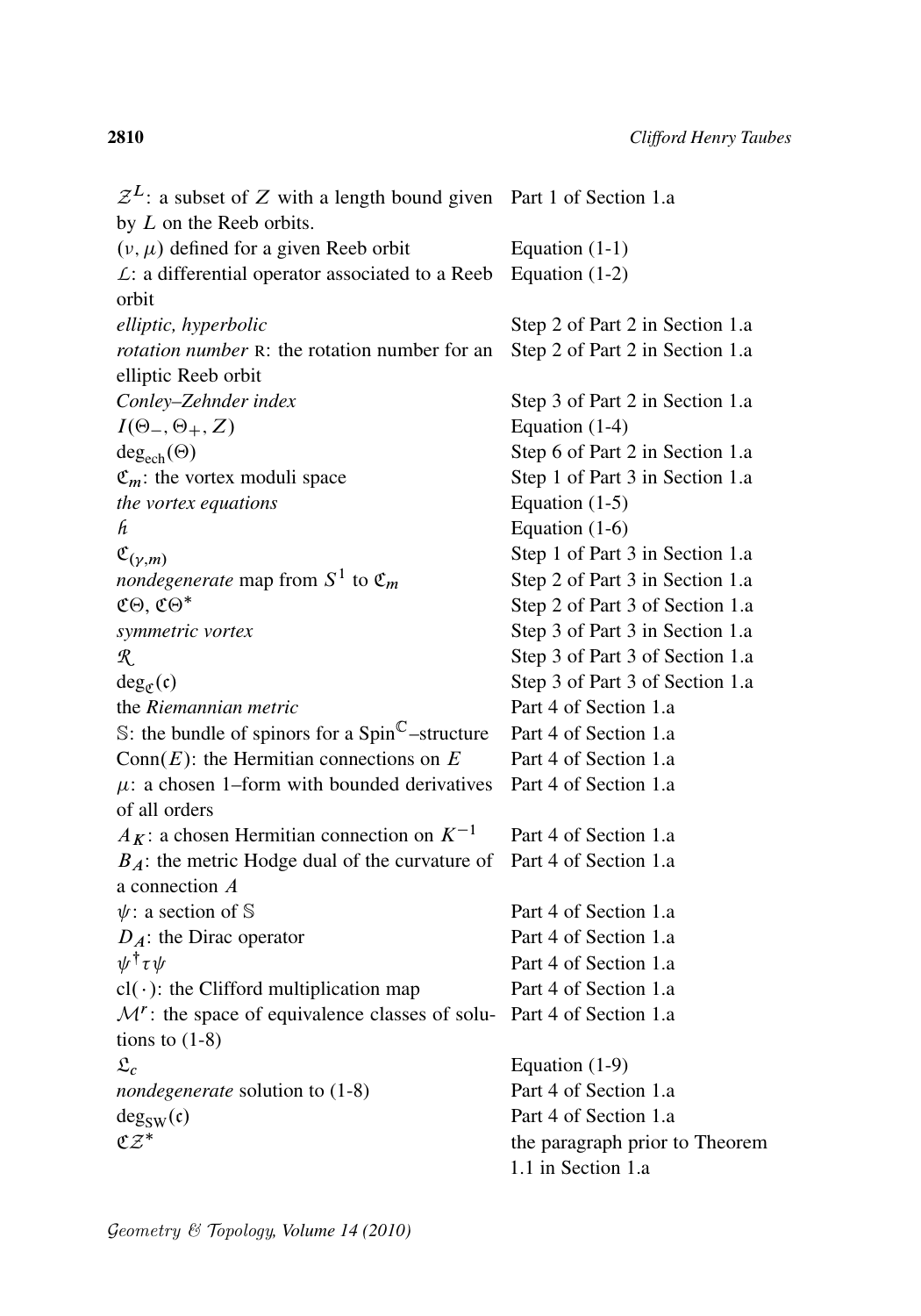| $\mathcal{J}_a$ : a certain set of almost complex structures                       | Part 1 of Section 1.b               |
|------------------------------------------------------------------------------------|-------------------------------------|
| $\mathcal{Z}_{\text{ech}}$ : a particular subset of $\mathcal{Z}$                  | Part 1 of Section 1.b               |
| $\mathcal{Z}_{\text{ech}}^{L}$ : a particular subset of $\mathcal{Z}_{\text{ech}}$ | Part 1 of Section 1.b               |
| $\mathcal{M}_1(\Theta_-, \Theta_+)$                                                | Part 1 of Section 1.b               |
| $\mathfrak{o}_{ech}$                                                               | Part 2 of Section 1.b               |
| $\mathcal{D}_C$                                                                    | Equation $(1-10)$                   |
| $(\nu_C, \mu_C)$                                                                   | Part 2 of Section 1.b               |
| instanton                                                                          | Part 3 of Section 1.b               |
| $\mathfrak{D}_\mathfrak{d}$                                                        | Equation $(1-12)$                   |
| $H$ in Section 2                                                                   | Step 4 of Section 2.a, Step 1 of    |
|                                                                                    | Section 3.b in [14]                 |
| $\mathbb H$ in Section 3                                                           | Part 2 of Section 3.a, Part 1 of    |
|                                                                                    | Section 6.a in [14]                 |
| $\ \cdot\ _{\mathbb{H}}$ in Section 2                                              | Step 4 of Section 2.a, $(3-7)$      |
|                                                                                    | in [14]                             |
| $\ \cdot\ _{\mathbb{H}}$ in Section 3                                              | Equation $(1-13)$ , $(6-2)$ in [14] |
| nondegenerate instanton                                                            | Part 3 of Section 1.b               |
| $M_1(\mathfrak{c}_-,\mathfrak{c}_+)$                                               | Part 4 of Section 1.b               |
| $\mathfrak{P}(\mathfrak{c}_-,\mathfrak{c}_+)$                                      | Part 5 of Section 1.b               |
| <i>orientation sheaf</i> in the Seiberg–Witten context Part 5 of Section 1.b       |                                     |
| orientation sheaf in the embedded contact ho-                                      | Section 3.b                         |
| mology context                                                                     |                                     |
| $\Lambda(\mathfrak{c}_-,\mathfrak{c}_+)$                                           | Part 5 of Section 1.b               |
| $\Lambda(\mathfrak{c})$                                                            | Part 5 of Section 1.b               |
| $\mathcal{M}^{r^*}$                                                                | Part 6 of Section 1.b               |
| coherent orientations in the Seiberg-Witten con- Part 6 of Section 1.b             |                                     |
| text                                                                               |                                     |
| coherent system of orientations in the embedded                                    | Section 3.b                         |
| contact homology context                                                           |                                     |
| $\chi$ : a cut-off function chosen for eternity                                    | Section 1.c                         |
| $c_0$ : a constant that is greater than 1 and is in-                               |                                     |
| dependent of what ever relevant data is under                                      |                                     |
| consideration. The precise value of $c_0$ can in-                                  |                                     |
| crease between subsequent appearances                                              |                                     |
| $(A_{\mathfrak{J}}, \psi_{\mathfrak{J}})$                                          | Section 2.a, Section 3.a of [14]    |
| $(b_{\mathfrak{J}}, \eta_{\mathfrak{J}}, \phi_{\mathfrak{J}})$                     | Section 2.a, Lemma 3.10 of [14]     |
| $\zeta_{\gamma}$                                                                   | Section 2.a, Lemma 3.10 of [14]     |
| $b(\zeta)$                                                                         | Section 2.a, Lemma 3.10 of [14]     |
| $\mathfrak{c}_{\Theta_{\mathfrak{J}}}, (A_{\mathfrak{J}}, \psi_{\mathfrak{J}})$    | Section 2.a                         |
|                                                                                    |                                     |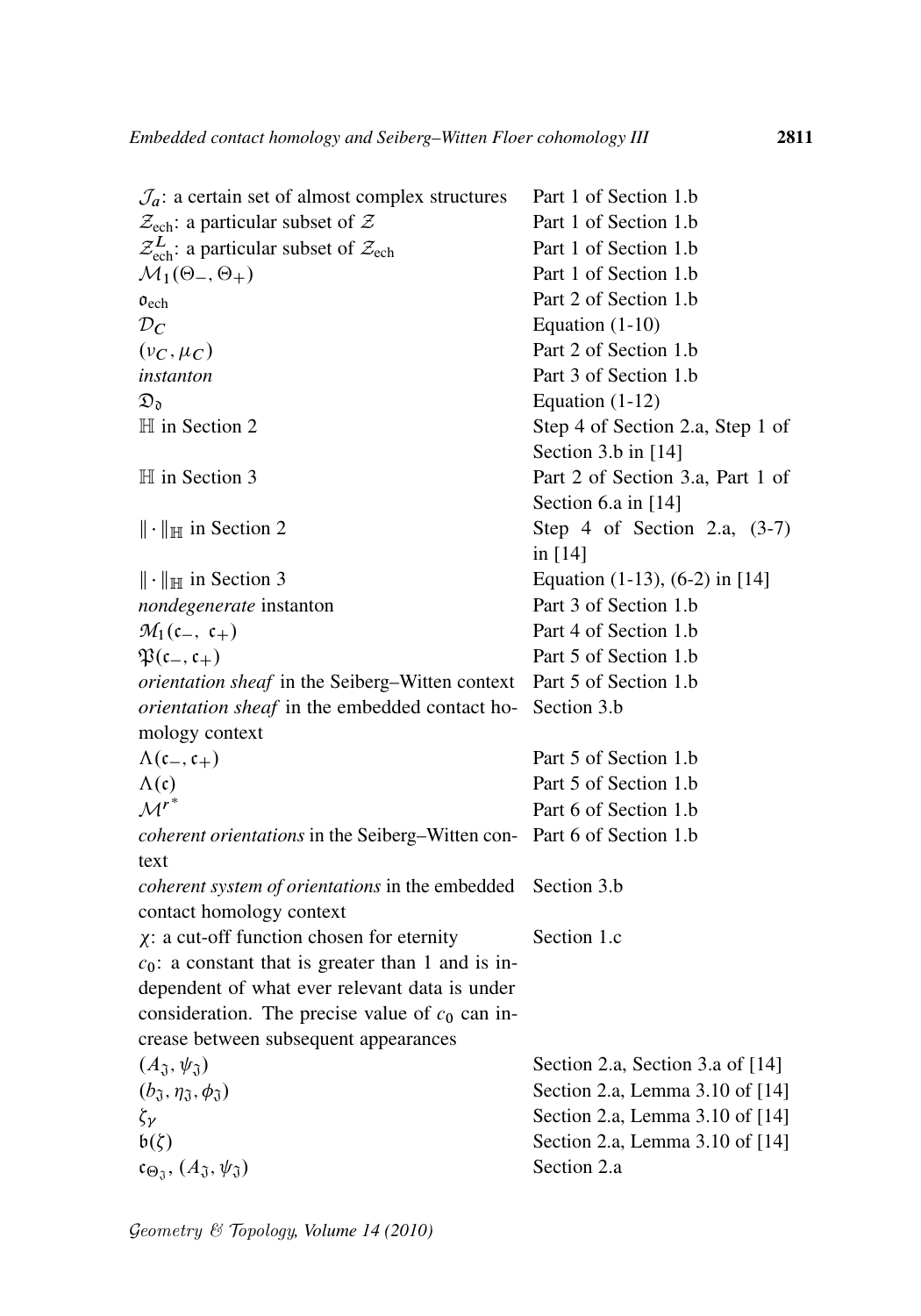| v                                                      | Equation $(2-1)$ , Section 3.c<br>of [14] |
|--------------------------------------------------------|-------------------------------------------|
| $\mathfrak{b}_1 * \mathfrak{b}_2$                      | Equation $(2-2)$                          |
| $U_{\nu}$                                              | Step 2 of Section 2.a, Step 1 in          |
|                                                        | Section 3.a of [14]                       |
| $\mathbb{V}_0, \mathbb{V}_1$                           | Step 2 of Section 2.a, Step 3 in          |
|                                                        | Section 3.b of [14]                       |
|                                                        | Step 2 of Section 2.a, Step 2 of          |
| $\chi_{\gamma}$                                        | Section 3.a of [14]                       |
|                                                        | Step 2 of Section 2.a, Step 3 in          |
| $\mathfrak{p}_{\gamma,0}$                              | Section 3b of [14]                        |
| $(b_*, \eta_*)$                                        | Step 2 of Section 2.a                     |
| $(A^*, \psi^*)$                                        | Step 2 of Section 2.a                     |
| $\mathfrak{L}_*$                                       | Step 2 of Section 2.a                     |
| $\vartheta_{\mathfrak{c}}$                             | Equation $(2-4)$ , Equation $(2-6)$       |
|                                                        | of [14]                                   |
| $\Pi_0$ , $\Pi_{\xi}$ in the context of Equation (1-1) | Step 4 of Section 2.a, Step 4 of          |
|                                                        | Section 3.b in [14]                       |
| $\mathbb L$ in Section 2                               | Step 4 of Section 2.a, Step 1 of          |
|                                                        | Section 3.b in [14]                       |
| $\mathbb L$ in Section 3                               | Part 2 of Section 3.a, Part 1 of          |
|                                                        | Section 6.a in [14]                       |
| $\mathbb{L}^{\perp}$                                   | Step 4 of Section 2.a, Step 4 of          |
|                                                        | Section $3.b$ in $[14]$                   |
| $t$ in the context of Theorem 1.1                      | Equations $(2-5)$ and $(2-6)$             |
| $\rho_*$                                               | Step 4 of Section 2.a, Step 1 of          |
|                                                        | Section 3.a plus $(4-8)$ in [14]          |
| $\mathbb{H}^{\perp}$ in the context of Theorem 1.1     | Step 4 of Section 2.a                     |
| $\mathfrak{b}_{*\zeta}$                                | Step 5 of Section 2.a, Lemma              |
|                                                        | 3.10 of $[14]$                            |
| $\mathfrak{e}_{\zeta}$                                 | Step 5 of Section 2.a, Lemma              |
|                                                        | 3.10 of [14]                              |
| $(b_\xi,\eta_\xi)$                                     | Step 5 of Section 2.a                     |
|                                                        | Step 5 of Section 2.a                     |
| $t_{\zeta}$<br>$\mathfrak{L}^{\perp}$                  | Equation $(2-19)$ , Step 7 of Sec-        |
|                                                        | tion 2.a                                  |
| $\wp, \wp^{\dagger}$                                   | Equation (2-19), Step 7 of Sec-           |
|                                                        | tion 2.a                                  |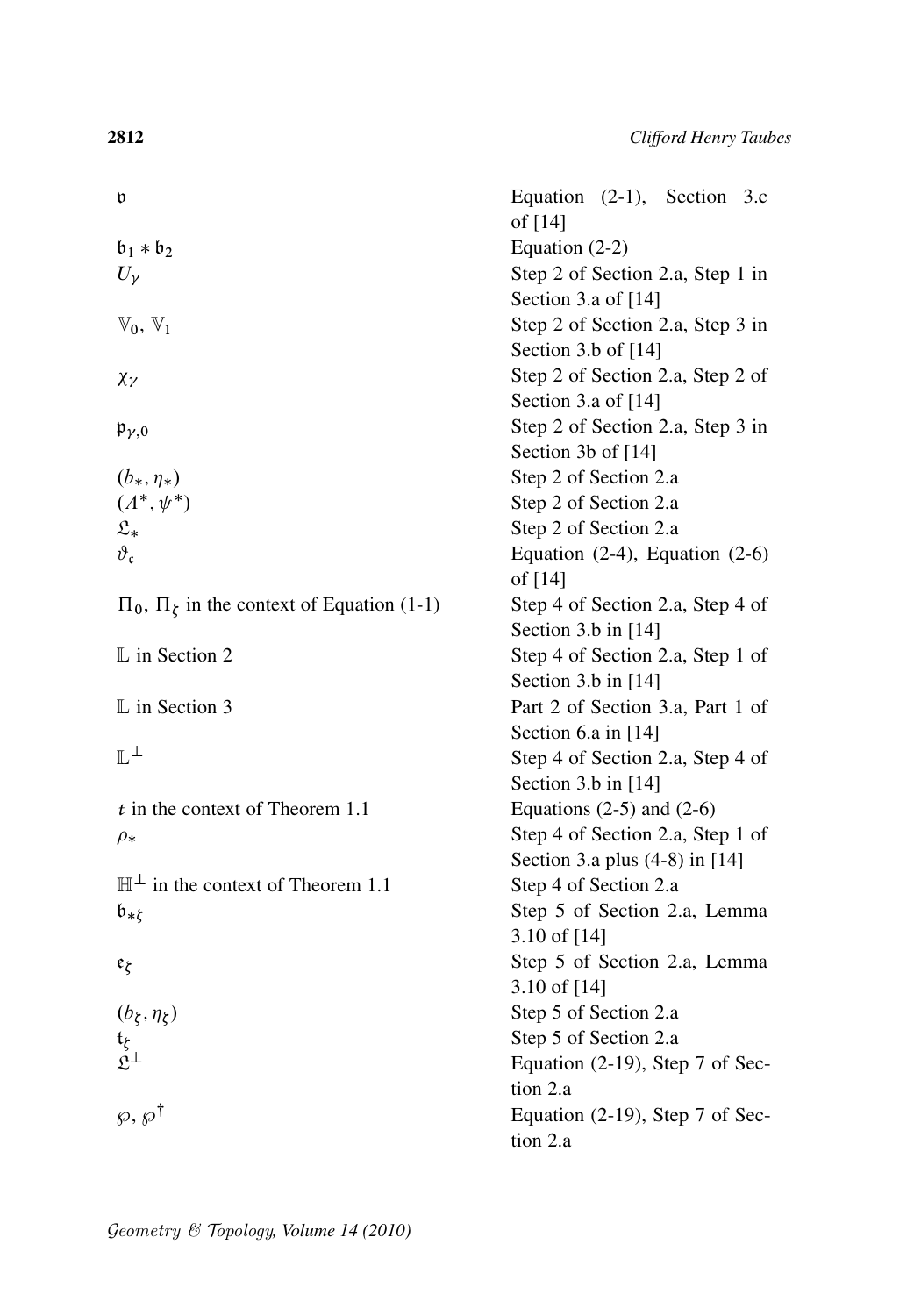| $D, D_{\gamma}$                                                          | Equation $(2-19)$ , Step 7 of Sec- |
|--------------------------------------------------------------------------|------------------------------------|
|                                                                          | tion 2.a                           |
| $h_\nu$ , $h_\mu$                                                        | Equation $(2-41)$                  |
| w: the function $s - \frac{1}{2} z ^2$ on $\mathbb{R} \times \mathbb{C}$ | Part 1 of Section 2.b              |
| $R$ : a large positive constant                                          | Part 1 of Section 2.b, Equation    |
|                                                                          | $(4-8)$ in [14]                    |
| $z_{\rm \mathcal{I}}$                                                    | Part 1 of Section 2.b              |
| $\varsigma(t)$                                                           | Part 1 of Section 2.b              |
| $U_{\Sigma}$                                                             | Part 1 of Section 2.b              |
| $U_{\gamma_-}, U_{\gamma_+}$ in Section 2                                | Part 1 of Section 2.b              |
| $U_{\gamma_-}, U_{\gamma_+}$ in Section 3                                | Part 2 of Section 3.a, Equation    |
|                                                                          | $(5-3)$ in [14]                    |
| N in the context of Theorem 1.1: the normal<br>bundle to $\Sigma$        | Part 2 of Section 2.b              |
| $\Sigma_R$ : the $ s  \leq 4R$ part of $\Sigma$                          | Part 2 of Section 2.b              |
| $N_1$ : a fixed radius subbundle of N                                    | Part 2 of Section 2.b              |
| $\omega_{\Sigma}$                                                        | Part 2 of Section 2.b, Equation    |
|                                                                          | $(2-57)$ , Equation $(2-58)$       |
| $\omega_a = ds \wedge a + * a$                                           | Part 2 of Section 2.b              |
| s: the tautological section of $\pi^* N$                                 | Part 2 of Section 2.b              |
| Z: the zero locus of $\omega_{\Sigma}$                                   | Part 2 of Section 2.b              |
| $T$ : a tubular neighborhood of $Z$                                      | Part 3 of Section 2.b              |
| $X_{\mathcal{Z}}$                                                        | Part 3 of Section 2.b              |
| X                                                                        | Part 3 of Section 2.b              |
| $\omega_X$                                                               | Part 3 of Section 2.b              |
| self-dual and anti self-dual spinor bundles                              | Part 4 of Section 2.b              |
| $\mathbb{S}_I, \mathbb{S}_{I,X}$                                         | Part 4 of Section 2.b              |
| $K_x, L$                                                                 | Equation $(2-60)$                  |
| $\mathbb{S}_{I+}, \mathbb{S}_{E+}$                                       | Part 4 of Section 2.b              |
| $\chi^{\Sigma}$ : the Euler characteristic of $\Sigma$                   | Part 5 of Section 2.b              |
|                                                                          | Part 5 of Section 2.b              |
| $k_{\Sigma}$                                                             |                                    |
| $deg(N_{\Sigma})$                                                        | Part 5 of Section 2.b              |
| $(A^*_{x}, \psi^*_{x})$                                                  | Part 6 of Section 2.b              |
| $\mathfrak{b}_{\gamma_-}, \mathfrak{b}_{\gamma_+}$                       | Part 6 of Section 2.b              |
| C: the set of components of $\Sigma$                                     | Part 6 of Section 2.b              |
| $U_C$ in Section 2                                                       | Part 6 of Section 2.b, Equation    |
|                                                                          | $(5-3)$ of [14]                    |
| $U_C$ in Section 3                                                       | Part 2 of Section 3.a, Equation    |
|                                                                          | $(5-3)$ of $[14]$                  |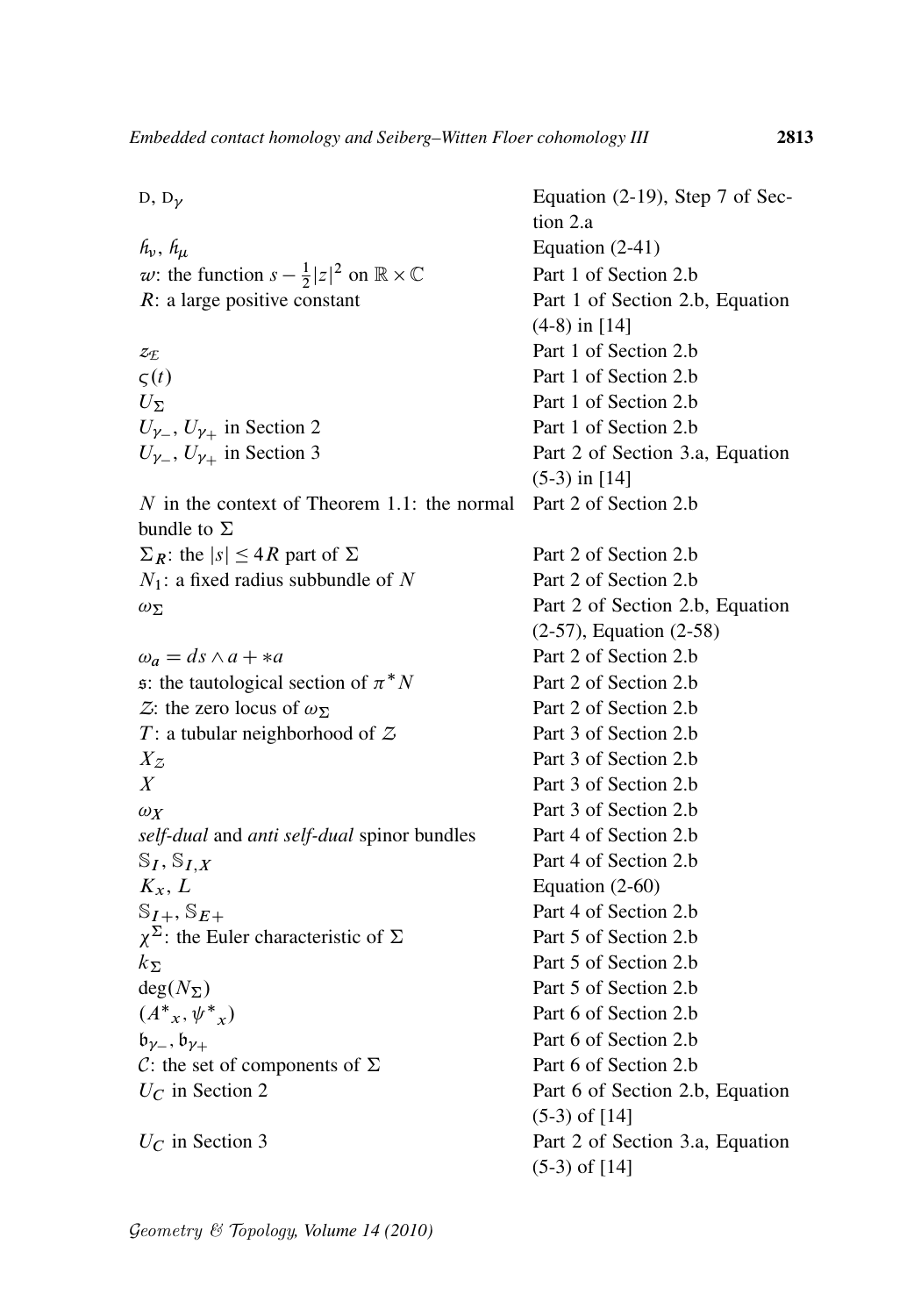

 $\mathcal{E}_c$ : the set of ends of C Part 6 of Section 2.b  $ec$ : an exponential map on C's normal bundle Part 6 of Section 2.b, Part 2 of

 $\chi_{\mathcal{F}_C}$  Part 6 of Section 2.b  $(A_x, \psi_x)$  Part 6 of Section 2.b  $S_{E}$ : an anti-self-dual spinor bundle Part 7 of Section 2.b  $\Lambda^{2+}$ : the bundle of self-dual 2–forms Part 7 of Section 2.b  $\Delta_{A_X}$ 

$$
\mathfrak{D}_E
$$
\n
$$
(A_-, \psi_-), (A_+, \psi_-)
$$
\n
$$
\mathbb{H}_X, \mathbb{H}_X^{\perp}
$$
\n
$$
\|\cdot\|_{\mathbb{H},X}
$$
\n
$$
\mathcal{K}_1^2
$$
 in Section 2\n
$$
\mathcal{K}_1^2
$$
 in Section 3

 $\mathbb{L}_X$ ,  $\mathbb{L}_X^\perp$  $\mathcal{L}^2$  in Set  $\mathcal{L}^2$ 

*p*<sub>X</sub>, *p*<sup>'</sup><sub>1</sub> X  $\Delta$  in Section 2 Equation (2-64)  $\Delta$  in Section 3 Equation (3-11)  $\Delta_F$  Equation (2-69)  $r_{\gamma}$ : This is  $(\ell_{\gamma}/2\pi)r$ . Part 3 of Section 2.c  $\{\sigma_q\}_{1 \leq q \leq m}$ : complex coordinates for  $\mathfrak{C}_m$  Part 3 of Section 2.c, Equation

 $\mathfrak{b}_C$  Part 6 of Section 2.b, Part 3 of the proof of Lemma 6.3 in [14]  $h \rightarrow$  Equation (2-60) Section 4.a in [14]  $\rho_{\Sigma}$  Part 6 of Section 2.b, Equation (4-8) of [14] R<sub>F</sub> Part 6 of Section 2.b, Equation (4-8) of [14] Part 7 of Section 2.b, Equation (2-61) Part 7 of Section 2.b  $\mathsf{Part}\, 8$  of Section 2.b Part 1 of Section 2.c Equation  $(2-62)$ Part 1 of Section 2.c Part 2 of Section 3.a, Step 4 of Section 5.b of [14] *tx* Part 1 of Section 2.c  $\Pi_X$  Part 1 of Section 2.c Part 1 of Section 2.c Part 1 of Section 2.c Part 2 of Section 3.a, Part 7 of Section 6.a in [14]  $\sigma$ : a small positive constant Part 1 of Section 2.c, Section 4.c of [14] Equation (2-64) (1-5) of [14]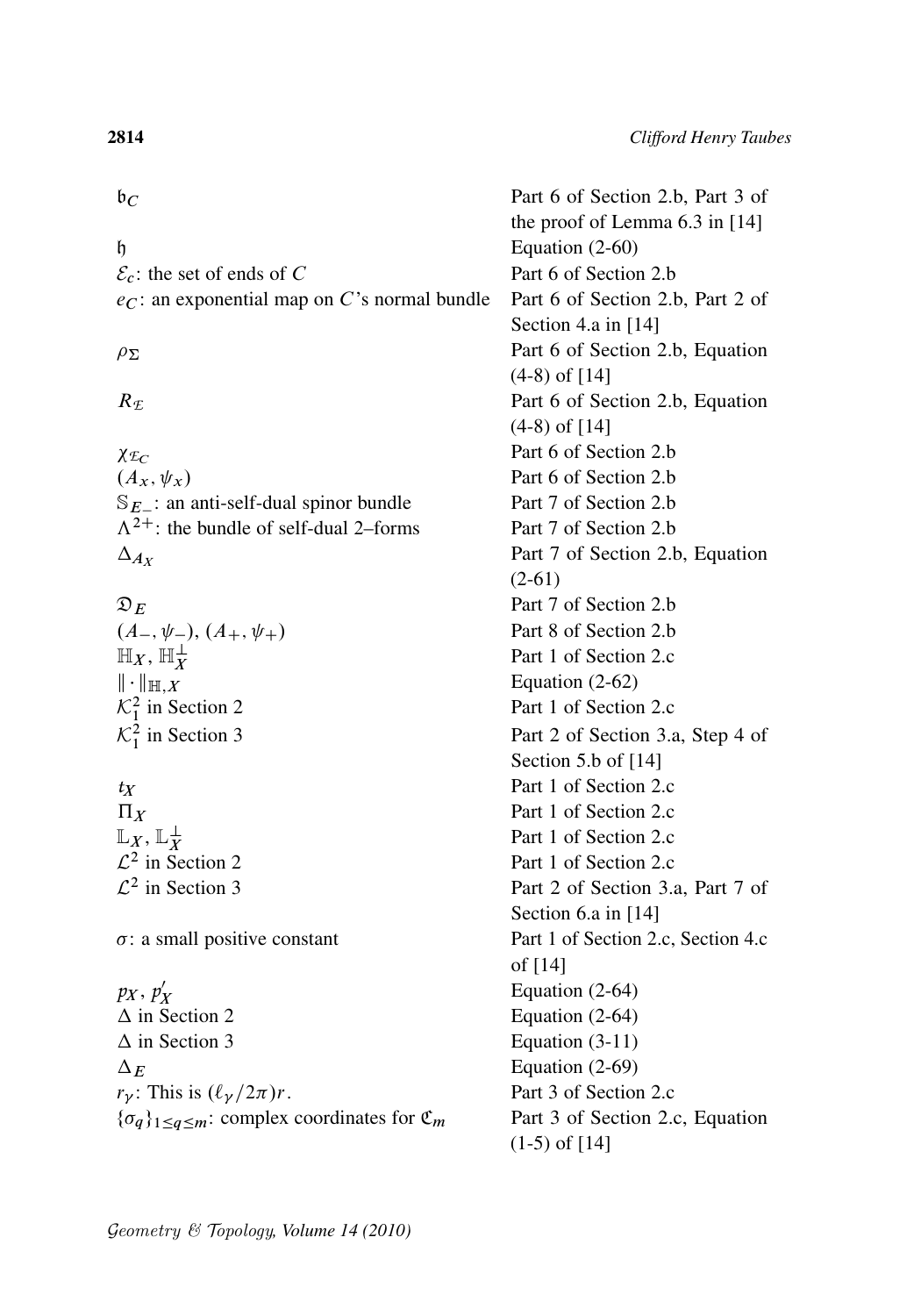| $\rho(w)$                                                    | Part 3 of Section 2.c              |
|--------------------------------------------------------------|------------------------------------|
| $k_R^>$ , $k_R^<$                                            | Part 3 of Section 2.c              |
| $\mathfrak{D}_{E*}$                                          | Part 4 of Section 2.c              |
| $(A^{\xi}, \psi^{\xi})$                                      | Part 1 of Section 3.a, Equation    |
|                                                              | $(5-15)$ in [14]                   |
| $\mathfrak{h}(\xi)$                                          | Part 1 of Section 3.a, Section 6.d |
|                                                              | of [14]                            |
| $q(\xi)$                                                     | Part 1 of Section 3.a, Proposition |
|                                                              | 6.4 of [14]                        |
| $\mathfrak{d}_\Sigma$                                        | Part 1 of Section 3.a              |
| $(A_{\Sigma}, \psi_{\Sigma})$                                | Part 1 of Section 3.a              |
| $\mathfrak{D}_{\Sigma}$                                      | Part 1 of Section 3.a              |
| $\mathfrak{D}_\xi$                                           | Part 1 of Section 3.a              |
| ${\mathfrak e}_q$                                            | Equation $(3-1)$                   |
| $\ \cdot\ _{\mathcal{K}_{1}^{2}}$                            | Part 2 of Section 3.a              |
| tξ                                                           | Part 2 of Section 3.a, Equation    |
|                                                              | $(6-9)$ in [14]                    |
| $\mathbb{H}^{\perp}_{\xi}$                                   | Part 2 of Section 3.a              |
| $E_{\Sigma-}$ , $E_{\Sigma+}$                                | Part 2 of Section 3.a, Section 5.a |
|                                                              | of [14]                            |
| $\mathcal{L}_{4R}, \mathcal{L}_{2R}$                         | Step 2 of Part 1 of Section 5.a    |
|                                                              | in $[14]$                          |
| $\Pi_{\xi}$                                                  | Part 4 of Section 3.a              |
| $\mathbb{L}^{\perp}_{\xi}$                                   | Part 4 of Section 3.a              |
| p, p'                                                        | Equation $(3-11)$                  |
| $\Lambda(\Theta_-, \Theta_+)$                                | Section 3.b and (3-52)             |
| $det(\Delta)$ for a family, $\Delta$ , of Fredholm operators | Equation $(3-7)$                   |
| $\mathcal{D}_{0-}$                                           | Equation $(3-56)$                  |
| $\mathcal{D}_{0+}$                                           | Equation $(3-57)$                  |
| $\mathcal{D}_{T\pm}$                                         | Part 3 of Section 3.b              |
| $\mathcal{D}_\pm$                                            | Part 3 of Section 3.b, Equation    |
|                                                              | $(3-58)$                           |
| $\mathcal{D}_{C;T,T'}$                                       | Part 4 of Section 3.b              |
| $\mathcal{D}_{C\,lozenge}$                                   | Part 5 of Section 3.b              |
| $nc_{\pm}$                                                   | Part 5 of Section 3.b              |
| $(\nu_{C\Diamond}, \mu_{C\Diamond})$                         | Part 5 of Section 3.b, Equation    |
|                                                              | $(3-64)$                           |
| $n_{\pm}$                                                    | Part 6 of Section 3.b              |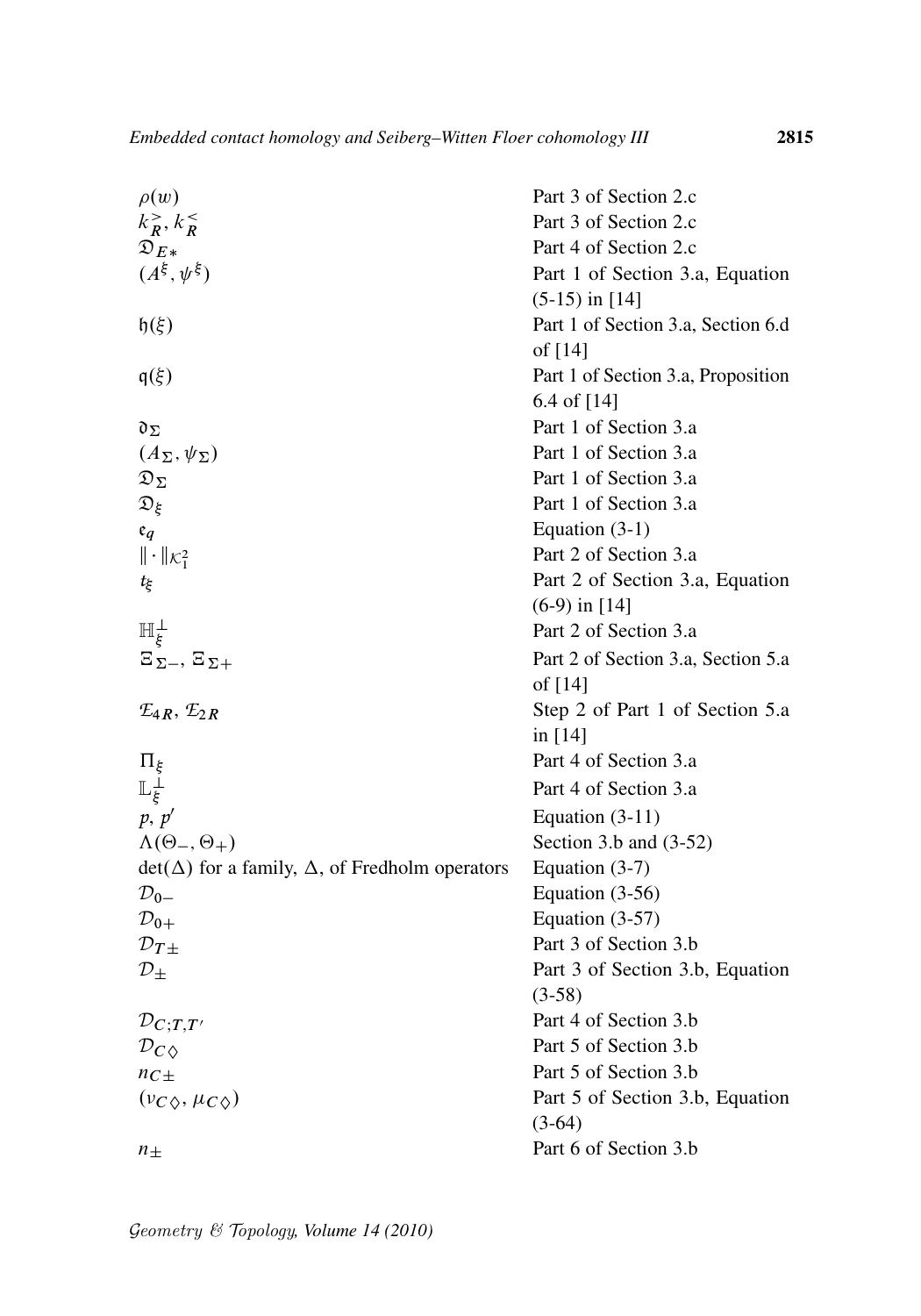| ${\cal D}_{T0}$                                    | Part 6 of Section 3.b            |
|----------------------------------------------------|----------------------------------|
| $\mathfrak{D}_{\Sigma*}$                           | Part 7 of Section 3.b            |
| $\mathfrak{D}_{\xi*}$                              | Part 7 of Section 3.b            |
| $\mathcal{D}_{\bm{C}\bm{*}}$                       | Part 8 of Section 3.b            |
| $p, p'_*$                                          | Equation $(3-67)$                |
| $\Delta_*$                                         | Equation $(3-67)$                |
| $\mathfrak{D}_{\Sigma;T,T'}$                       | Part 11 of Section 3.b           |
| $\mathfrak{D}_\pm, \mathfrak{D}_{\Sigma \Diamond}$ | Part 11 of Section 3.b, Equation |
|                                                    | $(3-83)$                         |
|                                                    |                                  |

## References

- [1] J-M Bismut, D S Freed, *The analysis of elliptic families. I. Metrics and connections on determinant bundles*, Comm. Math. Phys. 106 (1986) 159–176 MR853982
- [2] F Bourgeois, K Mohnke, *Coherent orientations in symplectic field theory*, Math. Z. 248 (2004) 123–146 MR2092725
- [3] S K Donaldson, P B Kronheimer, *The geometry of four-manifolds*, Oxford Math. Monogr., Oxford Science Publ., The Clarendon Press, Oxford Univ. Press, New York (1990) MR1079726
- [4] R Gompf, private communication
- [5] H Hofer, K Wysocki, E Zehnder, *Properties of pseudoholomorphic curves in symplec*tisations. I. Asymptotics, Ann. Inst. H. Poincaré Anal. Non Linéaire 13 (1996) 337-379 MR1395676
- [6] M Hutchings, *An index inequality for embedded pseudoholomorphic curves in symplectizations*, J. Eur. Math. Soc. (JEMS) 4 (2002) 313-361 MR1941088
- [7] M Hutchings, C H Taubes, *Gluing pseudoholomorphic curves along branched covered cylinders. I*, J. Symplectic Geom. 5 (2007) 43–137 MR2371184
- [8] M Hutchings, C H Taubes, *Gluing pseudoholomorphic curves along branched covered cylinders. II*, J. Symplectic Geom. 7 (2009) 29–133 MR2491716
- [9] P Kronheimer, T Mrowka, *Monopoles and three-manifolds*, New Math. Monogr. 10, Cambridge Univ. Press (2007) MR2388043
- [10] T Mrowka, *A local Mayer–Vietoris principle for Yang–Mills moduli spaces*, PhD thesis, University of California, Berkeley (1989)
- [11] D Quillen, *Determinants of Cauchy–Riemann operators on Riemann surfaces*, Funktsional. Anal. i Prilozhen. 19 (1985) 37–41, 96 MR783704
- [12] C H Taubes, *Asymptotic spectral flow for Dirac operators*, Comm. Anal. Geom. 15 (2007) 569–587 MR2379805